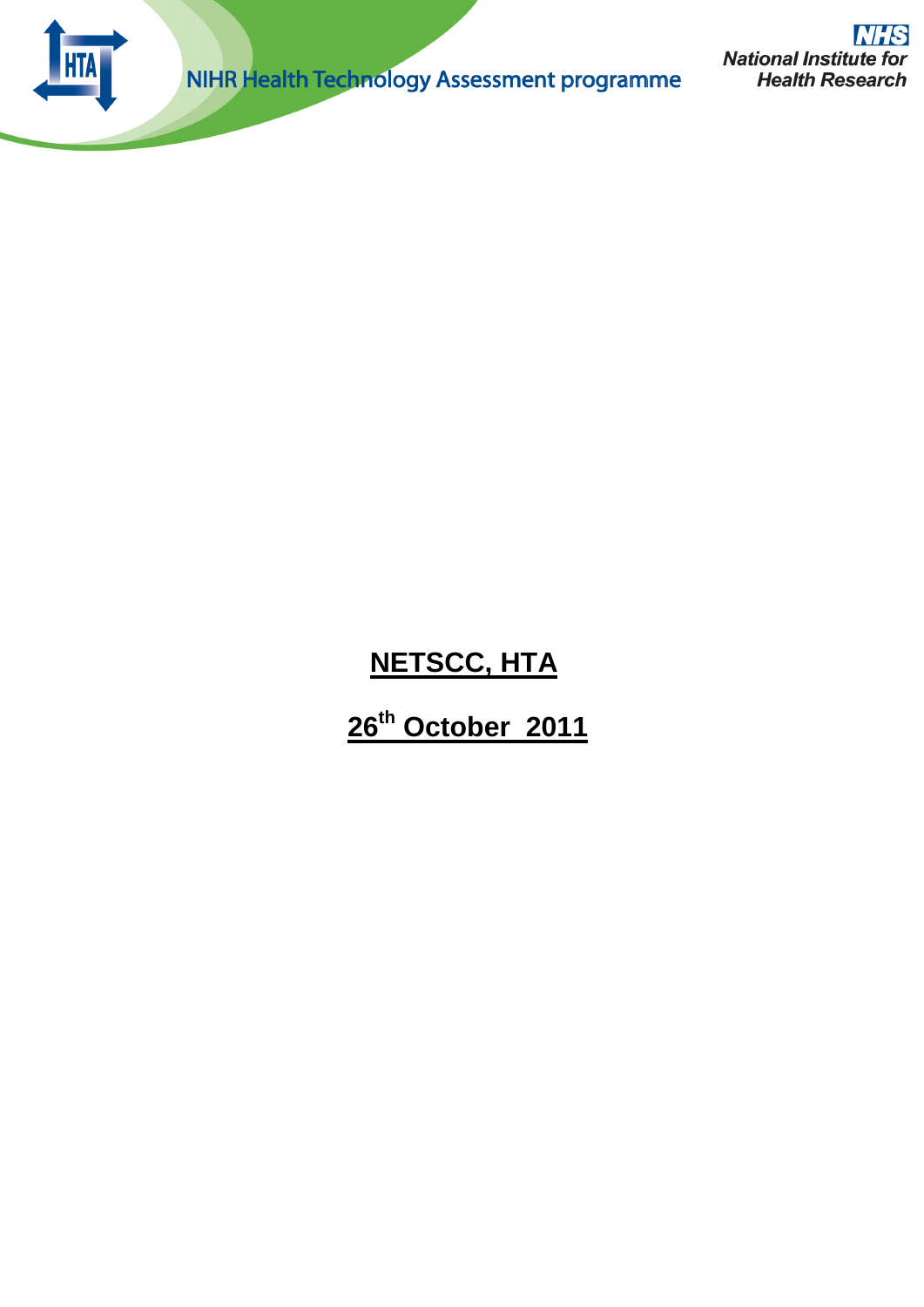**A randomised phase II / III study of Docetaxel plus Prednisolone vs. Docetaxel plus Prednisolone plus Zoledronic acid vs. Docetaxel plus Prednisolone plus Strontium-89 vs. Docetaxel plus Prednisolone plus Zoledronic acid plus Strontium-89 in Hormone Refractory Prostate Cancer metastatic to bone.** 



Phase II/III Efficacy and Safety Clinical Trial in Hormone Refractory Prostate Cancer

# **Protocol**

Version 10 10 June 2011

 Protocol Number: PR2100 EudraCT Number: 2004-002295-41 HTA 06/303/205 ISRCTN 12808747



**UNIVERSITYOF BIRMINGHAM** 

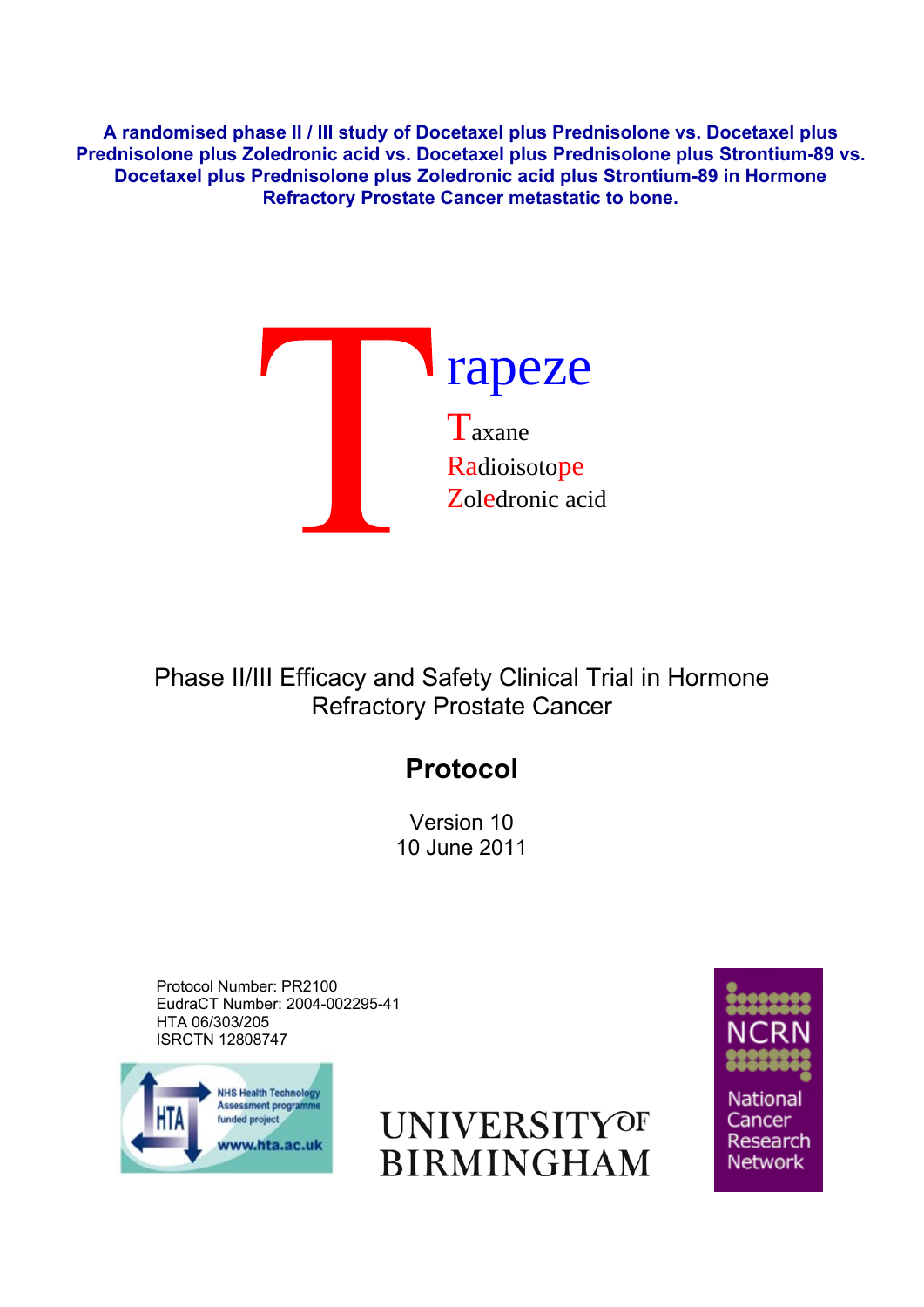# **SUMMARY OF AMENDMENTS**

| <b>Protocol Version No.</b><br>/Date               | <b>Brief description of previous amendments</b>                                                                                                                                                                                                                                                                                                                                                                                                                                                                                  |
|----------------------------------------------------|----------------------------------------------------------------------------------------------------------------------------------------------------------------------------------------------------------------------------------------------------------------------------------------------------------------------------------------------------------------------------------------------------------------------------------------------------------------------------------------------------------------------------------|
| <b>Trapeze, Phase II</b><br>version 4 (01/09/2004) |                                                                                                                                                                                                                                                                                                                                                                                                                                                                                                                                  |
| Version 5 (23/03/2005)                             | Change to the eligibility criteria to enable patients to enter the study<br>without the need for a confirmation prostate biopsy if they have<br>confirmed bone disease with a PSA value $\geq$ 100ng/ml.<br>Change to wording of baseline and post chemotherapy<br>$\bullet$<br>assessment requirements will allow centres to take part in the<br>study without the need to perform clinical procedures if local<br>facilities are not available.                                                                                |
| Version 6 (07/06/2005)                             | Safety amendment to clarification of zoledronic acid dose<br>procedures to comply with SmPC.                                                                                                                                                                                                                                                                                                                                                                                                                                     |
| Version 7 (04/05/2007)                             | Changes to the inclusion criteria clarified patient eligibility regarding<br>$\bullet$<br>abnormal ALT and AST levels.<br>The requirement for a confirmed Serum Testosterone blood test<br>$\bullet$<br>was removed from the screening procedures.<br>A new entry criteria question was added to ensure that at time of<br>$\bullet$<br>study entry all patients were fit enough to receive any of the trial<br>treatments, in the opinion of the investigator.<br>Clarification of administration sequence of trial treatments. |
| Trapeze, Phase III                                 |                                                                                                                                                                                                                                                                                                                                                                                                                                                                                                                                  |
| Version 8 (24/09/2008)                             | The majority of the changes related to the transition from a phase II<br>to a phase III clinical trial, covering trial infrastructure, data<br>collection procedures and statistical considerations. These<br>changes had no direct impact on patient participation or safety, but<br>did increase the maximum number of chemotherapy cycles from 6<br>to10, according to NICE guidelines for docetaxel chemotherapy.                                                                                                            |
| Version 9 (12/04/2011)                             | This amendment concerns a statistical redesign of the phase III<br>trial from a 4 arm comparison to a 2 by 2 factorial design to assess<br>treatment efficacy.<br>Reduction of target recruitment from 1240 (as per version 8<br>$\bullet$<br>amendment) to 618 evaluable patients. The trial will close to<br>recruitment at the end of February 2012.                                                                                                                                                                          |
| Version 10 (25/05/2011)                            | This amendment concerns a correction in section 12.2.3 on timing<br>of analysis. We intend to conduct initial analysis once all patients<br>have at least 1 year's follow-up not 2 years as previously stated.                                                                                                                                                                                                                                                                                                                   |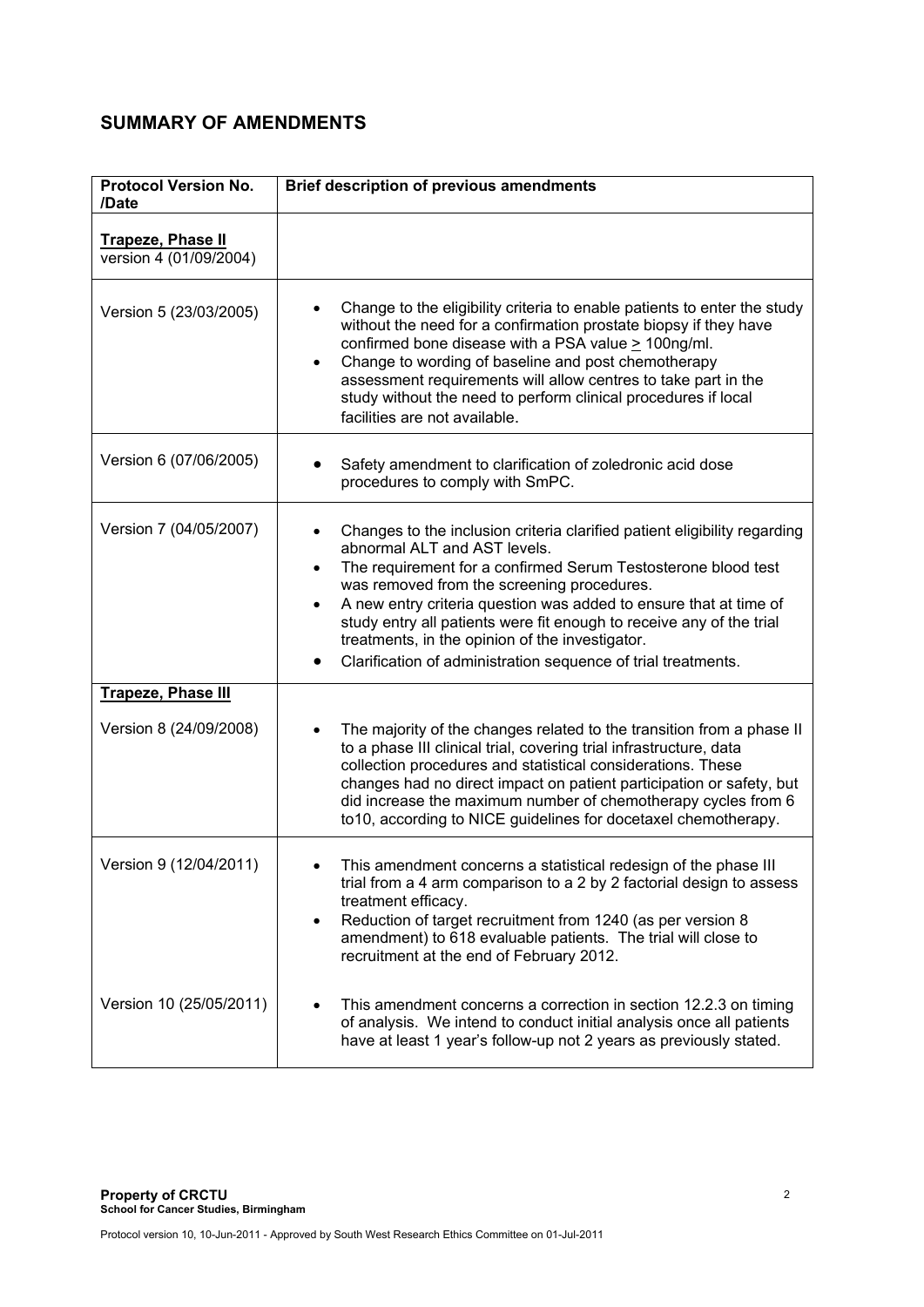# **TRIAL MANAGEMENT GROUP**

| <b>Chief Investigator</b>              | Co-Investigators                                         |
|----------------------------------------|----------------------------------------------------------|
| Professor Nicholas James               | Dr James Wylie, Christie Hospital, Manchester            |
| <b>CRUK Clinical Trials Unit</b>       | Dr John Staffurth, Oncologist, Cardiff                   |
| University of Birmingham               | Dr Christopher Parker, Royal Marsden                     |
| Edgbaston, Birmingham                  | Dr Duncan McLaren, Edinburgh                             |
| <b>B15 2TT</b>                         | Dr J M O'Sullivan, Belfast                               |
| Tel: 0121 414 4097/7584                |                                                          |
| Fax: 0121 414 2230                     | <b>Co-Investigator and Analytical Lead</b>               |
| Email: n.d.james@bham.ac.uk            | Professor Lucinda Billingham, CRUK Clinical Trials Unit, |
|                                        | University of Birmingham                                 |
|                                        | <b>Biostatisticians</b>                                  |
| Julie Alonzo (secretary to Prof James) | Miss Sarah Pirrie                                        |
| Tel: 0121 414 4474                     | <b>Dr Stuart Collins</b>                                 |
| Fax: 0121 414 4486                     |                                                          |
| Email: j.d.alonzo@bham.ac.uk           |                                                          |
|                                        | <b>Health Economist</b>                                  |
| <b>Clinical Co-ordinator*</b>          | Vacant                                                   |
| Professor Nicholas James               |                                                          |
| (Contact as above)                     |                                                          |
|                                        | <b>Research Nurse</b>                                    |
| <b>Deputy Clinical Co-ordinator*</b>   | Sr Helen Jones, Welcome Trust QE, Birmingham             |
| Dr Emilio Porfiri                      |                                                          |
| <b>CRUK Clinical Trials Unit</b>       | <b>Trial Pharmacist</b>                                  |
| University of Birmingham               | Andrew Stanley, Pharmacist, Birmingham                   |
| Edgbaston, Birmingham                  |                                                          |
| <b>B15 2TT</b>                         | <b>Trial Co-ordinator</b>                                |
| Tel: 0121 414 3291                     | Dr Ann M Pope, University of Birmingham                  |
| Fax: 0121 414 2230                     | Tel: 0121 414 6372                                       |
| Email: e.porfiri@bham.ac.uk            | Fax: 0121 414 2230                                       |
|                                        | Email: a.m.pope@bham.ac.uk                               |
| <b>Deputy Clinical Co-ordinator*</b>   |                                                          |
| Dr Syed Hussain                        |                                                          |
| <b>CRUK Clinical Trials Unit</b>       |                                                          |
| University of Birmingham               |                                                          |
| Edgbaston, Birmingham                  |                                                          |
| <b>B152TT</b>                          |                                                          |
| Tel: 0121 414 3291                     |                                                          |
| Fax: 0121 414 2230                     |                                                          |
| Email: s.a.hussain@bham.ac.uk          |                                                          |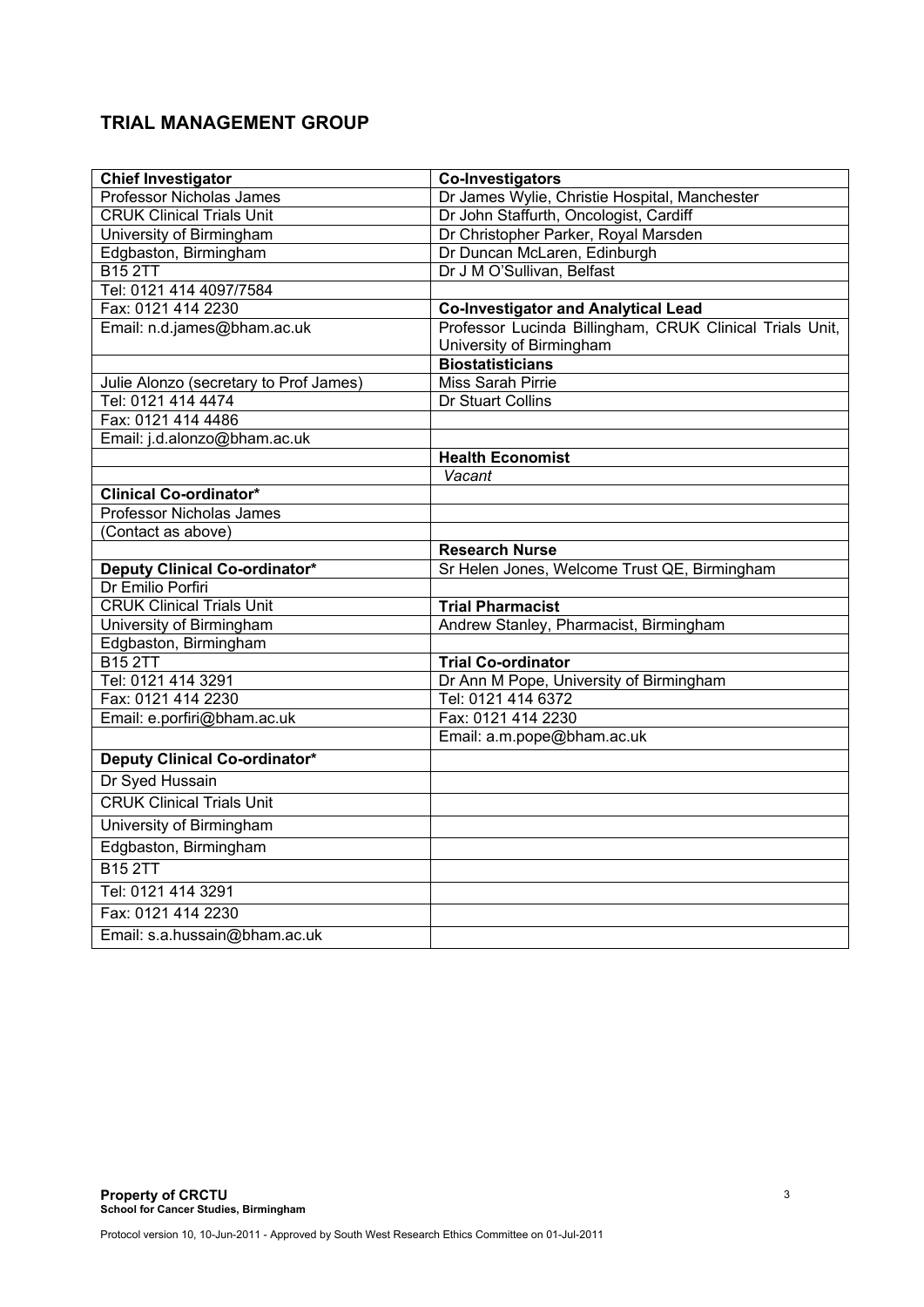# **STUDY OFFICE**

For randomisation and general queries, supply of trial materials, and collection of data please contact:

Dr Ann M Pope, Trial Co-ordinator Trapeze Study Office **CRCTU** School of Cancer Sciences University of Birmingham **Edgbaston** Birmingham B15 2TT

Tel: 0121 414 6372 Fax: 0121 414 3263 E-mail: a.m.pope@bham.ac.uk

# **RANDOMISATION**

Mon-Fri 9.00–5.00

Tel: 0800 731 7625 or 0800 371969

Fax: 0800 731 7625 (24hrs) or 0121 414 2230

# **CLINICAL QUERIES**

Clinical queries during office hours should be directed to the Clinical Co-ordinator, Professor N James, on Tel: 0121 414 4097/7584, or an appropriate member of the Trial Management Group\*.

Out of hours, please call Queen Elizabeth Hospital switchboard on Tel: 0121 472 1311 and ask to bleep Professor N James, Clinical Co-ordinator.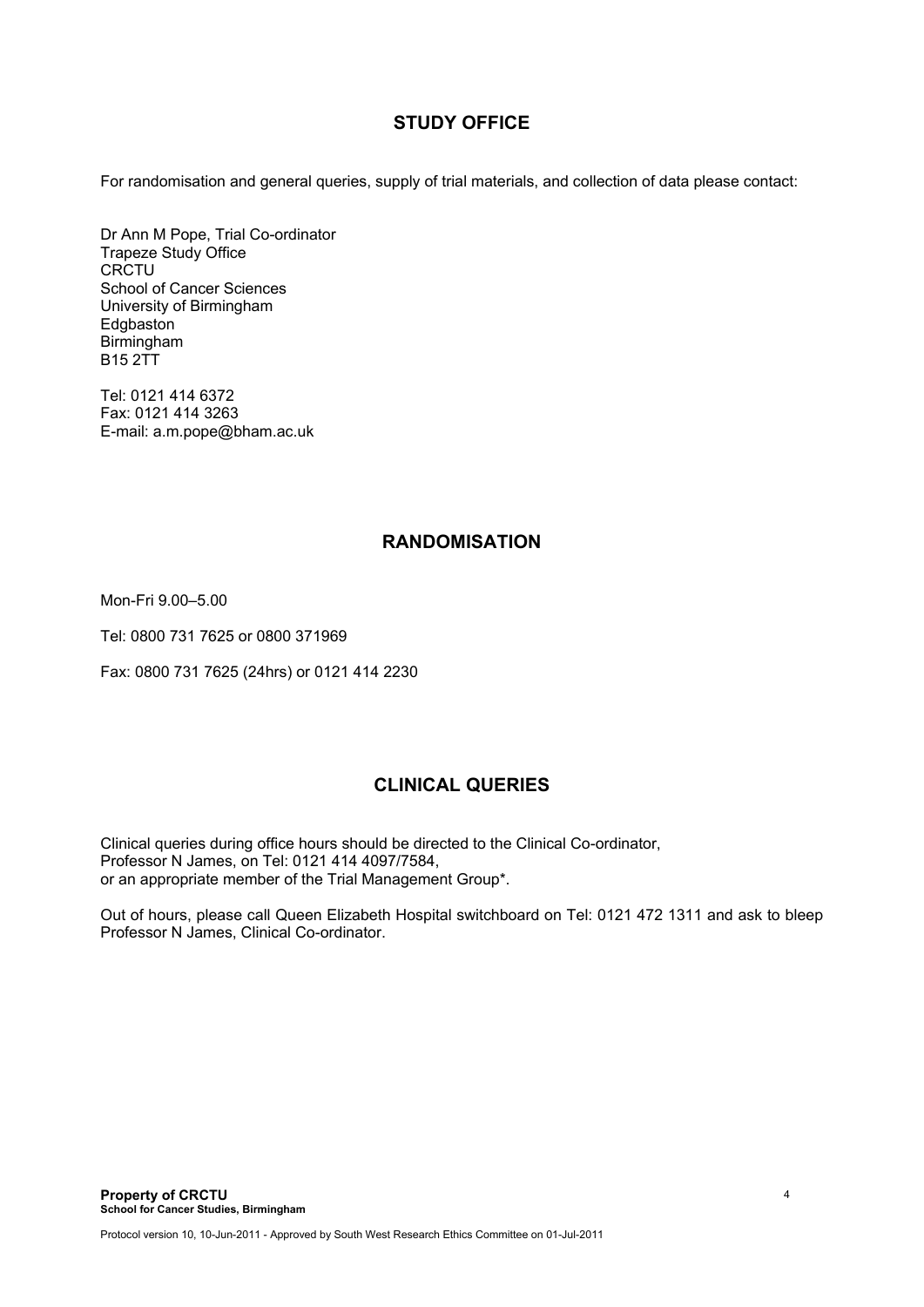# CHIEF INVESTIGATOR SIGNATURE PAGE

A randomised phase II / III study of Docetaxel plus Prednisolone vs. Docetaxel plus Prednisolone plus Zoledronic acid vs. Docetaxel plus Prednisolone plus Strontium-89 vs. Docetaxel plus Prednisolone plus Zoledronic acid plus Strontium-89 in Hormone Refractory Prostate Cancer metastatic to bone.

# **TRAPEZE**

Version 10 10<sup>th</sup> June 2011

 $\sim$ 

This Protocol is approved by :

Professor Nicholas James, Chief Investigator

| Signature: |               |
|------------|---------------|
| Date:      | $\lambda$<br> |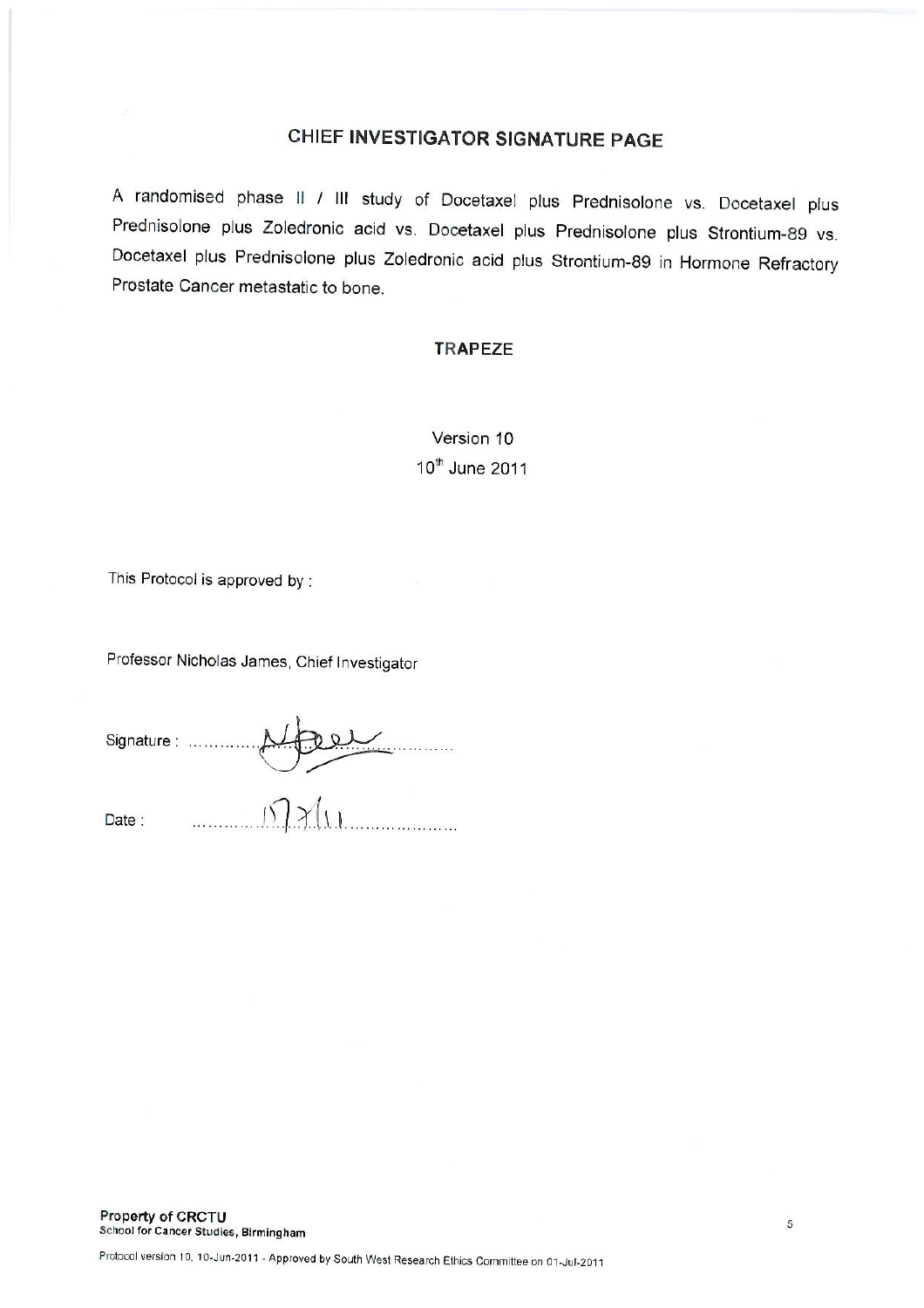# **INVESTIGATOR SIGNATURE PAGE**

I have thoroughly read and reviewed the study protocol:

A randomised phase II / III study of Docetaxel plus Prednisolone vs. Docetaxel plus Prednisolone plus Zoledronic acid vs. Docetaxel plus Prednisolone plus Strontium-89 vs. Docetaxel plus Prednisolone plus Zoledronic acid plus Strontium-89 in Hormone Refractory Prostate Cancer metastatic to bone.

## TRAPEZE

I have read and understood the requirements and conditions of the study protocol.

I am aware of my responsibilities as an Investigator under the guidelines of Good Clinical Practice (GCP), the Declaration of Helsinki, local regulations and the study protocol and I agree to conduct the study according to these guidelines and to appropriately direct and assist the staff under my control who will be involved in the study.

I agree to use the study material, including medication, only as specified in the protocol.

I understand that changes to the protocol must be made in the form of an amendment, which has to be approved by the relevant Ethics Committee prior to its implementation.

I understand that any violation of the protocol may lead to early termination of the study.

| Investigator's Name: |  |
|----------------------|--|
|                      |  |

Signature: ……………………………………………

Date: ……………………………………………

The Principal Investigator must sign this page and return a copy to the Trapeze Study Office.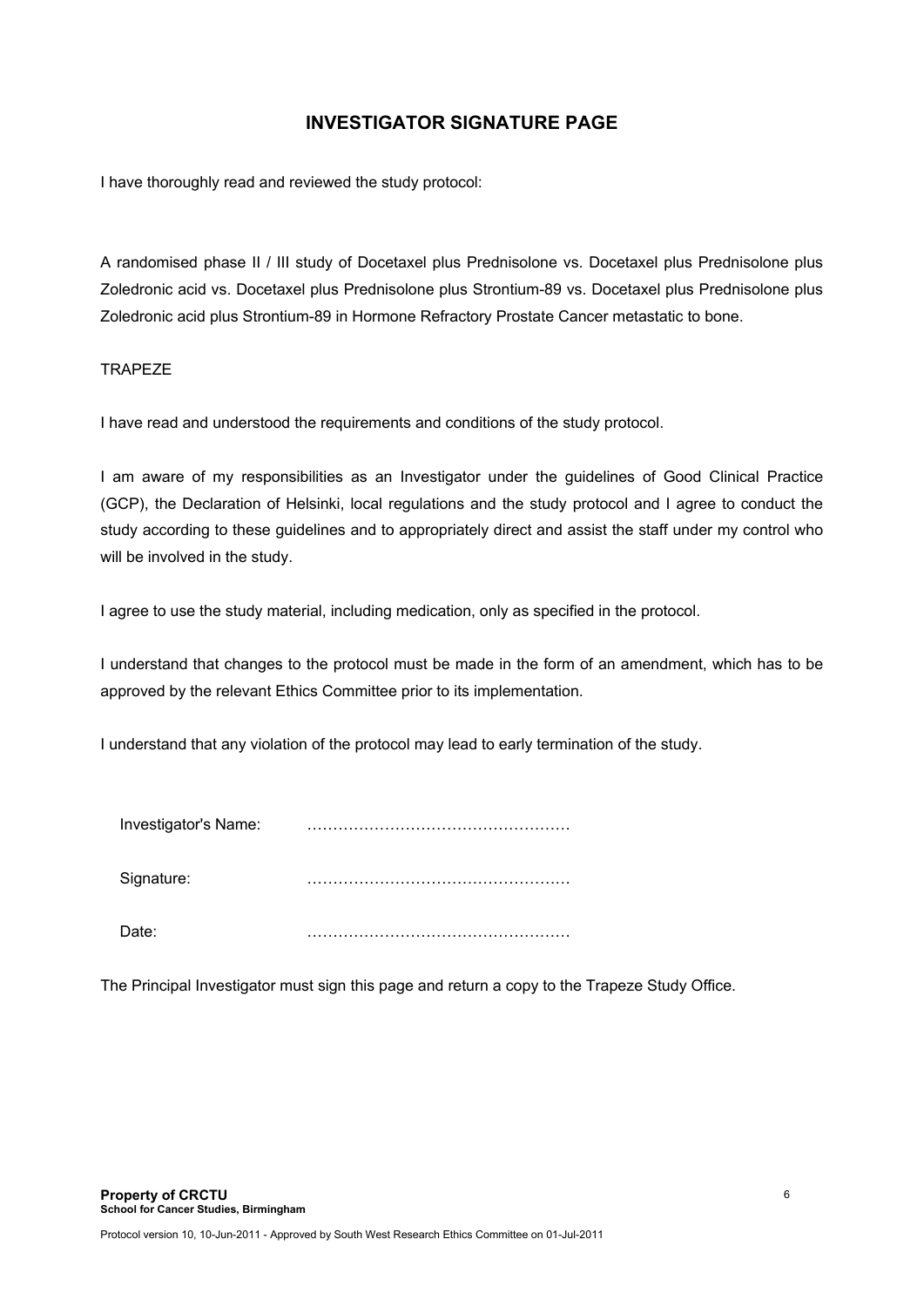# **PROTOCOL SYNOPSIS**

| TITLE:                                                 | A randomised phase II/III study of Docetaxel plus Prednisolone vs.           |
|--------------------------------------------------------|------------------------------------------------------------------------------|
|                                                        | Docetaxel plus Prednisolone plus Zoledronic acid vs. Docetaxel plus          |
|                                                        | Prednisolone plus Strontium-89 vs. Docetaxel plus Prednisolone plus          |
|                                                        | Zoledronic acid plus Strontium-89 in Hormone Refractory Prostate             |
|                                                        | Cancer metastatic to bone.                                                   |
| <b>STUDY DESIGN:</b>                                   | Randomised Phase II/III clinical trial with 4 different treatment            |
|                                                        | combinations                                                                 |
| <b>STUDY OBJECTIVES:</b>                               | Phase II objective:                                                          |
|                                                        | To compare the four trial arms with respect to feasibility, tolerability and |
|                                                        | safety                                                                       |
|                                                        |                                                                              |
|                                                        | Phase III objective:                                                         |
|                                                        | To assess treatments with respect to efficacy within a 2×2 factorial design  |
|                                                        | framework i.e. the tiral will compare (i) ZA versus no ZA (stratified for    |
|                                                        | Sr89 use) and (ii) Sr89 versus no Sr89 (stratified for ZA use).              |
|                                                        |                                                                              |
|                                                        |                                                                              |
| <b>STUDY POPULATION</b>                                | The trial aims to recruit a minimum of 618 evaluable adult male patients     |
| <b>SAMPLE SIZE, INCLUSION</b><br>& EXCLUSION CRITERIA: | with Hormone Refractory Prostate Cancer with:                                |
|                                                        |                                                                              |
|                                                        | <b>INCLUSION CRITERIA</b>                                                    |
|                                                        | Histologically/cytologically-proven prostate adenocarcinoma<br>OR.           |
|                                                        | multiple sclerotic bone metastases with a PSA>100ng/ml without               |
|                                                        | histological confirmation.                                                   |
|                                                        |                                                                              |
|                                                        | Radiological evidence of metastasis.<br>٠                                    |
|                                                        | Fit enough to receive trial treatment.                                       |
|                                                        | Prior hormonal therapy for prostate cancer.<br>٠                             |
|                                                        | For patients who have received prior hormonal drug therapy:<br>٠             |
|                                                        | Flutamide, nilutamide, bicalutamide, cyproterone acetate or                  |
|                                                        | stilboestrol must have stopped at least four weeks prior to                  |
|                                                        | enrolment and progression must have been demonstrated since                  |
|                                                        | cessation.                                                                   |
|                                                        | Estramustine must have stopped at least four weeks prior to<br>$\bullet$     |
|                                                        | enrolment and any adverse events must have been resolved and                 |
|                                                        | progression demonstrated since cessation.                                    |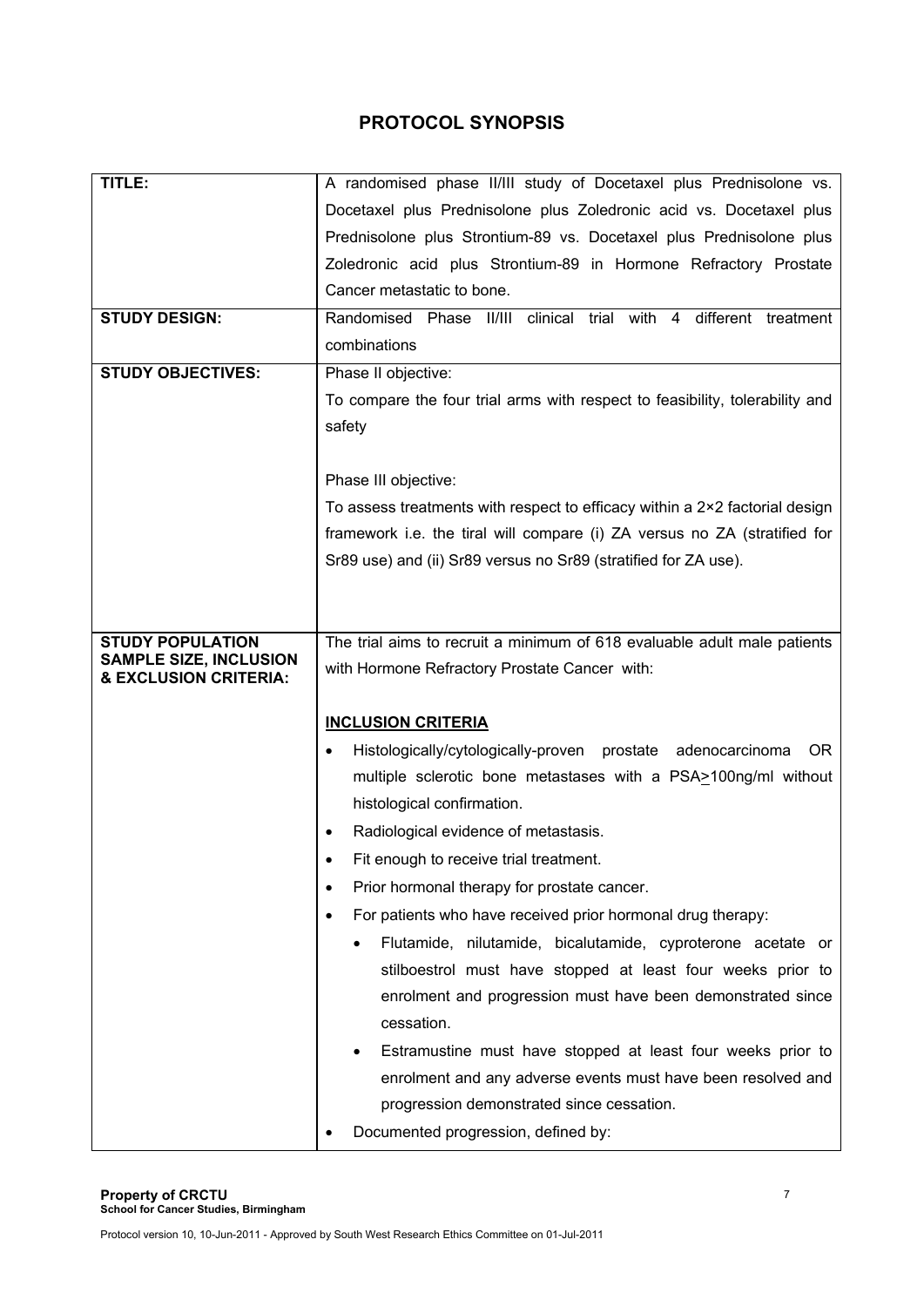|           | Elevated and rising prostate-specific antigen (PSA).<br>$\bullet$         |
|-----------|---------------------------------------------------------------------------|
|           | And/or progression of any unidimensionally or bidimensionally             |
|           | measurable malignant lesion.                                              |
|           | And/or at least one new lesion identified on bone scan by                 |
|           | radiological assessment of the bone.                                      |
|           | Life expectancy $\geq$ 3 months.                                          |
|           | ECOG performance status 0-2.                                              |
|           | Adequate haematological function.                                         |
|           | Adequate renal and hepatic function.                                      |
|           | Written informed consent.                                                 |
|           |                                                                           |
|           |                                                                           |
|           | <b>EXCLUSION CRITERIA</b>                                                 |
|           | Prior cytotoxic chemotherapy for HRPC, other than estramustine            |
|           | monotherapy.                                                              |
|           | Prior radiotherapy to more than 25% of the bone marrow or whole           |
|           | pelvic irradiation.                                                       |
|           | Prior radionuclide therapy for HRPC.                                      |
|           | Prior treatment with a bisphosphonate for any reason within the           |
|           | previous 2 months.                                                        |
|           | Malignant disease within the previous 5 years, other than adequately      |
|           | treated basal cell carcinoma.                                             |
|           | Known brain or leptomeningeal metastases.                                 |
| $\bullet$ | Symptomatic peripheral neuropathy $\geq$ grade 2 (NCI CTC).               |
|           | Concurrent enrolment in any other investigational clinical trial.         |
|           | Treatment with any other investigational compound within the              |
|           | previous 30 days.                                                         |
|           | Any condition, which, in the opinion of the investigator, might interfere |
|           | with the safety of the patient or evaluation of the study objectives.     |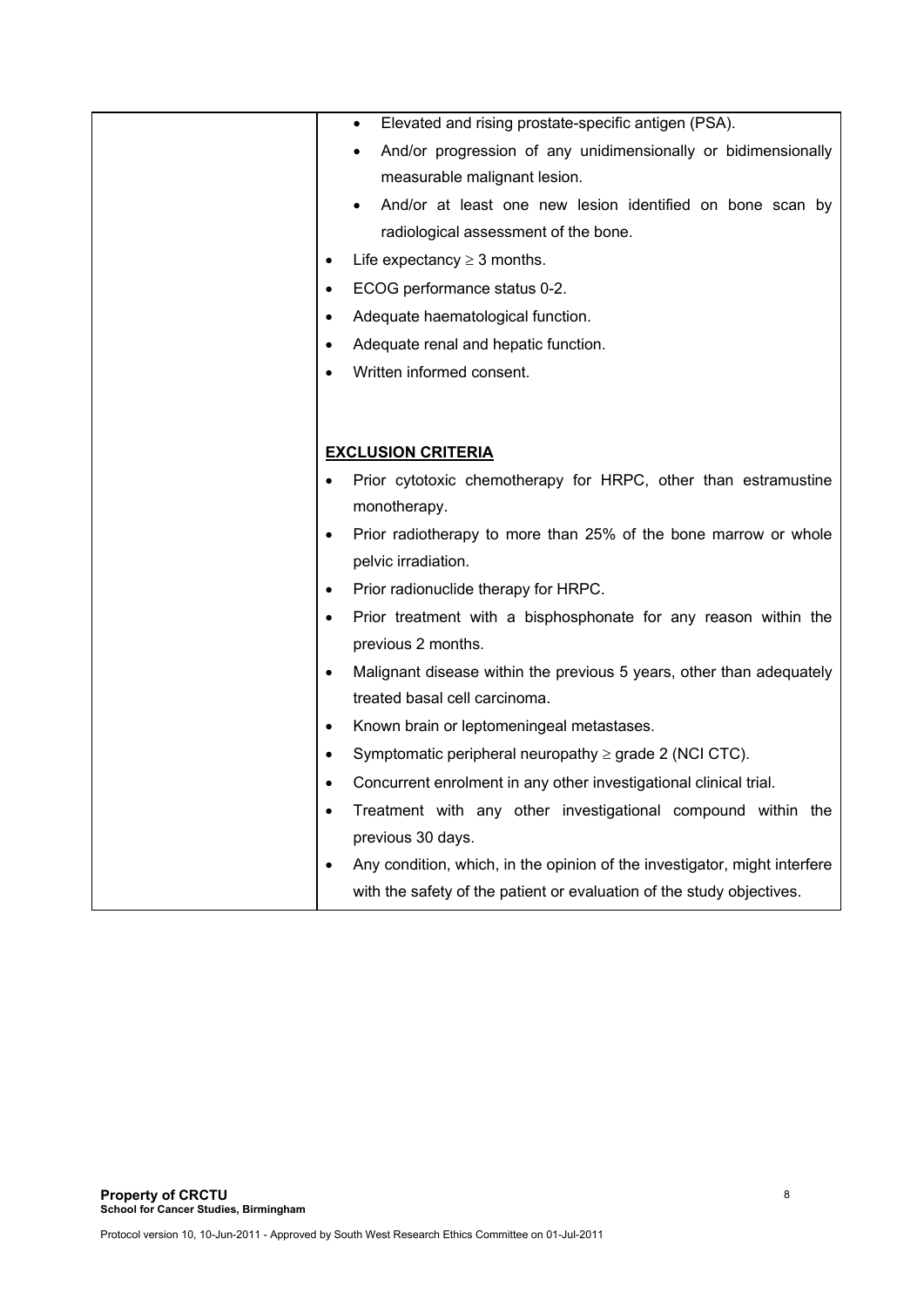# **TABLE OF CONTENTS**

| 1                       | <b>BACKGROUND</b>                                        | 14 |
|-------------------------|----------------------------------------------------------|----|
| 1.1                     | Hormone-Refractory Prostate Cancer (HRPC)                | 14 |
| 1.2                     | Use of Docetaxel (Taxotere) in HRPC                      | 15 |
| 1.3                     | Use of Biphosphonates in HRPC                            | 15 |
| 1.4                     | Strontium-89 (Sr89)                                      | 16 |
| 1.5                     | Management of Osteoporosis                               | 17 |
| 1.6                     | Guidelines for Study Design in HRPC                      | 17 |
| $\boldsymbol{2}$        | <b>RATIONAL</b>                                          | 18 |
| 3                       | <b>STUDY OBJECTIVES AND OUTCOMES</b>                     | 19 |
| 3.1                     | <b>Study Objectives</b>                                  | 19 |
| 3.1.1                   | Phase II                                                 | 19 |
| 3.1.2                   | Phase III                                                | 19 |
| 3.2                     | <b>Study Outcomes</b>                                    | 19 |
| $\overline{\mathbf{4}}$ | <b>STUDY DESIGN</b>                                      | 20 |
| 4.1                     | <b>Study Summary</b>                                     | 20 |
| 4.2                     | <b>Study Size</b>                                        | 21 |
| 5                       | <b>STUDY POPULATION</b>                                  | 22 |
| 5.1                     | <b>Inclusion Criteria</b>                                | 22 |
| 5.2                     | <b>Exclusion Criteria</b>                                | 23 |
| 6                       | <b>STUDY TREATMENT</b>                                   | 24 |
| 6.1                     | <b>Study Drug Administration</b>                         | 24 |
| 6.1.1                   | Docetaxel                                                | 24 |
| 6.1.2                   | Prednisolone                                             | 24 |
| 6.1.3                   | Zoledronic Acid                                          | 24 |
| 6.1.4                   | Sr89                                                     | 25 |
| 6.2                     | <b>Planned Interventions</b>                             | 25 |
| 6.2.1                   | Arm A: Control - Docetaxel + Prednisolone                | 25 |
| 6.2.2                   | Arm B: Docetaxel + Prednisolone + Zoledronic Acid        | 25 |
| 6.2.3                   | Arm C: Docetaxel + Prednisolone + Sr89                   | 25 |
| 6.2.4                   | Arm D: Docetaxel + Prednisolone + Zoledronic Acid + Sr89 | 26 |
| 6.3                     | <b>Further Off Study Treatment</b>                       | 26 |
| 6.3.1                   | Zoledronic Acid                                          | 26 |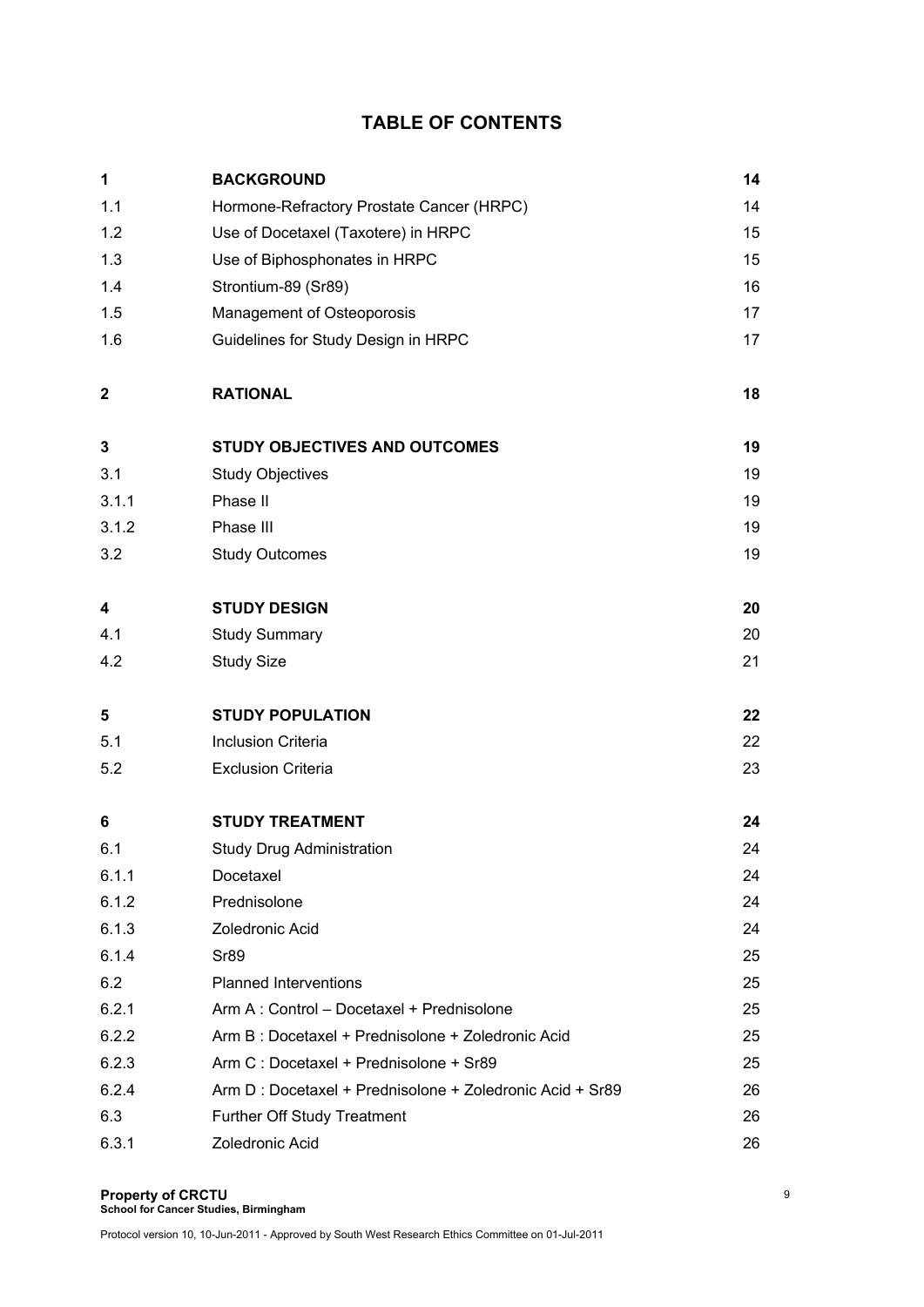| 6.3.2  | Sr89                                                  | 26 |
|--------|-------------------------------------------------------|----|
| 6.4    | Dose Modification in the Event of Toxicity            | 27 |
| 6.4.1  | General rules                                         | 27 |
| 6.4.2  | Docetaxel dose reductions                             | 27 |
| 6.4.3  | Docetaxel dose delay                                  | 27 |
| 6.5    | Myelosuppression                                      | 28 |
| 6.5.1  | Neutropenia and/or its complications                  | 28 |
| 6.5.2  | Thrombocytopenia                                      | 28 |
| 6.5.3  | Allergy (anaphylactic and hypersensitivity reactions) | 28 |
| 6.5.4  | Nausea/Vomiting                                       | 29 |
| 6.5.5  | Diarrhoea                                             | 30 |
| 6.5.6  | <b>Stomatitis</b>                                     | 30 |
| 6.5.7  | Peripheral neuropathy                                 | 30 |
| 6.5.8  | Skin toxicity                                         | 30 |
| 6.5.9  | Liver toxicity                                        | 30 |
| 6.5.10 | Docetaxel-induced fluid retention                     | 31 |
| 6.5.11 | Docetaxel-induced hyperlacrimation                    | 31 |
| 6.5.12 | Zoledronic acid and renal impairment                  | 32 |
| 6.5.13 | Hypersensitivity to zoledronic acid                   | 32 |
| 6.5.14 | Osteonecrosis of the jaw and zoledronic acid          | 33 |
| 6.5.15 | Sr89                                                  | 33 |
|        |                                                       |    |
| 7      | <b>STUDY ORGANISATION</b>                             | 34 |
| 7.1    | Duration of Study                                     | 34 |
| 7.2    | <b>Site Responsibilities</b>                          | 34 |
| 7.3    | <b>Study Start-up and Core Documents</b>              | 35 |
| 7.4    | Forms and Data Collection                             | 35 |
| 7.5    | Quality of Life Study                                 | 36 |
| 7.6    | <b>Health Care Economic Analysis</b>                  | 36 |
| 7.7    | Biomarker Data (Sub-Study)                            | 37 |
| 7.8    | <b>Computerised Records</b>                           | 37 |
| 7.9    | Monitoring                                            | 38 |
|        |                                                       |    |
| 8      | <b>STUDY PROCEDURES</b>                               | 39 |
| 8.1    | <b>Patient Screening</b>                              | 39 |
| 8.2    | <b>Randomisation of Patients</b>                      | 39 |
| 8.2.1  | Stratification                                        | 39 |
| 8.2.2  | Randomising a patient                                 | 39 |
| 8.3    | <b>Study Treatment Period</b>                         | 39 |
|        |                                                       |    |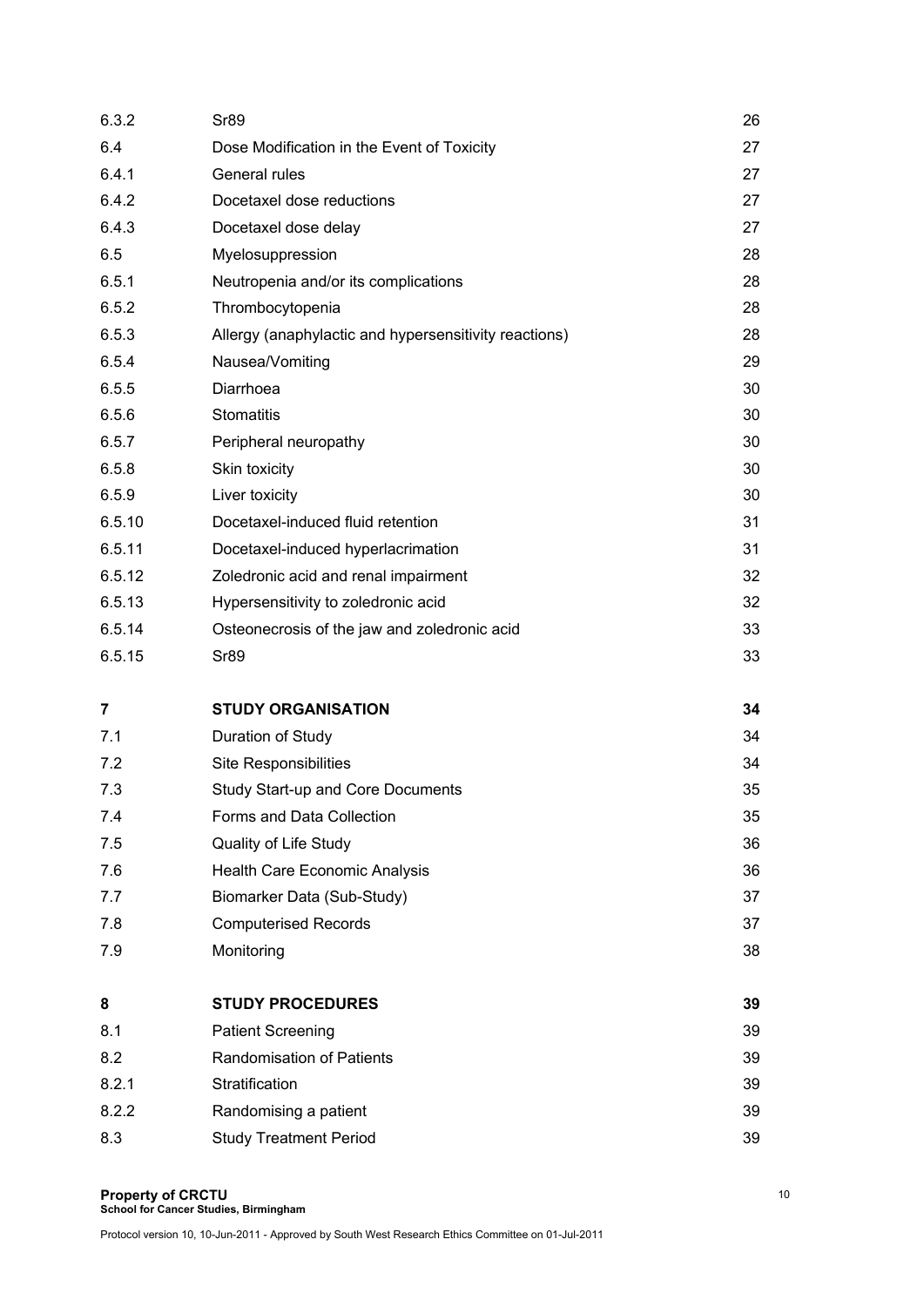| 8.4    | Follow-up Period                                               | 40 |
|--------|----------------------------------------------------------------|----|
| 8.5    | Discontinuation of Study Treatment                             | 40 |
| 8.5.1  | Discontinuation of study docetaxel                             | 40 |
| 8.5.2  | Discontinuation of study zoledronic acid                       | 41 |
| 8.5.3  | Omission of study Sr89                                         | 41 |
| 8.6    | <b>Study Completion</b>                                        | 41 |
| 9      | <b>STUDY ASSESSMENTS</b>                                       | 42 |
| 9.1    | <b>Baseline Assessments</b>                                    | 42 |
| 9.2    | Assessments during Study Treatment Period                      | 43 |
| 9.3    | End of Primary Treatment Period Assessments                    | 44 |
| 9.4    | <b>Follow-up Assessments</b>                                   | 45 |
| 9.4.1  | Monthly follow-up, for first three months                      | 45 |
| 9.4.2  | Three monthly follow-up, after first three months              | 45 |
| 9.5    | <b>Patient Pain Diaries</b>                                    | 46 |
|        | - Analgesic Score Table                                        | 47 |
| 9.6    | <b>Other Assessments</b>                                       | 48 |
| 9.7    | Flow Chart of Procedures and Assessments                       | 49 |
|        |                                                                |    |
| 10     | <b>MEASUREMENT OF OUTCOME</b>                                  | 50 |
| 10.1   | <b>Primary Outcome Measures</b>                                | 50 |
| 10.1.1 | Phase II primary outcome: feasibility, tolerability and safety | 50 |
| 10.1.2 | Phase III primary outcome : clinical progression-free survival | 51 |
| 10.1.3 | Phase III primary outcome : health economics outcomes          | 52 |
| 10.2   | <b>Subsidiary Outcomes</b>                                     | 52 |
| 10.2.1 | Skeletal-related-event-free survival                           | 52 |
| 10.2.2 | Pain progression-free survival                                 | 53 |
| 10.2.3 | Overall survival                                               | 53 |
| 10.2.4 | Quality of life                                                | 53 |
| 10.2.5 | Toxicity of treatment                                          | 53 |
| 10.3   | <b>Outcomes from Ancillary Biomarker Studies</b>               | 53 |
| 10.3.1 | Bone mineral density changes                                   | 53 |
| 10.3.2 | Biological profiling for prognostic and predictive indicators  | 54 |
| 10.4   | <b>Exploratory Outcomes</b>                                    | 54 |
| 10.4.1 | Patient-reported pain events                                   | 54 |
| 10.4.2 | PSA-related events                                             | 54 |
| 10.4.3 | Number of skeletal related events                              | 54 |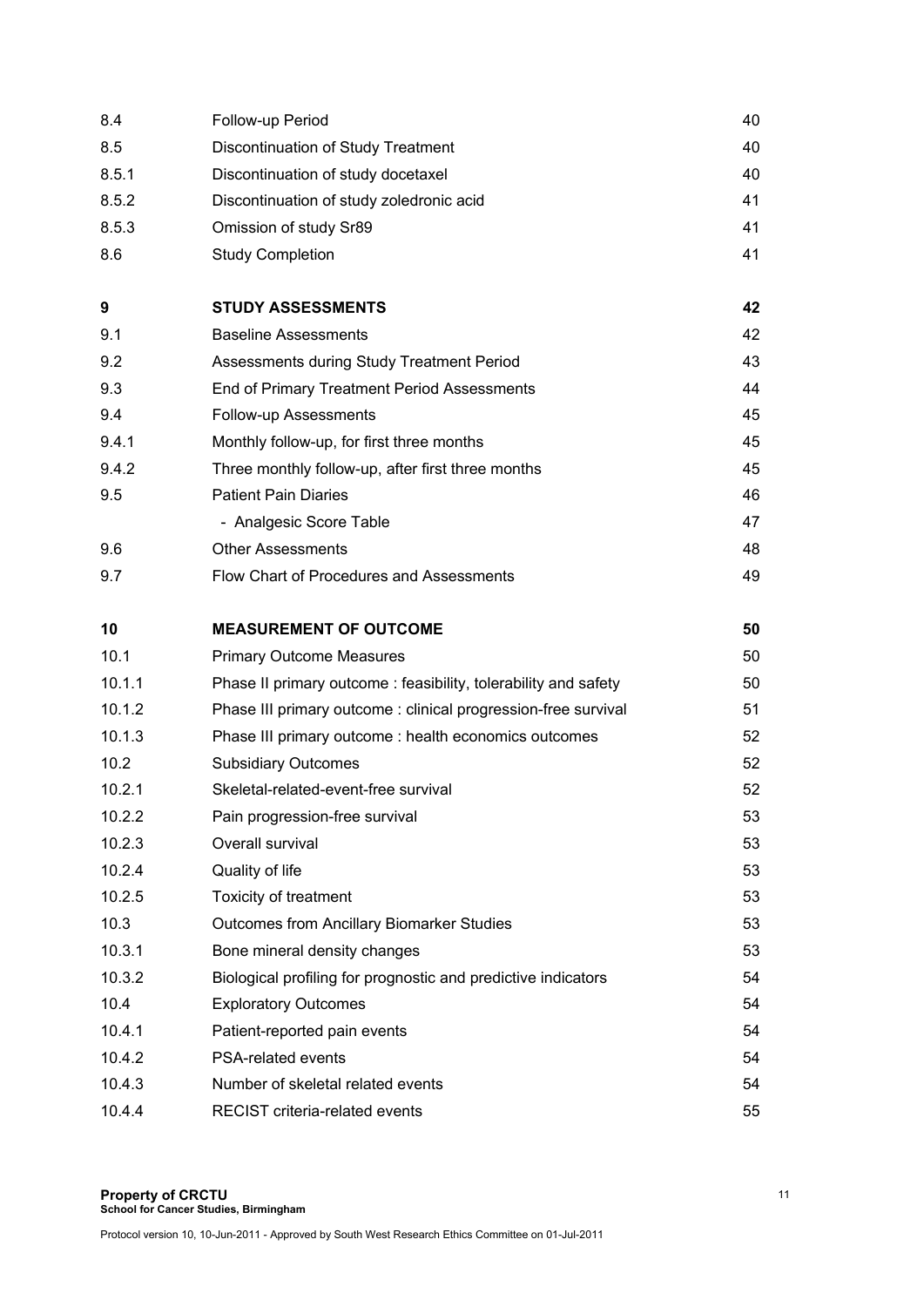| 11     | <b>SAFETY ASSESSMENT</b>                                  | 56 |
|--------|-----------------------------------------------------------|----|
| 11.1   | <b>Definitions</b>                                        | 56 |
| 11.1.1 | Adverse event                                             | 56 |
| 11.1.2 | Adverse reaction                                          | 56 |
| 11.1.3 | Unexpected adverse reaction                               | 56 |
| 11.1.4 | Serious adverse event or serious adverse reaction         | 56 |
| 11.1.5 | Suspected unexpected serious adverse reaction             | 57 |
| 11.1.6 | List of expected adverse reactions (SARs)                 | 57 |
| 11.1.7 | SAEs that do not require reporting for Trapeze            | 57 |
| 11.1.8 | Reporting period                                          | 57 |
| 11.2   | <b>Assessment of Adverse Events</b>                       | 58 |
| 11.3   | Reporting of Adverse and Serious Adverse Events           | 59 |
| 11.3.1 | Adverse events                                            | 59 |
| 11.3.2 | Serious adverse events                                    | 59 |
| 11.4   | Reporting of Events to Other Organisations                | 60 |
| 11.4.1 | Regulatory authorities and main research ethics committee | 60 |
| 11.4.2 | Investigators                                             | 60 |
| 11.4.3 | Independent Data Monitoring Committee                     | 60 |
| 11.4.4 | Novartis Oncology, Sanofi-Aventis and GE HealthCare       | 60 |
| 12     | <b>STATISTICAL CONSIDERATIONS</b>                         | 61 |
| 12.1   | <b>Study Analysis</b>                                     | 61 |
| 12.1.1 | Analysis of outcome measures                              | 61 |
| 12.2   | Sample Size                                               | 63 |
| 12.2.1 | Phase II                                                  | 63 |
| 12.2.2 | Phase III                                                 | 63 |
| 12.3   | <b>Timing of Analysis</b>                                 | 63 |
| 12.4   | Milestones                                                | 64 |
| 13     | <b>TRIAL COMMITTEES</b>                                   | 65 |
| 13.1   | <b>Trial Management Group</b>                             | 65 |
| 13.2   | <b>Trial Steering Committee</b>                           | 65 |
| 13.3   | Independent Data Monitoring Committee                     | 65 |
| 14     | <b>REGULATORY &amp; ETHICS COMMITTEE APPROVAL</b>         | 67 |
| 14.1   | <b>Ethical Considerations</b>                             | 67 |
| 14.2   | <b>Informed Consent</b>                                   | 67 |
| 14.3   | <b>Patient Confidentiality</b>                            | 67 |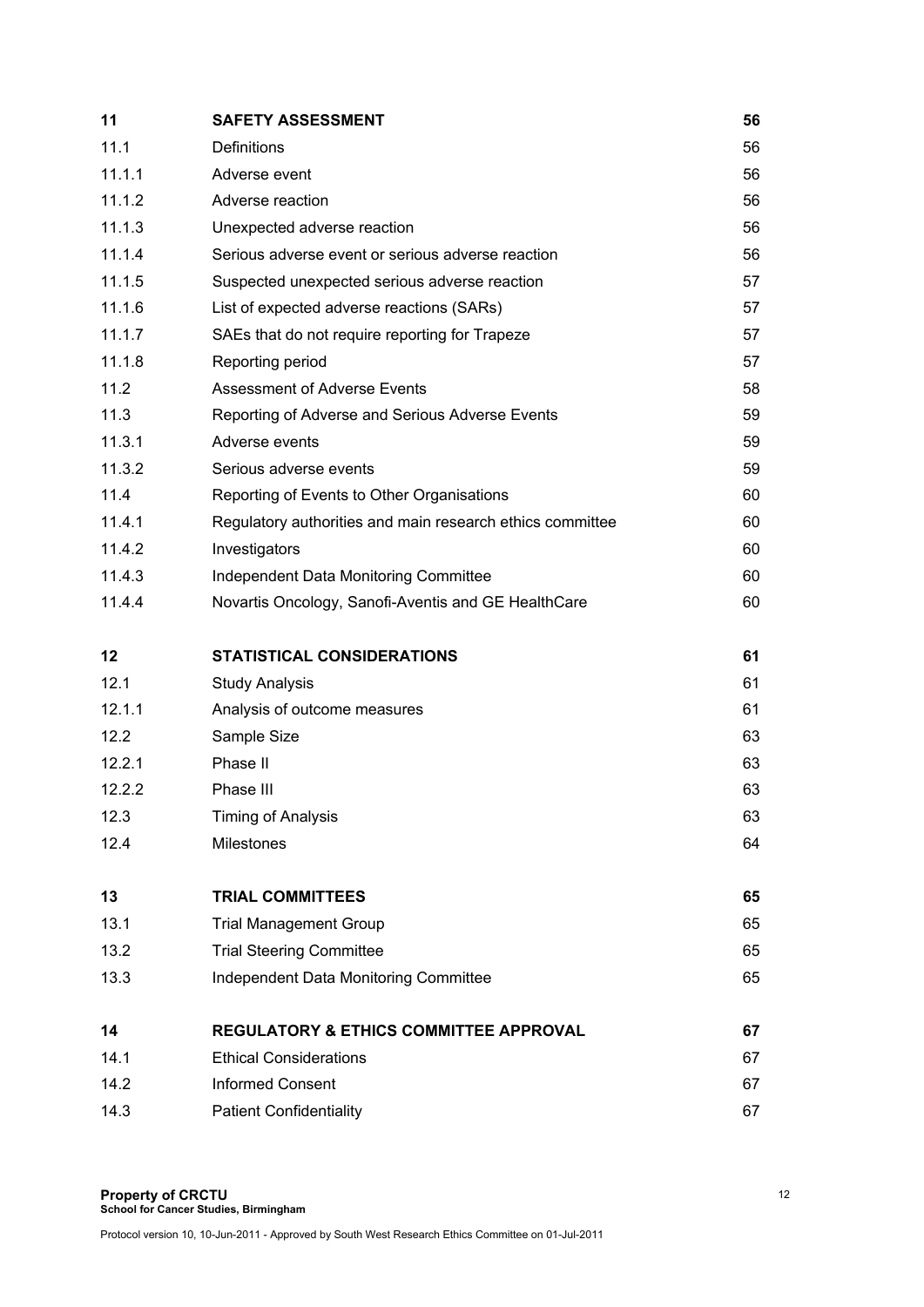| 15 | <b>INDEMNITY &amp; INSURANCE</b>  | 68 |
|----|-----------------------------------|----|
| 16 | <b>PUBLICATION POLICY</b>         | 69 |
| 17 | STUDY COSTS AND RELATIONSHIP WITH | 70 |
|    | PHARMACEUTICAL INDUSTRY           |    |

# **REFERENCES 71**

| <b>APPENDICIES</b>                                                | 73 |
|-------------------------------------------------------------------|----|
| <b>APPENDIX 1: ECOG Performance Status Scales</b>                 | 73 |
| <b>APPENDIX 2: RECIST Criteria</b>                                | 74 |
| APPENDIX 3: EuroQol EQ-5D & FACT-P Quality Of Life Questionnaires | 77 |
| APPENDIX 4: Health Economics Questionnaire - Health problems      | 82 |
| <b>APPENDIX 5: Pain Diary Sheets</b>                              | 87 |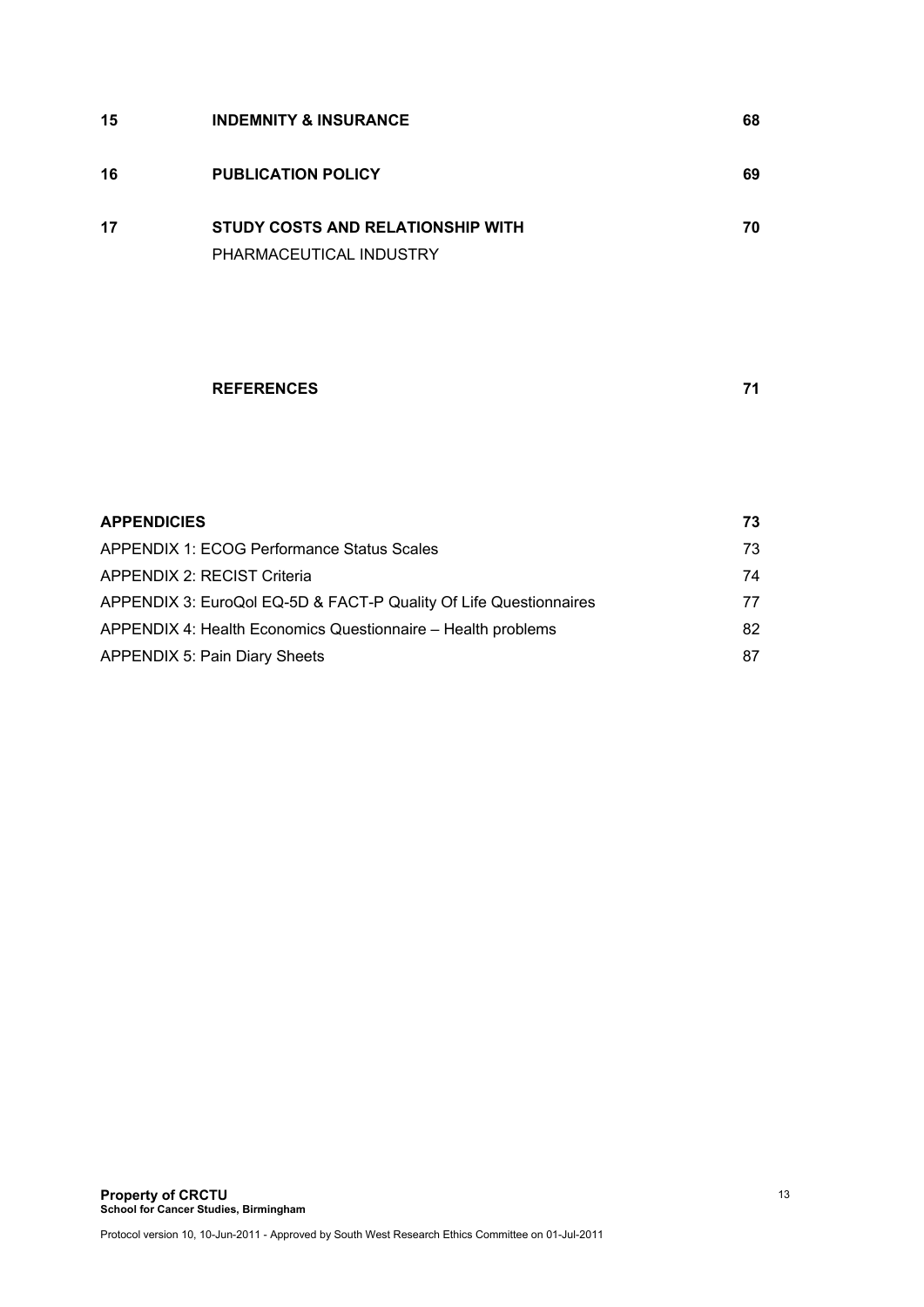# **1 BACKGROUND**

#### **1.1 Hormone-Refractory Prostate cancer**

Prostate cancer is the commonest cancer in men in the UK and other industrialised countries and one of the leading causes of death.

Although adenocarcinoma of the prostate most often presents as local (stage T1 or T2) disease, in which the malignancy is confined to the prostate, a significant proportion of patient's progress despite initial treatment with ablative surgery or radiotherapy, often in combination with hormonal therapy.

Metastatic disease, which is reliably predicted by increasing levels of prostate-specific antigen (PSA), is usually treated by androgen-withdrawal, which can be achieved surgically, by bilateral orchidectomy (castration), or medically, with LHRH-receptor agonists. Initial response rates are very high, but recurrence is almost inevitable and median survival once androgen ablation has failed is typically 12-18 months in the presence of metastatic disease.

Treatment of hormone-refractory prostate cancer (HRPC) is essentially palliative and options include further hormone manipulations, systemic chemotherapy, bisphosphonates, radio-isotopes as well as traditional palliative therapies such as radiotherapy to symptomatic areas and surgery for obstructive symptoms or bone problems such as fracture or spinal cord compression. There are a large number of trials of new agents currently underway in metastatic HRPC (mHRPC) and it is likely that additional effective treatments will become available in the coming years, though it is unlikely that they will supplant the current options (cf herceptin in metastatic breast cancer). James *et al.* published review of the management of metastatic HRPC in 2006<sup>1</sup>.

Bone pain is often the most debilitating component of metastatic prostate cancer, occurring in around 80% of cases of HRPC. Current systemic treatment strategies include chemotherapy, bisphosphonates and bone-seeking radioisotopes, including Sr89 and samarium-153. Focal irradiation to bone pain for solitary, painful bone metastases is an effective palliative strategy and may be supplemented by hemibody irradiation for the palliation of widespread metastases.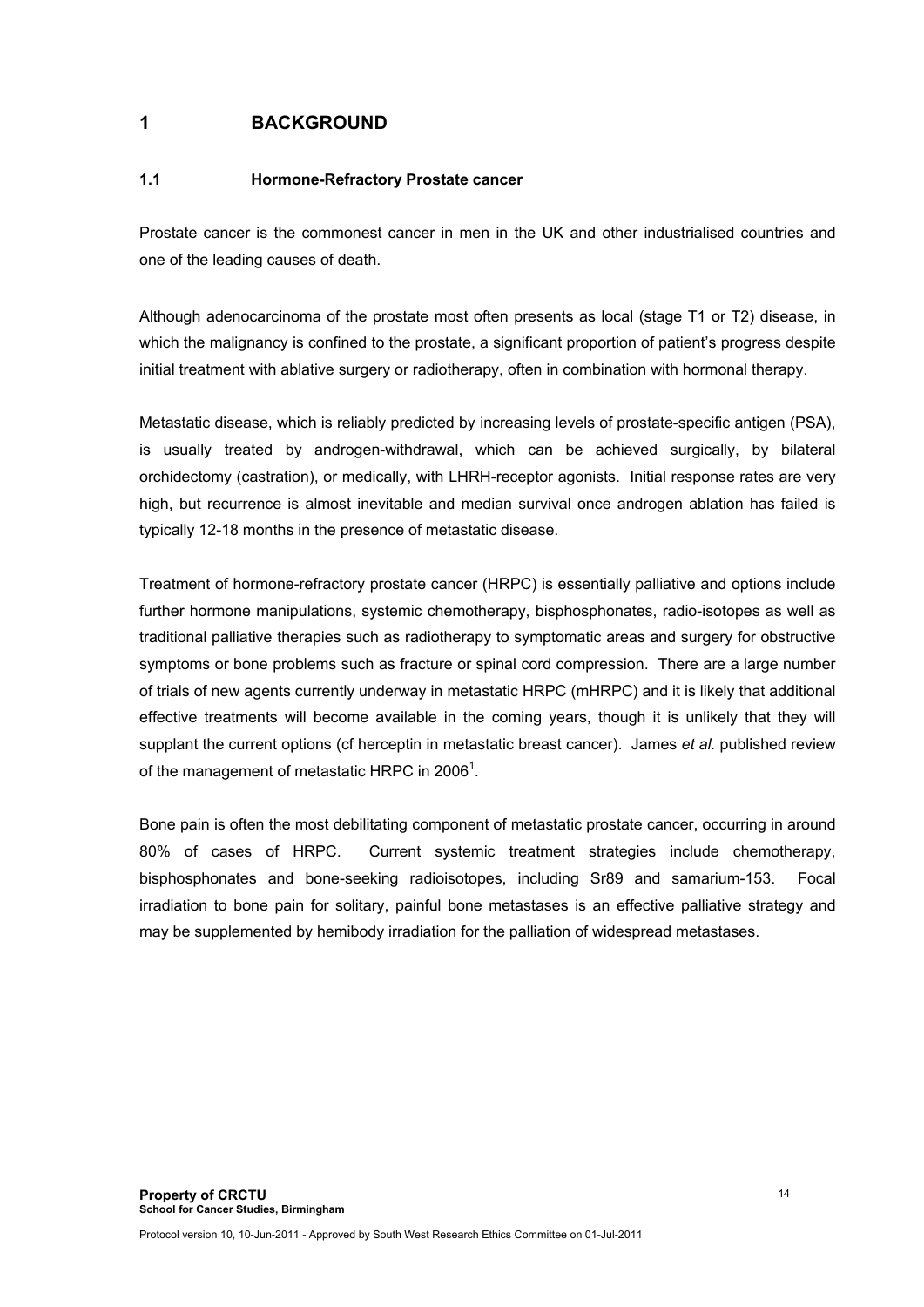## **1.2 Use of Docetaxel (Taxotere) In HRPC**

Mitozantrone has previously been compared to steroids alone in the palliative treatment of patients with symptomatic metastatic HRPC and been shown to improve quality of life and progression-free, but not overall, survival<sup>2;3</sup>. More recently, taxane-based chemotherapy has been shown to produce much higher biochemical response rates than mitozantrone and two landmark trials using docetaxelbased therapies published in 2004 demonstrated improved overall survival and quality of life compared to mitozantrone in two trials using docetaxel-based therapies<sup>4;5</sup>. Low numbers of treatment-related deaths occurred in both the docetaxel arms and in the mitozantrone control arms with no clear or consistent differences between arms. Generally the docetaxel regimens were reasonably well-tolerated and the adverse event profiles were similar to those seen with other cytotoxic regimens.

On the basis of these trials, a three-weekly schedule of docetaxel plus prednisolone for up to 10 cycles has emerged as the standard of care for mHRPC and has been approved by the National Institute for Health and Clinical Excellence (NICE) for this purpose in 2006. In this trial we propose to limit initial docetaxel to 6 cycles (the mean number of cycles on the TAX 327 licensing study<sup>6</sup> was 7) to ensure the feasibility of the delivery of Sr89 (see below). Patients still responding to docetaxel (stable disease or better response to therapy, as determined by the treating clinician) after 6 cycles will be eligible to receive a further 4 cycles of chemotherapy.

The limited information regarding the treatment of mHRPC (detailed above) means that further investigation of appropriate combination therapies is certainly warranted.

#### **1.3 Use of Bisphosphonates in HRPC**

The use of bisphosphonates in oncology has increased over the last decade, although they remain the subject of controversy in prostate cancer. Bisphosphonates inhibit bone catabolism by reducing the numbers of functioning osteoclasts and have been an established treatment for osteoporosis and similar conditions for many years and more recently have been used to manage bone metastases in breast cancer<sup>7</sup>. In addition, some bisphosphonates, for example zoledronic acid, but, interestingly, *not* clodronate, arrest cell-proliferation, induce apoptosis, and inhibit the growth-factor stimulation of cultured prostate cancer cells<sup>8</sup>.

A number of bisphosphonates have been examined in prostate cancer including pamidronate, clodronate and zoledronate. Pamidronate failed to show benefit in a randomised study<sup>9,</sup> Recently a large randomised, placebo controlled study (MRC PR05) reported that clodronate improved the painfree survival period and overall survival period for patients with metastatic prostate cancer compared with placebo, although the benefits did not achieve statistical significance (i.e. p>0.05)<sup>10</sup>. Further, the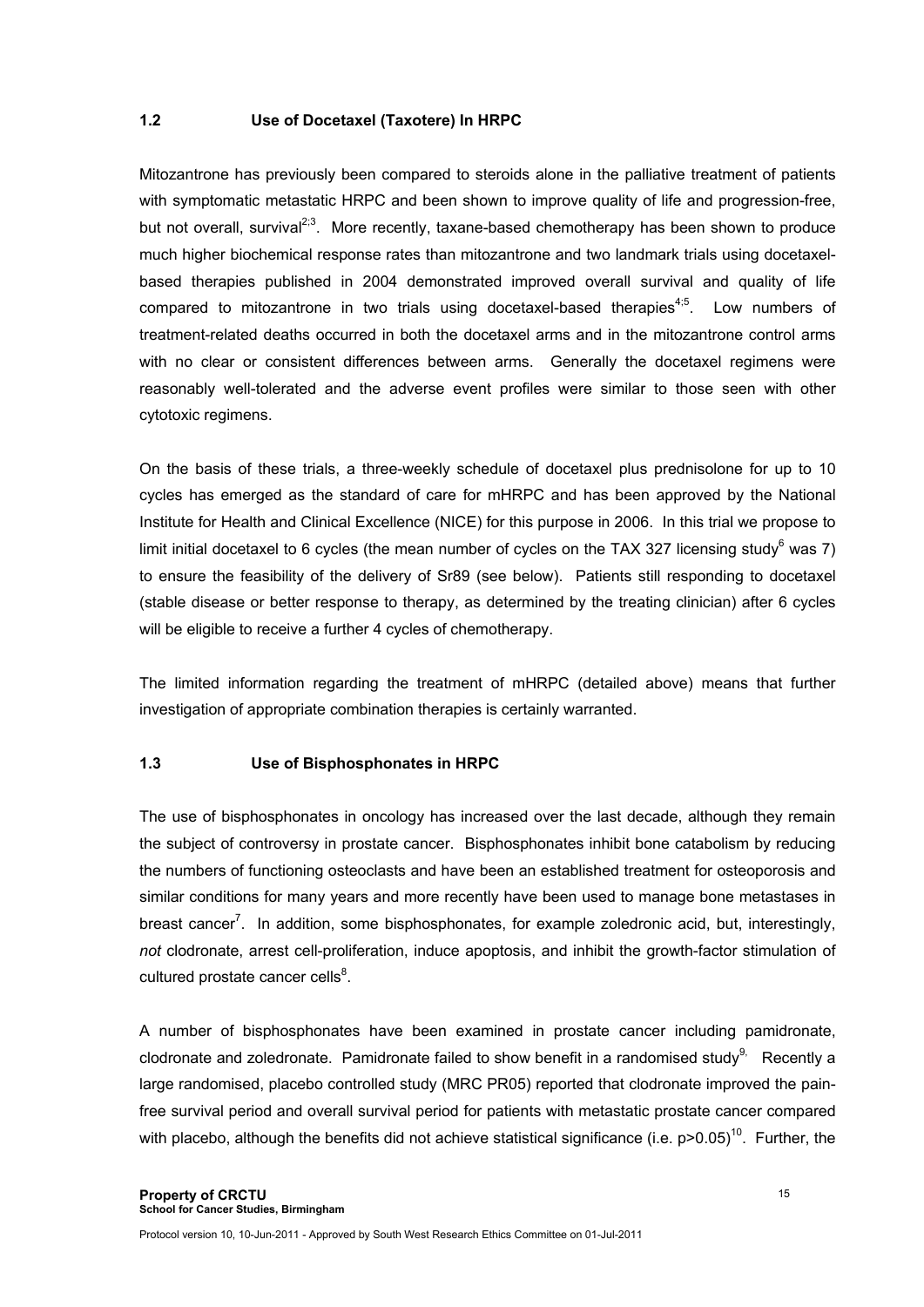authors conducting this study reported more gastrointestinal side effects, increased lactose dehydrogenase and required more trial dose modifications, although patients in the clodronate group were significantly less likely to experience deterioration in their performance status (HR 0.71, 95% confidence interval 0.56 to 0.92, p=0.008). A trial combining clodronate with mitozantrone failed to show any additional palliative benefit from adding this agent to chemotherapy alone<sup>11</sup> and we thus felt that a further study combining this agent with chemotherapy was unwarranted.

Since the publication of the MRC PR05 study, more potent bisphosphonates have been evaluated in mHRPC. The most widely studied has been zoledronate, which has a 40-850 fold higher potency than clodronate in preclinical models of bone resorption<sup>12</sup>. It has also been shown to be more effective than pamidronate (90mg) in controlling malignant hypercalcaemia<sup>13</sup>. In addition, zoledronate has also demonstrated direct anti-cancer activity, including inhibition of proliferation of breast cancer and prostate cancer cells *in vitro*14.

In randomised studies of mHRPC, zoledronate has been shown to delay, or prevent, skeletal related events (SREs: defined as pathological fracture, spinal cord compression, hypercalcaemia, radiotherapy for bone pain)<sup>15</sup>. However, the drug is administered intravenously every four weeks; this has significant resource implications for oncology or urology departments in terms of both drug costs and clinical time. In the UK, use of this agent is patchy and funding is controversial, for example, the Scottish Medicines Consortium recommended that zoledronate should not be used in mHRPC without further evidence of effectiveness. Previous studies with another bone-targeting agent, Sr89 (see below), have suggested that overall healthcare costs are less with use of Sr89 than with alternative means of palliation. As some of the complications of bone disease are catastrophic for both the patient and the Health Service (e.g. spinal-cord compression leading to paralysis), a strategy of prevention with an expensive agent may well prove to be better than a cheaper alternative in terms of overall quality of life terms, as well as cheaper overall for the NHS. However, the use of zoledronate requires further evaluation, hence the inclusion of this agent in the trial.

#### **1.4 Strontium-89 (Sr89)**

Sr89 is a bone-seeking radionuclide. It is a pure ß-emitter with a half-life of 50 days, has a high uptake in osteoblastic metastases, and remains in tumour sites for up to 100 days. Palliation of bone pain arising from widespread bony metastases may be affected by the intravenous administration of radionuclides that target bone metabolism, for example Sr89, samarium-153 and phosphorous-32. Of these, Sr89 is the most widely used, providing pain-relief in up to 80% of patients, and complete freedom from pain in approximately 10%, for periods that can exceed three months $16;17$ . In a randomised controlled phase III trial, the combination of Sr89 injection and external beam radiotherapy improved pain relief, delayed disease-progression and enhanced some quality of life measures compared with external beam radiotherapy alone<sup>18</sup>. However, another phase III

Protocol version 10, 10-Jun-2011 - Approved by South West Research Ethics Committee on 01-Jul-2011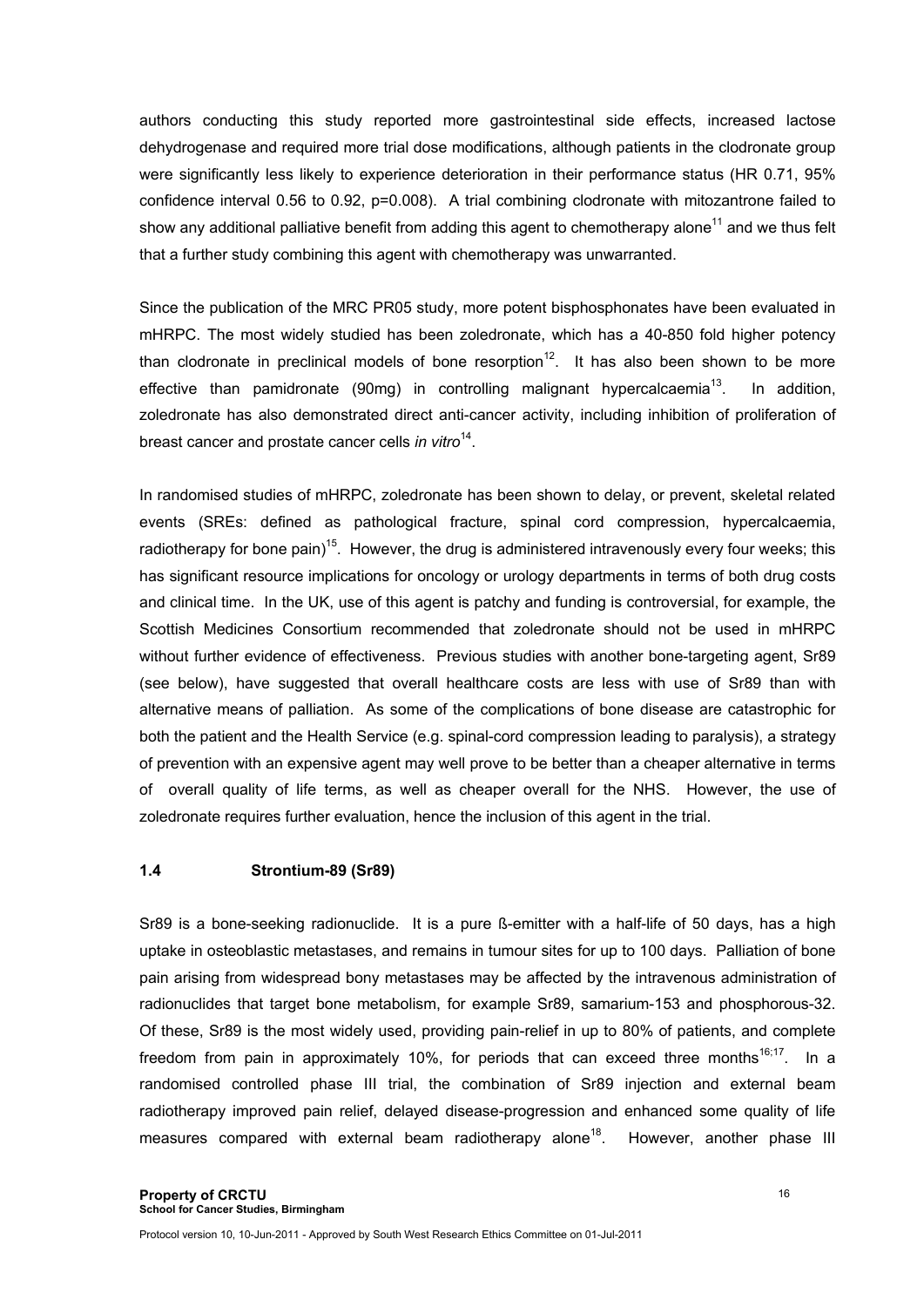randomised controlled trial has suggested that, in some patients, systemic Sr89 may be inferior to local field radiotherapy in terms of survival (11.0 versus 7.2 months,  $p=0.0457$ )<sup>19</sup>. The selection of patients has a significant impact on outcome, response and duration of response to radionuclide therapy, as bone pain palliation is reduced in those with widespread metastatic disease or have a short life expectancy<sup>20;21</sup>. Consequently, the use of radionuclides appears to be optimal at an early stage in disease management. However, their efficacy is reduced or lost with repeated use and overtreatment can also lead to irreversible pancytopenia. Both Sr89 and samarium-153 are only available to a minority of NHS patients. There is some evidence that Sr89 may reduce overall health care costs compared to standard methods of delivering radiotherapy<sup>22</sup>.

The benefit of Sr89 in combination with chemotherapy has been evaluated in one small, randomised phase II trail in which 103 HRPC patients received induction therapy with ketoconazole and doxorubicin alternating with estramustine and vinblastine. Seventy two patients who were responders or clinically stable were then randomised to receive doxorubicin either with or without Sr89<sup>23</sup>. Median survival was significantly better in the Sr89 arm (27.7 months vs 16.8 months, p = 0.0014). This intriguing trial has not been repeated and forms the basis for the docetaxel plus Sr89 treatment arms in this study.

# **1.5 Management of Osteoporosis**

Patients eligible for the study will be at risk of osteoporosis in view of their previous therapy (androgen deprivation, possible steroid exposure, age) as well as from some on-study therapies (steroids, docetaxel). Osteoporosis should be considered in the causality of any skeletal related event (SRE) and should be investigated where appropriate. A bone density ancillary/sub-study forms part of this trial. As the results of this sub-study are determined by planned interim analysis, it is possible that further recommendations on the management of osteoporosis in this patient group may be made later in the trial.

#### **1.6 Guidelines for Study Design in HRPC**

A consensus group of leading investigators in HRPC formulated recommendations for clinical trial design, in order to improve the evaluation of new agents and combinations (Bubley *et al.*<sup>24</sup>). The recommendations included eligible patient groups and PSA-based response criteria which have been adopted in this study.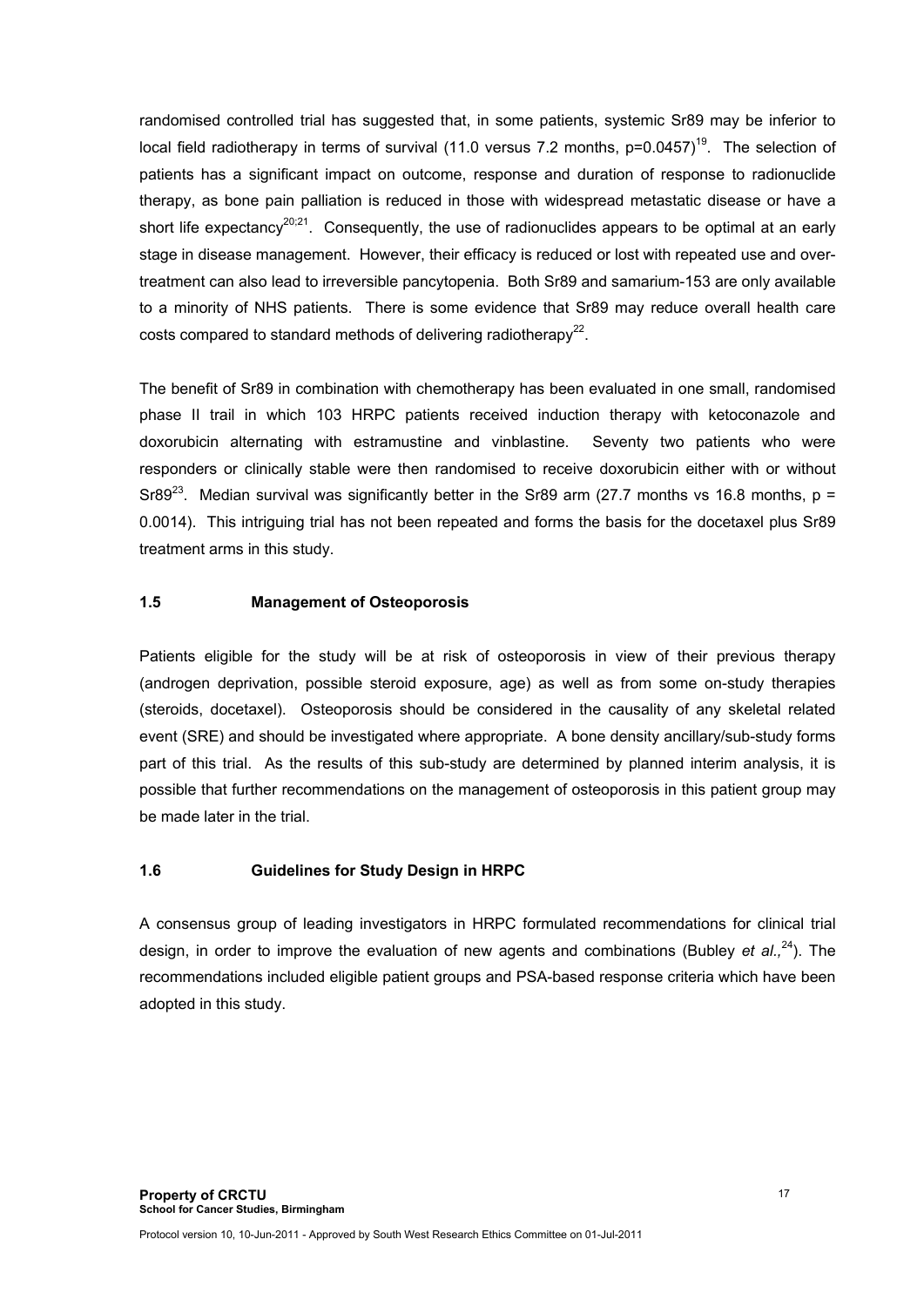# **2 RATIONALE**

HRPC (Hormone Refractory Prostate Cancer) with metastases is uniformly rapidly fatal and improved therapies are desperately needed. Docetaxel (Taxotere®) has been shown to improve survival in patients when compared against mitoxantrone in a recent phase III randomised clinical trial in patients with HRPC (M.A Eisenberger et al, ASCO 2004) and its favourable toxicity profile allows for combination with other agents.

The beneficial effects of bisphosphonates on bone resorption make zoledronic acid a suitable choice for combination with docetaxel, leading to fewer SREs and improved palliation in HRPC. Furthermore, as bone disease is often the principal cause of morbidity in HRPC, improved bony outcomes may also impact overall survival.

Sr89 also has beneficial effects on bone metastases but acts by a different mechanism from bisphosphonates, raising the possibility of an additive benefit when the two are co-administered. In addition, one small randomised trial<sup>23</sup> showed a statistically and clinically significant advantage to the addition of Sr89 to chemotherapy in HRPC.

This study therefore seeks to assess whether the addition of Sr89 or zoledronic acid offers a significant benefit in combination with docetaxel and prednisolone in HRPC.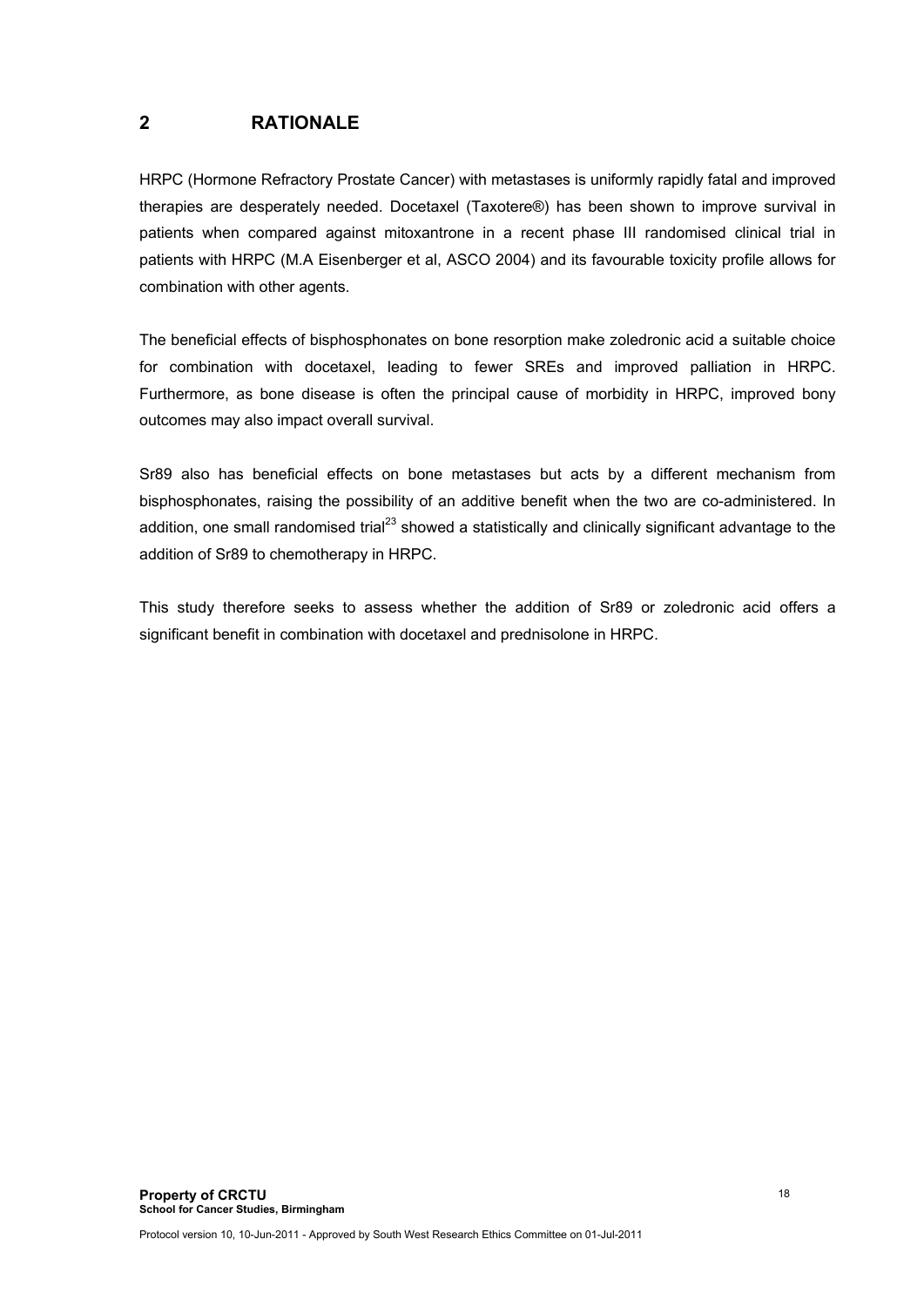# **3 STUDY OBJECTIVES AND OUTCOMES**

The trial incorporates both phase II and phase III components, each with specific objectives and employing several outcome measures (see Table: section 3.2).

#### **3.1 Study Objectives**

#### **3.1.1 Phase II**

The primary objective of the phase II component is to assess the feasibility, tolerability and safety of the four treatment arms.

#### **3.1.2 Phase III**

The phase III component of the trial will assess treatments within a 2x2 factorial design framework i.e. the trial will compare (i) ZA versus no ZA (stratified for Sr89 use) and (ii) Sr89 versus no Sr89 (stratified for ZA use). Each of these treatment comparisons will be made in terms of clinical efficacy, with primary outcome clinical progression-free survival time, and health economic outcomes. In addition, the trial will assess if there is any association between biomarkers and clinical outcomes.

#### **3.2 Study Outcomes**

| <b>Phase</b> | Primary                                                                                                                                                                                            | <b>Subsidiary</b>                                                                                                                                                                                     | Ancillary measures and                                                                                                                                                                                                                                    |
|--------------|----------------------------------------------------------------------------------------------------------------------------------------------------------------------------------------------------|-------------------------------------------------------------------------------------------------------------------------------------------------------------------------------------------------------|-----------------------------------------------------------------------------------------------------------------------------------------------------------------------------------------------------------------------------------------------------------|
|              |                                                                                                                                                                                                    |                                                                                                                                                                                                       | exploratory outcomes                                                                                                                                                                                                                                      |
| $\mathbf{I}$ | • Feasibility, tolerability<br>and safety in terms of<br>cycles of docetaxel and<br>prednisolone with<br>zoledronic acid and/or<br>Sr89 received, cycle<br>delays, dose<br>reductions and toxicity | • Clinical progression-free<br>survival<br>• Skeletal-related event- free<br>survival<br>• Pain progression-free<br>survival<br>• Overall survival<br>$\bullet$ Costs<br>Quality of life<br>$\bullet$ | • Changes in bone mineral<br>density (sub-study)<br>• Biological profiling for prognostic<br>and predictive indicators (sub-<br>study)<br>• PSA-related outcomes<br>• Patient-reported pain-related<br>outcomes                                           |
| Ш            | • Clinical progression-<br>free survival<br>• Cost and cost-<br>effectiveness                                                                                                                      | • Skeletal-related event-free<br>survival<br>• Pain-progression-free<br>survival<br>Overall survival<br>$\bullet$<br>Quality of life<br>$\bullet$<br>• Toxicity                                       | • Changes in bone mineral<br>density (sub-study)<br>• Biological profiling for prognostic<br>and predictive indicators (sub-<br>study)<br>• PSA-related outcomes<br>• RECIST criteria-related<br>outcomes<br>• Patient-reported pain-related<br>outcomes. |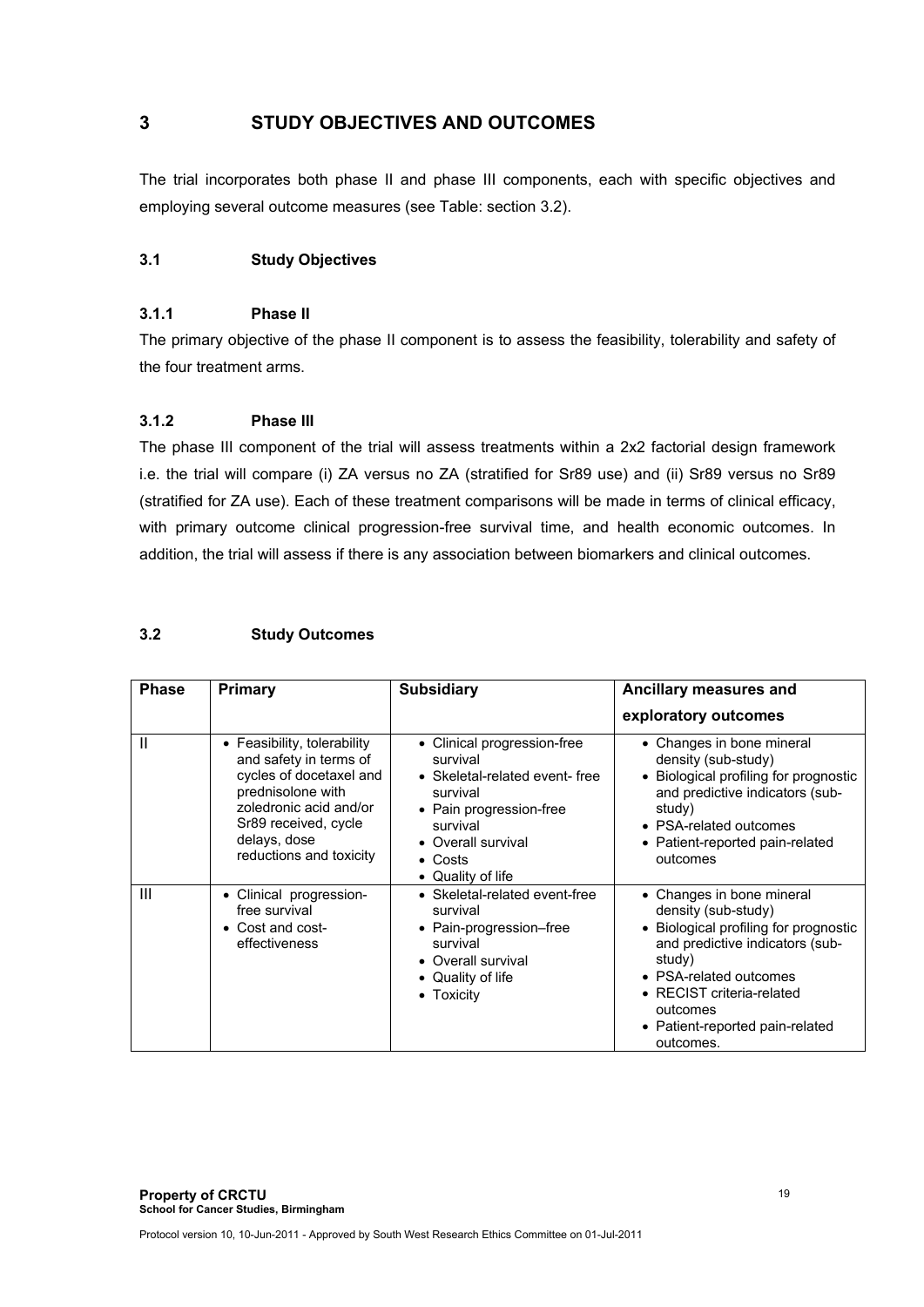#### **4 STUDY DESIGN**



*Figure 4.1: Schematic representation of Trapeze study : NB After completion of combined chemotherapy & zoledronic acid cycles on Arms B & D, zoledronic acid is to be administered at four-weekly intervals. At radiological bone progression or at pain progression the local investigator may choose to continue it.* 

Patients are assessed every three weeks during the study treatment period (during chemotherapy cycles 1-6 and cycles 7-10). After treatment, patients receive monthly follow-up visits for the first three months, with follow-up visits every three months thereafter, until the patient dies or is withdrawn from the study.

All patients will receive a clinical assessment (section 9.3) at the end of cycle 6 (this is the end of the Primary Treatment Period), irrespective of treatment arm.

\*\* In Arms C and D a minimum of 28 days between the date of Sr89 administration and day 1 of cycle 7 of chemotherapy is required. If cycle 7 (day 1) of chemotherapy is delayed and cannot be administered, for any reason, within 8 weeks (56 days) of the date of Sr89 administration then the patient is considered to be 'off–study treatment'. Thereafter, all additional therapy, including any additional docetaxel cycles, will be considered as off-study therapy for the purposes of the trial.

20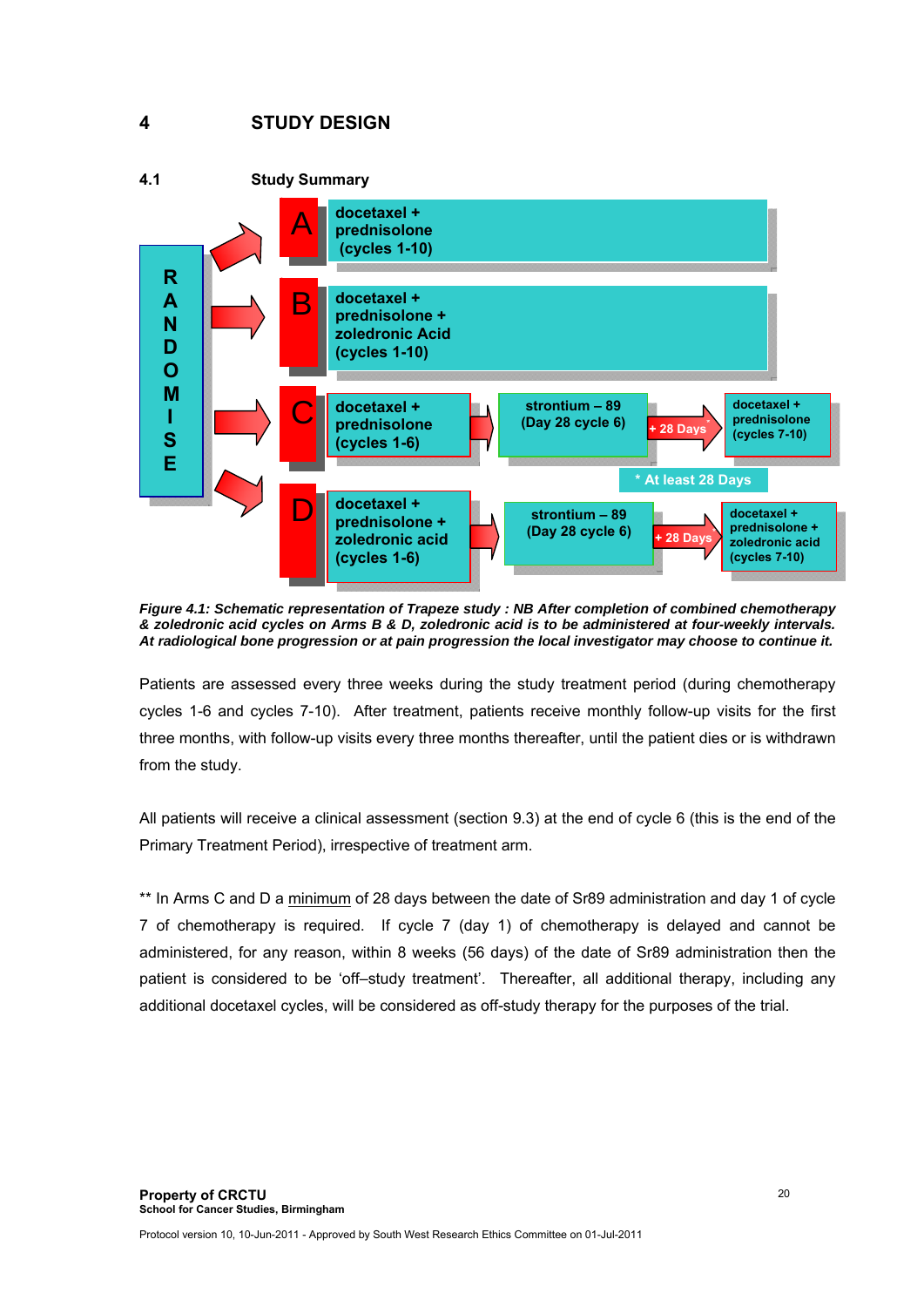# **4.2 Study Size**

The trial requires 412 events and it is anticipated that a total of 588 patients will need to be recruited to observe this number of events. We aim to recruit a minimum of 618 evaluable patients which allows for 5% dropout. (see section 12.2 for justification of sample size).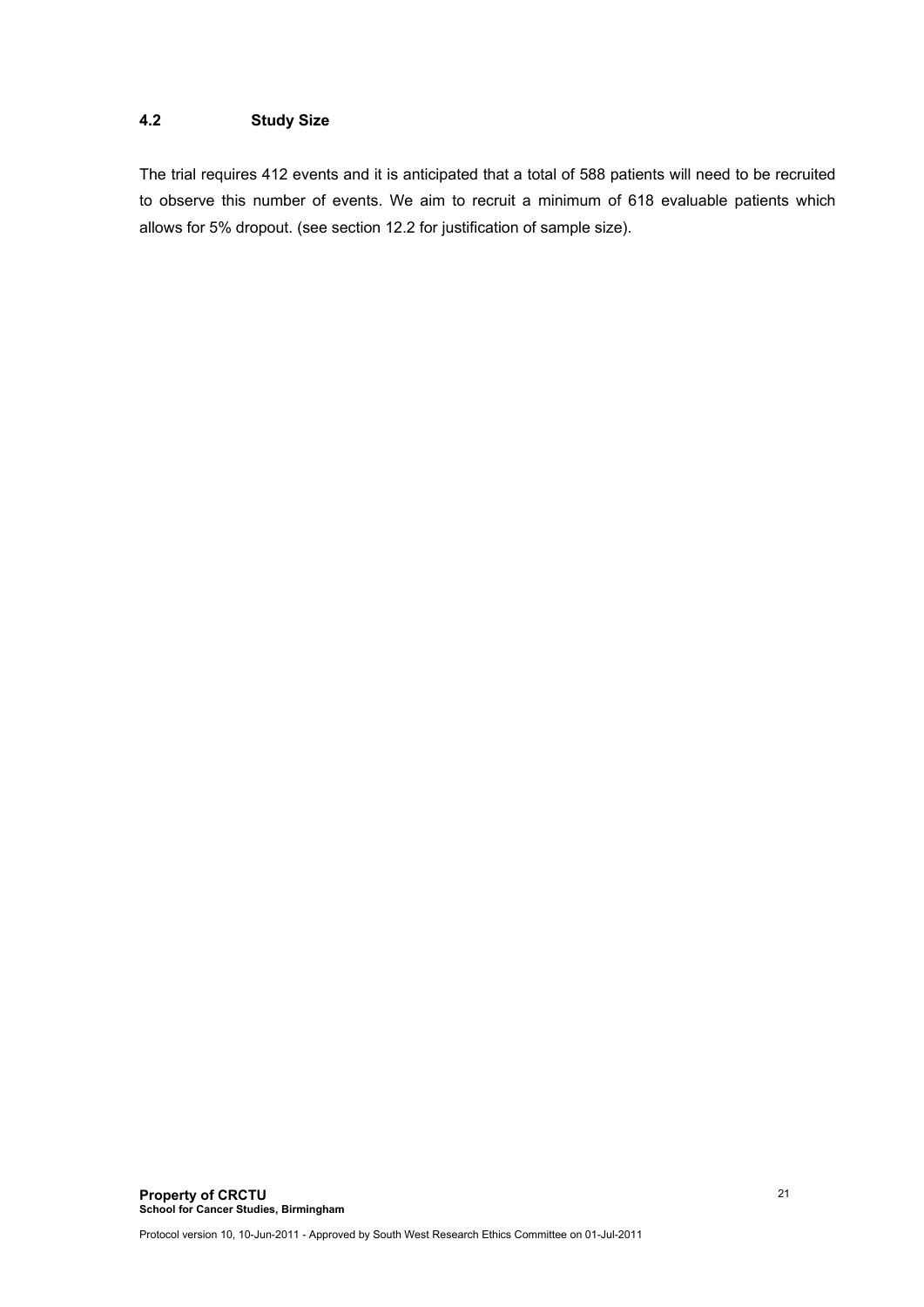# **5 STUDY POPULATION**

# **5.1 Inclusion Criteria**

- Age  $\geq$  18 years
- Histologically / cytologically proven prostate adenocarcinoma OR multiple sclerotic bone metastases with PSA> 100ng/ml without histological confirmation.
- Radiological evidence of bone metastasis.
- Fit enough to receive trial treatment.
- Prior hormonal therapy for prostate cancer:
	- o Bilateral orchidectomy, AND/OR medical castration by LHRH agonist therapy (if LHRH agonist therapy alone, this therapy should be continued).
- For patients who have received prior hormonal drug therapy:
	- o Flutamide, nilutamide, bicalutamide, cyproterone acetate or stilboestrol must have stopped at least four weeks prior to enrolment and progression must have been demonstrated since cessation;
	- o Estramustine must have stopped at least four weeks prior to enrolment, any adverse events must have been resolved and progression must have been demonstrated since cessation.
- Documented progression, defined by one of the following:
	- o Elevated and rising prostate-specific antigen (PSA):
		- $PSA > 5$ ng/ml;
		- Progressive rise in PSA, defined as two consecutive increases in PSA documented over a previous reference value (measure 1). The first increase in PSA (measure 2) should occur a minimum of one week from the reference value (measure 1). This increase in PSA should be confirmed (measure 3) after a minimum of one week. If the confirmatory PSA value (measure 3) is less than the previous value, the patient will still be eligible for the trial provided the next PSA (measure 4) is found to be greater than the second PSA (measure 2). The final sample must have been taken within 28 days of enrolment.
	- o And/or progression of any uni-dimensionally or bi-dimensionally measurable malignant lesion
	- o And/or at least one new lesion identified on bone scan.
- Life expectancy  $\geq$  3 months.
- ECOG performance status 0-2.
- Adequate haematological function:
	- o Haemoglobin ≥ 10g/dl
	- o Neutrophil count  $\geq 1.5 \times 10^9$ /l

**Property of CRCTU School for Cancer Studies, Birmingham**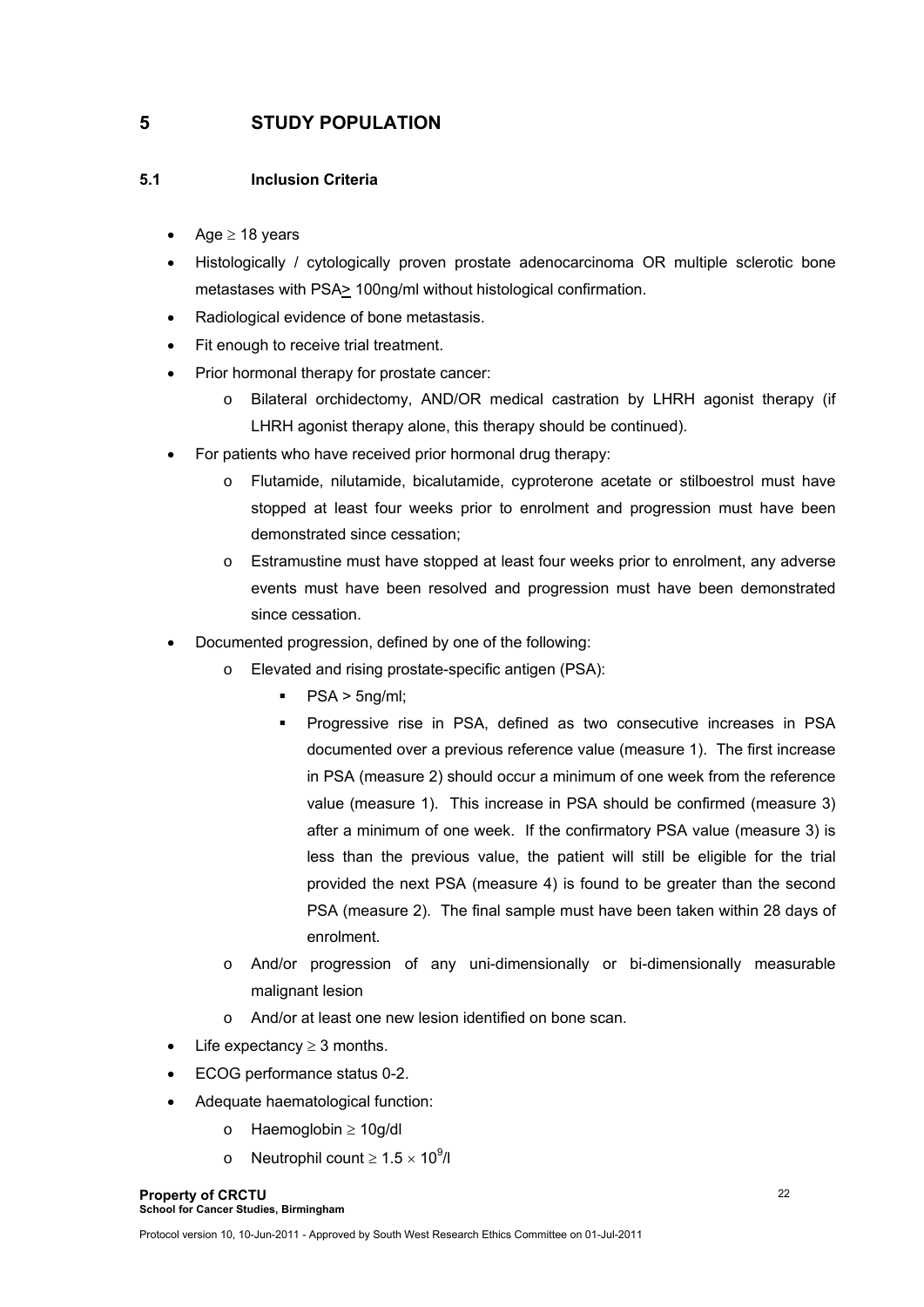- o Platelets ≥ 100 × 10<sup>9</sup>/l
- Adequate renal and hepatic function:
	- o Serum creatinine  $\leq 1.5 \times$  upper limit of normal
	- o ALT and AST ≤ 1.5  $\times$  upper limit of normal (unless related to hepatic metastatic disease, where patients may be entered after discussion with one of the Clinical Coordinators)
	- o Serum bilirubin  $≤ 1.5 \times upper$  limit of normal
- Written informed consent.

# **5.2 Exclusion Criteria**

- Prior cytotoxic chemotherapy for HRPC, other than estramustine monotherapy.
- Prior radiotherapy to more than 25% of the bone marrow, or whole pelvic irradiation.
- Prior radionuclide therapy for HRPC.
- Prior treatment with a bisphosphonate for any reason within the previous two months.
- Malignant disease within the previous five years, other than adequately treated basal cell carcinoma.
- Known brain or leptomeningeal metastases.
- Symptomatic peripheral neuropathy  $\geq$  grade 2 (NCI CTC).
- Concurrent enrolment in any other investigational clinical trial.
- Treatment with any other investigational compound within the previous 30 days.
- Any condition, which, in the opinion of the investigator, might interfere with the safety of the patient or the evaluation of the study objectives.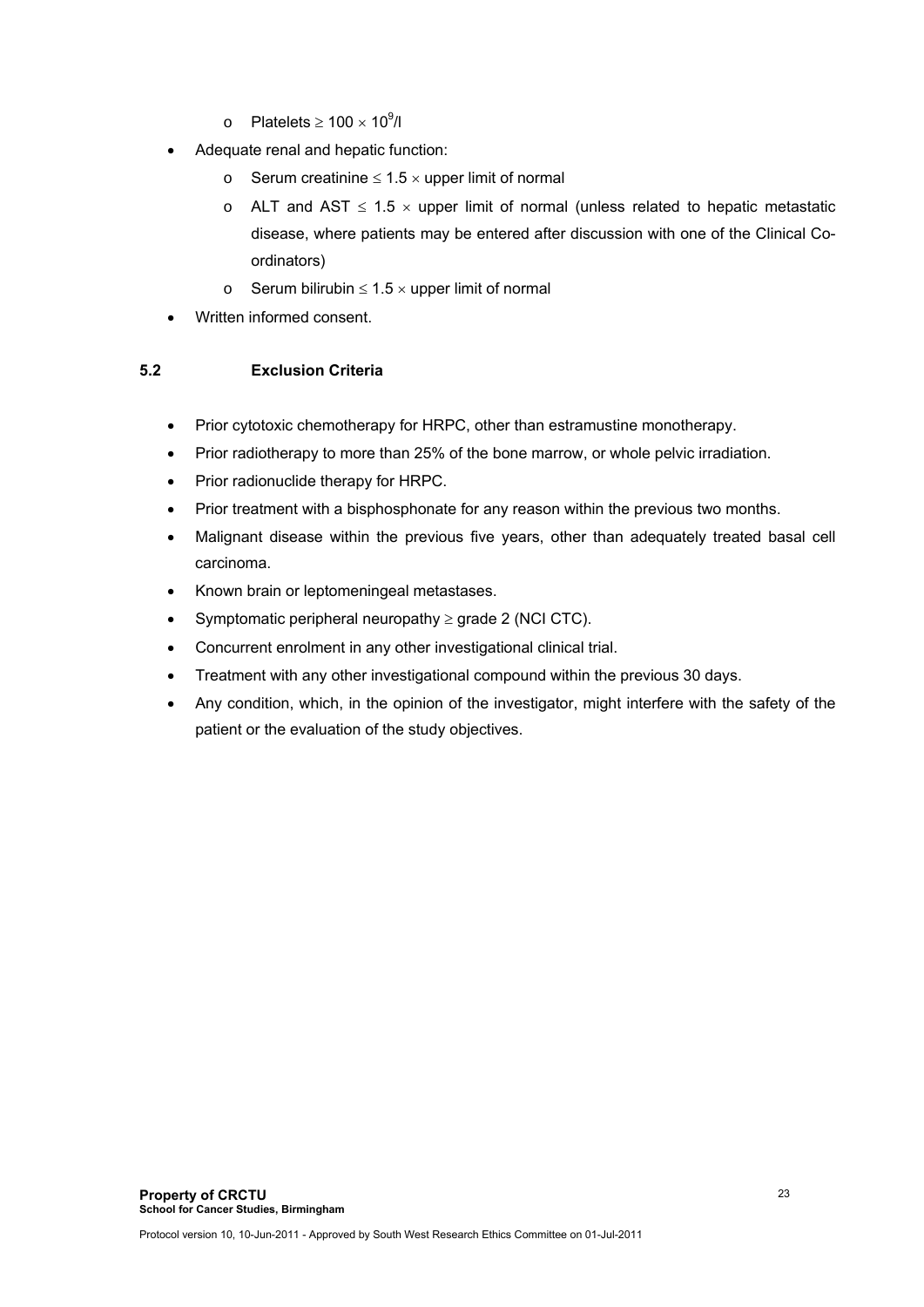# **6 STUDY TREATMENT**

#### **6.1 Study Drug Administration**

All four study treatments are IMPs.

# **6.1.1 Docetaxel**

Docetaxel will be administered by intravenous injection in accordance with the instructions in the Summary of Product Characteristics (SmPC) at a dose of  $75$ mg/m<sup>2</sup> (up to a maximum dose of 165mg/ $m^2$ ) on day one of the study treatment period and then every three weeks thereafter up to a maximum of 10 cycles.

NOTE: Patients with a body surface area (BSA) greater than 2.2m<sup>2</sup> should be dosed as though they have a BSA of 2.2 $m^2$ . No "ideal" weight should be used for BSA calculations.

# **6.1.2 Prednisolone**

Prednisolone 10mg daily will be given until the completion of chemotherapy, not being interrupted for administration of Sr89. Additional dexamethasone should be given pre- and post-docetaxel infusion to suppress allergic reactions. At the end of chemotherapy treatment, Prednisolone should be tapered off starting 3 weeks from the last administration of docetaxel.

#### **6.1.3 Zoledronic acid**

Zoledronic acid will be administered intravenously as a 15 minute infusion in accordance with the instructions in the SmPC at the recommended dose (detailed in the dose table below), every three weeks up to the end of chemotherapy and thereafter monthly.

| <b>Pre-treatment</b>        | Zometa ®                | Volume of 5ml Zometa ® |
|-----------------------------|-------------------------|------------------------|
| <b>Creatinine Clearance</b> | <b>Recommended Dose</b> | <b>Concentrate</b>     |
| (ml/min)                    |                         |                        |
| >60                         | 4.0 <sub>mg</sub>       | 5.0ml                  |
| 50-60                       | 3.5 <sub>mg</sub>       | 4.4ml                  |
| 40-49                       | 3.3 <sub>mg</sub>       | 4.1ml                  |
| 30-39                       | 3.0 <sub>mg</sub>       | 3.8ml                  |

Patients must also be administered an oral calcium supplement of 500mg and 400 IU vitamin D daily: these doses are available as a combination tablet. When docetaxel and zoledronic acid are both administered, the recommended sequence of drug administration is the docetaxel infusion prior to zoledronic acid infusion. If the patient is scheduled to receive a dose of Sr89 (as per study arm, or at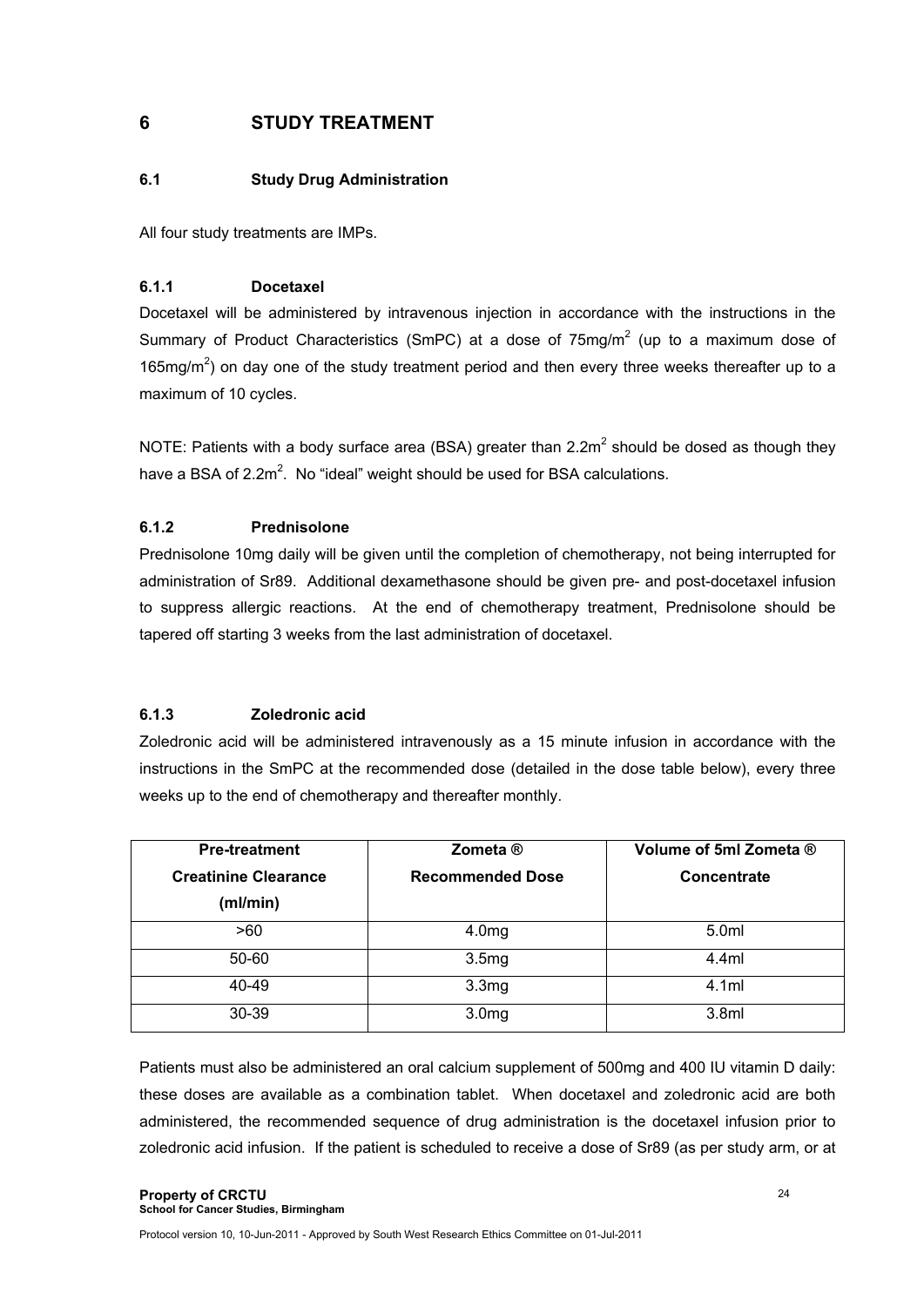any time during the post-study treatment period whilst receiving zoledronic acid), the calcium and vitamin D supplements must be discontinued for three weeks before and four weeks after the Sr89 injection.

#### **6.1.4 Strontium-89 (Sr89)**

Sr89 will be administered intravenously in accordance with the instructions in the SmPC, as a single dose of 150 MBq given at day 28 after day one of cycle 6, subject to satisfactory recovery of marrow function.

#### **6.2 Planned Interventions**

#### **6.2.1 Arm A: Control – Docetaxel plus prednisolone**

Docetaxel 75mg/m<sup>2</sup> (up to a maximum dose of 165mg/m<sup>2</sup>) administered intravenously on day one of study treatment plus prednisolone 10mg daily, every three weeks for a maximum of 10 cycles or until disease-progression (as defined by the treating clinician), patient withdrawal, or associated treatment toxicity. It is recommended that all 10 cycles of chemotherapy are administered subject to the above; however, the local clinician can decide to stop therapy at any time for any reason. The reason for discontinuation of therapy must be recorded on the Case Report Form (CRF).

#### **6.2.2 Arm B: Docetaxel plus prednisolone plus zoledronic acid**

Docetaxel 75mg/m<sup>2</sup> (up to a maximum dose of 165mg/m<sup>2</sup>) administered intravenously on day one of study treatment plus prednisolone 10mg daily. Zoledronic acid will be administered intravenously at a dose of 4 mg every three weeks on day one of the chemotherapy cycle up to the end of chemotherapy, and thereafter every four weeks as clinically indicated, or until disease-progression or other discontinuation criteria outlined in Section 8. Patients treated with zoledronic acid will also receive vitamin D and calcium supplements throughout treatment.

#### **6.2.3 Arm C: Docetaxel plus prednisolone plus Sr89**

Docetaxel 75mg/m<sup>2</sup> (up to a maximum dose of 165mg/m<sup>2</sup>) administered intravenously on day one of study treatment plus prednisolone 10mg daily, every three weeks thereafter for 6 cycles. At day 28 after the administration of cycle 6 of docetaxel, subject to satisfactory haematological and clinical parameters, Sr89 will be administered as a single dose of 150 MBq. After at least four weeks (28 days) and within 56 days after the Sr89 administration (provided bone marrow function has adequately recovered), the additional chemotherapy cycles (cycles 7-10) will be given until diseaseprogression (as defined by the treating clinician), patient withdrawal or associated treatment toxicity. It is recommended that all 10 cycles of chemotherapy are administered subject to the above; however the local clinician can decide to stop therapy at any time for any reason.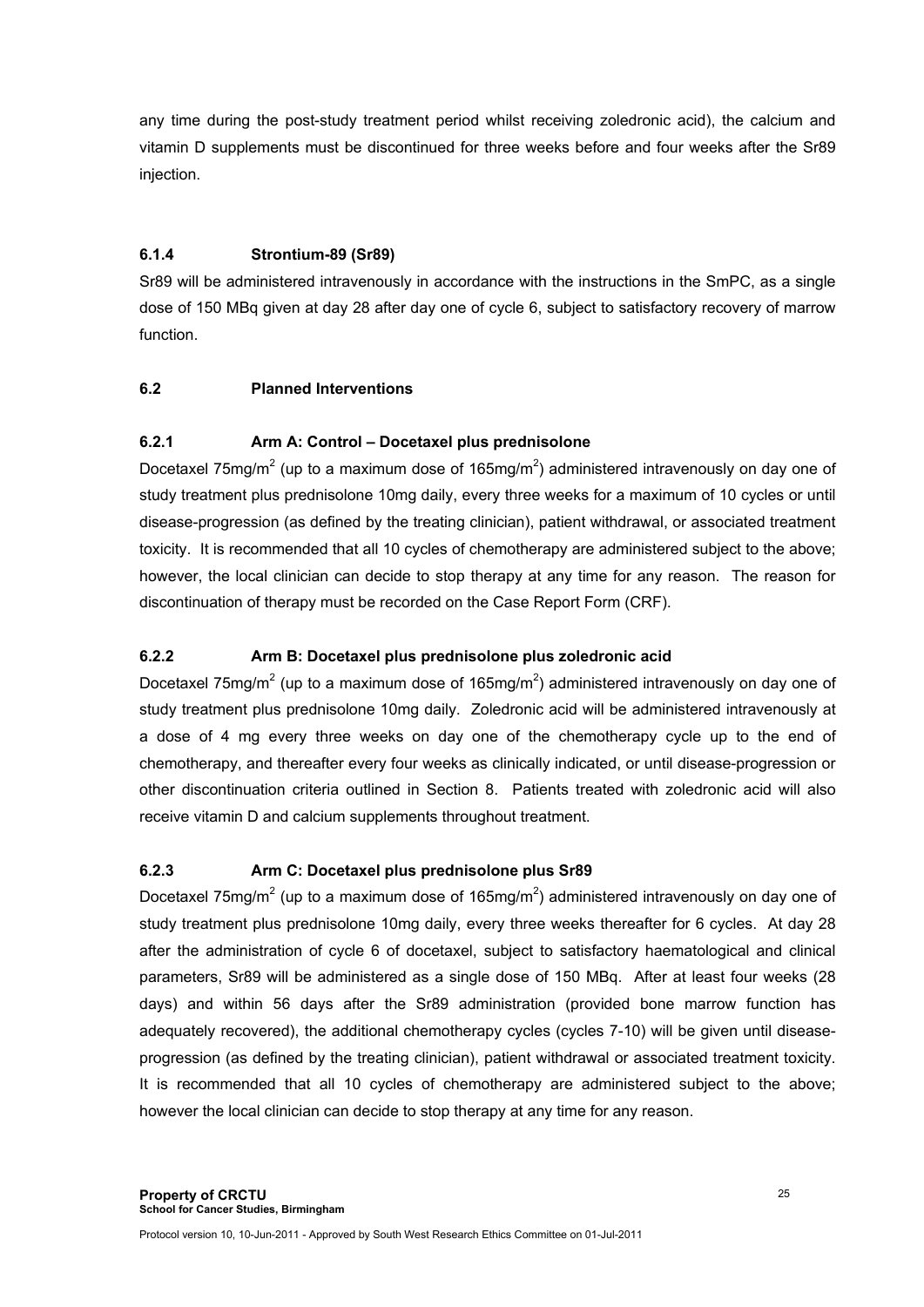# **6.2.4 Arm D: Docetaxel plus prednisolone plus Zoledronic acid plus Sr89**

Docetaxel 75mg/m<sup>2</sup> (up to a maximum dose of 165mg/m<sup>2</sup>), prednisolone 10mg daily and Sr89 150 MBq will be administered as described above for Treatment Arm C. In addition, zoledronic acid will be administered intravenously at a dose of 4 mg every three weeks up to the end of docetaxel chemotherapy, and thereafter every four weeks as clinically indicated or until disease progression (as defined by the local clinician). The zoledronic acid dose on day 28 post-chemotherapy, will be omitted and patients will discontinue the calcium and vitamin D tablets for three weeks before and four weeks after the Sr89 injection.

#### **6.3 Further off-study treatment**

All further off-study treatment, i.e. chemotherapy, bisphosphonate and radioisotope therapy, received after study treatment must be captured on the "Concomitant Medication Running Form". The choice of further treatment is at the discretion of the clinician. However, if clinically indicated the following additional treatments are recommended for all patients:

#### **6.3.1 Zoledronic acid**

On development of radiological bone progression or pain progression (as defined in Section 8), patients not randomised to receive zoledronic acid, i.e. treatment arms A and C, should be considered to commence this agent. Patients already on zoledronic acid at radiological bone progression or pain progression can continue with this treatment at the investigator's discretion.

#### **6.3.2 Strontium-89 (Sr89)**

On development of radiological bone progression or pain progression, patients not receiving Sr89, i.e. arms A and B, can receive Sr89 at the investigator's discretion. Patients who have already received Sr89, i.e. arms C and D, can receive further Sr89 at the investigator's discretion, but it is recommended, as per the SmPC, that there is at least a 12 week interval between Sr89 administrations.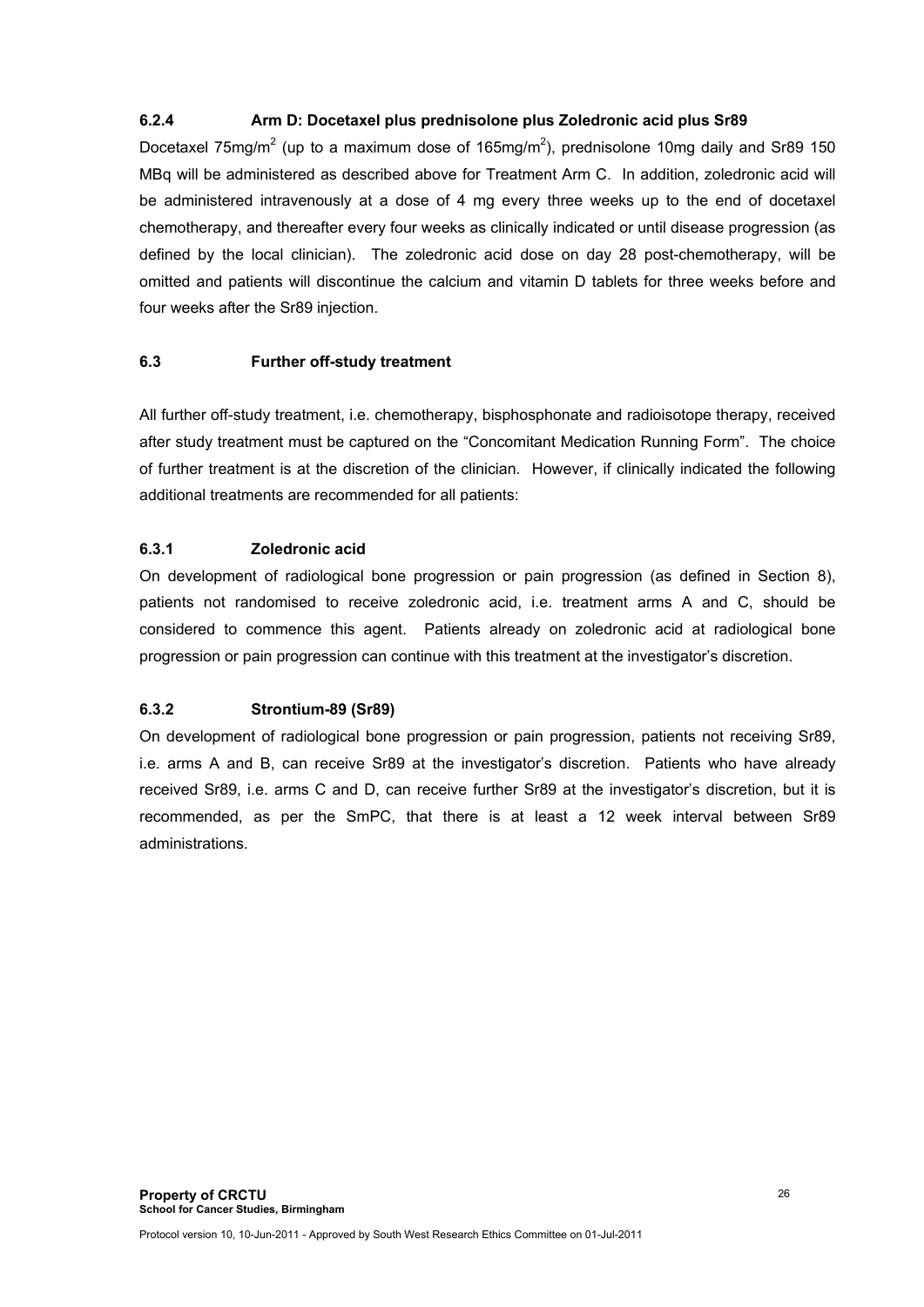# **6.4 Dose Modification In The Event Of Toxicity**

#### **6.4.1 General rules**

Every effort will be made to administer the full dose regimen to maximise dose-intensity. If possible, toxicities should be managed symptomatically. If toxicity occurs, the appropriate treatment will be used to ameliorate signs and symptoms, including antiemetics for nausea and vomiting, antidiarrhoeals for diarrhoea, and antipyretics and/or antihistamines for drug fever.

If a patient experiences several toxicities and there are conflicting recommendations, the most conservative dose adjustment will be adopted.

No more than two docetaxel dose reductions will be adopted per patient. If more than two dose reductions are indicated, the patient must go off study.

# **6.4.2 Docetaxel dose reductions**

Doses must be adjusted according to the following:

- Standard dose: 75 mg/m<sup>2</sup>
- First level dose reduction: 60 mg/m<sup>2</sup>
- Second level dose reduction: 45 mg/m<sup>2</sup>

Doses which have been reduced for toxicity must not be re-escalated.

#### **6.4.3 Docetaxel dose delay**

A treatment delay of four days or more must be reported in the CRF, specifying the reason for the delay. Treatment may be delayed no more than 14 days to allow recovery from acute toxicity. In case of a treatment delay greater than 14 days, the patient must be withdrawn from the trial and a Withdrawal CRF completed.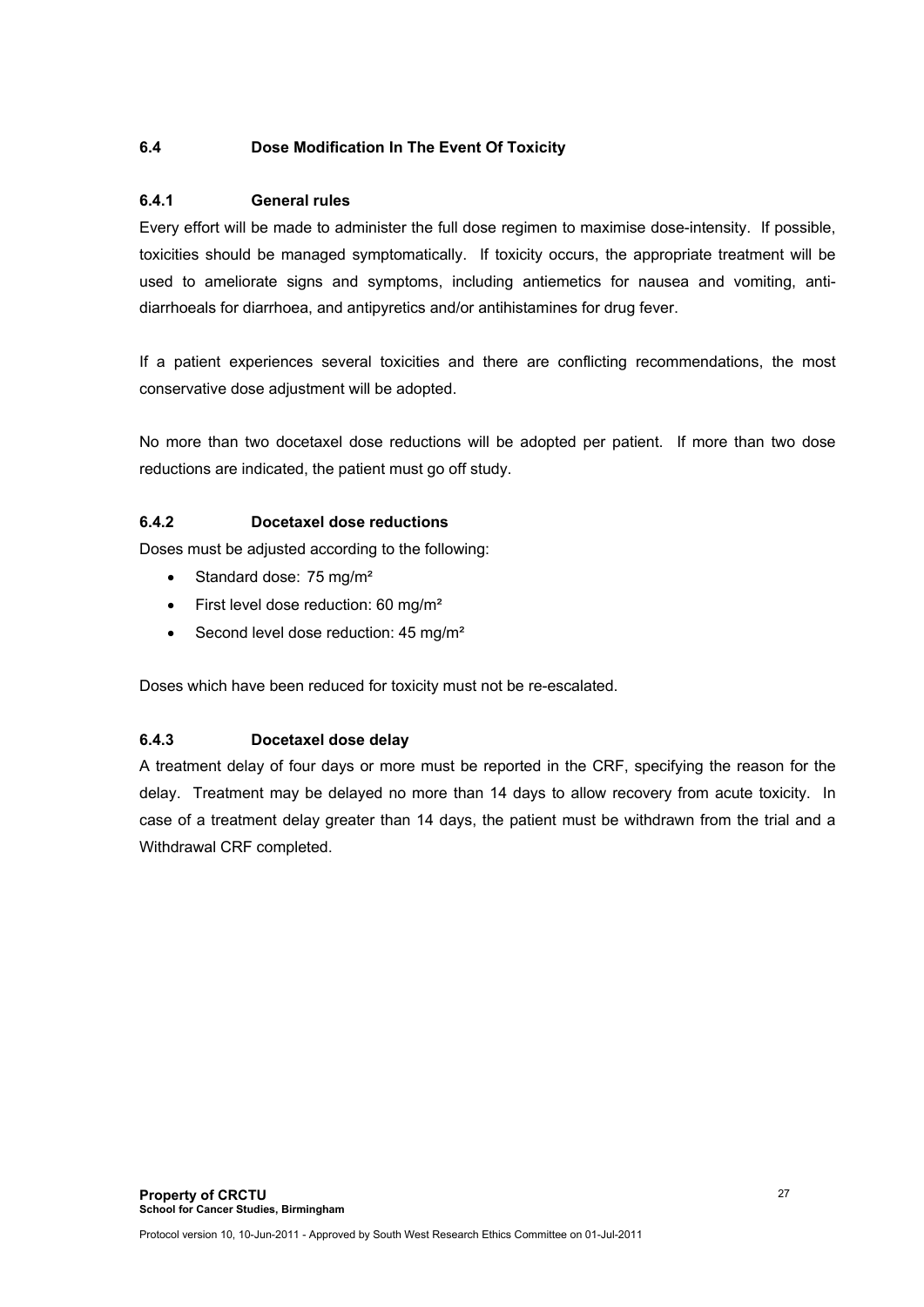# **6.5 Myelosuppression**

# **6.5.1 Neutropenia and/or its complications**

| <b>Adverse event</b>                                      | Action to be taken                      |
|-----------------------------------------------------------|-----------------------------------------|
| - Grade 4 neutropenia* for 7 days or more.                | If the patient develops one of these    |
| - Grade 3-4 neutropenia with oral fever $>38.5^{\circ}$ C | adverse events, the next docetaxel      |
| - Infection* (ie. documented infection with grade 3-4     | infusion must be given with a one-level |
| neutropenia)                                              | dose reduction.                         |

\* according to NCI-CTCAE

| ANC on day of infusion             | Action to be taken                                       |
|------------------------------------|----------------------------------------------------------|
| $\approx$ 1.5 x 10 <sup>9</sup> /L | Treat on time: do not reduce the dose                    |
| $< 1.5 \times 10^{9}$ /L           | Delay maximum 2 weeks                                    |
|                                    | Blood counts have to be performed until ANC $\geq$ 1.5 x |
|                                    | $10^9$ /L.                                               |
|                                    | Then treat with a one-level dose reduction.              |
|                                    | If no recovery (ANC still <1.5 x $10^9$ /L) after 2 week |
|                                    | delay: the patient will be discontinued from study.      |

# **6.5.2 Thrombocytopenia**

In case of grade >3 platelets (NCI-CTCAE), treatment may be delayed for a maximum of 14 days until platelets recover to  $\geq 100 \times 10^9$ /l, following which treatment will be given with a one-level dose reduction.

#### **6.5.3 Allergy (anaphylactic and hypersensitivity reactions)**

Hypersensitivity reactions that occur despite pre-medication are very likely to occur within a few minutes of the start of the first or of the second infusion of docetaxel. Therefore, during the first and the second infusions, careful evaluation of the general sense of well-being and of blood-pressure and heart-rate monitoring will be performed for at least the first 10 minutes, so that immediate intervention can occur in response to symptoms of an untoward reaction.

Facilities and equipment for resuscitation must be immediately available: antihistamine, corticosteroids, aminophylline, and epinephrine.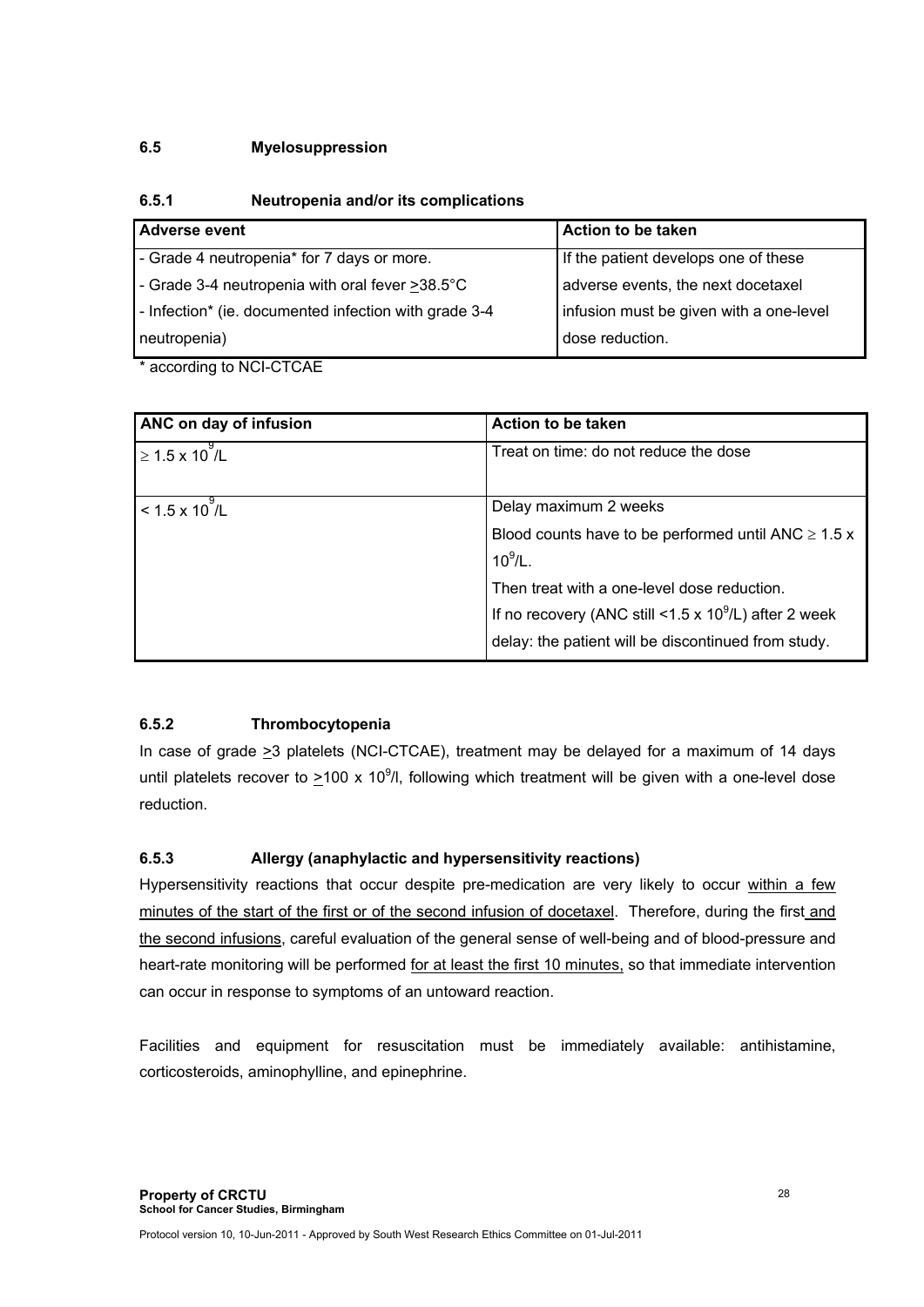If a reaction occurs, the specific treatment that can be medically-indicated for a given symptom (e.g. adrenalin (epinephrine) in case of anaphylactic shock, aminophylline in case of bronchospasm, etc.) will be instituted. In addition, it is recommended to take the measures listed below:

| <b>Mild symptoms:</b><br>Localised cutaneous reaction, such as:<br>pruritus, flushing, rash.<br><b>Moderate</b> symptoms:<br>Generalised pruritus, more severe flushing or<br>rash, mild dyspnoea, hypotension with systolic | Consider decreasing the rate of infusion until<br>recovery from symptoms, stay at bedside<br>then, complete study-drug infusion at the initial<br>planned rate. At subsequent cycles use the pre-<br>medication outlined in section 6.1.1.<br>stop study drug infusion<br>give IV antihistamine and IV corticosteroids (*)<br>resume study-drug infusion after recovery from<br>symptoms. At subsequent cycles, antihistamines*                                                                                                                                                                                                                                                                                                                                                                                                                                                                                |  |  |  |
|------------------------------------------------------------------------------------------------------------------------------------------------------------------------------------------------------------------------------|----------------------------------------------------------------------------------------------------------------------------------------------------------------------------------------------------------------------------------------------------------------------------------------------------------------------------------------------------------------------------------------------------------------------------------------------------------------------------------------------------------------------------------------------------------------------------------------------------------------------------------------------------------------------------------------------------------------------------------------------------------------------------------------------------------------------------------------------------------------------------------------------------------------|--|--|--|
| $B.P. \leq 80$ mmHg                                                                                                                                                                                                          | and steroids* will be given IV, one-hour before<br>infusion, in addition to the pre-medication planned<br>in section 6.1.1.                                                                                                                                                                                                                                                                                                                                                                                                                                                                                                                                                                                                                                                                                                                                                                                    |  |  |  |
| <b>Severe</b> symptoms:<br>e.g.<br>bronchospasm,<br>generalised urticaria,<br>hypotension with systolic B.P. <80 mmHg,<br>angioedema                                                                                         | stop study-drug infusion<br>give IV antihistamine and steroids $(*)$ .<br>add adrenaline (epinephrine)** or bronchodilators<br>and/or IV plasma expanders if indicated.<br>Once all signs and/or symptoms of hypersensitivity<br>reaction disappear, study-drug may be re-infused<br>within 24 hours from the interruption, if medically<br>appropriate, and whenever possible.<br>Pre-medication regimen as described in section<br>6.1.1 is only recommended when study drug is re-<br>infused more than 3 hours after the interruption.<br>During subsequent cycles, dexamethasone will be<br>given at 20mg orally, 24, 18, 13, 7 and 1 hour<br>before study-drug infusion.<br>Additionally diphenhydramine (or equivalent) will<br>be given at 50mg IV 1 hour before study-drug<br>infusion.<br>If a severe reaction recurs, patient will go off<br>protocol therapy, , and a Withdrawal CRF<br>completed. |  |  |  |
| Chlorpheniramine (*) IV 10-20 mg<br>*antihistamines:<br>or promethazine (*) IM 25-50 mg, max-100 mg                                                                                                                          |                                                                                                                                                                                                                                                                                                                                                                                                                                                                                                                                                                                                                                                                                                                                                                                                                                                                                                                |  |  |  |
| corticosteroids: dexamethasone or equivalent $(*)$ IV 5-10 mg of dexamethasone<br>** Adrenaline (epinephrine): administer standard dose - 500 µg).                                                                           |                                                                                                                                                                                                                                                                                                                                                                                                                                                                                                                                                                                                                                                                                                                                                                                                                                                                                                                |  |  |  |
|                                                                                                                                                                                                                              |                                                                                                                                                                                                                                                                                                                                                                                                                                                                                                                                                                                                                                                                                                                                                                                                                                                                                                                |  |  |  |

# **6.5.4 Nausea/Vomiting**

A prophylactic anti-emetic treatment should be given to patients from the first cycle. The use of metoclopramide is recommended. More aggressive anti-emetic prophylaxis (i.e. ondansetron, etc.) should be given to a patient who has experienced grade ≥3 nausea/vomiting in a preceding cycle.

If, despite the appropriate medication, grade ≥3 nausea/vomiting still occurs, reduce the dose of docetaxel by one dose level. Should nausea/vomiting continue or recur at grade ≥3 despite the dose reduction, the patient must go off-study, and a Withdrawal CRF completed.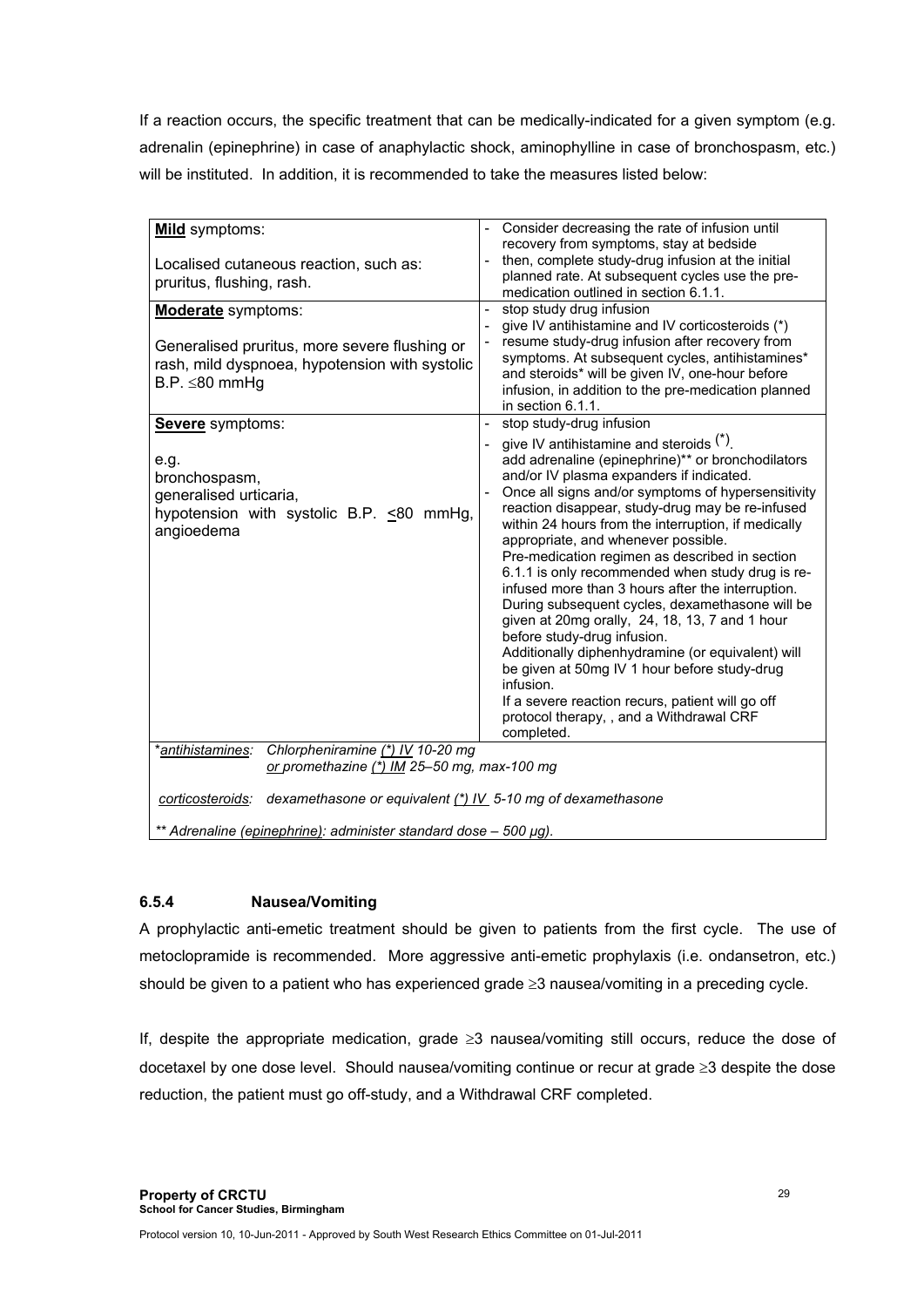#### **6.5.5 Diarrhoea**

No prophylactic treatment for diarrhoea is recommended from cycle one. However, following the first episode of diarrhoea, the patient should receive symptomatic treatment with loperamide:

4 mg following the first episode and then 2 mg following each new episode until recovery of diarrhoea (no more than 16 mg daily).

If diarrhoea grade ≥3 still occurs despite the use of loperamide, reduce the dose of study-drug by one dose level. If despite dose reduction, diarrhoea still occurs at grade  $\geq$ 3, the patient will go off-study, and a Withdrawal CRF completed.

# **6.5.6 Stomatitis**

Grade ≤2: No change, study chemotherapy should be withheld until resolution to grade ≤1. If grade 3 stomatitis occurs, study drug must be withheld until resolution to grade ≤1. Treatment may then be resumed, but the dose of study drug must be reduced by one dose level for all subsequent doses.

In case of grade 4 stomatitis, the patient will go off study, and a Withdrawal CRF completed.

# **6.5.7 Peripheral neuropathy**

In case of symptoms or signs experienced by the patient, dose modification should be performed as follows:

- Grade ≤1: no change.
- Grade 2: re-treat with a one-level dose reduction (no further dose reduction is planned).
- Grade ≥3: patient will go off study, and a Withdrawal CRF completed.

#### **6.5.8 Skin toxicity**

- Grade 0, 1, 2: No change.
- Grade  $\geq$ 3: delay until grade  $\leq$ 1, maximum 2 weeks then reduce dose of study drug by one dose level; if no recovery to grade ≤1 within 2 weeks delay, patient will go off protocol therapy, and a Withdrawal CRF completed.

#### **6.5.9 Liver toxicity**

In case of increase of ALT and/or AST to >1.5 x ULN or bilirubin to >ULN, delay study drug treatment for up to 2 weeks until ALT and/or AST returned to  $\leq$ 1.5 x ULN and bilirubin to  $\leq$  ULN. Then re-treat at one dose level lower.

In the case of a patient entered into the study with elevated bilirubin levels (serum bilirubin  $\geq 1.5 \times$ upper limit of normal) as per the eligibility criteria, the criteria detailed in the above paragraph for dose reduction/treatment delay in relation to bilirubin levels for this patient DO NOT apply. In this

**School for Cancer Studies, Birmingham**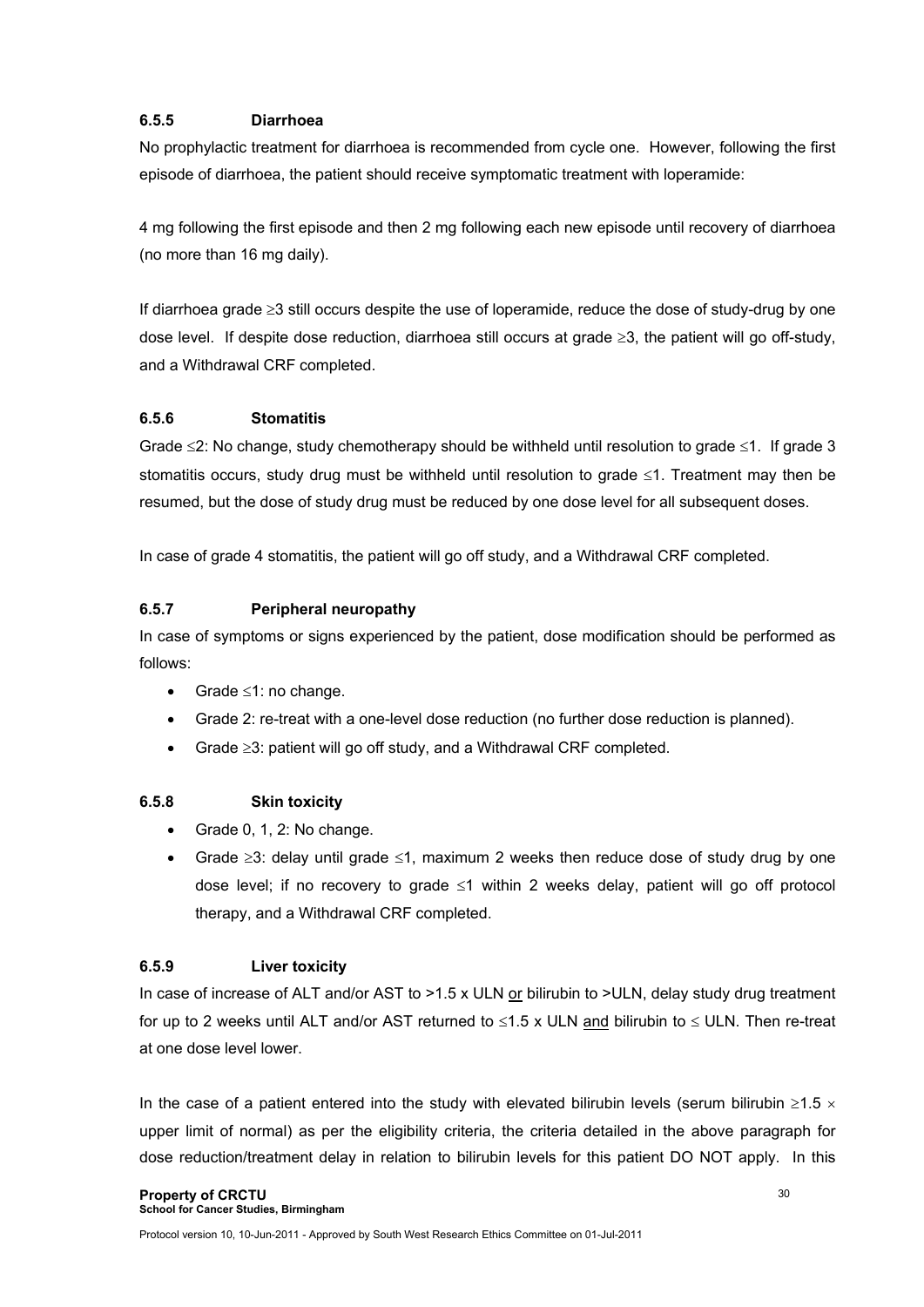case the individual patient's reading at study entry is considered the normal bilirubin level for that individual. Subsequent dose delays and dose reductions are applied as above, if the individual's bilirubin level increases from baseline after cycle 1 of chemotherapy. This is because any increase in the bilirubin level can be considered toxicity from treatment and not related to the underlying disease at baseline.

#### **6.5.10 Docetaxel-induced fluid retention**

In case of fluid retention (peripheral oedema and/or effusions) during the treatment with docetaxel, the signs and symptoms should be graded as mild, moderate, severe or life threatening.

#### NO DOSE REDUCTION IS PLANNED.

The patient's body weight will be recorded and followed as frequently as possible to document any weight gain, which could be related to oedema.

#### **Recommended treatment**

Treatment should commence when signs and/or symptoms of fluid retention are observed, including weight gain from baseline grade ≥1 not otherwise explained.

Based on the hypothesis of capillary damage due to docetaxel, the following treatment is recommended in case fluid retention occurs: frusemide 20 mg orally once daily.

If the symptoms cannot be controlled adequately i.e. worsening of the fluid retention or spread to another area, the dose of frusemide should be increased to 40 mg. The addition of metolazone orally at the recommended dose together with potassium  $\pm$  magnesium supplements may be useful.

The clinical tolerance of the patient, the overall tumour response and the medical judgment of the investigator will determine if it is in the patient's best interest to continue or to discontinue the study drug. It is recommended, however, that patients with fluid retention of grade ≥3 severity should be withdrawn, and a Withdrawal CRF completed.

In case it is difficult to make a judgment as to whether an effusion is disease-related or study drugrelated, the treatment should be continued until progressive disease in other organs is documented, and provided there is no worsening of the effusion during treatment.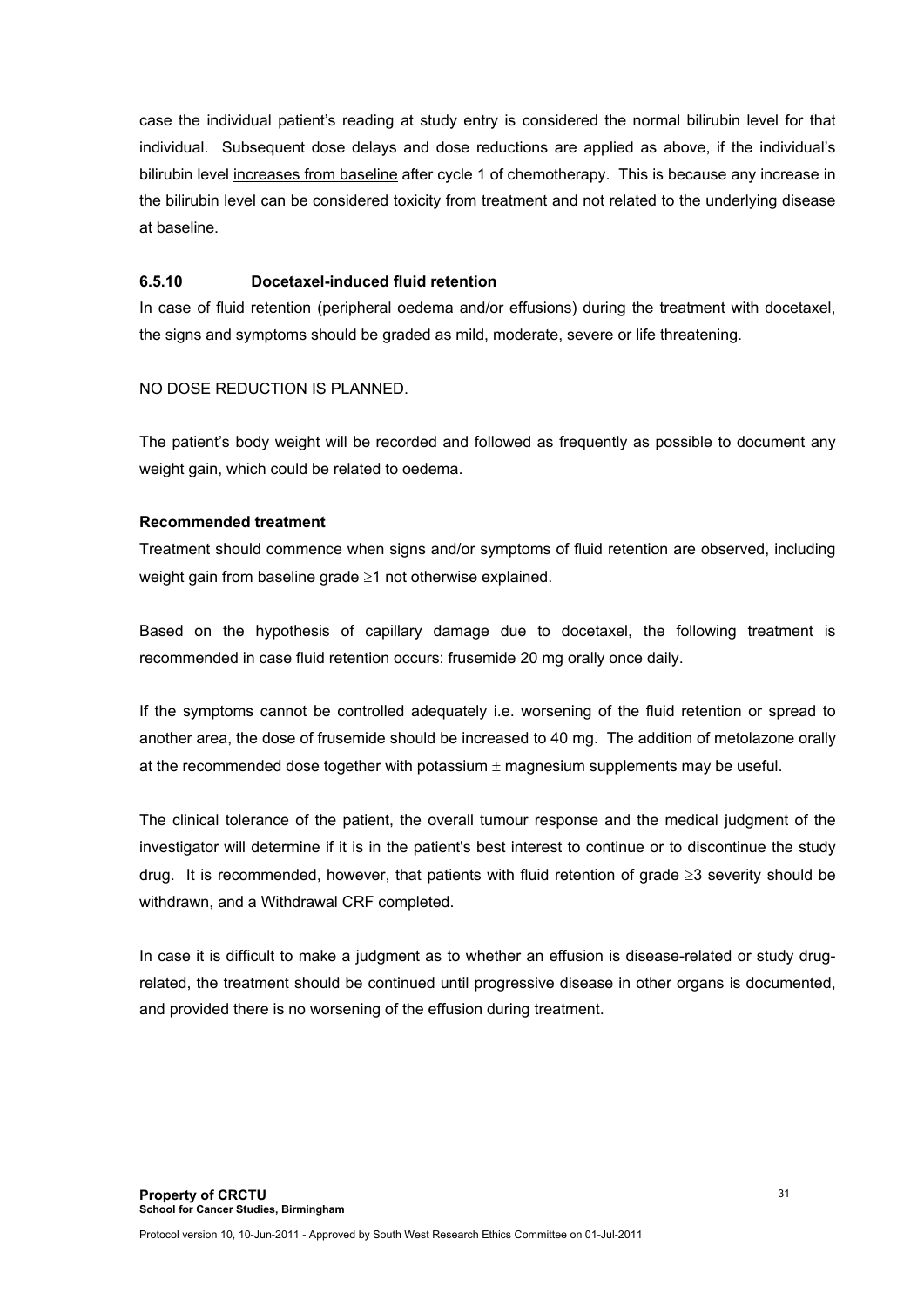#### **6.5.11 Docetaxel-induced hyperlacrimation**

The excessive lacrimation (epiphora) seen in some patients receiving docetaxel appears to be related to cumulative dose (median ~300 mg/m<sup>2</sup>) and resolves rapidly after treatment discontinuation. Excessive lacrimation seems to be the result of a chemical conjunctivitis and/or chemical inflammation (with oedema) of the lachrymal duct epithelium (producing a reversible lachrymal duct stenosis). If epiphora persists patients should be referred to an Ophthalmologist.

In patients experiencing clinically significant hyperlacrimation, the following approach is recommended:

#### NO DOSE REDUCTION PLANNED

Frequent instillation of artificial tears.

Prescribe a steroid ophthalmic solution (e.g. prednisolone acetate): 2 drops each eyelid for 3 days starting the day before docetaxel administration in patients without a history of herpetic eye disease.

#### **6.5.12 Zoledronic acid and renal impairment**

Zoledronic acid should be administered according to the dose table in section 6.1.2. The following precautions should also be applied:

Serum creatinine should be evaluated prior to each zoledronic acid infusion.

- If the patient's baseline serum creatinine value was <1.4 mg/dL or <124 mol/L at the time of study entry (baseline), an increase of 0.5 mg/dL or 44 mol/L or more will require a delay of the zoledronic acid infusion until the patient's serum creatinine value returns to no higher than 10% above the baseline value.
- If the patient's baseline serum creatinine value was >1.4 mg/dL or >124 mol/L then any increase in the serum creatinine of 1.0 mg/dL or 88 mol/L or more will require that the zoledronic acid infusion be delayed until the patient's serum creatinine value returns to no higher than 10% above the baseline value.
- Any doubling of the baseline serum creatinine value will require that the docetaxel be delayed until the patient's serum creatinine returns to no higher than 10% above the baseline value.
- Should the zoledronic acid infusions need to be delayed, the patient's serum creatinine values will continue to be followed at the regularly scheduled study visits until full recovery (i.e. return to no higher than 10% above the baseline value). If the zoledronic acid infusions are delayed, other study-related evaluations should proceed according to the protocol schedule.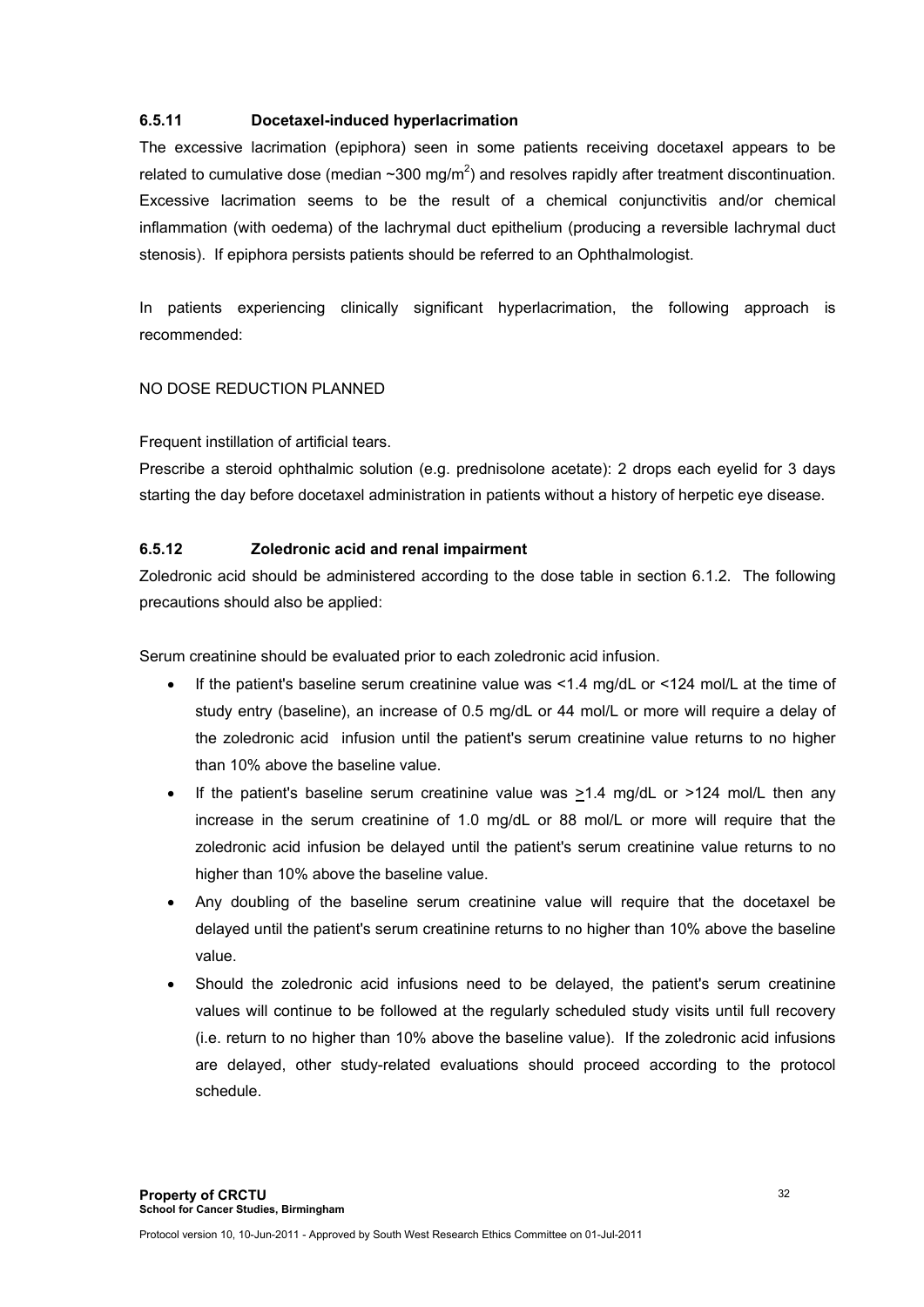# **6.5.13 Hypersensitivity to zoledronic acid**

If hypersensitivity occurs treatment should be discontinued, or continued with the use of antihistamines, at the discretion of the treating clinician.

# **6.5.14 Osteonecrosis of the jaw and zoledronic acid**

Long-term use (i.e. >24 months) of zoledronic acid use has been linked to osteonecrosis of the jaw. This is of particular concern in patients who have dental-disease. Zoledronic acid should be discontinued if a patient requires dental-extraction.

# **6.5.15 Strontium-89 (Sr89)**

This should be omitted if there is inadequate marrow reserve (Hb ≤10 g/dL, neutrophils  $\leq$ 1.5 x 10<sup>9</sup>/L, platelets  $\leq$ 100 x 10<sup>9</sup>/L). There will be no dose reduction : Sr89 must be given at full-dose if it is given as trial treatment.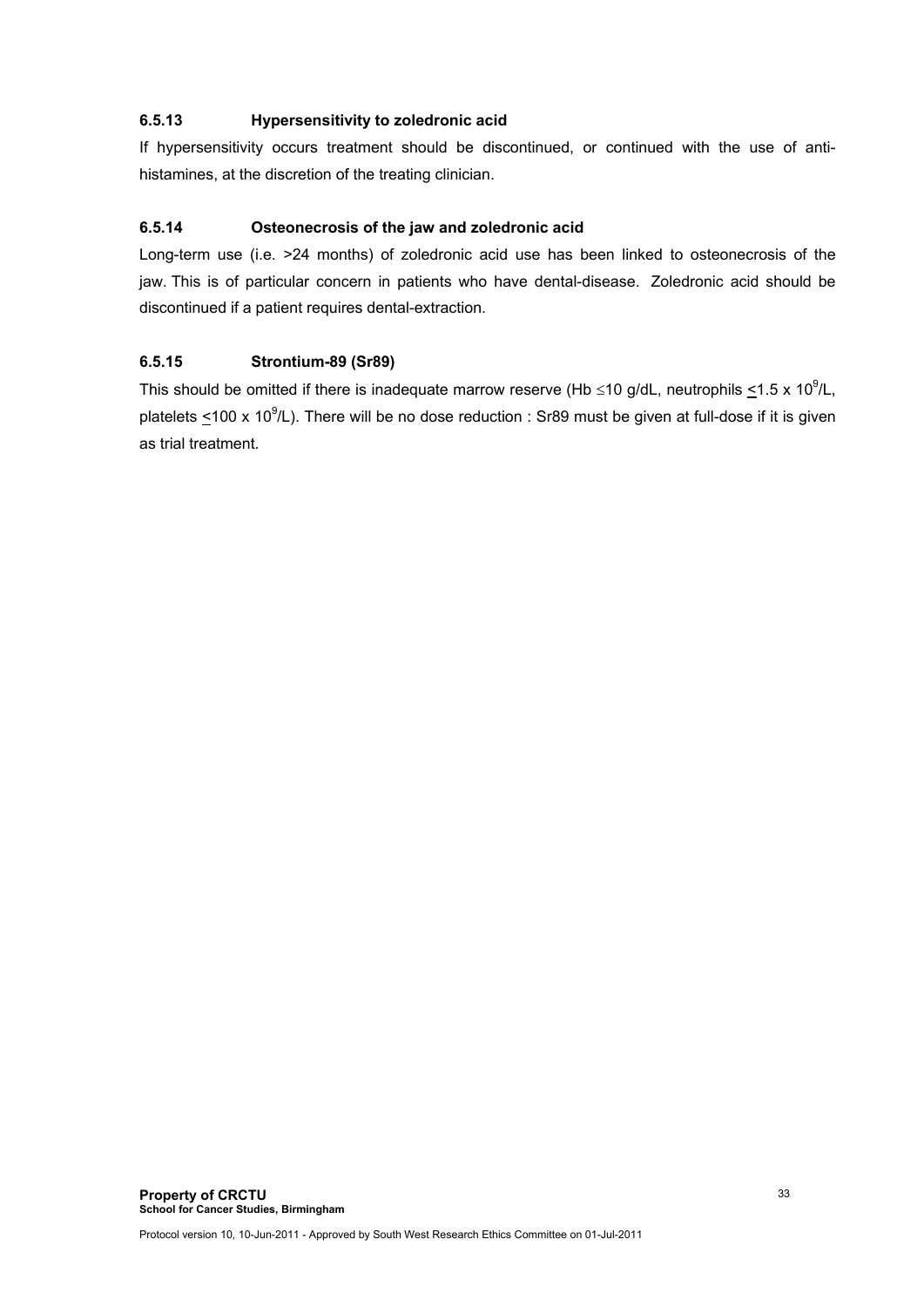# **7 STUDY ORGANISATION**

#### **7.1 Duration of Study**

It is anticipated that the study will involve up to 50 centres. At a mean recruitment rate of approximately 15 patients per month, accrual should be feasible in the previously estimated 6-year time span. The primary treatment period (i.e. the first 6 cycles of chemotherapy) for each patient will last 18 weeks in arms A and B (the arms that are not randomised to receive Sr89) and 22 weeks in arms C and D (the arms which are randomised to receive Sr89). A further 4 cycles of chemotherapy may be given to all patients; continuous for patients in arms A and B and following a break of at least 28 days (and less than 56 days) for those in arms C and D. Following completion of chemotherapy (docetaxel) patients in treatment arms A and C may receive zoledronic acid monthly (every four weeks) at the clinician's discretion. Follow-up visits will initially occur monthly for three months, and subsequently three-monthly until death or withdrawal for any other reason. Patients withdrawn from the study will be followed-up by ONS flagging, which will provide copies of patients' death certificates. For such patients, a withdrawal CRF must be completed. It is estimated that recruitment of participants into the study will be complete by the end of February 2012.

The Trial Management Group (TMG) is responsible for protocol development and initiation of the study. This group forms the basis for the Trial Steering Committee (TSC) who are responsible for monitoring study-progress, amending the study-protocol as required, overseeing the trial conduct and providing information to the Independent Data Monitoring Committee (IDMC). The Cancer Research UK Clinical Trials Unit (CRCTU), School of Cancer Sciences, (formerly within the Institute for Cancer Studies) University of Birmingham, is responsible for the day-to-day running of the study, centreinitiation, reporting to the TSC and IDMC, analysis, and presentation of results. Intellectual property and access to data arising from this trial will be governed by the TSC.

#### **7.2 Site Responsibilities**

The Principal Investigator at each participating centre has overall responsibility for the study and all patients entered into the study, but may delegate responsibility to other members of the study team as appropriate. The Principal Investigator must ensure that all staff involved in the trial are adequately trained and that their duties have been logged on the Site Responsibilities Sheet.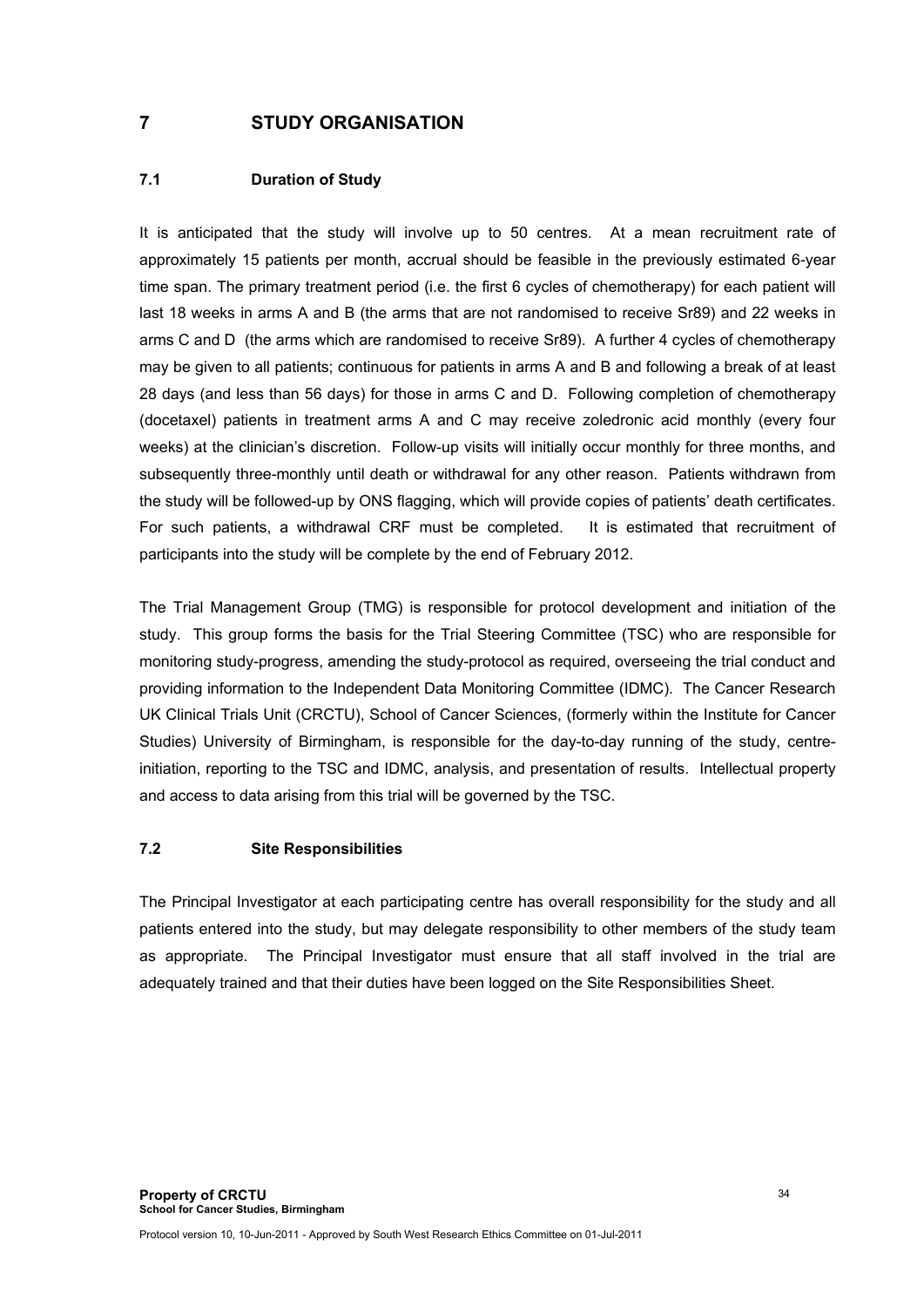## **7.3 Study Start-Up and Core Documents**

Centres wanting to participate in the study should contact the study office to obtain information. The Principal Investigator should then provide the study office with the following core documents and attend an initiation visit or attend an initiation teleconference before the site is activated:

#### **Core Documents:**

- The site contact details.
- The University of Birmingham Clinical Study Site Agreement.
- All Investigators and Co-investigators will provide an up-to-date copy of their CV, personally signed and dated, prior to the start of the study. The CV should detail the Investigators' education, training and experience relevant to their role in the study.
- The study-specific Commitment Statement.
- Site Responsibilities Sheet.
- Trust approval letters.

It is the Principal Investigator's responsibility to apply for site-specific assessment for his/her individual site. Once a site has been approved the Principal Investigator will be informed by the Chief Investigator (or one of his team) that site-specific approval has been granted.

#### **7.4 Forms And Data Collection**

Data collected on each subject will be recorded by the investigator, or his/her designee, as accurately and completely as possible as soon as the requested information becomes available. The investigator will be responsible for the timing, completeness, legibility and accuracy of the Case Report Form (CRF) and he/she will retain a copy of each completed CRF. The investigator will supply the study office with any required data from such records.

Entries will be made in black ballpoint pen on the CRF provided and must be legible. Any errors should be crossed out with a single stroke, the correction inserted and the change initialled and dated by the investigator or his/her designee. If it is not clear why a change has been made, an explanation should be written next to the change. Typing correction fluid should not be used. Each patient enrolled into the study must have all CRFs completed and signed by the Principal Investigator or his/her designee. This also applies to those patients who failed to complete the study. Data reported on the CRF should be consistent with the source data, or the discrepancies should be explained.

To enable peer review and/or audits from Health Authorities or other regulatory bodies, the Investigator must agree to keep records, including the identity of all participating subjects (sufficient information to link records, e.g. CRFs and hospital records), all original signed Informed Consent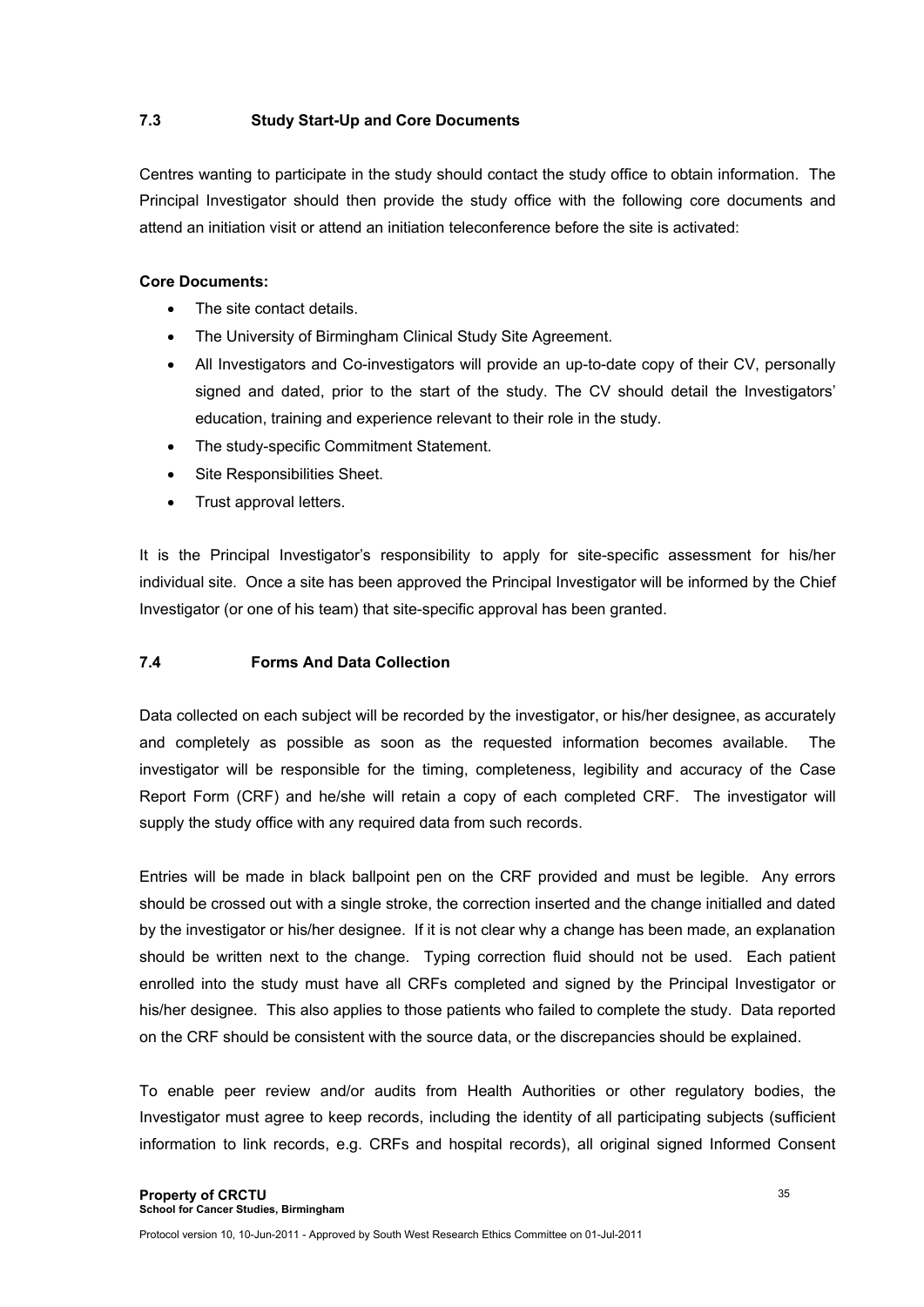Forms, copies of all CRFs and detailed records of drug disposition. It is the responsibility of the Principal Investigator to ensure that all essential trial documentation and source records (e.g. signed Consent Forms, Investigator and Pharmacy Files, patients' hospital notes, copies of CRFs etc.) at their site are securely retained for at least five years after the end of the trial: participating sites will be sent a letter specifying the permissible disposal date.

### **7.5 Quality Of Life Data (Sub-study)**

Quality of life (QoL) will be assessed using EuroQol EQ-5D and FACT-P, which are patientcompleted questionnaires (Appendix 3, 4). Patients will also be asked to complete pain diary sheets during their treatment (Appendix 5). All eligible patients will be asked to consent to both the main trial and also to the QoL part of the trial, as taking part in this part of the trial is optional. QoL questionnaires will be completed at baseline, on treatment (prior to each dose of docetaxel), and at every protocol-defined visit,, including all patient follow-up visits. The patient should be asked to complete the QoL questionnaires prior to consultation with the clinician. It is the intention that in this trial, patients will be asked to complete QoL questionnaires and Pain Diaries from the date of randomisation until death or patient refusal. The completion of these documents is voluntary and should continue throughout patient follow-up (pre- and post-clinical progression) irrespective of any further therapy that an individual patient may receive. All additional therapy post-clinical progression will be recorded in the relevant page of the CRF.

It is essential to explain to the patient that all parts of the QoL questionnaire should be completed as fully as possible. In order to administer these consistently, the QoL questionnaires will be in order and given to the patient in a stapled booklet. Each centre must identify a named individual responsible for administering the QoL questionnaires.

Participation in the QoL sub-study is not compulsory and will not affect the patient's ability to take part in the trial.

### **7.6 Health Economic Analysis**

The economic analysis will be conducted alongside the trial. The main objective of this analysis is to assess the costs and cost-effectiveness across different treatments. The key resource use data will be collected through the CRFs and supplemented by a patient-completed resource-use questionnaire. Health-related QoL will be assessed using the EQ-5D. The EQ-5D is a widely-used, brief, generic utility-based measure of health-related QoL. A utility score will be generated from this questionnaire. Quality-adjusted life-years (QALYs) will be calculated using area under the curve methods. A cost-effectiveness analysis will be conducted in which outcome will be measured as incremental cost per QALY gained within the trial period analysis.

Protocol version 10, 10-Jun-2011 - Approved by South West Research Ethics Committee on 01-Jul-2011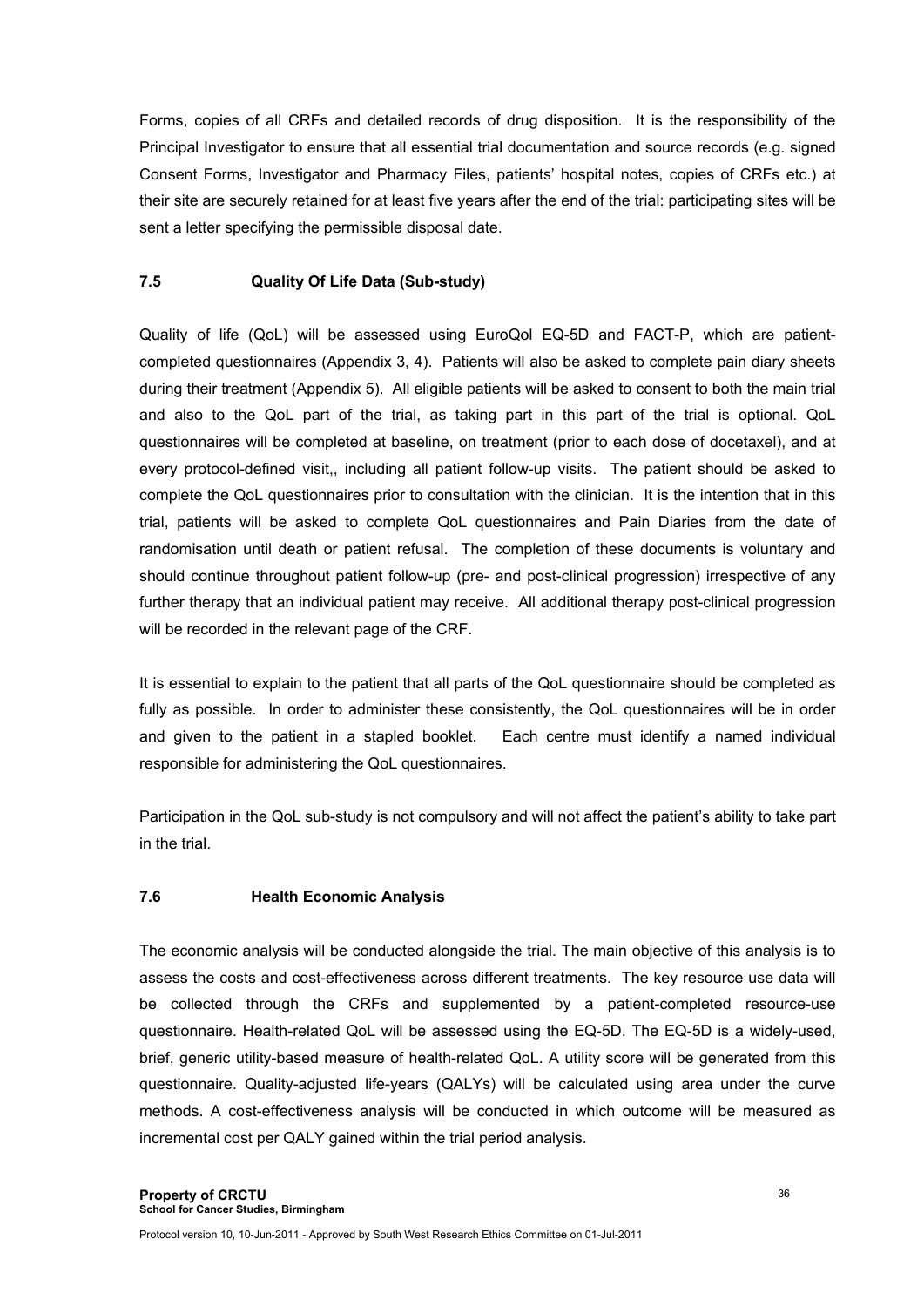The scope for validating data on resource use by using routine NHS administrative system data will be explored, including obtaining patient consent. Modelling will be required to estimate the cost per life year and per QALY, for sensitivity analysis and also to explore the implications of generalising from the study to....

The economic analysis will be undertaken in conjunction with The Health Economics Unit at, University of Birmingham, who have extensive experience in such work.

### **7.7 Biomarkers Data (Sub-study)**

The CRCTU will request pathological information at the time of randomisation for all patients entered into the trial. This information will include histology number, location of paraffin-embedded tumour blocks and reporting consultant pathologist. Subject to patient consent, collection of this information will allow for the prospective collection of tissue blocks, which will be analysed at a later date. Immuno-histochemical techniques will be used on tissue sections to test for the presence of biological predictive-markers of treatment benefit (e.g. P53, P27, P20, Ki67, Her2/neu, EZH2).

We will also seek patient consent for the collection and storage of repeat blood samples which can initially be stored at the local centre but ultimately will be sent to CRCTU for future proteomic analysis of known (e.g. PSA, FGS, IGS) and novel protein markers using the expertise within the School of Cancer Sciences in Birmingham and other collaborative centres.

### **7.8 Computerised Records**

**Create data** – Details of centres and participating staff will be recorded during the study. Patient data records will be created at randomisation and data entered from CRFs during study participation.

**Modify and maintain data** – Records of centres and participating staff will be modified to maintain accurate details of trial-related personnel and their involvement status. Data from CRFs will be modified to correct any erroneous or missing entries. The reason for these changes will be recorded to facilitate an audit trail.

**Archive** – At the conclusion of the trial, when all patient data has been collected, and the analysis is complete, all the data stored on the computer system will be archived for 15 years. After trial conclusion, if any audit is required, or new analysis to be performed, the data will be retrieved.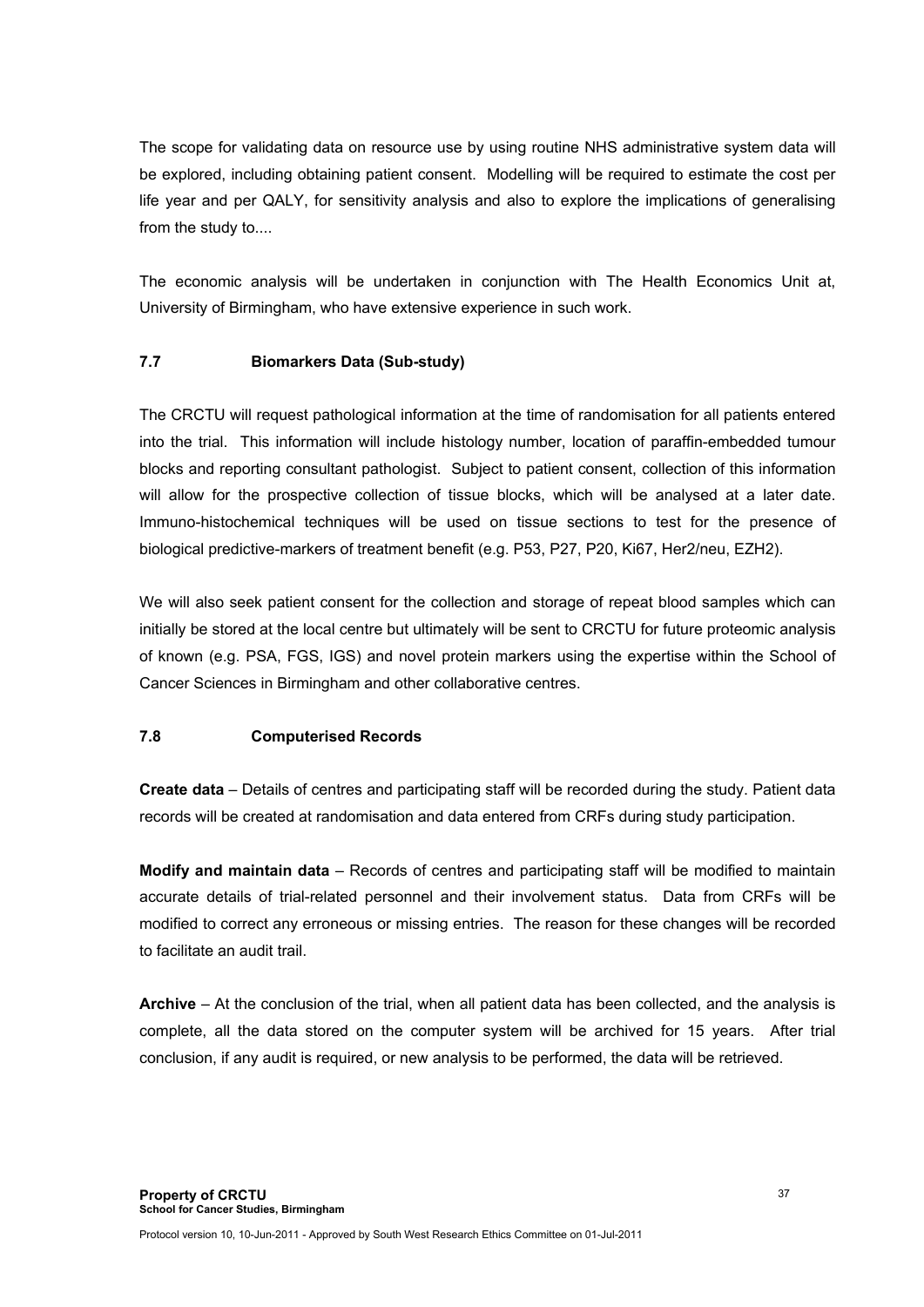# **7.9 Monitoring**

The study is being conducted under the auspices of the CRCTU according to the current guidelines for Good Clinical Practice. Participating centres will be monitored by CRCTU staff to confirm compliance with the protocol and the protection of patients' rights as detailed in the Declaration of Helsinki.

Participating centres will be monitored by checking incoming forms for compliance against the protocol, consistent data, missing data and timing. Study staff will be in regular contact with centre personnel to check on progress and to deal with any queries they may have.

On-site monitoring will be carried out as required following a study-specific risk assessment and as documented in the study-specific monitoring plan.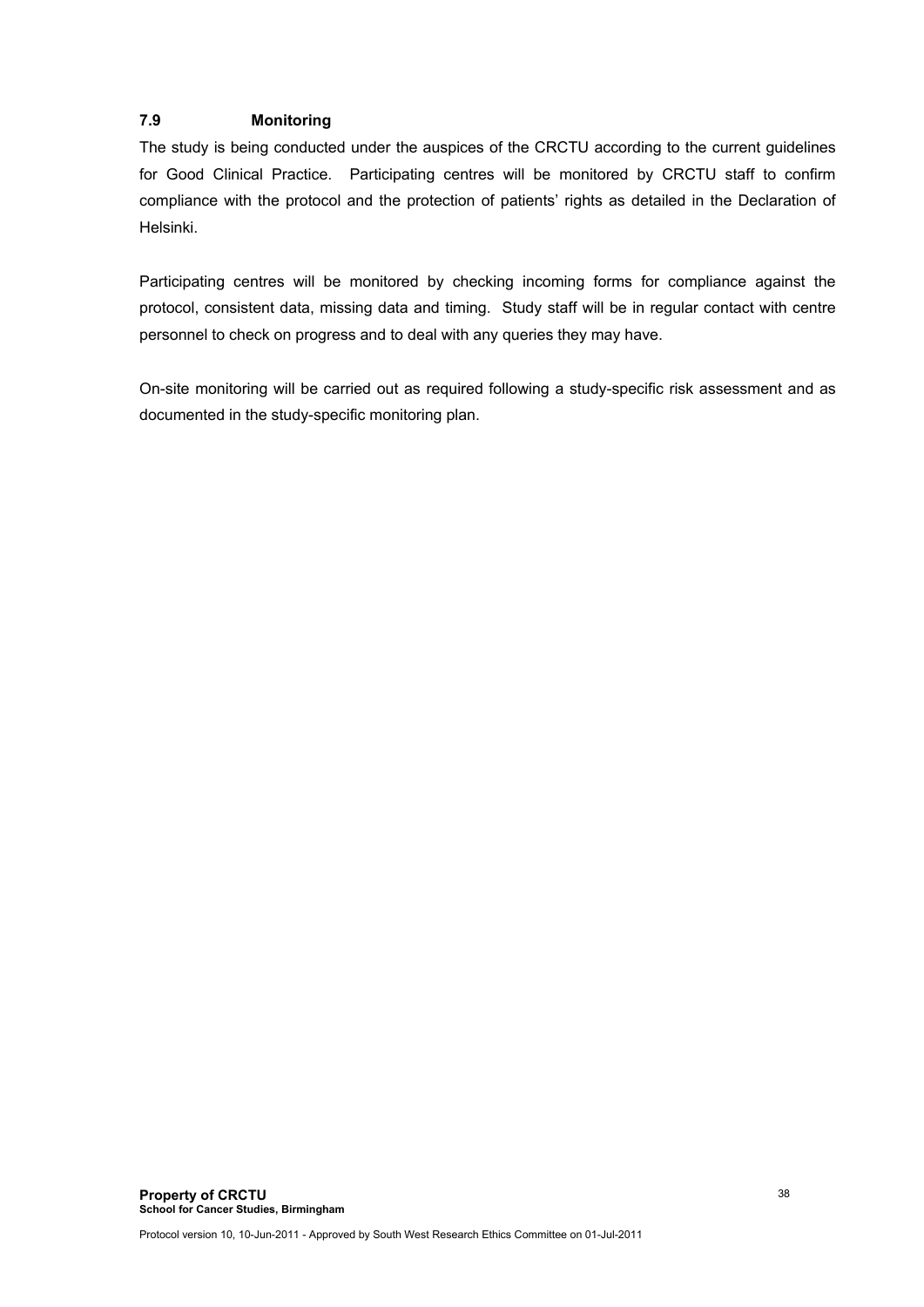# **8 STUDY PROCEDURES**

## **8.1 Patient Screening**

The investigator will provide patients who appear to meet the criteria for participation in the study with information to allow them to make an informed decision regarding their participation. If informed consent is given, the investigator will conduct a full screening evaluation to ensure that the subject satisfies all inclusion and exclusion criteria. If the screening is successful, it is recommended that the patient commences trial treatment within two weeks of randomisation.

## **8.2 Randomisation of Patients**

Randomisation will be undertaken by the CRCTU, School of Cancer Sciences, University of Birmingham.

## **8.2.1 Stratification**

Patients will be randomised to treatment arms in a 1:1:1:1 allocation ratio using a computerised minimisation algorithm. Randomisation will be stratified by centre and ECOG performance status (0,1,2) to avoid imbalance in the four treatment arms.

## **8.2.2 Randomising a patient**

To randomise a patient:

- Obtain the patient's written informed consent to participate in the study.
- Complete the Randomisation Form
- Telephone:

Mon-Fri, 9.00 –5.00 Tel: 0800 731 7625 or 0800 371969 Fax: 0800 731 7625 (24hrs)

The patient will be allocated their treatment and a trial number, which must be noted on the Randomisation CRF. The investigator should send the patients' GP a letter and information sheet indicating their participation in the study.

### **8.3 Study Treatment Period**

Day 1 of the study treatment period is the day on which the first dose of docetaxel is administered and prednisolone commenced. The first 22 weeks is the primary treatment period: 6 cycles of docetaxel +/- Sr89 +/- zoledronic acid, according to the randomisation treatment allocation. A further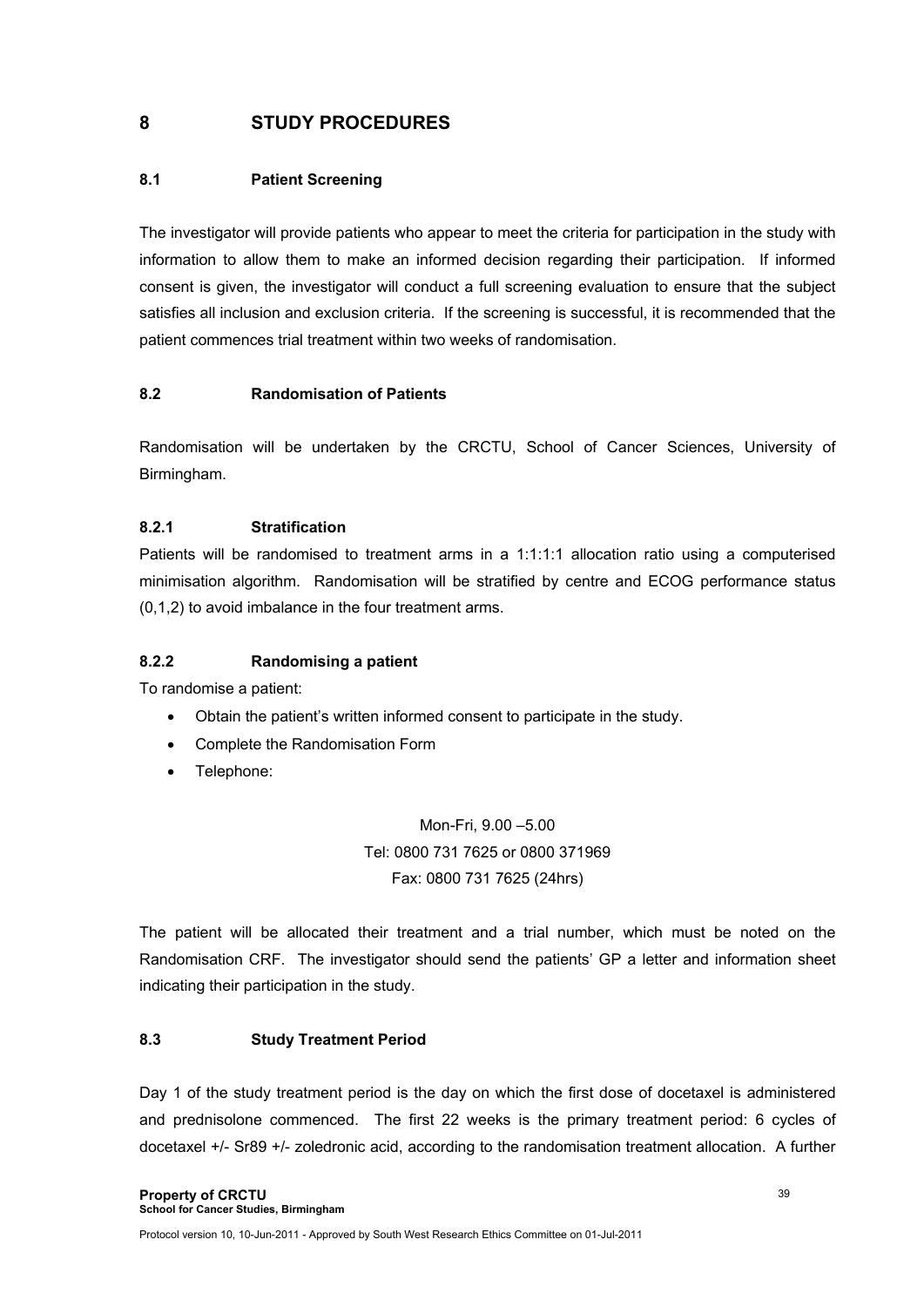4 cycles of docetaxel can then be given according to the details in section 6 of the protocol. This period will be classed as the secondary treatment period. Prednisolone should be tapered off starting 3 weeks from the last administration of docetaxel.

If a patient has been randomised to receive zoledronic acid, this will be continued 4 weekly thereafter until protocol-defined disease progression, patient or clinician withdrawal (for toxicity), or patient choice. Further treatment (including the use of zoledronic acid) after clinical disease progression will be given according to local clinical practice.

## **8.4 Follow-up Period**

The follow-up period begins after the completion of the primary and secondary (if given) treatment periods. Patients are followed-up every month for the first three months and then every three months until death or patient withdrawal for any other reason.

# **8.5 Discontinuation of Study Treatment**

Discontinuation of any study medication(s) must be reported by completing the Withdrawal CRF.

## **8.5.1 Discontinuation of study docetaxel**

A patient should be withdrawn from docetaxel treatment in the event of any of the following:

- Progression due to either:
	- o Pain progression (as defined by the local clinician), or
	- o Clinical Disease progression, as defined by the local clinician. NOTE: biochemical (PSA) progression alone is NOT a reason to discontinue treatment unless the investigator deems it to be in the best interests of the patient.
- Development of a life-threatening and/or irreversible toxicity not manageable by symptomatic care, dose reduction, or dose delay. A maximum of two docetaxel dose reductions are permitted per patient (see Section 6.4.1). A maximum dose delay of 14 days is permitted on each cycle of docetaxel (see Section 6.4.3).
- Administration of any other anti-tumour chemotherapy, radiotherapy or investigational agent during the trial.
- Development of any condition, or occurrence of any event, which, in the opinion of the investigator, justifies discontinuation of treatment.
- Patient's decision to discontinue trial treatment or to withdraw (consent) from other aspects of the trial, e.g. completion of QoL booklets, participation in tumour-block collection or proteomic (blood sample) collection.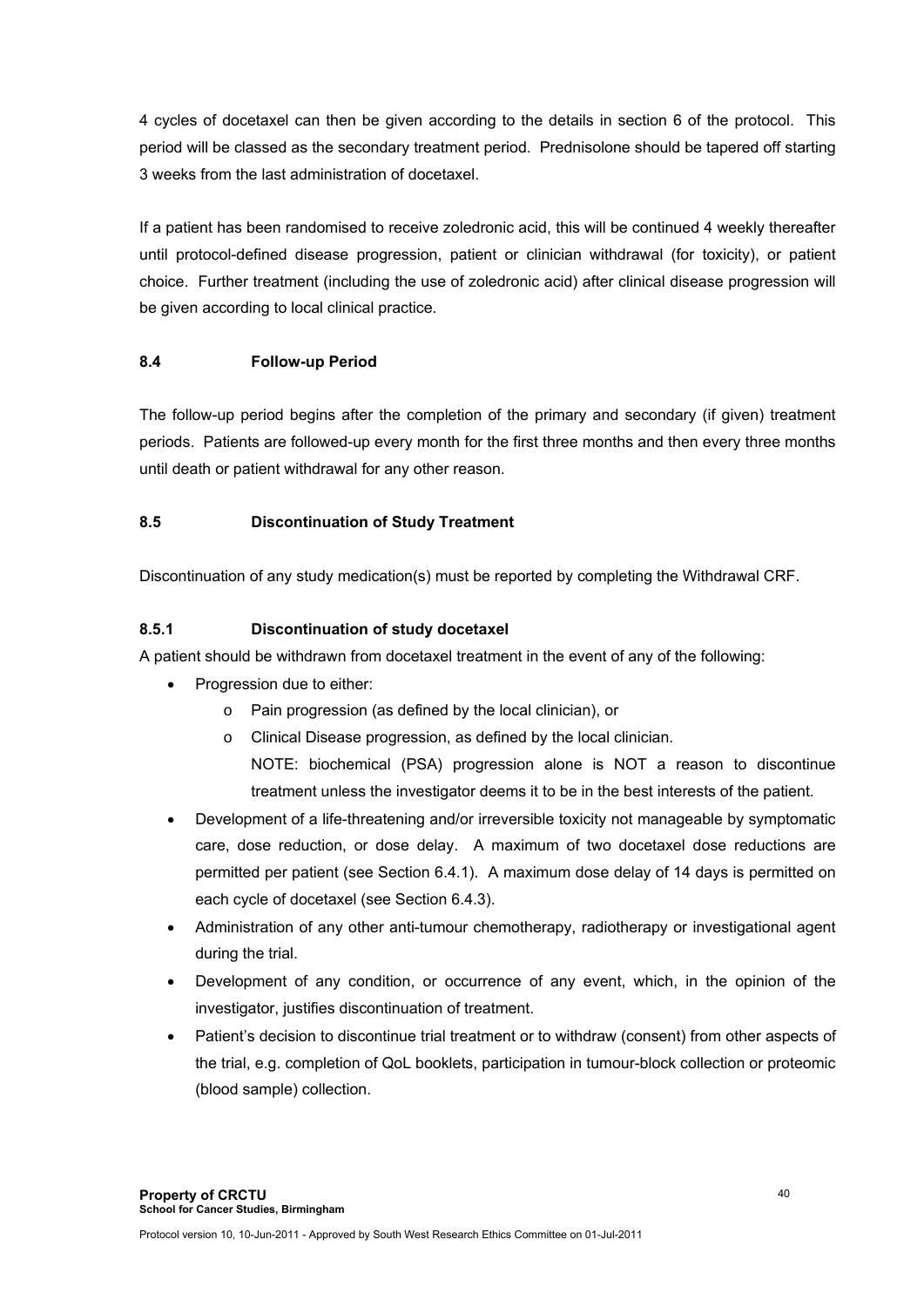## **8.5.2 Discontinuation of study zoledronic acid**

A patient should discontinue on-going zoledronic acid in the event of any of the following:

- Development of any of the toxicities requiring discontinuation as described in section 6.5.12.
- Pain progression or clinical disease progression (as defined by the local clinician). NOTE zoledronic acid may continue to be given (off-study) at the investigator's discretion.
- Development of any condition or occurrence of any event, which, in the opinion of the investigator, justifies discontinuation of treatment.
- Patient's decision to discontinue trial treatment or to withdraw from the trial.

### **8.5.3 Omission of study Sr89**

The planned treatment of Sr89 should be omitted in the event of any of the following:

- Unsatisfactory haematological and clinical parameters as described in section 6.5.14.
- Failure to complete 6 cycles of study docetaxel.
- Development of any condition or occurrence of any event, which, in the opinion of the investigator, justifies discontinuation of treatment.
- Patient's decision to discontinue treatment or to withdraw from the trial.

### **8.6 Study Completion**

A patient will be considered to have completed the study in the event of death or of loss to follow-up.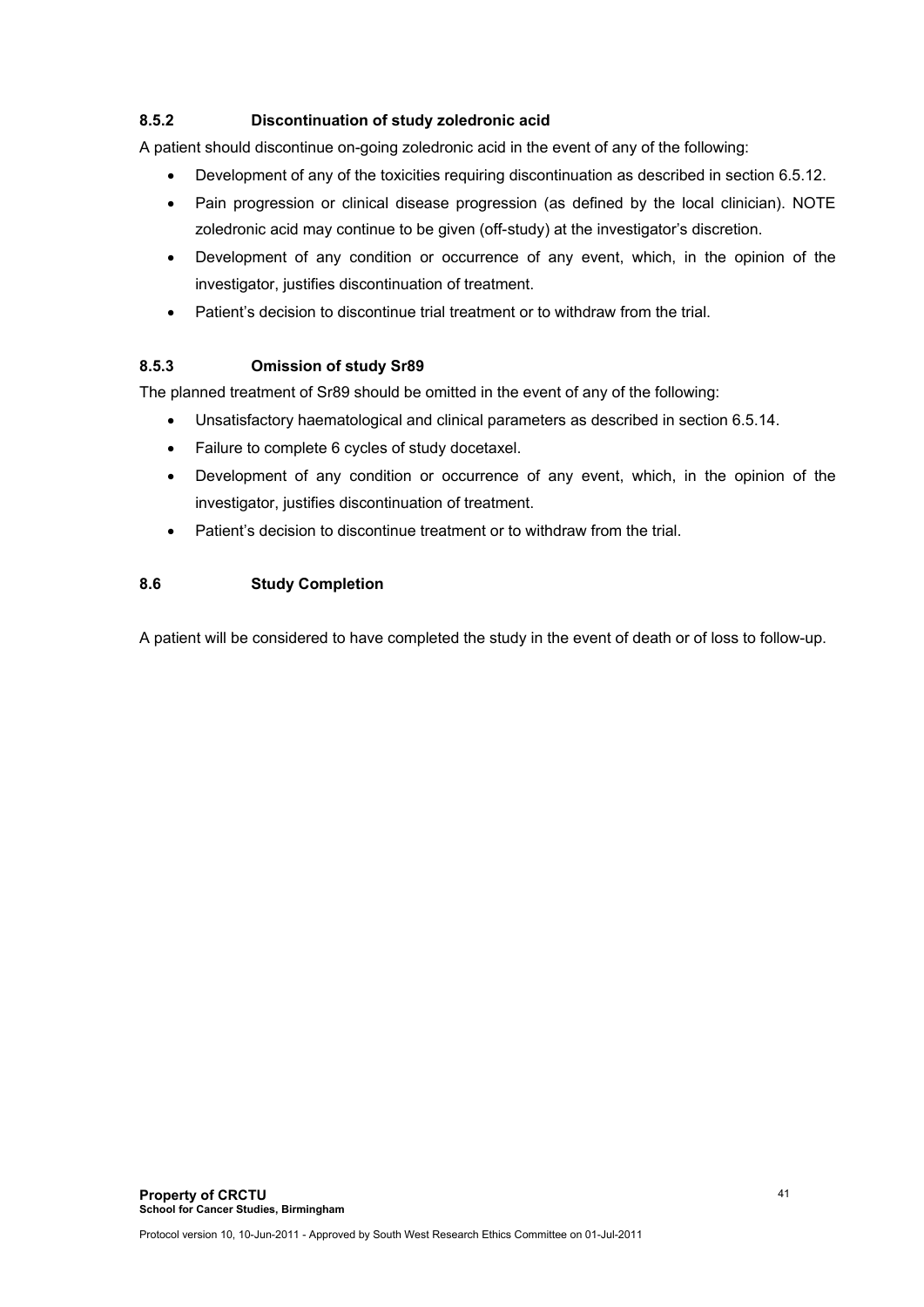# **9 STUDY ASSESSMENTS**

### **9.1 Baseline Assessments**

The following must have been done not more than 28 days prior to enrolment, with one exception as detailed below:

- Medical history.
- Physical examination.
- ECOG performance status
- Tumour assessment by any or all of: CT scan, MRI scan, bone scan and ultrasound:
	- o The trial management team *recommend* that the tumour assessment is performed within 56 days of patient randomisation.
	- o The same technique must continue to be used for a given lesion throughout a patient's study course.
	- o As per eligibility criteria, radiological evidence of bone metastasis is required for study entry. If a patient has received additional cancer therapy after the radiological imaging, but prior to randomisation into the trial, new imaging is required to confirm that the patient has continued disease involvement of the bone
- Chest X-ray (required if no CT scan of chest) or CT scan.
- Dual energy X-ray absorption scan (DXA) Bone Density Scan.

(The requirement for a DXA scan may not be required if the participating centre is not taking part in the relevant sub-study, or if a patient has declined to participate in this part of the study).

- Proteomic blood sample (subject to individual investigator site participation)
- Serum PSA

**Property of CRCTU** 

- Haematology tests: haemoglobin, WBC count, neutrophil count and platelet count.
- Clinical chemistry tests: urea, serum creatinine, potassium, sodium, calcium, magnesium, AST, ALT, alkaline phosphatase, total bilirubin and blood glucose.
- Pain score and analgesic use (see Section 9.5). Both pain and analgesic-use scores will be derived from the record of the week immediately prior to assessment.
- Questionnaires: QoL using EuroQol EQ-5D and Fact-P questionnaires, the resource-use questionnaire.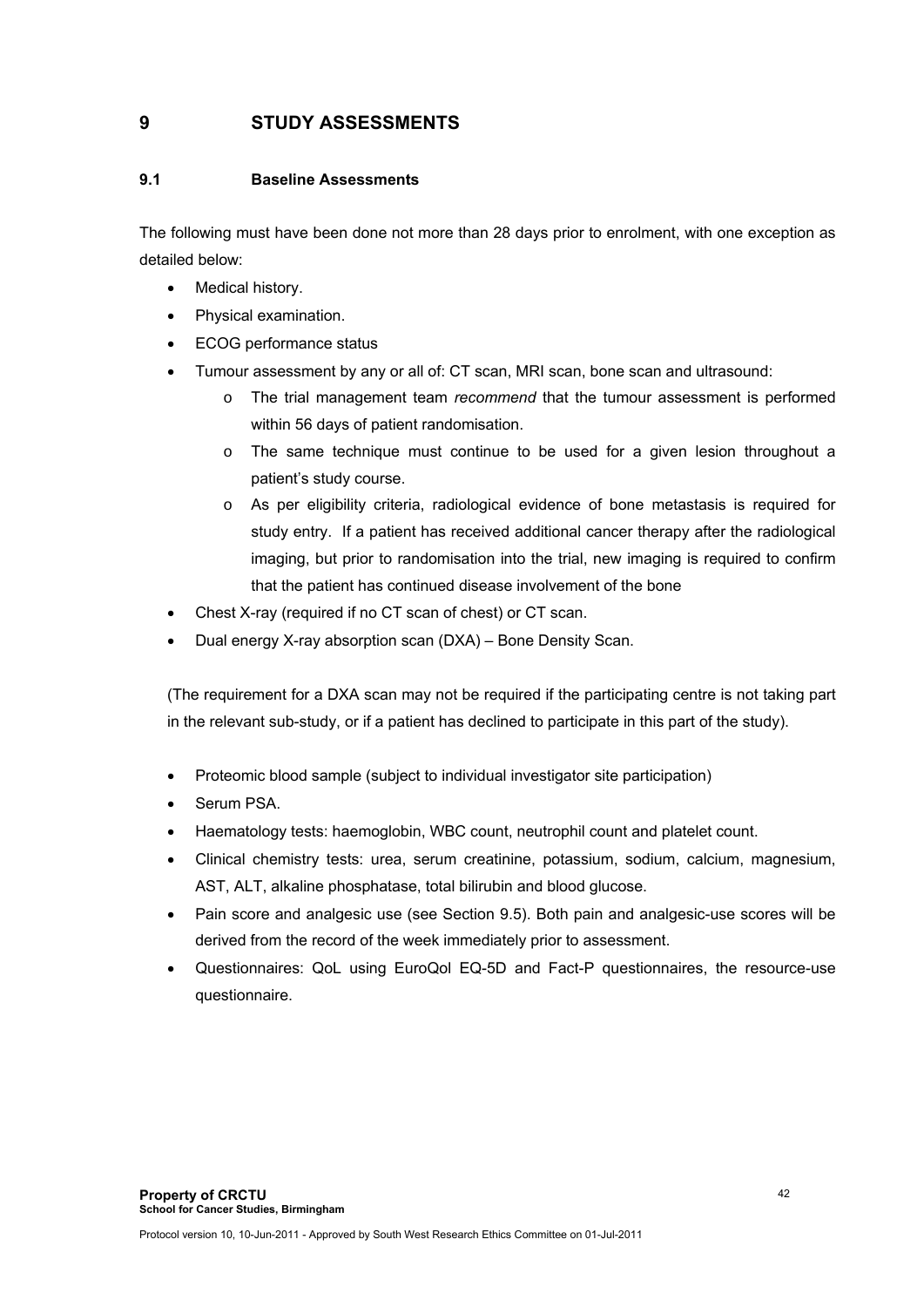### **9.2 Assessments During Study Treatment Period (Cycles 1-10 of Chemotherapy)**

The following assessments will be carried out at the indicated intervals during the course of the study:

- Tumour assessment as clinically indicated each lesion to be assessed using the same technique as used for that lesion at baseline.
- Chest X-ray or CT scan as clinically indicated.
- Physical examination.
- Serum PSA: immediately prior to each dose of docetaxel, then every 12 weeks during secondary treatment period.
- Proteomic blood sample at end of cycles 2, 4 and 6 of chemotherapy. If further chemotherapy is given (i.e. cycles 7 to 10) then samples will be taken at the end of cycles 8 and 10 (subject to individual investigator site participation).
- Haematology tests (as at baseline): immediately prior to each dose of docetaxel or assessment.
- Clinical chemistry tests (as at baseline): immediately prior to each dose of docetaxel or assessment.
- Pain score and analgesic use: recorded by patient during the week immediately prior to each dose of docetaxel or assessment (see section 9.5).
- QoL using the EuroQol EQ-5D and Fact-P questionnaires, and the resource-use questionnaire: immediately prior to each dose of Docetaxel or assessment.
- ECOG performance status.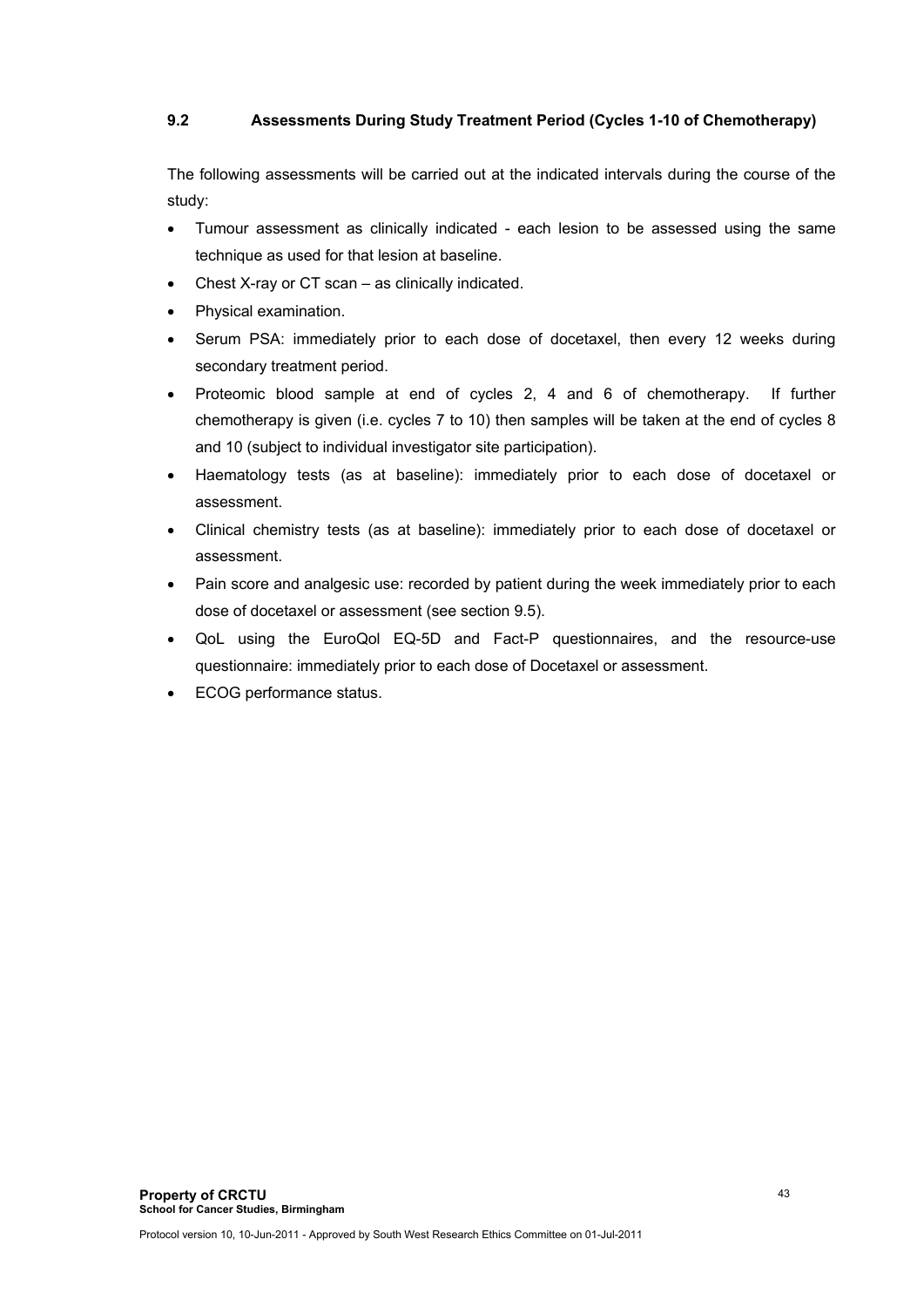### **9.3 End of Primary Treatment Period Chemotherapy Assessments (ALL Patients)**

Following completion of the  $6<sup>th</sup>$  cycle of protocol-defined therapy, all patients should have the following assessment completed 21 days after receiving cycle 6 docetaxel. The CRF form to complete is titled 'Post Docetaxel Assessments Form'. This assessment is not required for patients who do not complete 6 cycles of chemotherapy, nor is it required after the last cycle if more than 6.

For patients not randomised to receive Sr89, the following assessments are the same as those normally performed for pre-chemotherapy assessment required for cycle 7 treatment. It is not necessary to repeat any tests for this assessment, only to record it on the above CRF.

- Physical examination.
- ECOG performance status.
- Imaging required if disease progression is suspected either clinically or biochemically.
- Proteomic blood sample (subject to individual investigator participation).
- Serum PSA.
- Haematology tests: haemoglobin, WBC count, neutrophil count and platelet count.
- Clinical chemistry tests: urea, serum creatinine, potassium, sodium, calcium, magnesium, AST, ALT, alkaline phosphatase, total bilirubin and blood glucose.
- Pain score and analgesic-use (see section 9.5). Both pain and analgesic-use scores will be derived from the record of the week immediately prior to assessment.
- Questionnaires: QoL using the EuroQol EQ-5D and Fact-P questionnaires, resource-use questionnaire.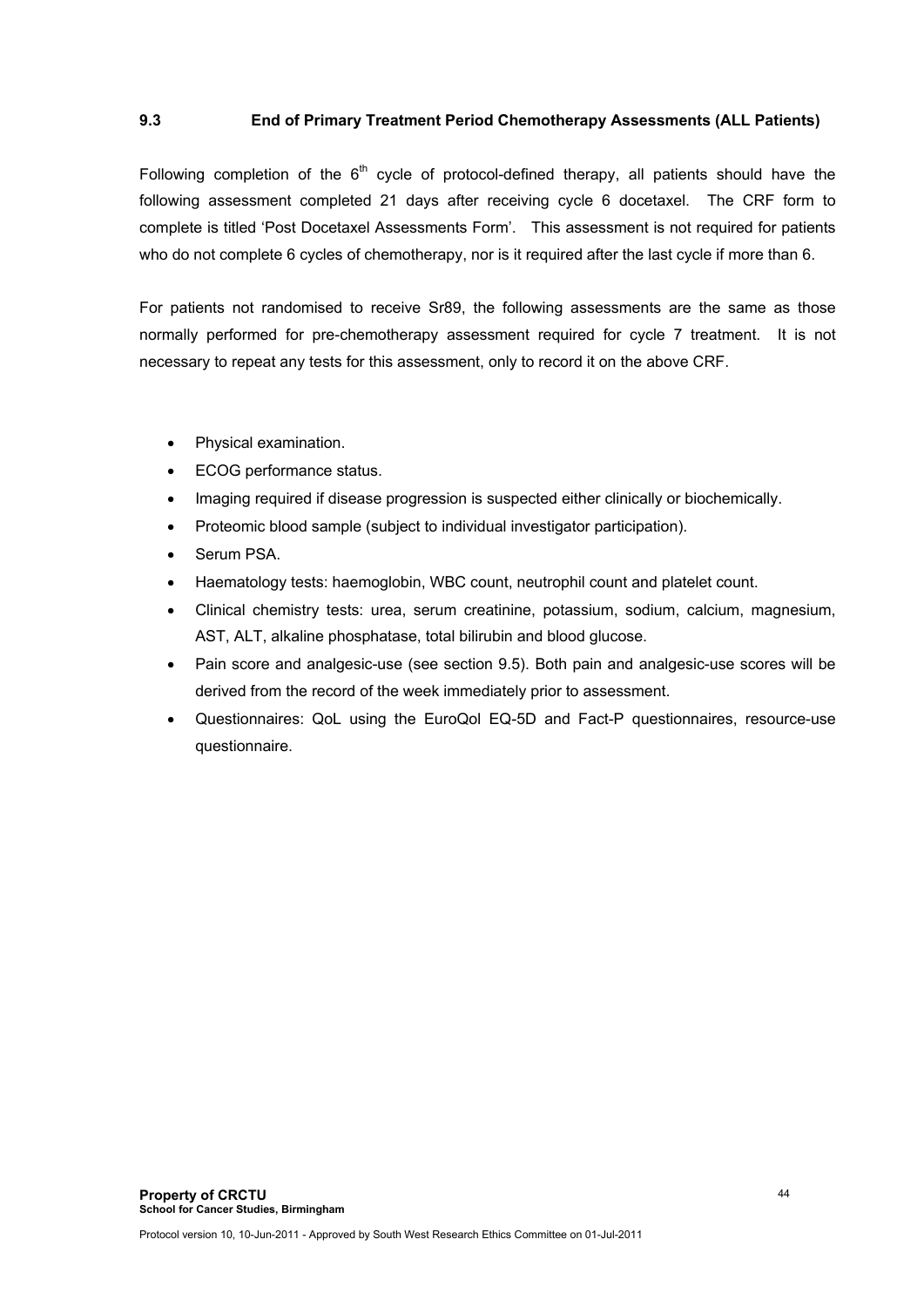### **9.4 Follow-up Assessments**

Patients who have clinically progressed, i.e. having pain progressed, date of first skeletal-related event, as described in section 10.1.2, should progress to 3 monthly follow-up.

| <b>Type of progression</b> | <b>Discontinue docetaxel</b> |
|----------------------------|------------------------------|
| Increasing PSA             | No                           |
| Tumour (radiology)         | Yes                          |
| Pain progression           | Yes                          |
| $1st$ SRE                  | Only if disease related      |
| Death                      |                              |

Please note that withdrawal from trial treatment due to disease progression must be reported on a Disease Progression CRF and not a Withdrawal CRF.

# **9.4.1 Monthly follow-up, for first three months only**

During follow-up the following assessments will be performed every month for the first 3 months only, or until the patient completes or is withdrawn from the trial:

- Haematology tests (as at baseline).
- Clinical chemistry tests (as at baseline) including PSA.
- Pain score and analgesic-use (see section 9.5).
- QoL using EQ-5D and Fact-P questionnaires, resource-use questionnaire.
- Imaging as required. The exact timing of any imaging will be determined by the local clinician, and therefore may not occur at one or more follow-up visits.
- ECOG performance status

### **9.4.2 Three-monthly follow-up, after first three months:**

During follow-up the following assessments will be performed every three months (after the first three-monthly follow-up assessments), until the patient completes, or is withdrawn from, the study:

- Haematology tests (as at baseline).
- Clinical chemistry tests (as at baseline) including PSA.
- Pain score and analgesic-use (see section 9.5).
- QoL using EQ-5D and Fact-P questionnaires, resource-use questionnaire.
- Imaging as required. The exact timing of any imaging will be determined by the local clinician, and therefore may not occur at one or more follow-up visits.
- ECOG performance status.

45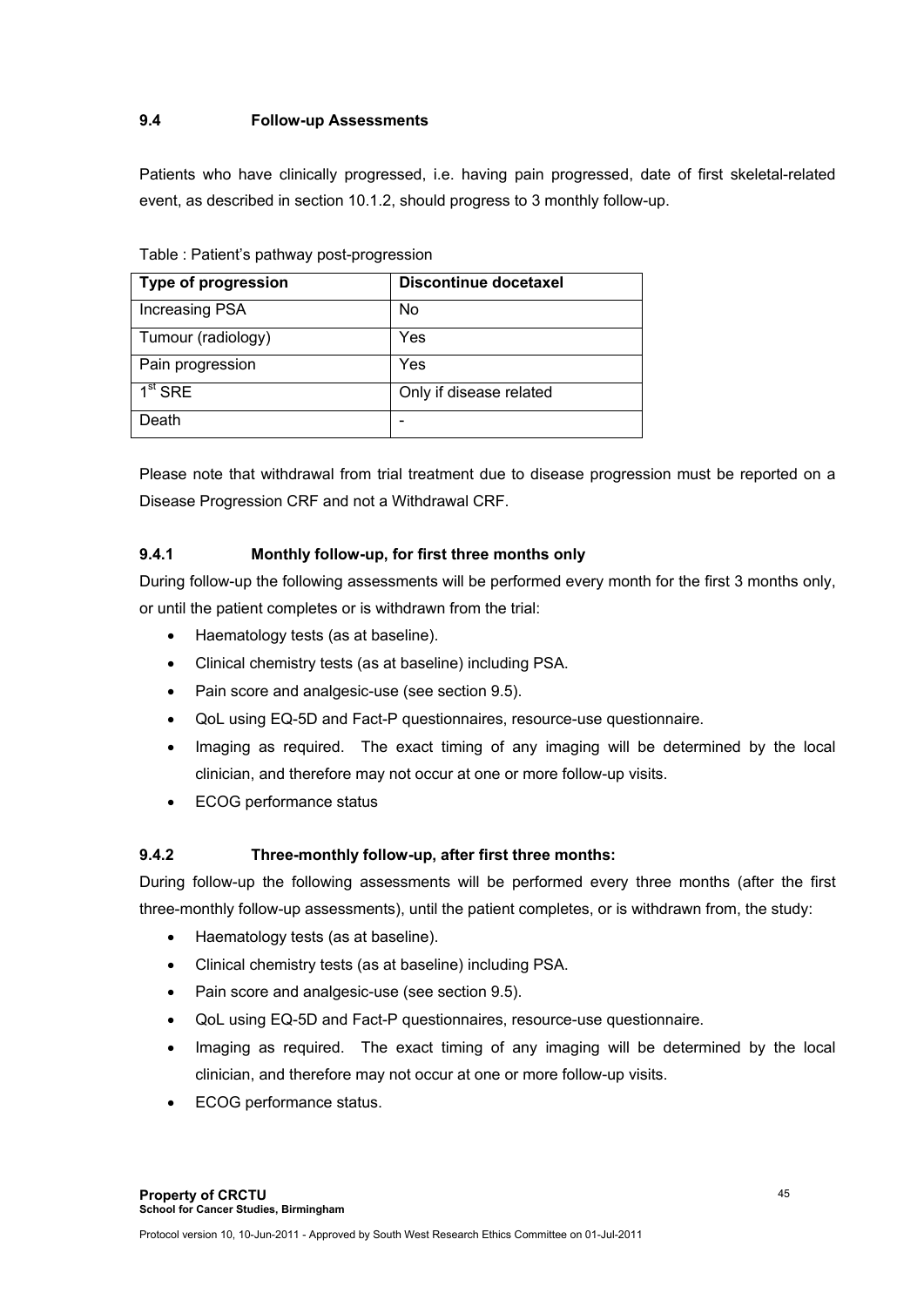### **9.5 Patient Pain Diaries**

To enable an exploratory analysis of patient-reported pain outcomes, patients will be asked to complete pain diaries. These diaries will provide a daily record of the pain experienced by a patient and their analgesic intake for the seven day period prior to every protocol-defined visit.

The first diary must be collected after patient consent and prior to the first docetaxel treatment. Thereafter, a diary will be completed for the seven day period prior to the:-

- Start of each subsequent chemotherapy cycle (day 1).
- End of the primary treatment period.
- Follow-up assessment visits, and at every protocol-defined visit thereafter.

The diaries will then be promptly reviewed (ideally with the patient present) for compliance by the investigator or nurse. Any potential problems, i.e. dose of drug missing, will be reviewed and amended by the individual patient (if possible) at this time.

It is intended that the pain diaries will be completed by patients throughout the treatment and followup periods of the study, until the occurrence of one of the following: death, loss to follow-up or patient refusal. A patient can decide to stop completing pain diaries at any time without giving a reason. Patient participation in the pain diary sub-study is not compulsory and will not affect the patient's ability to take part in the trial.

Pain-scoring will use both the Present Pain Intensity (PPI) six-point scale (0=no pain to  $5 =$ excruciating pain) from the McGill-Melzack questionnaire and the analgesic score, calculated by a member of the participating centre trial team using the following table :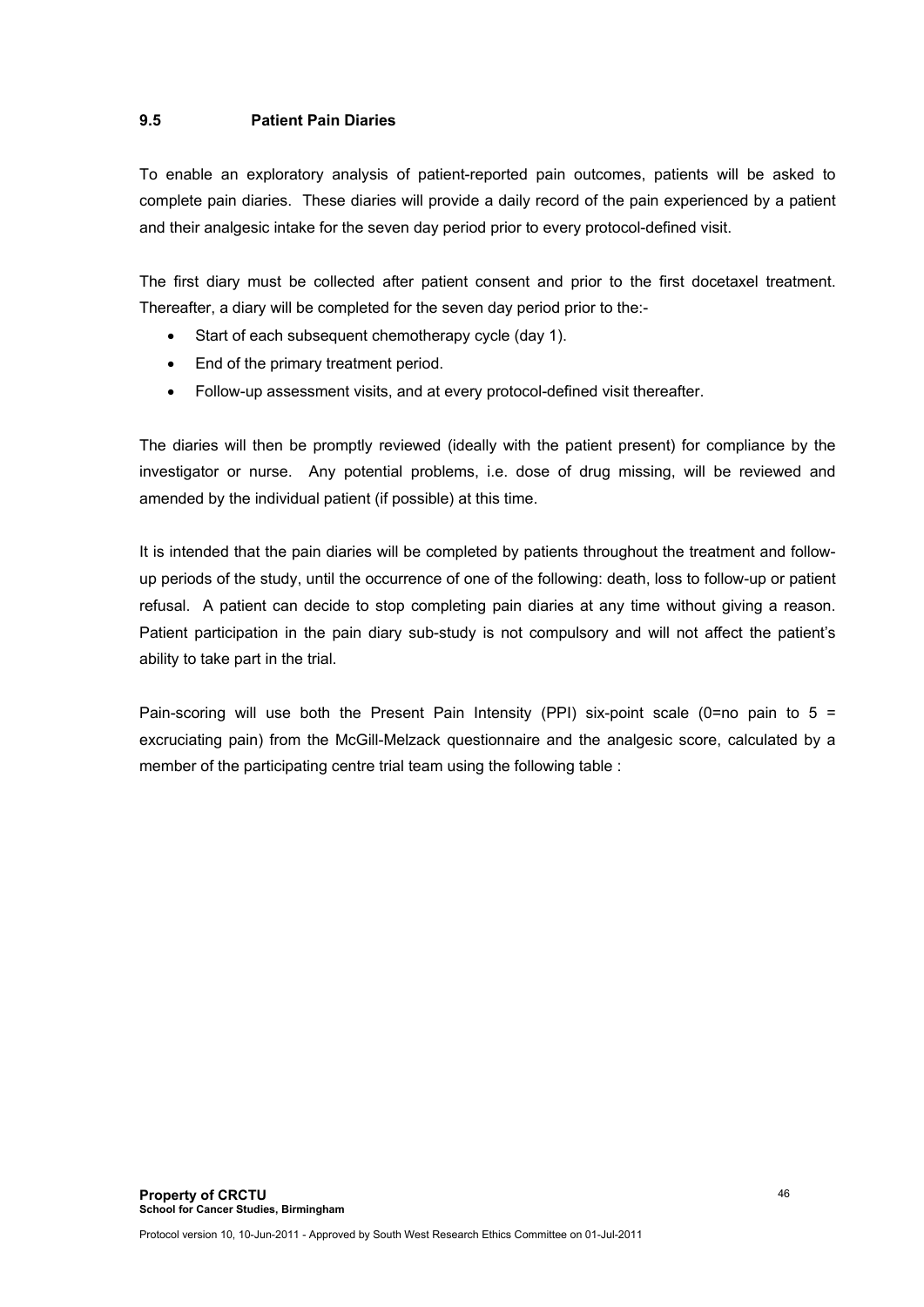| <b>SCORES associated with ANALGESICS TYPE AND DOSES</b> |                     |                                                             |                     |                          |                     |  |
|---------------------------------------------------------|---------------------|-------------------------------------------------------------|---------------------|--------------------------|---------------------|--|
| <b>Non Narcotic Medications</b>                         |                     | <b>Narcotic Medications</b>                                 |                     |                          |                     |  |
| 1 POINT                                                 |                     | <b>4 POINTS</b>                                             |                     |                          |                     |  |
| Any route                                               |                     | <b>Oral/Rectal</b>                                          |                     | <b>IV/IM/SC</b>          |                     |  |
| <b>Generic Name</b>                                     | <b>Dose</b><br>(mg) | <b>Generic Name</b>                                         | <b>Dose</b><br>(mg) | <b>Generic Name</b>      | <b>Dose</b><br>(mg) |  |
| Aceclofenac                                             | 100                 | Anileridine                                                 | 25                  |                          |                     |  |
| Acemetacin                                              | 90                  | Buprenorphine                                               | 0.8                 | Buprenorphine            | 0.8                 |  |
| Acetaminophen<br>$\prime$<br>Paracetamol                | 325                 |                                                             |                     | Butorphanol              | 1                   |  |
| Aminophenazone                                          | 500                 | Codeine                                                     | 60                  |                          |                     |  |
| Aspirin                                                 | 325                 | Dextropropoxyphene                                          | 50                  |                          |                     |  |
| Celecoxib                                               | 100                 | Dihydrocodeine                                              | 30                  |                          |                     |  |
| Diclofenac                                              | 25                  | Fentanyl*                                                   | 100<br>μg           | Fentanyl*                | $50 \mu g$          |  |
| Diflunisal                                              | 250                 | Hydrocodone                                                 | 10                  | Hydrocodone              | 5                   |  |
| Dipyrone<br>/ Metamizole                                | 500                 | Hydromorphone                                               | $\overline{2}$      | Hydromorphone            | 1                   |  |
| Etodolac                                                | 200                 | Levorphanol                                                 | $\overline{2}$      | Levorphanol              | $\overline{2}$      |  |
| Fenoprofen                                              | 200                 | Meperidine/<br>Pethidine                                    | 100                 | Meperidine/<br>Pethidine | 50                  |  |
| Flurbiprofen                                            | 50                  | Methadone                                                   | 10                  |                          |                     |  |
| Ibuprofen                                               | 200                 | Morphine                                                    | 10                  | Morphine                 | 5                   |  |
| Indomethacin                                            | 25                  | Oxycodone                                                   | 5                   | Oxycodone                | 2.5                 |  |
| Ketoprofen                                              | 25                  | Oxymorphone rectal                                          | 2.5                 |                          |                     |  |
| Ketorolac                                               | 10                  |                                                             |                     | Papaveretum              | 15.4                |  |
| Mefenamic Acid                                          | 250                 | Pentazocine                                                 | 50                  | Pentazocine              | 30                  |  |
| Nabumetone                                              | 500                 | Piritramide                                                 | 15                  |                          |                     |  |
| Naproxen                                                | 250                 | Propoxyphene                                                | $\overline{50}$     |                          |                     |  |
| Nefopam                                                 | 20                  | Tilidine                                                    | 50                  |                          |                     |  |
| Nimesulide                                              | 100                 | Tramadol                                                    | 50                  | Tramadol                 | 50                  |  |
| Piroxicam                                               | 10                  |                                                             |                     |                          |                     |  |
| Propyphenazone                                          | 250                 |                                                             |                     |                          |                     |  |
| Rofecoxib                                               | 12.5                |                                                             |                     |                          |                     |  |
| Tenoxicam                                               | 20                  | * Fentanyl patch (TTS): 36 points / day for 25µg/hour patch |                     |                          |                     |  |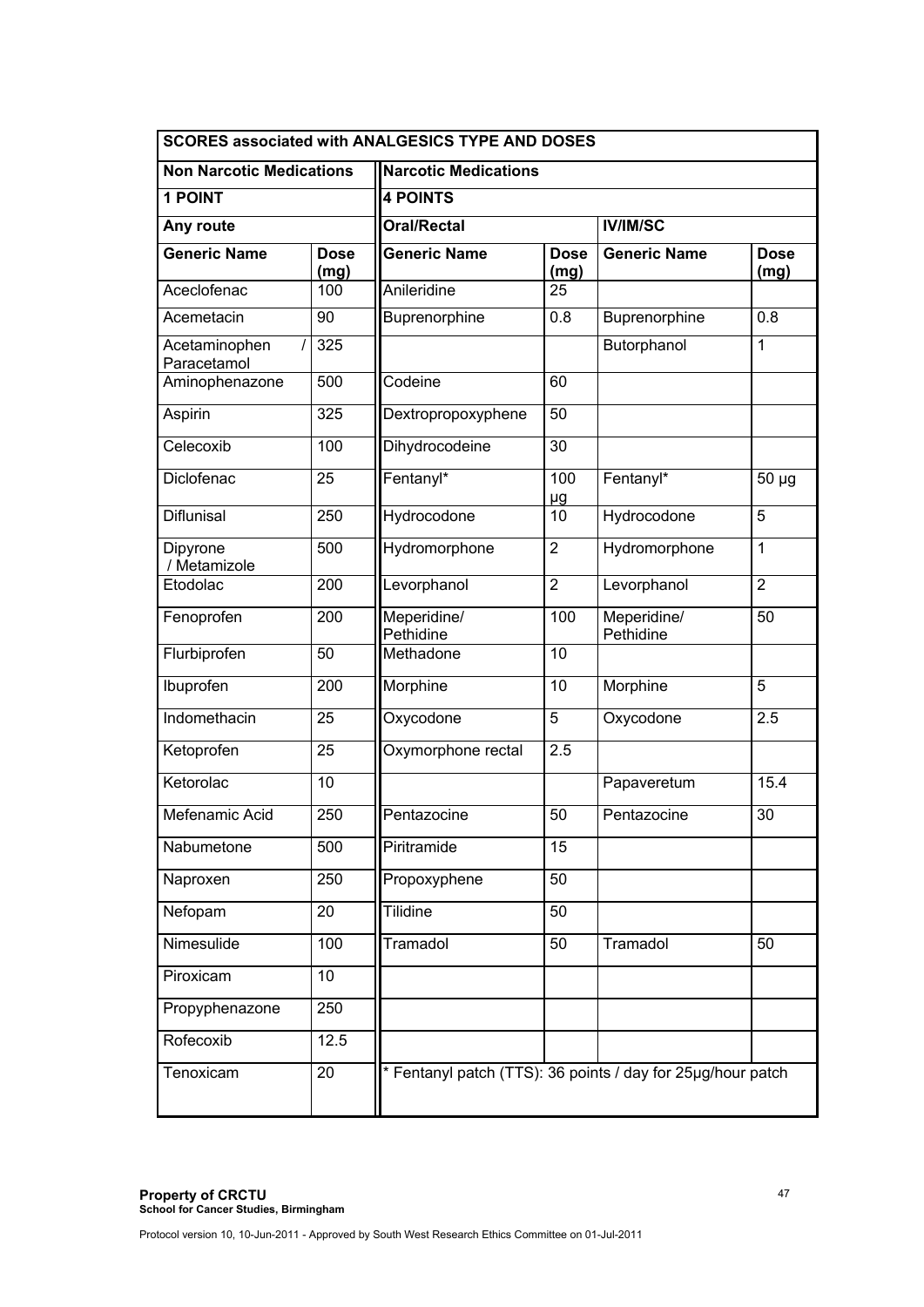## **9.6 Other Assessments (One Year Post-Randomisation Date)**

Dual energy X-ray absorption (DXA) scan, bone density scan (1 year post-randomisation date only, +/- 3 months)

The DXA scan is only required if the participating centre is participating in the Bone Density substudy.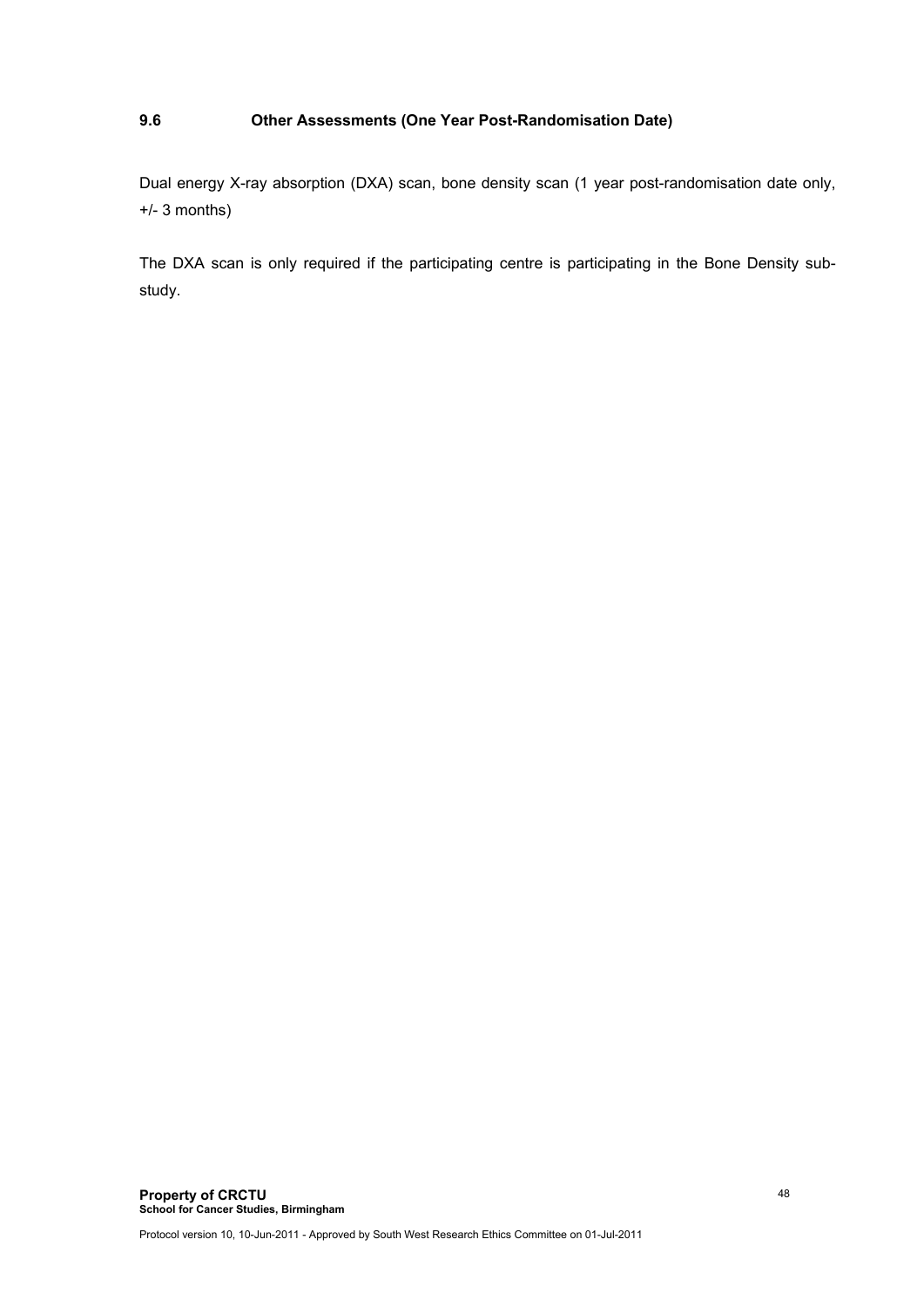### **9.7 Flow Chart of Trapeze Study Procedures and Assessments**

| <b>Investigations</b>                  | Pre-<br>randomisation | <b>On Treatment</b><br><b>Primary Treatment</b><br>Period (cycles $1 - 6$ ) | Post-primary treatment<br>period (cycles 1 - 6)<br>assessment | Follow-up                    |
|----------------------------------------|-----------------------|-----------------------------------------------------------------------------|---------------------------------------------------------------|------------------------------|
| 1. Informed consent                    | $\blacktriangledown$  |                                                                             |                                                               |                              |
| 2. History / physical exam             | Within 28 days        | Every 3 weeks                                                               | Cycle 6 (Day 21)                                              | Clinical tumour assessment:  |
| (including clinical tumour             |                       | (prior to docetaxel                                                         | Before Sr89 infusion or                                       | Every 3 months               |
| assessment and new                     |                       | infusion)                                                                   | subsequent treatments                                         |                              |
| skeletal events)                       |                       |                                                                             |                                                               |                              |
| 3. Haematology <sup>1</sup> & clinical | Within 28 days        | Every 3 weeks                                                               | Cycle 6 (Day 21)                                              | Every month for the first 3  |
| chemistry tests <sup>2</sup>           |                       | (prior to docetaxel                                                         | Before Sr89 infusion or                                       | months, then every 3         |
|                                        |                       | infusion)                                                                   | subsequent treatments                                         | months until study           |
|                                        |                       |                                                                             |                                                               | completion or patient        |
|                                        |                       |                                                                             |                                                               | withdrawal                   |
| 4. Serum Creatinine                    | Within 28 days        | Every 3 weeks                                                               | Cycle 6 (Day 21)                                              |                              |
|                                        |                       | throughout treatment,                                                       | Before Sr89 infusion or                                       |                              |
|                                        |                       | prior to each infusion                                                      | subsequent treatments                                         |                              |
| 5. PSA $3$                             | Within 28 days        | Every 3 weeks                                                               | Cycle 6 (Day 21)                                              | At each follow-up            |
|                                        |                       | (day 1 before infusion)                                                     | Before Sr89 infusion or                                       | assessment until disease     |
|                                        |                       |                                                                             | subsequent treatments                                         | progression                  |
| 6. Adverse events reporting /          | Within 28 days        | AEs logged for all                                                          |                                                               | Until 60 days after the last |
| collection <sup>4</sup>                |                       | treatment period                                                            |                                                               | study drug administration    |
|                                        |                       |                                                                             |                                                               |                              |
| 7. *Radiology tumour                   | Recommend             | As clinically indicated                                                     | If disease progression                                        | If disease progression       |
| assessment (CT scan/ chest             | within 56 days        |                                                                             | suspected, clinically or                                      | suspected, clinically or     |
| x-ray/ bone scan)                      |                       |                                                                             | biochemically                                                 | biochemically                |
| 8. CT scan or chest x-ray **           | Within 28 days        | As clinically indicated                                                     | As clinically indicated                                       | As clinically indicated      |
| 9. DXA bone density scan               | Within 28 days        | ÷,                                                                          | $\overline{a}$                                                | 1 year from randomisation    |
|                                        |                       |                                                                             |                                                               | date                         |
| 10. Quality of life & Health           | Within 3 days         | Every 3 weeks                                                               | Cycle 6 (Day 21)                                              | Every visit (until study     |
| economics <sup>5</sup>                 |                       | (prior to docetaxel                                                         | Before SR89 infusion                                          | completion or patient        |
|                                        |                       | infusion)                                                                   | or subsequent treatments                                      | withdrawal)                  |
| Pain assessments:                      | Within 3 days,        | Every 3 weeks                                                               | Cycle 6 (Day 21)                                              | Every 3rd visit (until study |
| PPI + Analgesic Score                  | averaged over 7       | (prior to docetaxel                                                         | Before SR89 infusion or                                       | completion or patient        |
|                                        | days                  | infusion) averaged over 7                                                   | subsequent treatments                                         | withdrawal)                  |
|                                        |                       | days                                                                        |                                                               |                              |
| Proteomic blood sample                 | Within 28 Days        | Every 2 Cycles                                                              | Every 2 cycles                                                |                              |
|                                        |                       | Cycle 2,4,6                                                                 | Cycle 8, 10 and end of                                        |                              |
|                                        |                       |                                                                             | treatment                                                     |                              |

1 WBC, neutrophils, platelet, haemoglobin

<sup>2</sup> Urea, serum creatinine, potassium, sodium, calcium, magnesium, AST ALT, alkaline phosphatase, total bilirubin, blood glucose<br><sup>3</sup> Refer to inclusion criteria section 5 for rising and elevated PSA assessments

<sup>4</sup> Refer to section 11 for specific adverse event reporting.<br><sup>5</sup> Self administered EuroQol & Fact-P questionnaire, plus health problems questionnaire for health economics. QoL questionnaire should be administered before randomization or at randomization, but in any case before the patient is informed of the treatment to which he is assigned

\* To ensure comparability, the baseline X-rays/ultrasounds/scans and subsequent X-rays/ultrasounds/scans to assess response must be performed using identical techniques (i.e., scans performed immediately following bolus contrast administration using a standard volume of contrast, the identical contrast agent, and preferably the same scanner). Each lesion must be followed with the same method throughout the study (from baseline until follow-up). \*\* To be performed at baseline: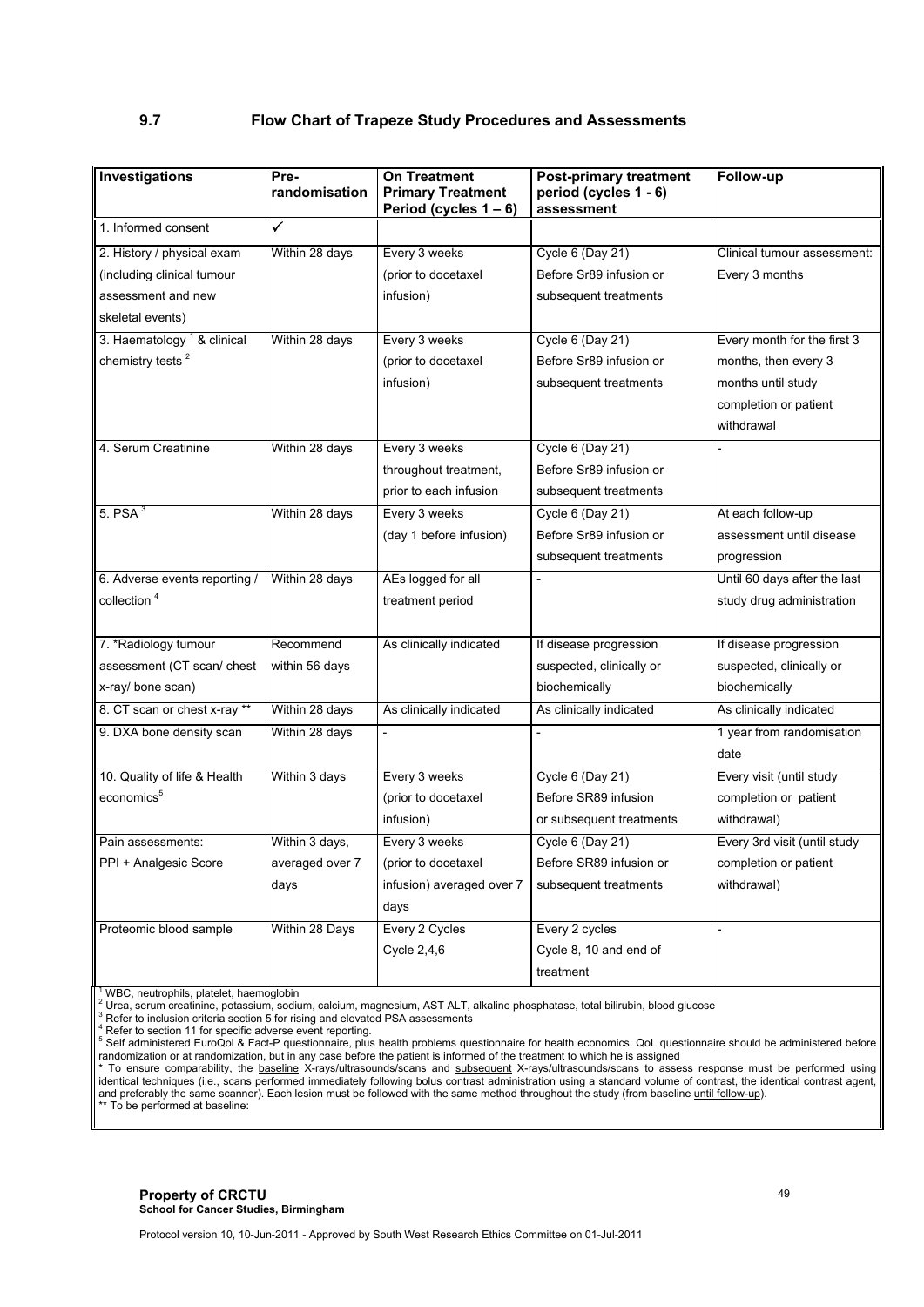|  | Table 10.1: Measurement of Outcome |
|--|------------------------------------|
|--|------------------------------------|

| <b>Phase</b> | Primary                                                                                                                                                                                             | <b>Subsidiary</b>                                                                                                                                                                                                   | Ancillary measures and<br>exploratory outcomes                                                                                                                                                                                                              |
|--------------|-----------------------------------------------------------------------------------------------------------------------------------------------------------------------------------------------------|---------------------------------------------------------------------------------------------------------------------------------------------------------------------------------------------------------------------|-------------------------------------------------------------------------------------------------------------------------------------------------------------------------------------------------------------------------------------------------------------|
| $\mathbf{I}$ | Feasibility, tolerability<br>$\bullet$<br>and safety in terms of<br>cycles of docetaxel,<br>prednisolone,<br>zoledronic acid and<br>Sr89 received, cycle<br>delays, dose<br>reductions and toxicity | Clinical progression-free<br>$\bullet$<br>survival<br>Skeletal-related-event-free<br>$\bullet$<br>survival<br>Pain progression-free<br>٠<br>survival<br>Overall survival<br>٠<br>Costs<br>٠<br>Quality of life<br>٠ | Changes in bone mineral<br>density (sub-study)<br>Biological profiling for prognostic<br>and predictive indicators (sub-<br>study)<br>PSA-related outcomes<br>٠<br>Patient-reported pain-related<br>outcomes                                                |
| III          | Clinical progression-<br>٠<br>free survival<br>Costs and cost-<br>effectiveness                                                                                                                     | Skeletal-related-event-free<br>٠<br>survival<br>Pain progression-free<br>٠<br>survival<br>Overall survival<br>٠<br>Quality of life<br>Toxicity                                                                      | Changes in bone mineral<br>density (sub-study)<br>Biological profiling for prognostic<br>and predictive indicators (sub-<br>study)<br>PSA-related outcomes<br>$\bullet$<br>RECIST criteria-related<br>outcomes<br>Patient-reported pain-related<br>outcomes |

### **10.1 Primary Outcome Measures**

# **10.1.1 Phase II primary outcomes: feasibility, tolerability and safety**

The primary outcomes for the phase II analysis are feasibility, tolerability and safety, and will be measured in terms of:

### **Treatment Received**

- Mean number of cycles of docetaxel received per patient and the proportion of patients receiving 6 cycles.
- Mean number of cycles of zoledronic acid received per patient and the proportion of patients receiving 6 cycles.
- The proportion of patients who receive Sr89 after receiving 6 cycles of chemotherapy.

### **Dose Delays and Reductions**

- Mean number of cycles of docetaxel per patient with dose delay, and proportion of patients who experience at least one dose delay.
- Mean number of cycles of docetaxel per patient with dose reduction and proportion of patients who experience at least one dose reduction.

### **Adverse Events**

**Property of CRCTU School for Cancer Studies, Birmingham**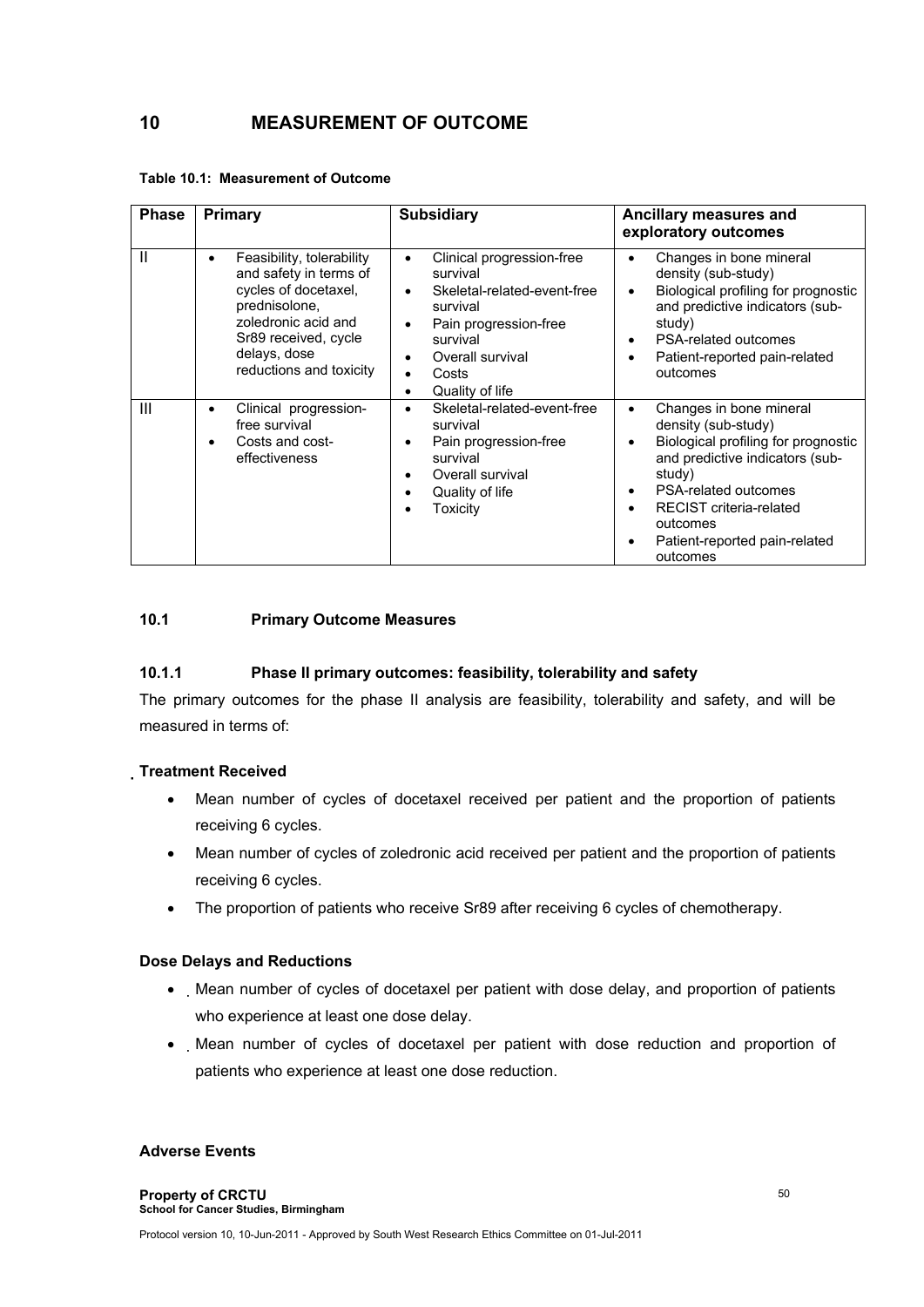- Proportion of patients with at least one grade 3 or 4 adverse event.
- Proportion of patients experiencing at least one grade 3 or 4 adverse event for specific categories of toxicity, i.e. infection, musculoskeletal or haematological.

### **Serious Adverse Events (SAEs)**

- Mean number of SAE per patient, and proportion of patients with at least one SAE.
- Proportion of patients with at least one Serious Adverse Reaction (SAR).
- Proportion of patients with at least one Suspected Unexpected Serious Adverse Reaction (SUSAR).

### **10.1.2 Phase III primary outcome: clinical progression-free survival**

The primary outcome for the phase III analysis is clinical progression-free survival (CPFS). CPFS time is defined as the time, in whole number of days, between the date of randomisation and the date of clinical progression. Clinical progression is defined as the earliest of the:

- date of occurrence of pain progression;
- date of occurrence of a skeletal-related event, if disease related;
- date of death from any cause.

CPFS is a composite endpoint with three component events in the definition, the occurrence of any one of which means that the patient has reached clinical progression and must therefore be withdrawn from *all* trial treatments. For patients who are withdrawn from the study or lost to followup, CPFS time will be censored at the date they were last known to be alive. For those patients who do not experience at least one of these component events during the course of the trial, CPFS time will be censored at their last follow-up date.

### **Pain Progression**

Pain progression is defined as clinical evidence of an increase in pain which, in the opinion of the treating clinician, is sufficient to warrant discontinuation of trial treatments and to trigger a change in therapy (e.g. to radiotherapy). The date of pain progression is defined as the date on which the decision to discontinue trial treatment is made.

NOTE: Prior to baseline, on the development of pain in an area, which involves a new area of the skeleton not present at baseline (randomisation into the clinical trial), we recommend that a radiological assessment of the bone should be performed (via CT scan, MRI, plain X-ray or bone scan) to assess if there is bone disease progression.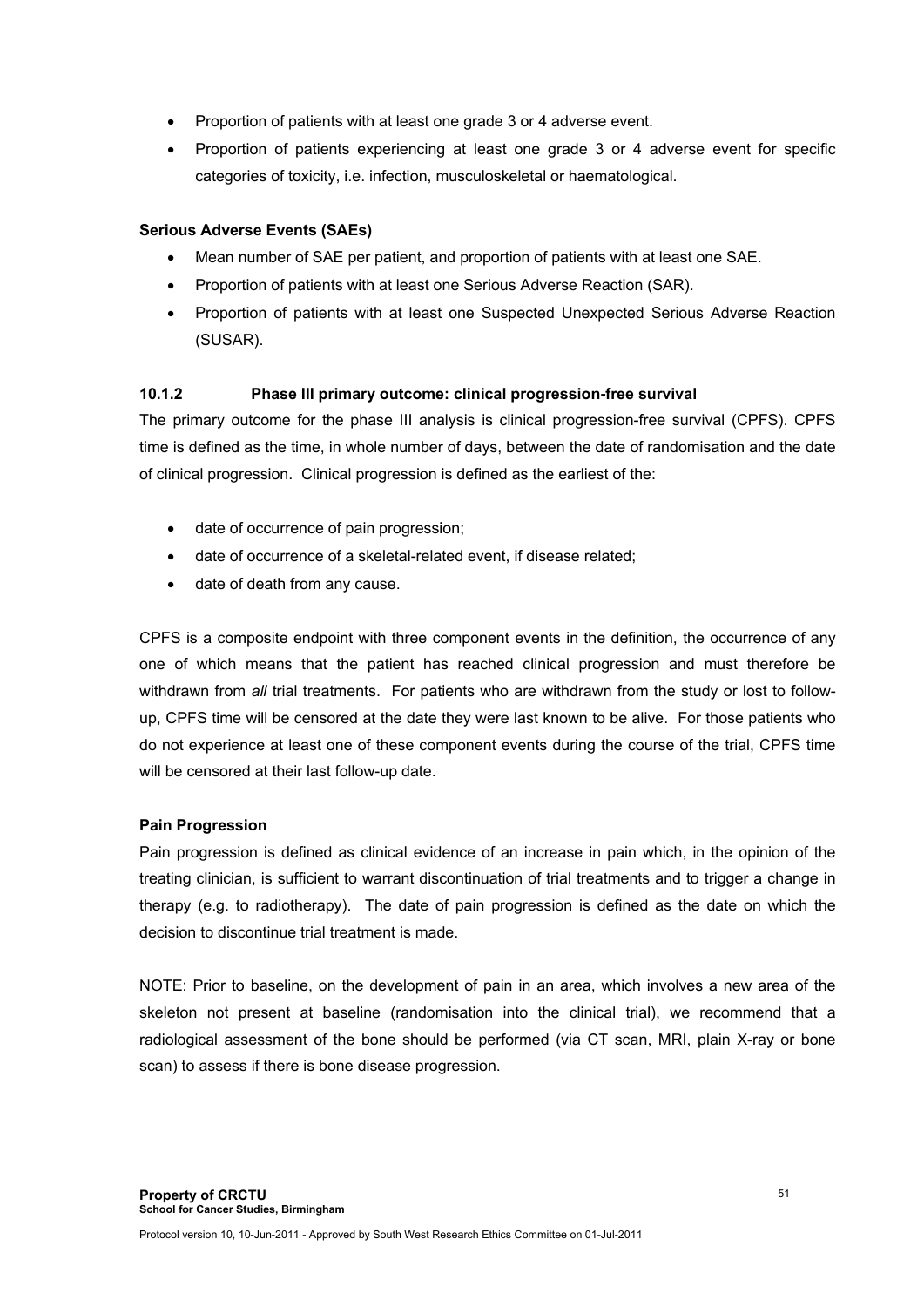### **Skeletal-Related Event (SREs)**

Any given patient may experience more than one occurrence of an SRE. **All** SREs must be recorded, but the date of occurrence of the earliest SRE must be used for the purposes of determining the date of clinical progression. Each of the following events constitute an SRE:

- Symptomatic pathologic bone fractures
- spinal cord or nerve root compression likely to be related to cancer or to treatment
- cancer-related surgery to bone (includes procedures to set, or stabilise, pathologic fractures or areas of spinal cord compression and procedures to prevent imminent fracture or spinal cord compression)
- radiation therapy to bone (including the use of radioisotopes)
- change of anti-neoplastic therapy to treat bone pain due to prostate cancer
- Hypercalcaemia
- Initiation of bisphosphonate therapy in response to new bone pain symptoms

### **Death**

Death from any cause will be included as an event.

### **10.1.3 Phase III primary outcome: health economics outcomes**

One of the primary objectives of the trial is to compare treatment arms in terms of costs and costeffectiveness. The economic analysis will be carried out from UK NHS and social service perspective. Key resource-use data will be collected; by he CRF and supplemented by patient-completed resource use questionnaires. This will include primary care consultations, medication and use of secondary care services (outpatient visits, A&E visits and, inpatient hospital stay). The itemized use of each resource will be weighted by its unit cost to give the aggregate cost per patient. Unit costs will be obtained from NHS reference costs and relevant routine sources – PSSRU (Curtis and Netten, 2006). QoL will be assessed using the EQ-5D. A utility score will be generated from this questionnaire. QALYs will be calculated. A cost-effectiveness analysis will be conducted in which outcome will be measured as incremental cost per-QALY gained within the trial.

### **10.2 Subsidiary Outcomes**

### **10.2.1 Skeletal-related event-free survival (SREFS)**

SREs are defined in the section describing clinical progression-free survival. Skeletal related eventfree survival (SREFS) time is defined as the time in whole number of days between the date of randomisation and the earliest of: the date of the first skeletal-related event; or the date of death due to any cause. For patients who are withdrawn from the study or lost to follow-up, SREFS time will be censored at the date they were withdrawn or lost to follow-up. For patients who do not experience at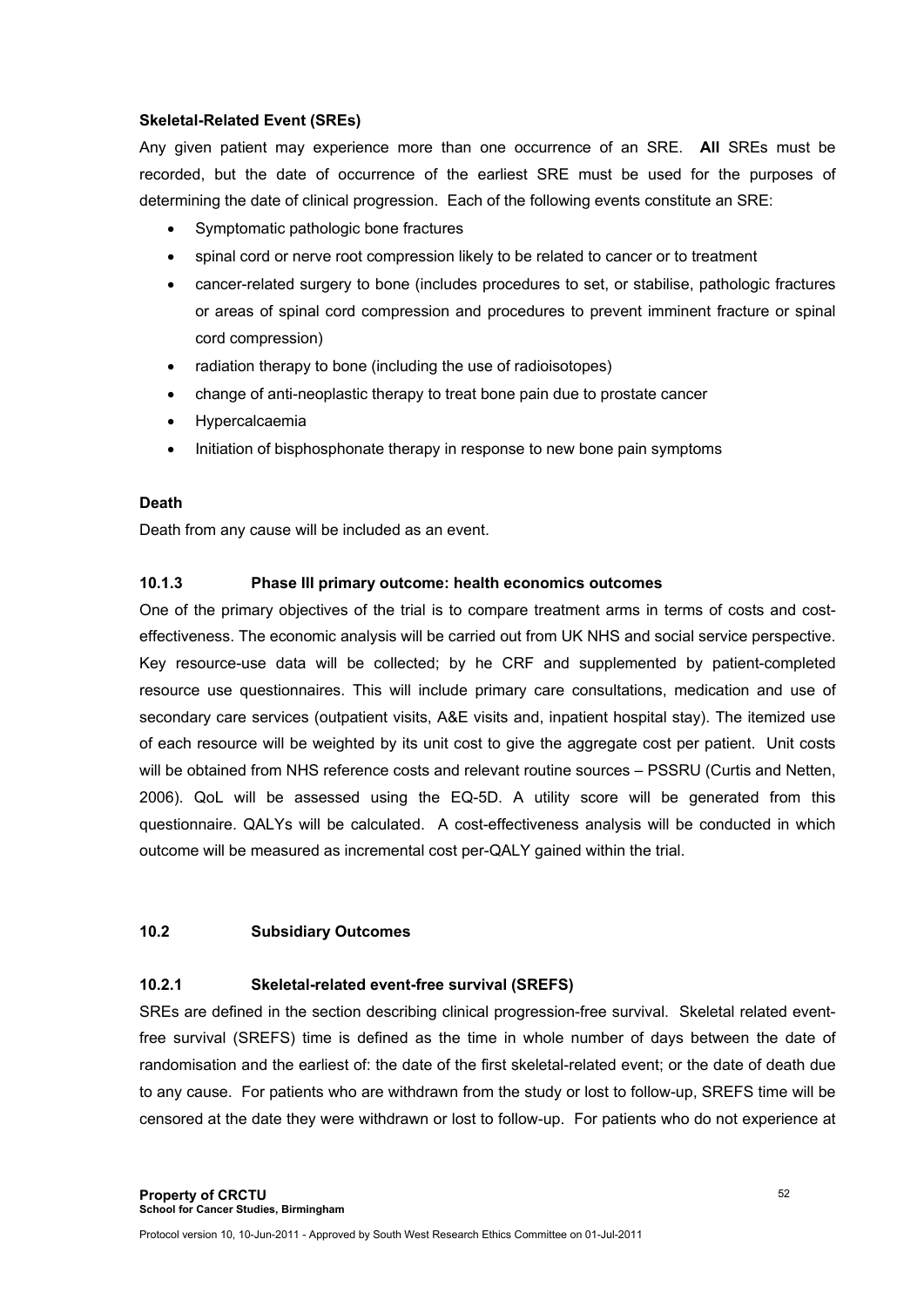least one SRE during the course of the study, SREFS time will be censored at their last follow-up date.

### **10.2.2 Pain progression-free survival**

Pain progression is defined in the section describing clinical progression-free survival. Pain progression-free survival (PPFS) time is defined as the time in whole number of days between the date of randomisation and the earliest of: the date of pain progression; or the date of death due to any cause. For patients who are withdrawn from the study or who are lost to follow-up, PPFS time will be censored at the date they were withdrawn or lost to follow-up. For patients who do not experience pain progression during the course of the study, PPFS time will be censored at their last follow-up date.

## **10.2.3 Overall survival**

Overall survival time is the time in whole number of days between the date of randomisation and the date of death, from any cause. For patients who are withdrawn from the study or who are lost to follow-up, survival time will be censored at the date they were last known to be alive. For patients who do not die during the course of the study, survival time will be censored on the date they were last known to be alive.

## **10.2.4 Quality of life**

QoL will be assessed using the EQ-5D and FACT-P and Health Problems questionnaires, which are patient completed questionnaires (see appendix 3). The EQ-5D is a generic utility-based measure of health-related QoL that has been widely used in economic analyses of healthcare interventions. It is being used in this trial in order that improvements in overall QoL can be estimated and measured in terms of the strength of preference for such improvements. The instrument is designed to be selfcompleted and so, where possible, the patient will provide the data. Patients will also be asked to complete pain diary sheets and QoL questionnaire booklets, which include the EQ-5D, FACT-P, and study-specific heath-related questionnaires, during their treatment (see appendices 3-5).

### **10.2.5 Toxicity of treatment**

Toxicity of treatment will be measured in terms of the occurrence, severity, type and causality of adverse events during the treatment period.

# **10.3 Outcomes from Ancillary Biomarker Studies**

### **10.3.1 Bone mineral density changes**

Changes in bone density will be monitored by a DXA scan. These scans will be done at baseline (within 28 days of randomisation) and at 1 year following the date of randomisation. The results of these scans will be analysed along with the recording of any disease in the region of bone density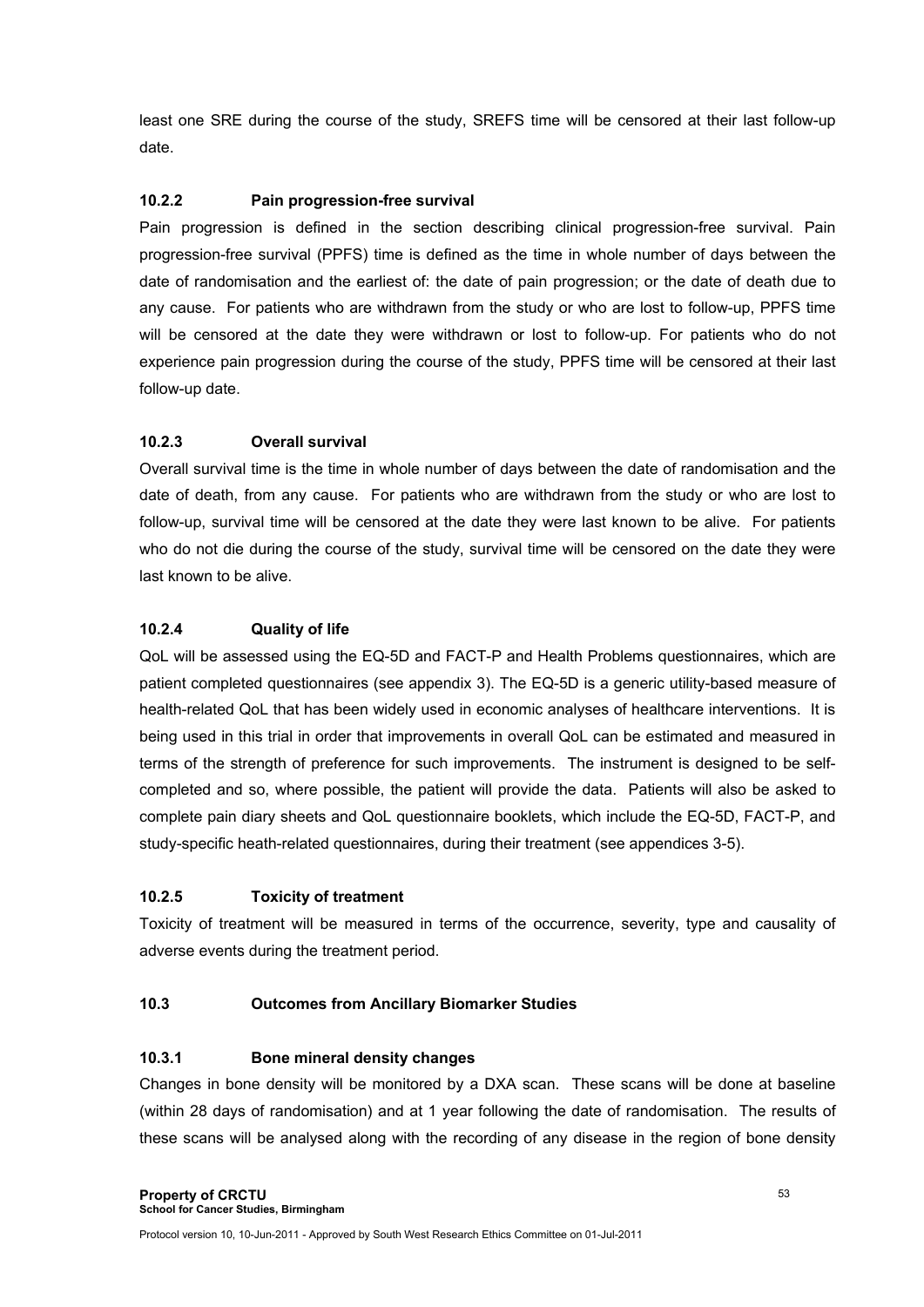measurements. The region of the skeleton used for the bone density measurement will be the right or left-forearm (non-dominant arm). This region of the skeleton is less-likely to be affected by metastatic bone disease in this group of patients. Patient participation in this part of the study will be voluntary; declining to participate will not prevent entry into the main study.

## **10.3.2 Biological profiling for prognostic and predictive indicators**

Blood (serum) samples will be taken at regular intervals during the treatment phase of the study, i.e. baseline and end of treatment cycles 2, 4, 6, 8 and 10). Patient consent for the collection of these samples will be recorded on the patient consent form. Patient participation in this part of the study will be voluntary; declining to participate will not prevent entry into the main study.

In addition to blood samples, archived diagnostic or other subsequent tissue biopsies from the prostate or metastatic sites (paraffin fixed and embedded tissue blocks) from a proportion of patients will be collected, subject to patient consent. These samples will subsequently be sent to the Trapeze co-ordinating centre by individual participating centres. This collection of tissue blocks will only occur subject to adequate funding arrangements. It is proposed that the collection of these samples will take place towards the end of the recruitment phase of the trial. These samples will then be subject to biological profiling of prognostic and predictive indicators. This information will then be collated with the clinical data derived from the trial.

### **10.4 Exploratory Outcomes**

Exploratory outcomes will not be used to directly evaluate the treatments being compared in this trial, but rather to investigate the extent to which they are associated with other outcomes.

### **10.4.1 Patient-reported pain events**

The primary analysis of differences in pain-related outcomes between treatment arms will be based on clinician-reported pain (see section 10.1.2). However, further exploratory analyses will also be undertaken using the patient-reported pain data recorded in pain diaries (see section 9.1.4), including measures of pain response and patient-reported pain progression.

### **10.4.2 PSA-related events**

PSA will be measured at every study assessment and protocol-defined patient visit. Exploratory analyses of several conventional PSA-related events will be undertaken.

### **10.4.3 Number of SREs**

The number of SREs is defined as the number of SRE occurring between the date of randomisation and the earliest of: the date of death; and the date of the end of follow-up.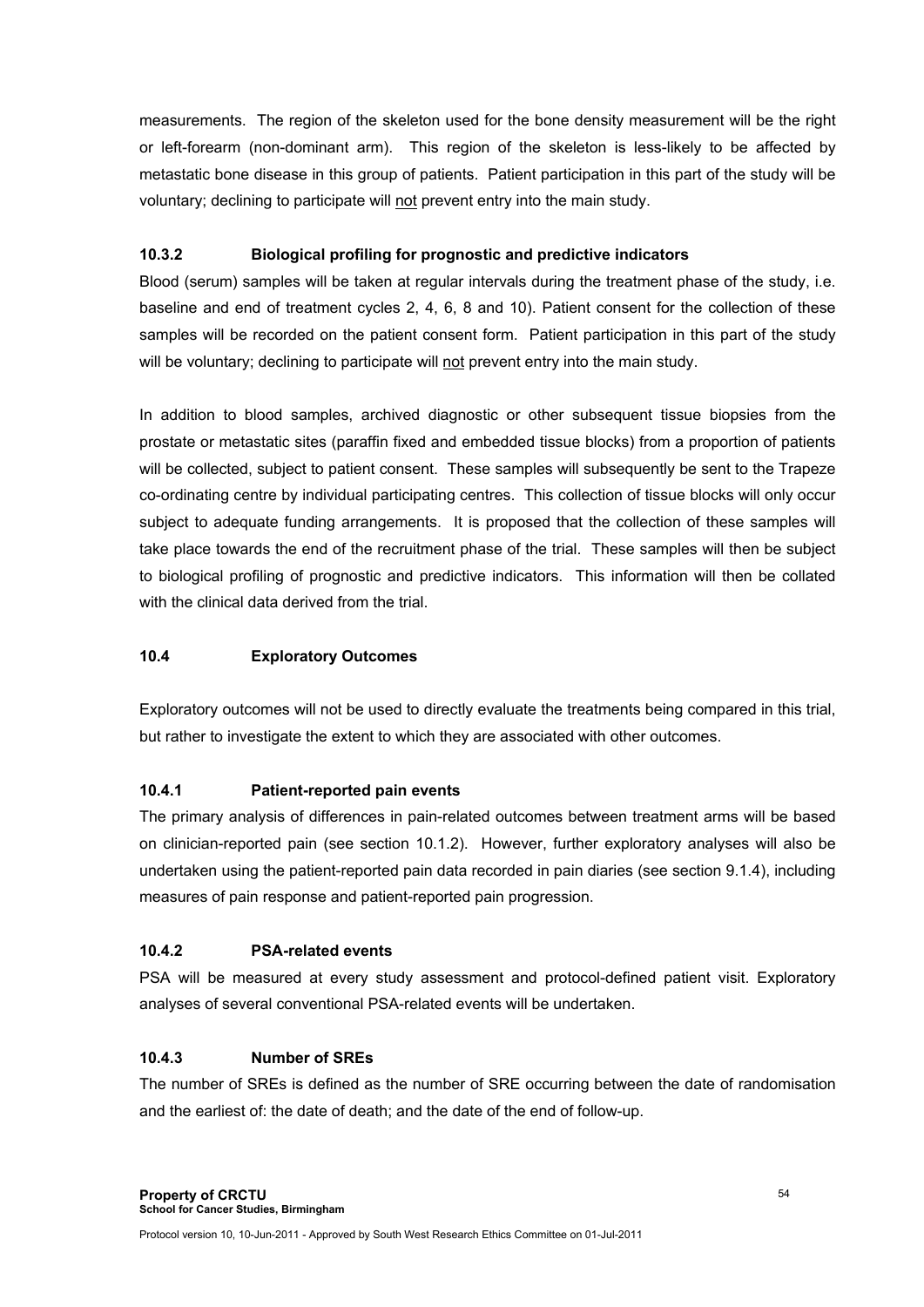# **10.4.4 RECIST criteria-related events**

Patients will be evaluated with respect to RECIST criteria, as appropriate (see Appendix 2). Exploratory analyses of several conventional RECIST criteria related events will be undertaken.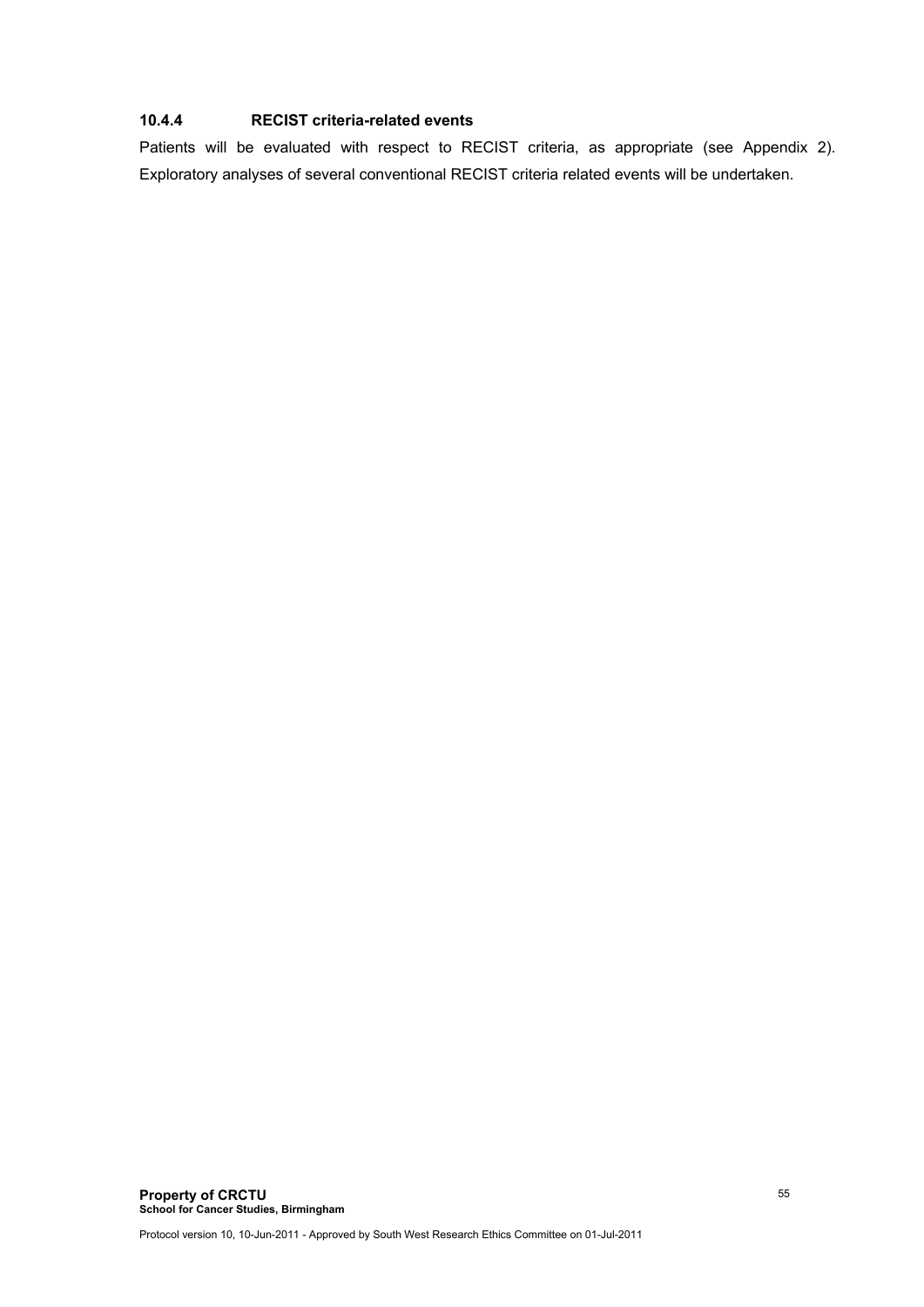# **11 SAFETY ASSESSMENT**

## **11.1 Definitions**

## **11.1.1 Adverse event**

An Adverse Event (AE) is defined as any untoward medical occurrence in a patient or clinical trial subject administered either docetaxel, prednisolone, zoledronic acid or Sr89, either administered alone or in combination, and which does not necessarily have a causal relationship with this treatment.

Comment: An AE can therefore be any unfavourable and unintended sign (including abnormal laboratory findings), symptom or disease temporally associated with the use of an IMP, whether or not considered related to the IMP.

## **11.1.2 Adverse reaction**

An Adverse Reaction (AR) is defined as all untoward and unintended responses to a study drug related to any dose administered.

Comment*:* An AE judged by either the reporting Investigator or Sponsor as having a causal relationship to the IMP qualifies as an AR. The expression causal relationship means to convey in general that there is evidence or argument to suggest a causal relationship.

### **11.1.3 Unexpected adverse reaction**

An Unexpected Adverse Reaction (UAR) is defined as an AR, the nature or severity of which is not consistent with the applicable with the current product information. The Summary of manufacturer's Product Characteristics (SmPC) for each of the study drugs (docetaxel, zoledronic acid, prednisolone and Sr89) will be used to assess each AE reported as part of a SAE.

Comment: When the outcome of an AR is not consistent with the applicable product information, the AR should be considered unexpected.

Severity: The term "severe" is often used to describe the intensity of a specific event. This is not the same as "serious", which is based on patients/event outcome or action criteria.

### **11.1.4 Serious adverse event or serious adverse reaction**

A Serious Adverse Event (SAE) or Serious Adverse Reaction (SAR) is defined as any untoward medical occurrence or affect that at any dose:

- Results in death
- Is life-threatening<sup>1</sup>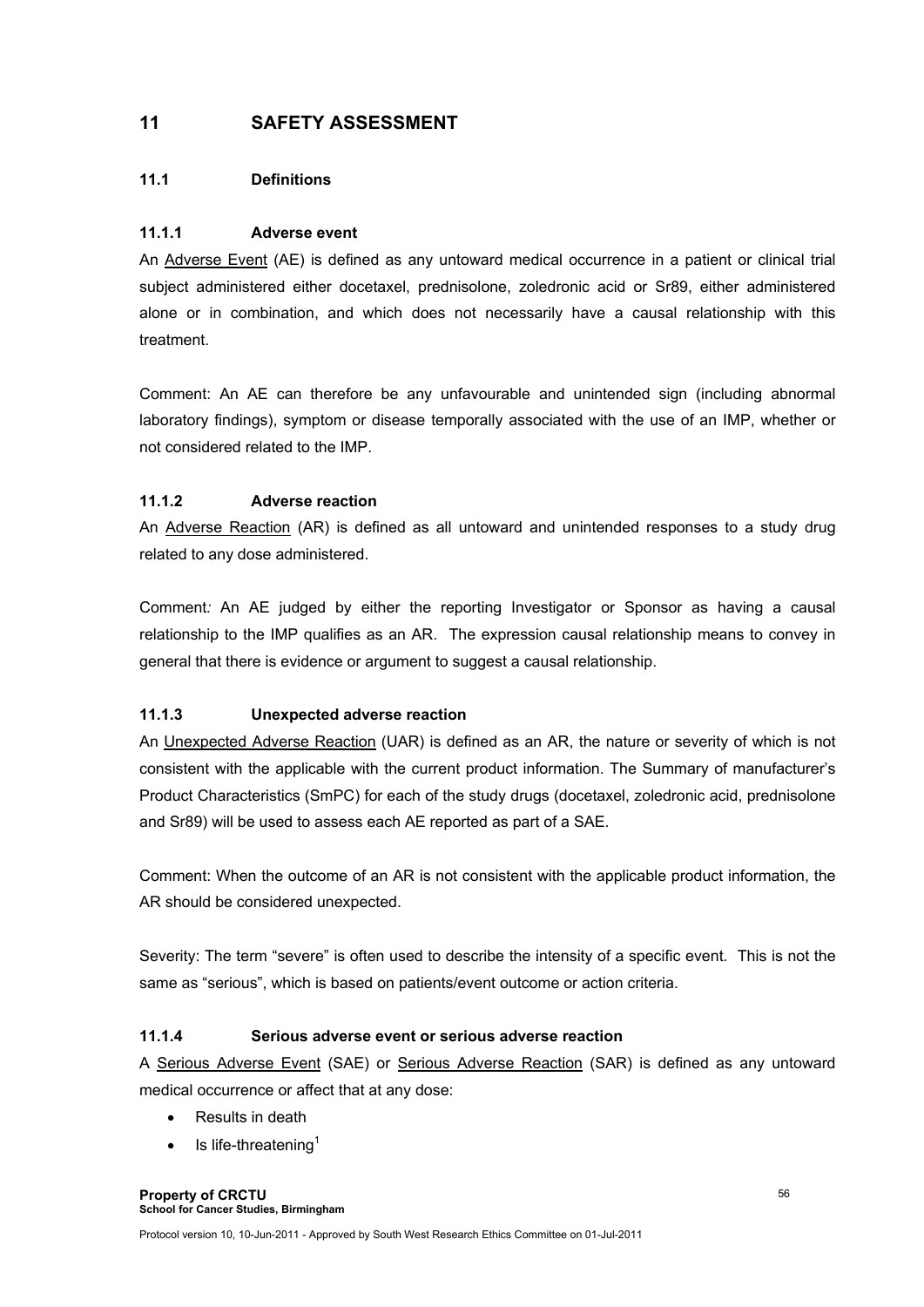- Requires inpatient hospitalisation<sup>2</sup> or prolongation of existing hospitalisation
- Results in persistent or significant disability or incapacity
- Is a congenital anomaly/birth defect $3$

Comment: Medical judgment should be exercised in deciding whether an AE or AR is serious in other situations. An AE or AR that is not immediately life-threatening or does not result in death or hospitalisation but may jeopardise the subject in some way or may require intervention to prevent one of the other outcomes listed in the definition above, should be considered serious.

 $1$  Life-threatening in the definition of an SAE or SAR refers to an event in which the patient was at risk of death at the time of the event; it does not refer to an event that hypothetically might have caused death if it were more severe.

 $2$  Hospitalisation is defined as an inpatient admission, regardless of length of stay, even if the hospitalisation is a precautionary measure for continued observation.

 $3$  This will include children of fathers receiving study therapy

# **11.1.5 Suspected unexpected serious adverse reactions**

A Suspected Unexpected Serious Adverse Reaction (SUSAR) is defined as a SAR that is unexpected, i.e. the nature, or severity, of the event is not consistent with the applicable summary of product information (SmPC).

A SUSAR should meet the definition of an AR, UAR and SAR as detailed above.

# **11.1.6 List of expected adverse reactions (SARs)**

For a list of all expected adverse reactions please refer to the relevant SmPC.

# **11.1.7 SAEs that do not require reporting for Trapeze**

The following reasons for hospitalisation do not require reporting as SAEs for Trapeze unless associated with other serious advents:

- Admissions for study therapy;
- Admissions for procedures related to the patient's disease (e.g. placement of an indwelling catheter or a planned admission for a blood transfusion for low haemoglobin levels only).

# **11.1.8 Reporting period**

Details of all SAEs must be documented from the date of consent until 60 days after the last administration of study drug. Patients must be followed-up until resolution of the SAE.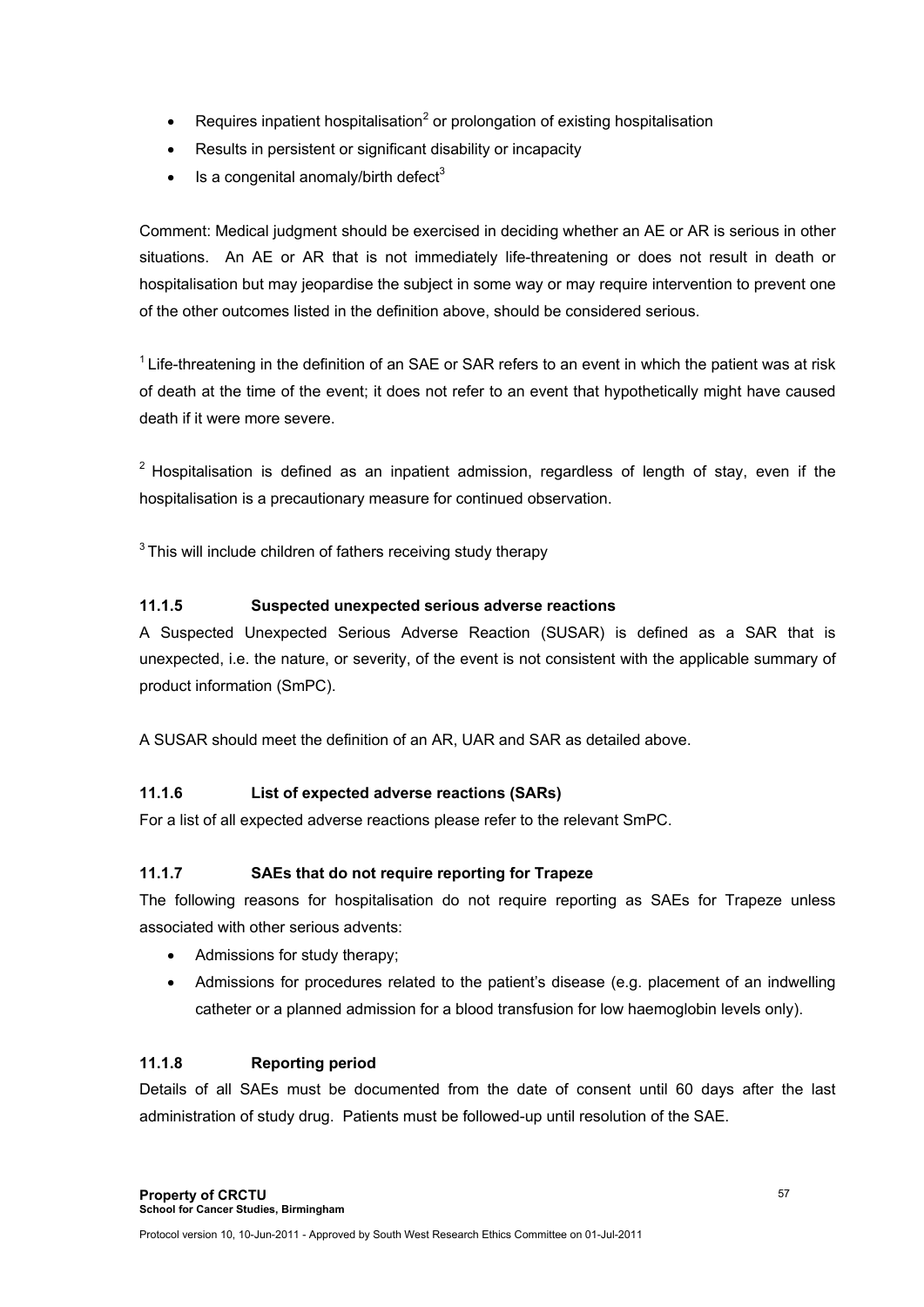NB: Zoledronic acid will be considered a study drug only if the drug was assigned during the randomisation process (Arms B and D). If zoledronic acid is prescribed AFTER the patient has progressed, as defined by section 8.5.2, the drug will no longer be considered a study drug and will not be subject to the SAE reporting procedures. In such a case zoledronic acid administrations should be recorded on the Concomitant Medications Running Log.

There is no time limit for reporting SAEs thought by the Investigator to meet the definition of a poststudy SUSAR.

### **11.2 Assessment of Adverse Events**

.

All adverse events (AEs) will be collected for patients with TNOs below 300. For those with TNOs above 300 grades 3 and 4 will be will be collected. All AEs must be graded according to the NCI CTCAE Toxicity Criteria (Version 3).

| For adverse events not listed in the toxicity table, severity should be recorded as: |                                                            |  |
|--------------------------------------------------------------------------------------|------------------------------------------------------------|--|
| Mild                                                                                 | does not interfere with subject's usual functioning        |  |
| Moderate                                                                             | interferes to some extent with subject's usual functioning |  |
| Severe                                                                               | interferes significantly with subject's usual functioning  |  |

Life-threatening risk of death, organ damage or disability

Relationship to study therapy will be assessed using the following definitions: Unrelated There is no evidence of any causal relationship.

- Unlikely to be related There is little evidence to suggest there is a causal relationship (e.g. the event did not occur within a reasonable time after administration of the trial medication). There is another reasonable explanation for the event (e.g. the patient's clinical condition, other concomitant event).
- Possibly related There is some evidence to suggest a causal relationship, e.g. the event occurred within what the treating clinician felt was a reasonable period following administration of the trial medication. However, the influence of other factors may have contributed to the event, e.g. the patient's clinical condition, other concomitant events.
- Probably related There is evidence to suggest a causal relationship, and the influence of other factors is unlikely.
- Definitely related There is clear evidence to suggest a causal relationship, and other possible contributing factors can be ruled out.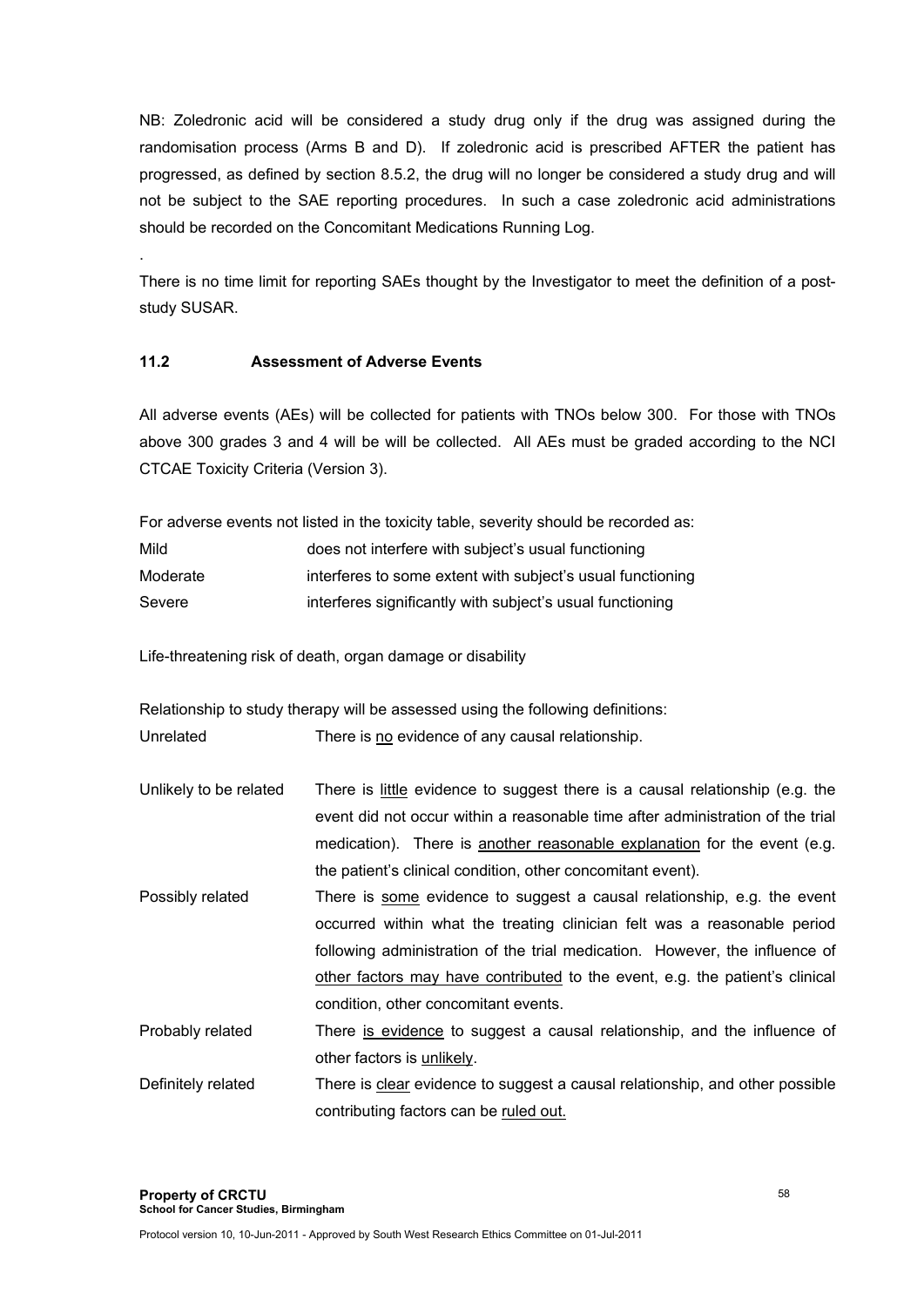NOTE: All adverse events considered to be "unlikely to be related", "possibly related", "probably related", or "definitely related" will be reported as a SAR or SUSAR in all Trapeze-related safety reports.

## **11.3 Reporting of Adverse and Serious Adverse Events**

### **11.3.1 Adverse events**

Adverse Events must be recorded on the Adverse Event Running Log of the CRF, including date of onset, severity, duration and relationship to study therapy, whether on-going and stop date. AEs which are also SREs must also be recorded on an SRE CRF.

If more than one AE occurs, each one must be recorded separately. The Investigator should take all therapeutic measures necessary for resolution of any AE. Any medication necessary for the treatment of an AE must be recorded on the patient's Concomitant Medication Running Log.

### **11.3.2 Serious adverse events**

In the case of an SAE the Investigator must immediately:

Complete a SAE Form – the form can be completed and signed by a member of the site trial-team who has been delegated this responsibility by the Investigator, but should be checked and counter signed by the local Investigator at a later date.

Send the original SAE form with fax coversheet to the Trials Office once signed by the Investigator; Report SAE in accordance with local institutional policy:

Fax form to 0121 414 2230 (or 0121 414 8286, if primary number is unobtainable).

Continue follow-up of the subject until clinical recovery is complete or any sequelae have stabilised; Provide follow-up information on a SAE Form on resolution of the event;

On receipt of a SAE CRF, seriousness and causality of the event will be determined independently by a Clinical Co-ordinator. An SAE judged by either the local investigator or Clinical Co-ordinator, or both, to have a reasonable causal relationship with the trial medication will be regarded as a SAR. The Clinical Co-ordinator will also assess all SARs for expectedness. If the event meets the definition of a SAR that is unexpected in nature it will be classified as a SUSAR.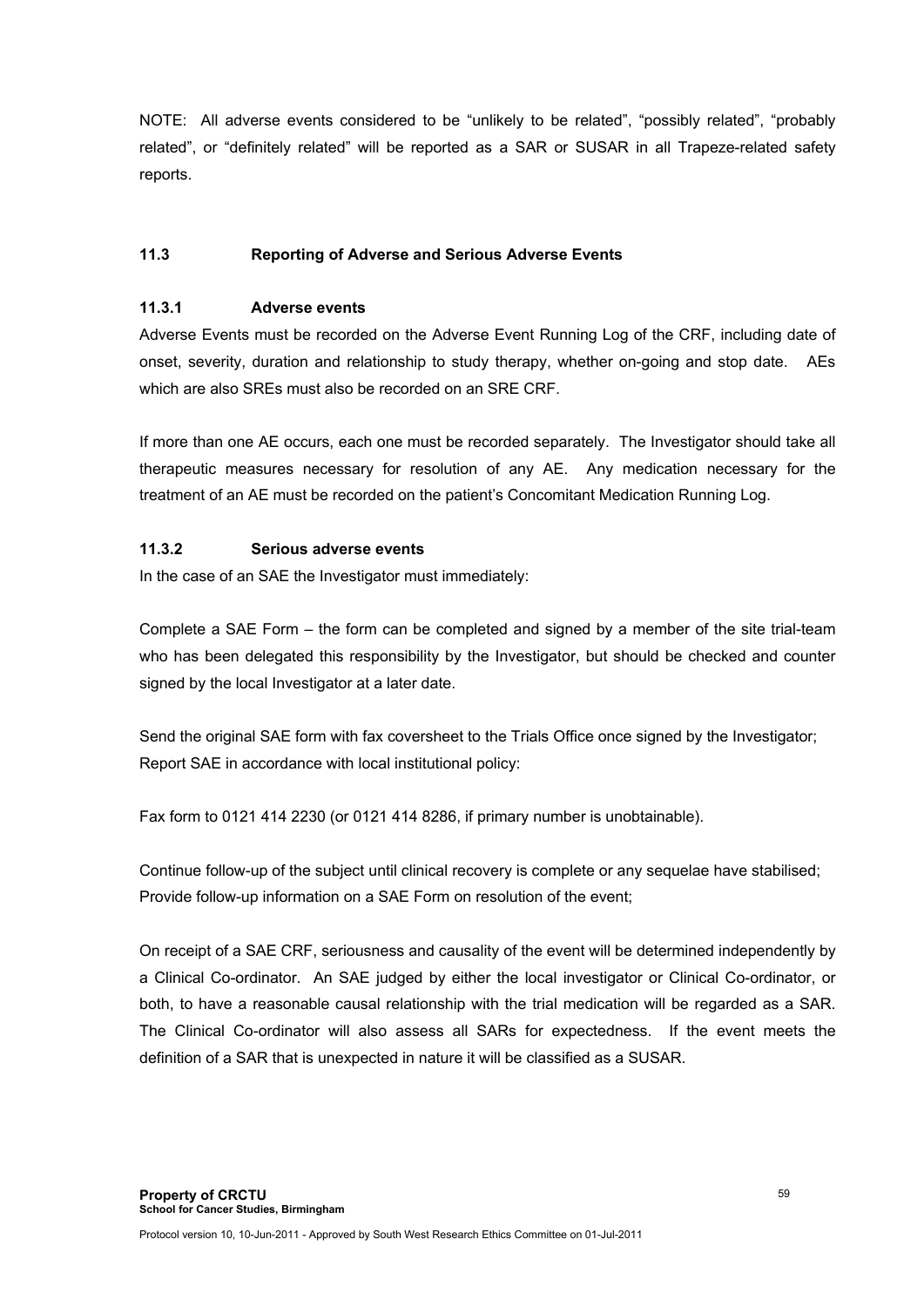## **11.4 Reporting of Events to Other Organisations**

## **11.4.1 Regulatory authorities and main research ethics committee**

## **SUSARs**

The Trials Office will report a minimal data set of all individual events categorised as a fatal or lifethreatening SUSAR, to the Medicines and Healthcare products Agency (MHRA) and main Research Ethics Committee (MREC) within seven days. Detailed follow-up information will be provided within an additional eight days. All other events categorised as SUSARs will be reported within 15 days.

## **SARs**

The Trials Office will report details of all SARs (including SUSARs) to the MHRA and MREC annually, from the date of the Clinical Trial Authorisation, in the form of an Annual Safety Report.

# **AEs**

Details of all reported AEs experienced during chemotherapy (i.e. grades 1-4 for patients 1-300; grades 3-4 for patients 301+) will be reported to the MHRA on request.

# **Other Safety Issues Identified During the Course of the Trial**

The MHRA and main REC will be notified immediately if a significant safety issue is identified during the course of the trial.

### **11.4.2 Investigators**

Details of all SUSARs and any other safety issue which arises during the course of the trial will be reported to all Trapeze Investigators.

### **11.4.3 Independent data monitoring committee**

An Independent Data Monitoring Committee will review all SAEs annually.

### **11.4.4 Novartis Oncology, Sanofi-Aventis and GE Healthcare**

All SAEs classified as "unlikely to be related", "possibly related", "probably related" or "definitely related" to docetaxel, zoledronic acid and Sr89, must be reported to Sanofi-Aventis, Novartis Pharmaceuticals (UK) Ltd, or GE Healthcare, respectively, within 24 hours by fax.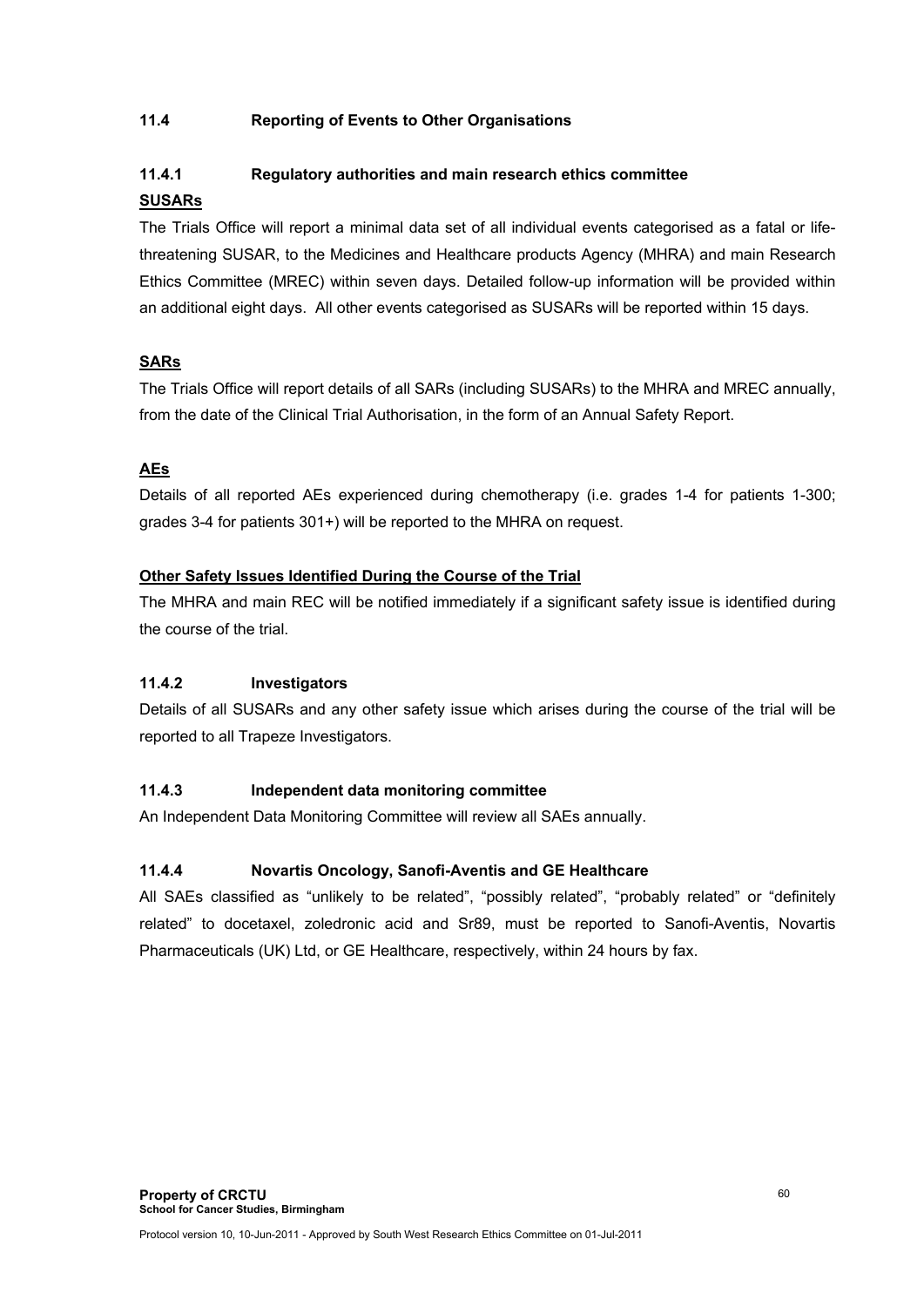# **12 STATISTICAL CONSIDERATIONS**

### **12.1 Study Analysis**

The definitive study analysis will be conducted on an intention-to-treat basis. All tests of statistical significance will be conducted at the 5% two-sided significance level. The phase II analysis will compare all four treatment arms with respect to feasibility, tolerability and safety whereas the phase III analysis will assess treatments with respect to efficacy within a 2x2 factorial design framework, i.e. the trial will compare (i) ZA versus no ZA (stratified for Sr89 use) and (ii) Sr89 versus no Sr89 (stratified for ZA use).

### **12.1.1 Analysis of outcome measures**

**Feasibility, tolerability and safety.** In the primary phase II analysis, the feasibility, tolerability and safety of each treatment arm will be reported in terms of the measures specified in section 10.1.1. The analysis will be purely descriptive and the data on the control arm will act as a benchmark against which to assess the experimental treatment arms. Proportions and means will be calculated, and 95% confidence intervals constructed as appropriate.

**Clinical progression free survival (CPFS).** The primary phase III analysis will compare ZA versus no ZA (stratified for Sr89 use) and Sr89 versus no Sr89 (stratified for ZA use) in terms of CPFS. Treatments will be compared using the Kaplan-Meier method and a log-rank test. Statistical models for time-to event data that account for other factors which are potentially related to outcome, in addition to treatment, will also be used. In particular, Cox regression models will be considered, and the possibility of fitting parametric survival models investigated. Time-to-event will be measured between date of randomisation and date of first detection of the event, with censoring dealt with appropriately (see section 10).

**Overall survival.** The approach adopted for the analysis of clinical progression-free survival time will also be used to analyse overall survival time.

**Pain-progression-free survival.** The approach adopted for the analysis of clinical progression-free survival time will also be used to analyse pain-progression-free survival time.

**Skeletal-related event-free survival.** The approach adopted for the analysis of clinical progressionfree survival time will also be used to analyse skeletal-related event-free survival time.

**Quality of life.** Quality of life data will be analysed using longitudinal statistical methods and consideration will be given to missing data that occurs due to dropout and death. The balance between quality of life and survival will be analysed by comparing treatments in a quality-adjusted survival analysis $^{28}$ .[25]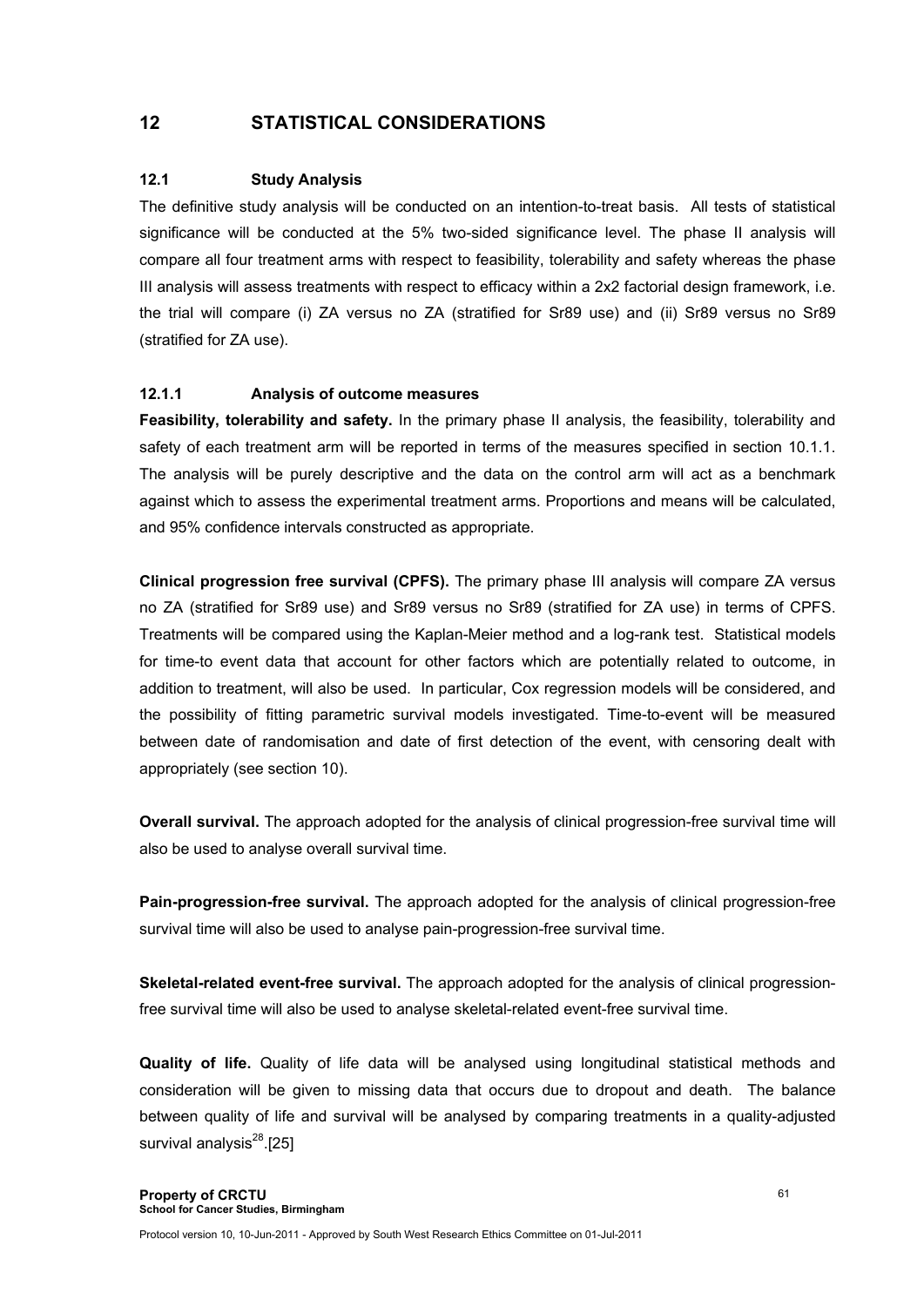**Health economic analysis.** The cost-effectiveness of treatments will be evaluated primarily by balancing the healthcare costs on each of the treatment arms during clinical progression-free survival time against the measure of clinical effectiveness. In addition cost-effectiveness (cost-per-life-year gained) and cost-utility (cost-per-quality-adjusted life-year) analyses will be undertaken. Both probabilistic and univariate sensitivity analyses will be performed, with results reported using both cost-effectiveness planes and cost-effectiveness acceptability curves (plot of CE thresholds against the probability that the intervention is cost-effective). Given the planned long-term follow-up of patients in the trial, lifetime costs and effects will largely be observed and so it is not envisaged that extrapolation beyond the trial will be required.

The mean difference in costs across treatment arms and the associated 95% confidence interval will be estimated using non-parametric bootstrapping to account for the expected skewed distribution of the cost data. An incremental cost-effectiveness analysis will be conducted. The base-case analysis will be framed in terms of cost-consequences, reporting data in a disaggregated manner on the incremental cost and the important consequences (including data on quality of life, etc.). If this identifies a situation of dominance then further analysis will not be required. If no dominance is found then cost-effectiveness analyses (i.e. cost-per-clinical progression-free life-year and cost-per-lifeyear) and cost-utility analysis (i.e. cost-per-quality-adjusted life-year) will be employed. Qualityadjusted life-years (QALYs) will be calculated using EQ-5D data collected as part of the trial. The results of the economic analyses will be presented using cost-effectiveness acceptability curves to reflect sampling variation and uncertainties in the appropriate threshold cost-effectiveness value. We will also use both simple and probabilistic sensitivity analyses to explore the robustness of these results to plausible variations in key assumptions and variations in the analytical methods used, and to consider the broader issue of the ability to generalise the results.

**Toxicity.** The analysis of toxicity will be purely descriptive. Proportions and means will be calculated, and 95% confidence intervals constructed as appropriate.

**Measures from ancillary biomarker studies.** The analysis of changes in bone mineral density will be exploratory and entirely descriptive, with summary statistics and their associated 95% confidence intervals constructed as appropriate. It is anticipated that the same approach will be adopted for the analysis of prognostic and predictive indicators, but this will be re-examined prior to seeking separate funding for these sub-studies.

**Exploratory outcomes.** The analysis of patient-reported pain outcomes, PSA-related outcomes, and RECIST criteria-related outcomes which can be considered time-to-event data will be analysed using the approach adopted for the analysis of clinical progression-free survival; outcomes which can be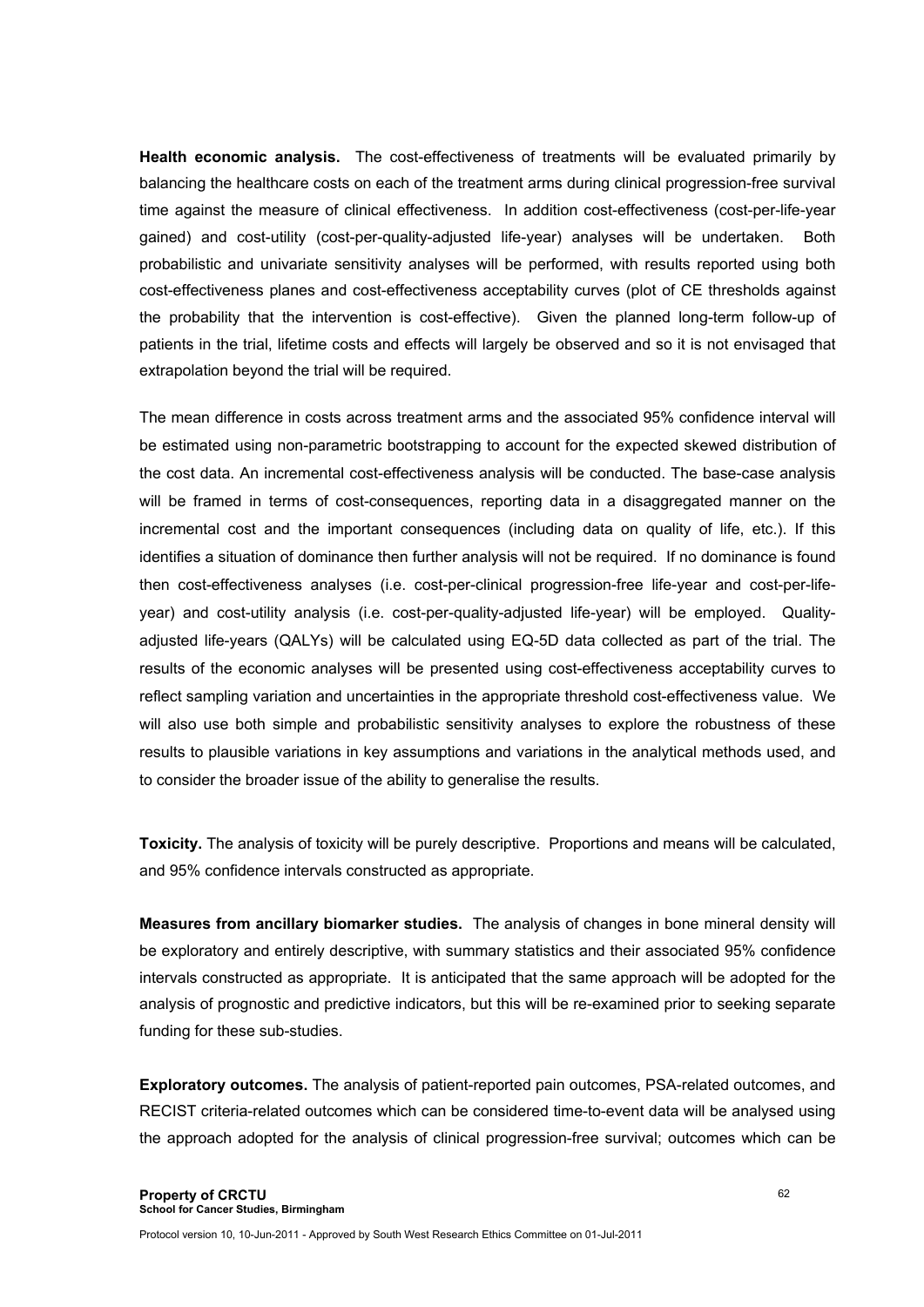treated as repeated measurements will be analysed using methods suitable for longitudinal data. Number of skeletal-related events will be analysed using methods appropriate to count data.

### **12.2 SAMPLE SIZE**

### **12.2.1 Phase II**

The analysis of the phase II component of the trial will be entirely descriptive and will not involve any statistical hypothesis testing. The primary outcomes are feasibility, tolerability and safety and these will be measured as proportions or means, as appropriate: recruitment of 50 patients into each arm will ensure that proportions are estimated with a precision of at least 15%, and provide sufficient data to be able to assess the arms in terms of their suitability for progression into the phase III component of the trial.

### **12.2.2 Phase III**

Sample size calculations are based on the primary outcome measure of clinical progression-free survival time (CPFS). The calculations are the same for both the comparison of ZA versus no ZA and Sr89 compared to no Sr89. The trial arms to detect a hazard ratio of 0.76 (equivalent to 1 year CPFS rates of 30% vs 40%, assuming CPFS follows an exponential distribution). The number of *events* required to detect this difference in each group for either treatment comparison, using a two-sided 5% significance level and 80% power, is 206; it is estimated that approximately 294 patients per arm i.e. 588 patients in total will need to be recruited to observe this number of events. We will aim to recruit a minimum of 618 evaluable patients, which allows for 5% dropout.

### **12.2.3 Timing of analyses**

Interim analysis will be carried out at least once a year for consideration by the Independent Data Monitoring Committee (IDMC), and more often if required. Final analysis of the phase II data will be presented to the IDMC after 200 patients have been recruited and followed-up for at least 7 months, and all relevant data has been returned to the trial office. At this point the IDMC will determine if the trial should continue into the phase III. Final analysis of the phase III trial will take place once all patients have been followed up for one year, and all patients have complete data.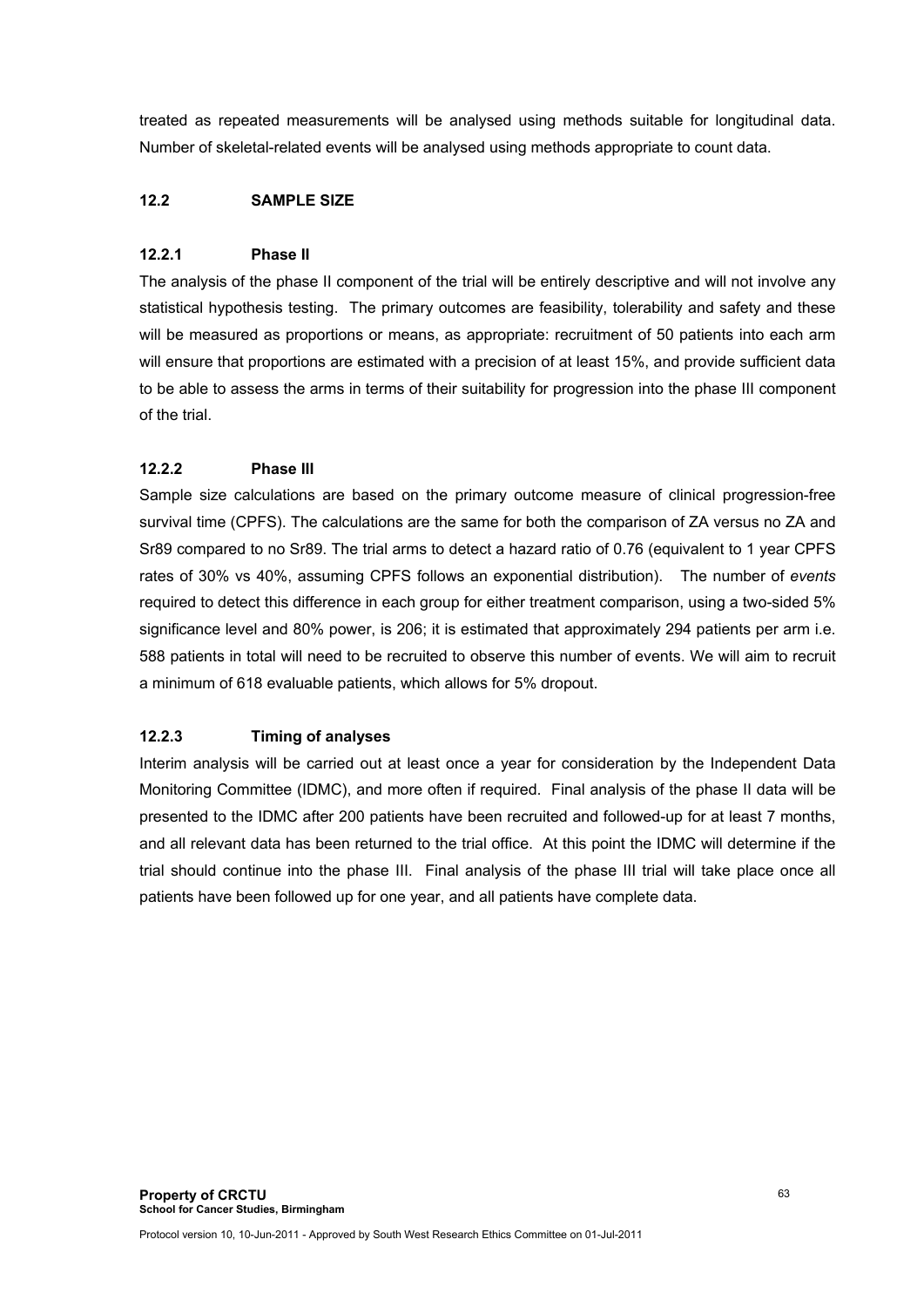# **12.4 Milestones**

The target recruitment rate is 15 to 25 patients per month, from a total of up to 50 centres. It is anticipated that 618 evaluable patients will have been recruited by the end of the first quarter of 2012.

The milestones below are guidelines based on predicted future recruitment rates, as well as dates of real events which occurred prior to the preparation of this version of the protocol.

| Dec 2004         | Start randomisation                                                       |
|------------------|---------------------------------------------------------------------------|
| Sept 2006        | First Report to DMC                                                       |
| Dec 2007         | Second Annual DMC meeting to review safety data and recruitment           |
| <b>July 2008</b> | DMC Meeting to review safety data and recruitment                         |
| Oct 2008         | TSC Meeting to review clinical trial, DMC recommendations and recruitment |
| Nov 2008         | Accrual of 300 patients reached                                           |
| Feb 2009         | DMC Meeting to review safety data                                         |
| May 2009         | Determination of Phase III protocol treatment arms and study numbers (if  |
|                  | required: a protocol amendment to be submitted to Ethics and MHRA for     |
|                  | approval). The Milestones after this date to be determined by the exact   |
|                  | finalised protocol details.                                               |
| Sept 2010        | DMC Meeting to review safety data and recruitment                         |
| Oct 2010         | TSC Meeting to review clinical trial, DMC recommendations and recruitment |
| June 2011        | DMC Meeting to review requested further data                              |
| <b>July 2011</b> | TSC Meeting to review clinical trial, DMC recommendations and recruitment |
| End Feb 2012     | Target recruitment reached (618 evaluable participants)                   |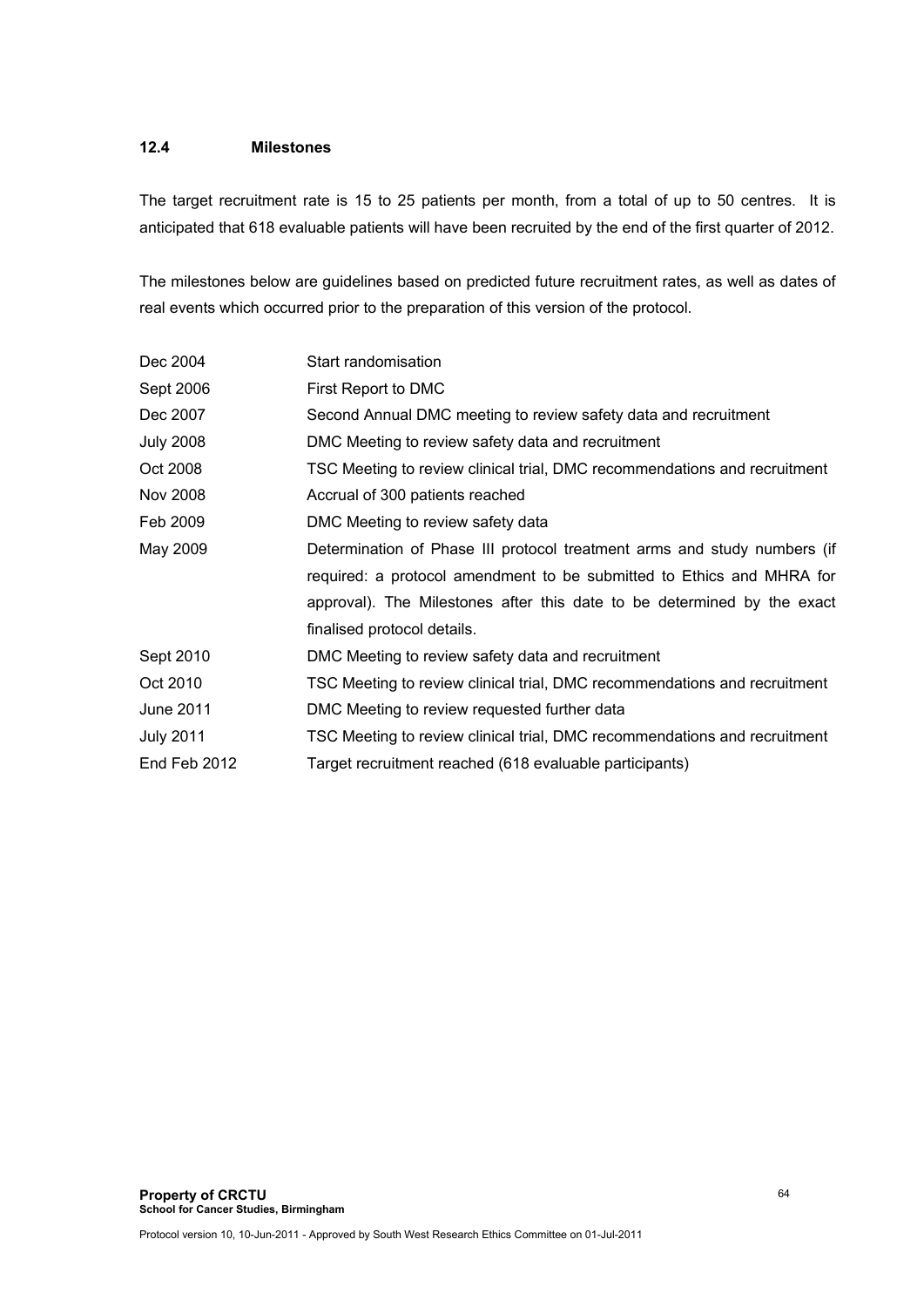# **13 TRIAL COMMITTEES**

### **13.1 Trial Management Group**

The Trial Management Group (TMG) is comprised of the Chief Investigator, other co-investigators and members of the CRCTU as detailed in the front sleeve of the protocol. The TMG will be responsible for the day-to-day running and management of the trial and will meet by teleconference, or in person, as required. See Figure 1 for the relationship between all committees.

### **13.2 Trial Steering Committee**

An independent Trial Steering Committee (TSC) will provide overall supervision for the trial and provide advice to the TMG. Membership includes the Chief Investigator or his deputy, and an independent oncologist, urologist and statistician. The ultimate decision regarding continuation of the trial lies with the TSC. The TSC will meet at least once a year or more often if required.

### **13.3 Independent Data Monitoring Committee**

An Independent Data Monitoring Committee (DMC) has been established for this study. The DMC will be the only group who see the confidential reports on the data accumulating to the trial. Their main objective will be to advise the TSC as to whether there is any evidence or reason as to why the study should be amended or terminated based on the recruitment rate or safety. Reports to the DMC will be produced by the CRCTU. The first meeting of the DMC occurred when 121 patients had been randomised into the trial. Thereafter, the DMC will meet at intervals determined by the DMC (at least every year), to monitor recruitment to the trial, protocol compliance, toxicity, and serious adverse events. The DMC may consider discontinuing the trial if the recruitment rate or data quality are unacceptable, or if there are cases of excessive toxicity. The DMC would also stop the trial early if the interim analyses showed differences between treatments, which, in their opinion, were deemed to be convincing to the clinical community. Further details of DMC functions and the procedures for interim analysis and monitoring are provided in the DMC charter (available on request).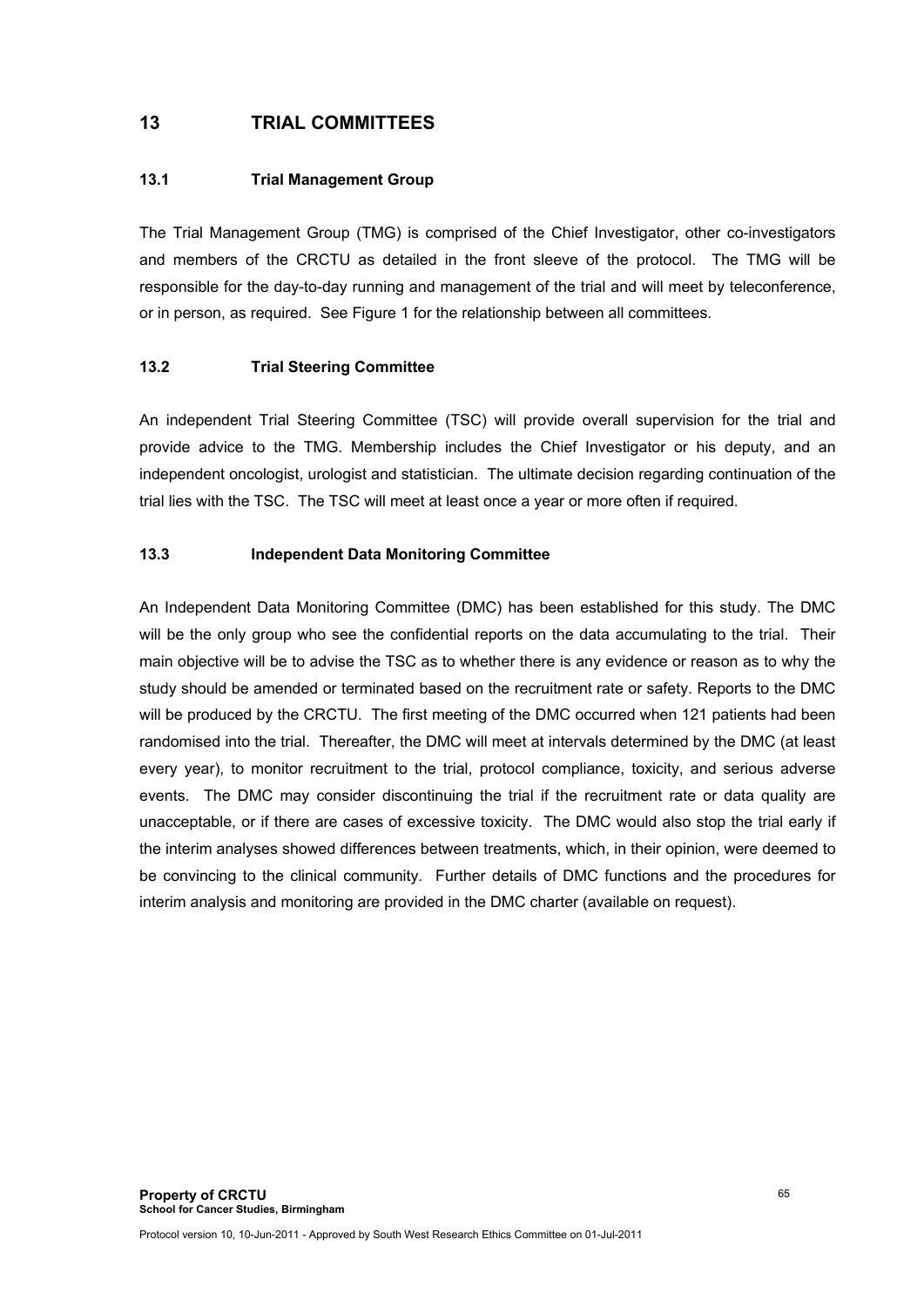

*Figure 2: Diagram of the Relationship between Committees and the CRCTU Trials Unit*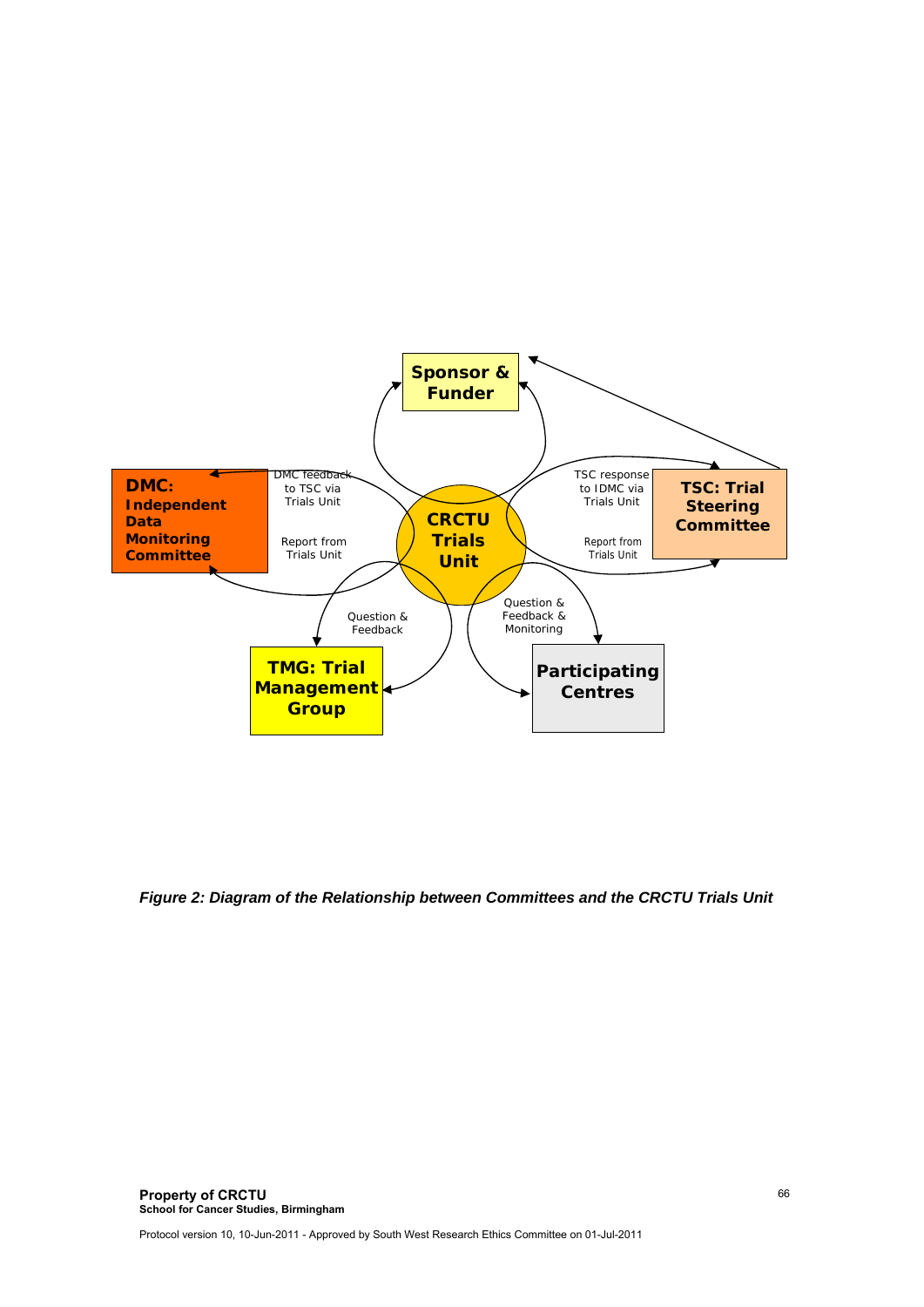# **14 REGULATORY & ETHICS COMMITTEE (EC) APPROVAL**

## **14.1 Ethical Considerations**

This study will be carried out in accordance with the World Medical Association (WMA) Declaration of Helsinki (1964) and the Tokyo (1975), Venice (1983), Hong Kong (1989), South Africa (1996) and Scotland (2000) amendments. Copies of the declaration may be obtained by contacting the Trapeze Study Office, or directly from the WMA website at http//www.wma.net/e/policy/17-c\_e.html.

The protocol has gained ethical approval from the South West MREC. Before entering patients into the study, the Principal Investigator must ensure that the protocol has approval from their local Research Ethics Committee and local Research and Development (R&D) Office.

### **14.2 Informed Consent**

It is the responsibility of the investigator to obtain written informed consent from each patient prior to entering the trial, in compliance with national requirements.

## **14.3 Patient Confidentiality**

The personal data recorded on all documents will be regarded as strictly confidential. To preserve the patient's anonymity, only their initials, date of birth, and hospital number will be recorded on the case report forms. With the patient's permission, their name will be collected at randomisation to allow flagging with the Office of National Statistics. The Principle Investigator must ensure the patient's anonymity is maintained. The Investigator must maintain documents which are not intended for submission to the trials office in strict confidence.

The trials office will maintain the confidentiality of all patient data and will not reproduce or disclose any information by which patients could be identified. Patients must be reassured that their confidentiality will be respected at all times.

In the case of special problems and/or governmental queries, it will be necessary to have access to the complete study records, provided that patient confidentiality is protected.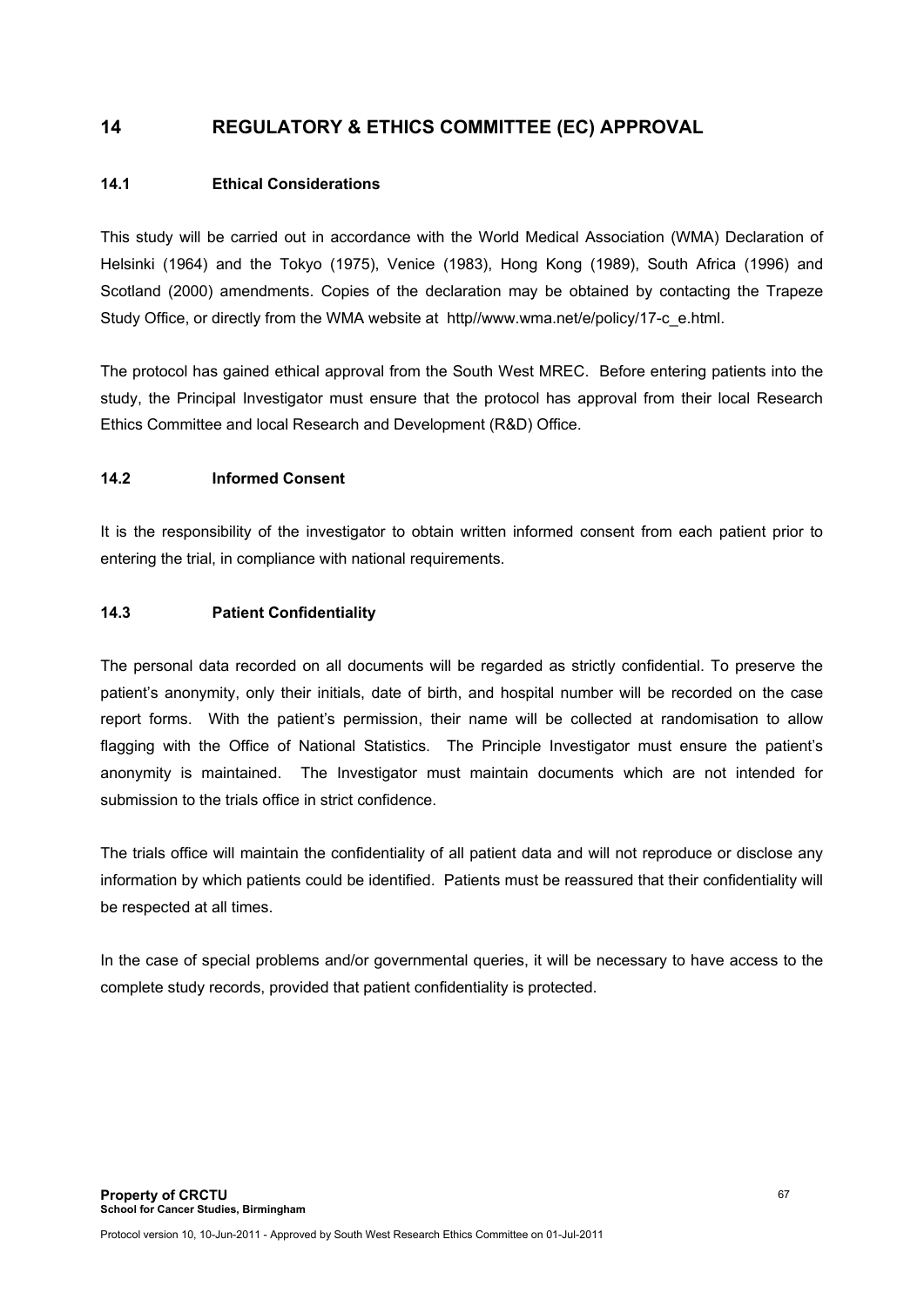## **15 INDEMNITY & INSURANCE**

This study is a clinician-initiated and clinician-led study with education grants provided by Sanofi-Aventis and Novartis Pharmaceuticals (UK) Ltd. In addition a Health Technology Assessment (HTA) programme grant was approved in December 2006. This grant was activated in April 2007 and will provide funding for the study until 2013. The study is being run by the Cancer Research UK Clinical Trials Unit (CRCTU), School of Cancer Sciences (Formerly Institute for Cancer Studies), The University of Birmingham. The University of Birmingham will act as the sponsor for the study. As sponsor, the University is responsible for the general conduct of the study and shall indemnify the Investigation Centre against any claims arising from any negligent act or omission by the University in fulfilling the Sponsor role in respect of the Study. The University is under no obligation to indemnify the Investigation Centre against any claims arising from the conduct of the Study at the Centre.

In terms of liability, NHS Trust and Non-Trust Hospitals have a duty of care to patients treated by them, whether or not the patient is taking part in a clinical trial. Compensation is therefore only available in the event of clinical negligence being proven. There are no specific arrangements for compensation made in respect of any serious adverse events occurring though participation in the study, whether from the sideeffects listed, or others as yet unforeseen.

Novartis Pharmaceuticals (UK), Sanofi-Aventis, and GE Healthcare Ltd are liable, on a no fault basis, for the quality and fitness-for-use of their products.

Protocol version 10, 10-Jun-2011 - Approved by South West Research Ethics Committee on 01-Jul-2011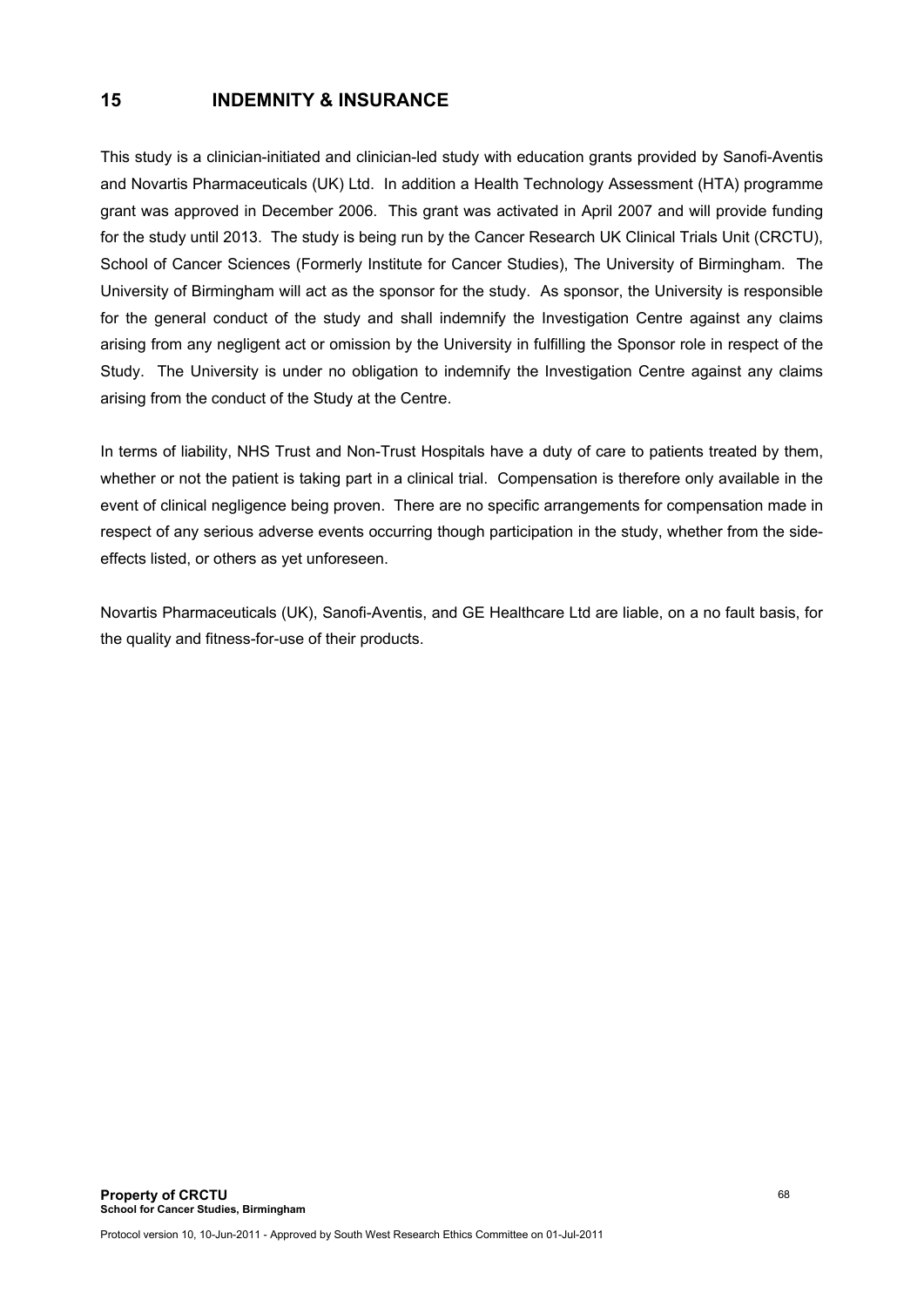# **16 PUBLICATION POLICY**

The main trial results will be published in the name of the trial in a peer-reviewed journal, on behalf of all collaborators. The manuscript will be prepared by a writing group, appointed from amongst the Trapeze Trial Steering Committee, Trial Management Group and high-accruing Investigators. The CRCTU and all participating centres and Investigators will be acknowledged in this publication. All presentations and publications relating to the trial must be authorised by the Trapeze Trial Steering Committee.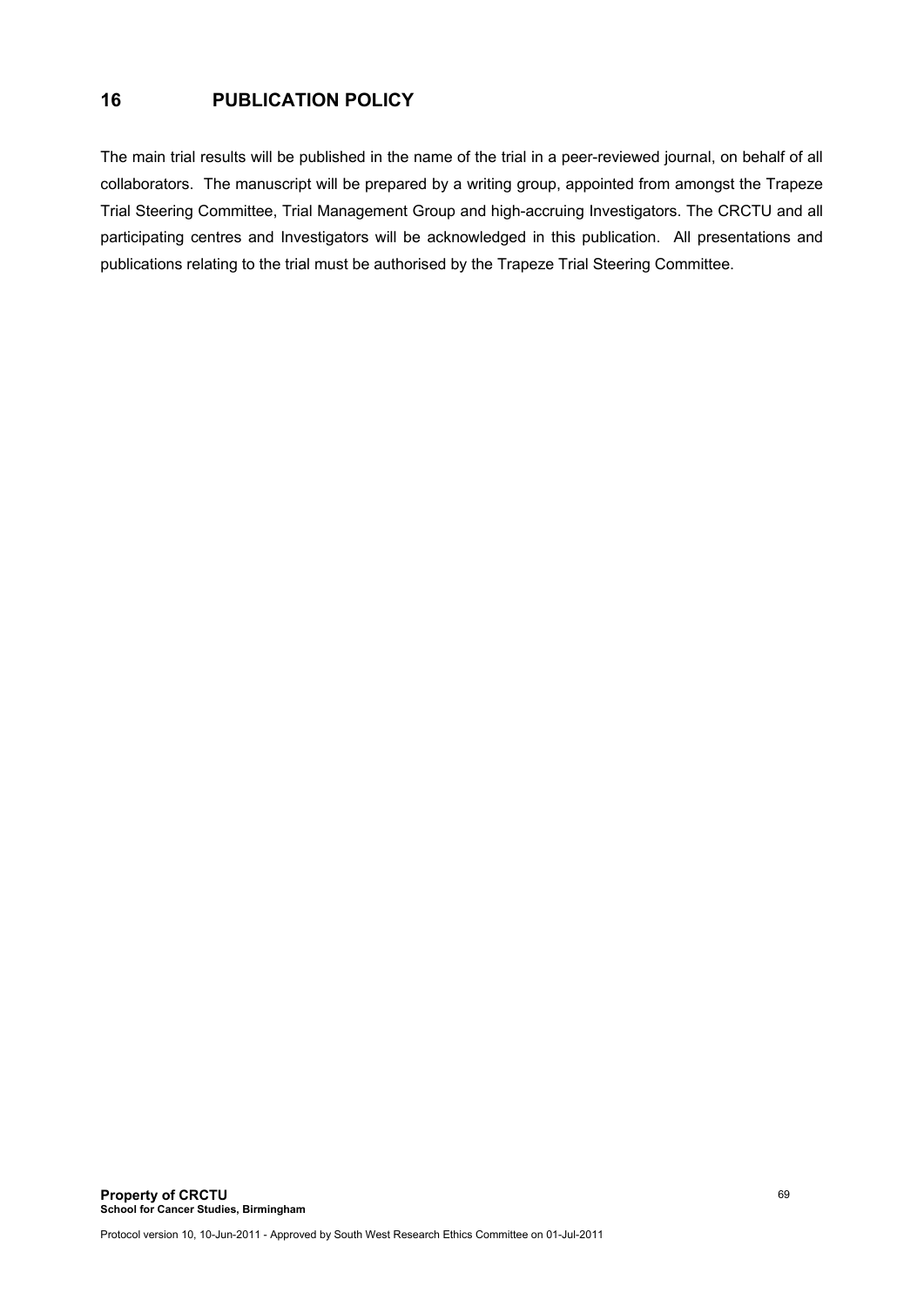# **17 STUDY COSTS AND RELATIONSHIP WITH PHARMACEUTICAL INDUSTRY**

Sanofi-Aventis and Novartis have agreed to provide an educational grant to CRCTU, CRUK, School of Cancer Sciences (formerly the Institute for Cancer Studies), The University of Birmingham, to conduct the study (first 300 patients only). In addition, a grant from the Health Technology Assessment (HTA) programme was secured in December 2006 to provide funding and support for the expansion of this initial programme into a Phase III clinical trial. This funding is secured until April 2013 (subject to conditions).

Sanofi-Aventis and Novartis Pharmaceuticals (UK) Ltd have also agreed to provide study-drugs (Taxotere® (docetaxel) and Zometa® (zoledronic acid), respectively) free-of-charge for the first 300 patients recruited into this study. Docetaxel is now NICE approved and therefore funding is nationally endorsed for this medicine for mHRPC patients. From patient 301 docetaxel will be purchased by individual hospitals at local hospital prices. Sanofi-Aventis will continue to support the clinical trial with a £300 grant (paid to national co-ordinating centre) for every patient recruited into the trial, for patients with trial numbers 301 to 700.

For patients 301 and above, the following other arrangements will apply:

Zoledronic acid (Zometa®) will be supplied to participating centres with a 28.2% discount on the standard NHS list price. This means that each 4mg vial will cost £140.

GE Healthcare has agreed a trial price of £998.36 for Metastron® (Sr89), representing a 20% discount on the standard NHS list price for all patients entered into Trapeze, for the period 1 September 2009 until 31 August 2011.

The trial data, including quality of life information, the health economic study and pathological material collected as part of the biological studies, will remain the property of the Trial Management Group.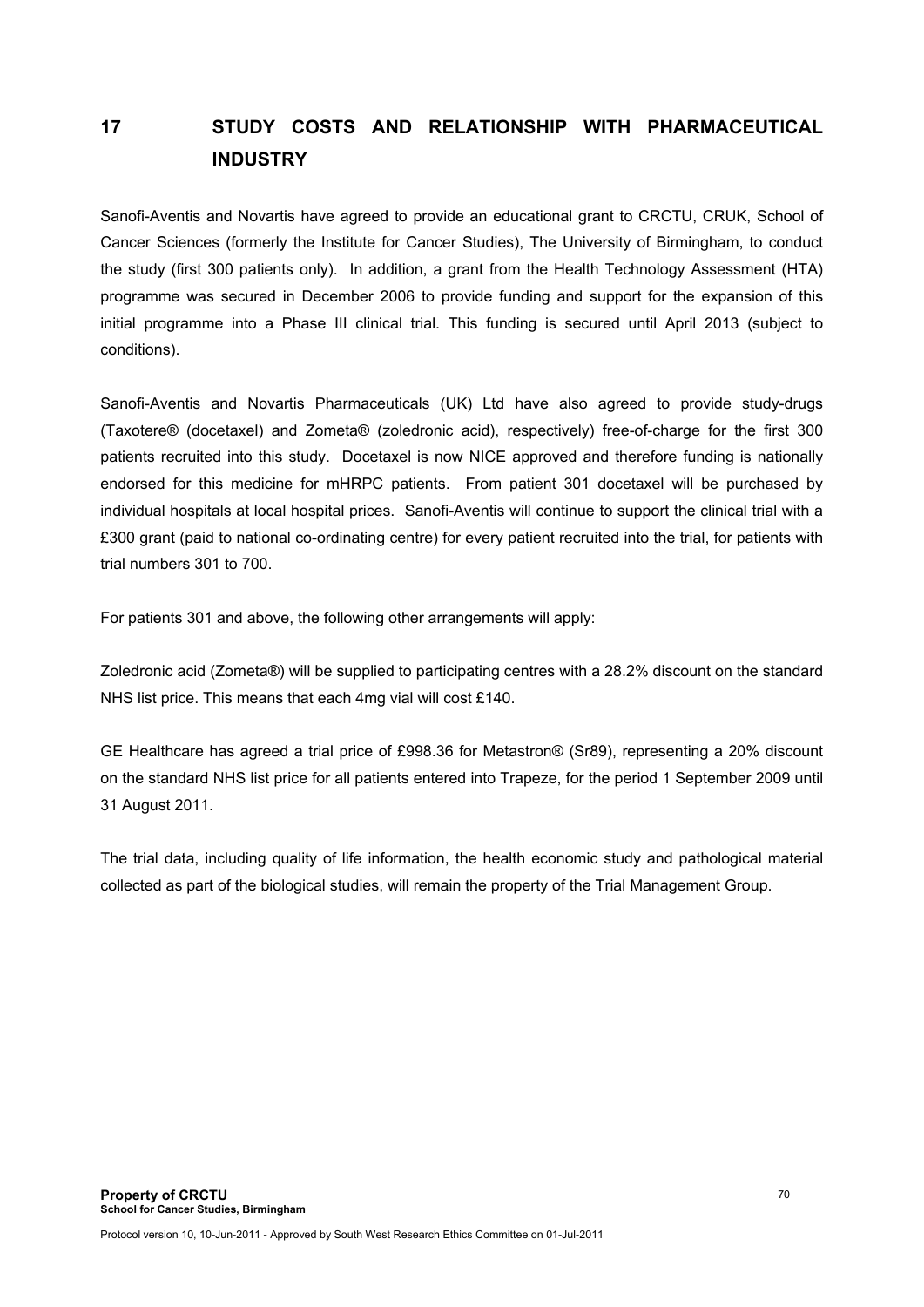## Reference List

- 1. James, N. D., Bloomfield, D., and Luscombe, C. The changing pattern of management for hormone refractory, metastatic prostate cancer. Prostate Cancer Prostatic.Dis. 2006.
- 2. Tannock IF, Osoba D, Stockler MR, Ernst DS, Neville AJ, Moore MJ *et al*. Chemotherapy with mitoxantrone plus prednisone or prednisone alone for symptomatic hormone-resistant prostate cancer: a Canadian randomized trial with palliative end points [see comments]. *Journal of Clinical Oncology* 1996;14:1756-64.
- 3. Kantoff PW, Halabi S, Conaway M, Picus J, Kirshner J, Hars V *et al*. Hydrocortisone with or without mitoxantrone in men with hormone-refractory prostate cancer: results of the cancer and leukemia group B 9182 study.[comment]. *Journal of Clinical Oncology* 1999;17:2506-13.
- 4. Tannock IF, de Wit R, Berry WR, Horti J, Pluzanska A, Chi KN *et al*. Docetaxel plus prednisone or mitoxantrone plus prednisone for advanced prostate cancer. *N.Engl.J Med.* 2004;351:1502- 12.
- 5. Petrylak DP, Tangen CM, Hussain MH, Lara PN, Jr., Jones JA, Taplin ME *et al*. Docetaxel and estramustine compared with mitoxantrone and prednisone for advanced refractory prostate cancer. *N.Engl.J Med.* 2004;351:1513-20.
- 6. Tannock IF, de Wit R, Berry WR, Horti J, Pluzanska A, Chi KN *et al*. Docetaxel plus prednisone or mitoxantrone plus prednisone for advanced prostate cancer. *N.Engl.J Med.* 2004;351:1502- 12.
- 7. Coleman RE. Bisphosphonates in breast cancer. *Ann Oncol* 2005;16:687-95.
- 8. Green JR. Preclinical pharmacology of zoledronic acid. [Review] [51 refs]. *Seminars in Oncology* 2002;29:3-11.
- 9. Small EJ, Smith MR, Seaman JJ, Petrone S, Kowalski MO. Combined analysis of two multicenter, randomized, placebo-controlled studies of pamidronate disodium for the palliation of bone pain in men with metastatic prostate cancer. *J Clin.Oncol* 2003;21:4277-84.
- 10. Dearnaley DP, Sydes MR, Mason MD, Stott M, Powell CS, Robinson AC *et al*. A double-blind, placebo-controlled, randomized trial of oral sodium clodronate for metastatic prostate cancer (MRC PR05 Trial). *J Natl.Cancer Inst.* 2003;95:1300-11.
- 11. Ernst DS, Tannock IF, Winquist EW, Venner PM, Reyno L, Moore MJ *et al*. Randomized, doubleblind, controlled trial of mitoxantrone/prednisone and clodronate versus mitoxantrone/prednisone and placebo in patients with hormone-refractory prostate cancer and pain. *Journal of Clinical Oncology* 2003;21:3335-42.
- 12. Green JR, Muller K, Jaeggi KA. Preclinical pharmacology of CGP 42'446, a new, potent, heterocyclic bisphosphonate compound. *Journal of Bone & Mineral Research* 1994;9:745-51.
- 13. Major P, Lortholary A, Hon J, Abdi E, Mills G, Menssen HD *et al*. Zoledronic acid is superior to pamidronate in the treatment of hypercalcemia of malignancy: a pooled analysis of two randomized, controlled clinical trials. *Journal of Clinical Oncology* 2001;19:558-67.
- 14. Santini D, Vespasiani GU, Vincenzi B, Picardi A, Vasaturo F, La Cesa A *et al*. The antineoplastic role of bisphosphonates: from basic research to clinical evidence. *Ann Oncol* 2003;14:1468-76.

#### **Property of CRCTU School for Cancer Studies, Birmingham**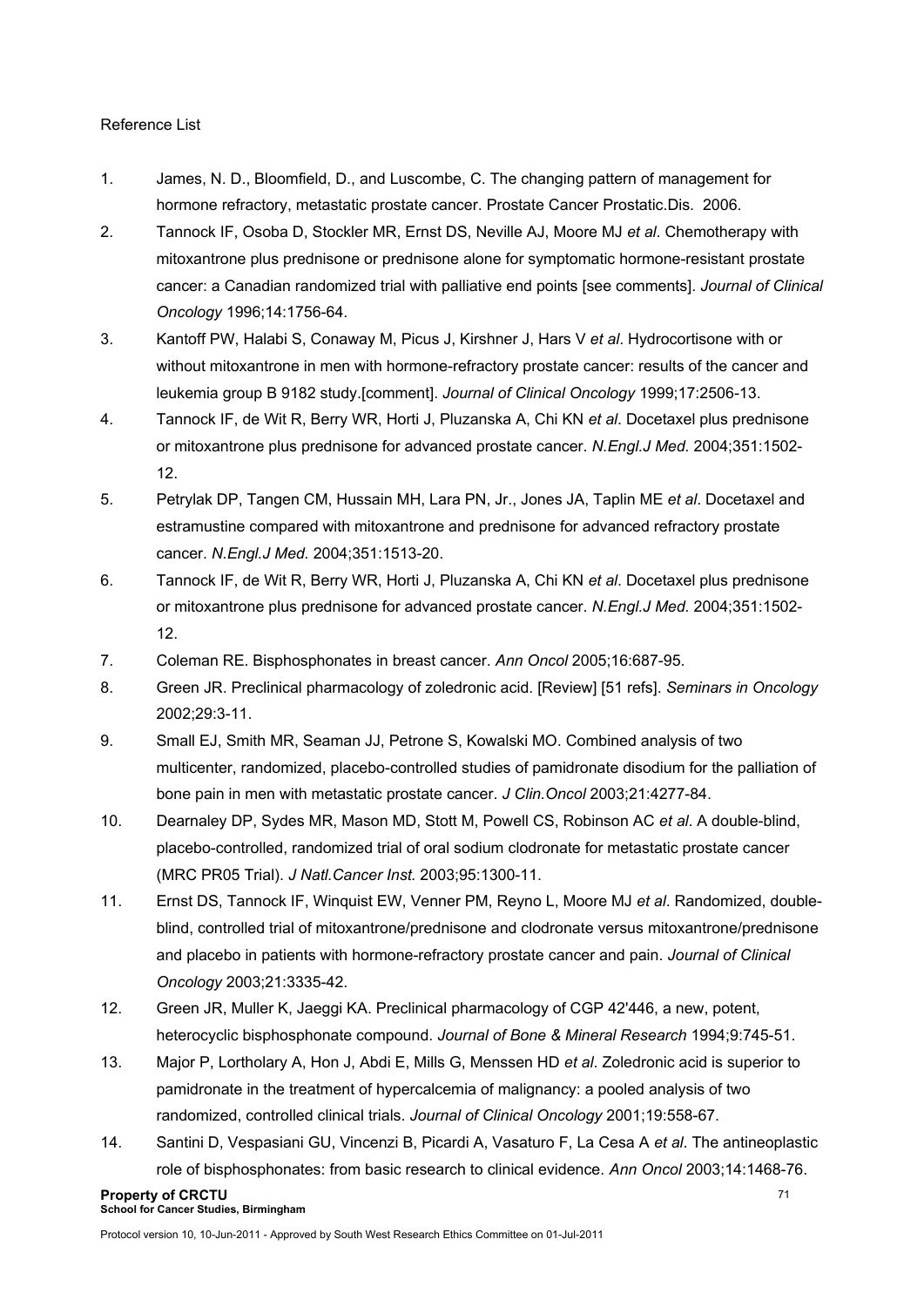- 15. Saad F, Gleason DM, Murray R, Tchekmedyian S, Venner P, Lacombe L *et al*. Long-term efficacy of zoledronic acid for the prevention of skeletal complications in patients with metastatic hormone-refractory prostate cancer. *J Natl.Cancer Inst.* 2004;96:879-82.
- 16. Quilty PM, Kirk D, Bolger JJ, Dearnaley DP, Lewington VJ, Mason MD *et al*. A comparison of the palliative effects of strontium-89 and external beam radiotherapy in metastatic prostate cancer. *Radiother Oncol* 1994;31:33-40.
- 17. Bolger JJ, Dearnaley DP, Kirk D, Lewington VJ, Mason MD, Quilty PM *et al*. Strontium-89 (Metastron) versus external beam radiotherapy in patients with painful bone metastases secondary to prostatic cancer: preliminary report of a multicenter trial. UK Metastron Investigators Group. *Seminars in Oncology* 1993;20:32-3.
- 18. Porter AT,.McEwan AJ. Strontium-89 as an adjuvant to external beam radiation improves pain relief and delays disease progression in advanced prostate cancer: results of a randomized controlled trial. *Seminars in Oncology* 1993;20:38-43.
- 19. Oosterhof GO, Roberts JT, de Reijke TM, Engelholm SA, Horenblas S, von der MH *et al*. Strontium(89) chloride versus palliative local field radiotherapy in patients with hormonal escaped prostate cancer: a phase III study of the European Organisation for Research and Treatment of Cancer, Genitourinary Group. *Eur.Urol* 2003;44:519-26.
- 20. Dafermou A, Colamussi P, Giganti M, Cittanti C, Bestagno M, Piffanelli A. A multicentre observational study of radionuclide therapy in patients with painful bone metastases of prostate cancer. *European Journal of Nuclear Medicine* 2001;28:788-98.
- 21. Kraeber-Bodere F, Campion L, Rousseau C, Bourdin S, Chatal JF, Resche I. Treatment of bone metastases of prostate cancer with strontium-89 chloride: efficacy in relation to the degree of bone involvement. *Eur.J Nucl.Med.* 2000;27:1487-93.
- 22. McEwan AJ, Amyotte GA, McGowan DG, MacGillivray JA, Porter AT. A retrospective analysis of the cost effectiveness of treatment with Metastron in patients with prostate cancer metastatic to bone. *European Urology* 1994;26 Suppl 1:26-31.
- 23. Tu SM, Millikan RE, Mengistu B, Delpassand ES, Amato RJ, Pagliaro LC *et al*. Bone-targeted therapy for advanced androgen-independent carcinoma of the prostate: a randomised phase II trial.[comment][erratum appears in Lancet 2001 Apr 14;357(9263):1210]. *Lancet* 2001;357:336- 41.
- 24. Bubley GJ, Carducci M, Dahut W, Dawson N, Daliani D, Eisenberger M *et al*. Eligibility and response guidelines for phase II clinical trials in androgen-independent prostate cancer: recommendations from the Prostate-Specific Antigen Working Group.[erratum appears in J Clin Oncol 2000 Jul;18(13):2644]. *Journal of Clinical Oncology* 1999;17:3461-7.
- 25. Tannock IF, de Wit R, Berry WR, Horti J, Pluzanska A, Chi KN *et al*. Docetaxel plus prednisone or mitoxantrone plus prednisone for advanced prostate cancer. *N.Engl.J Med.* 2004;351:1502- 12.
- 26. Billingham LJ,.Abrams KR. Simultaneous analysis of quality of life and survival data. *Stat.Methods Med.Res.* 2002;11:25-48.
- 27. Makuch RW,.Simon RM. Sample size requirements for comparing time-to-failure among k treatment groups. *J.Chronic.Dis.* 1982;35:861-7.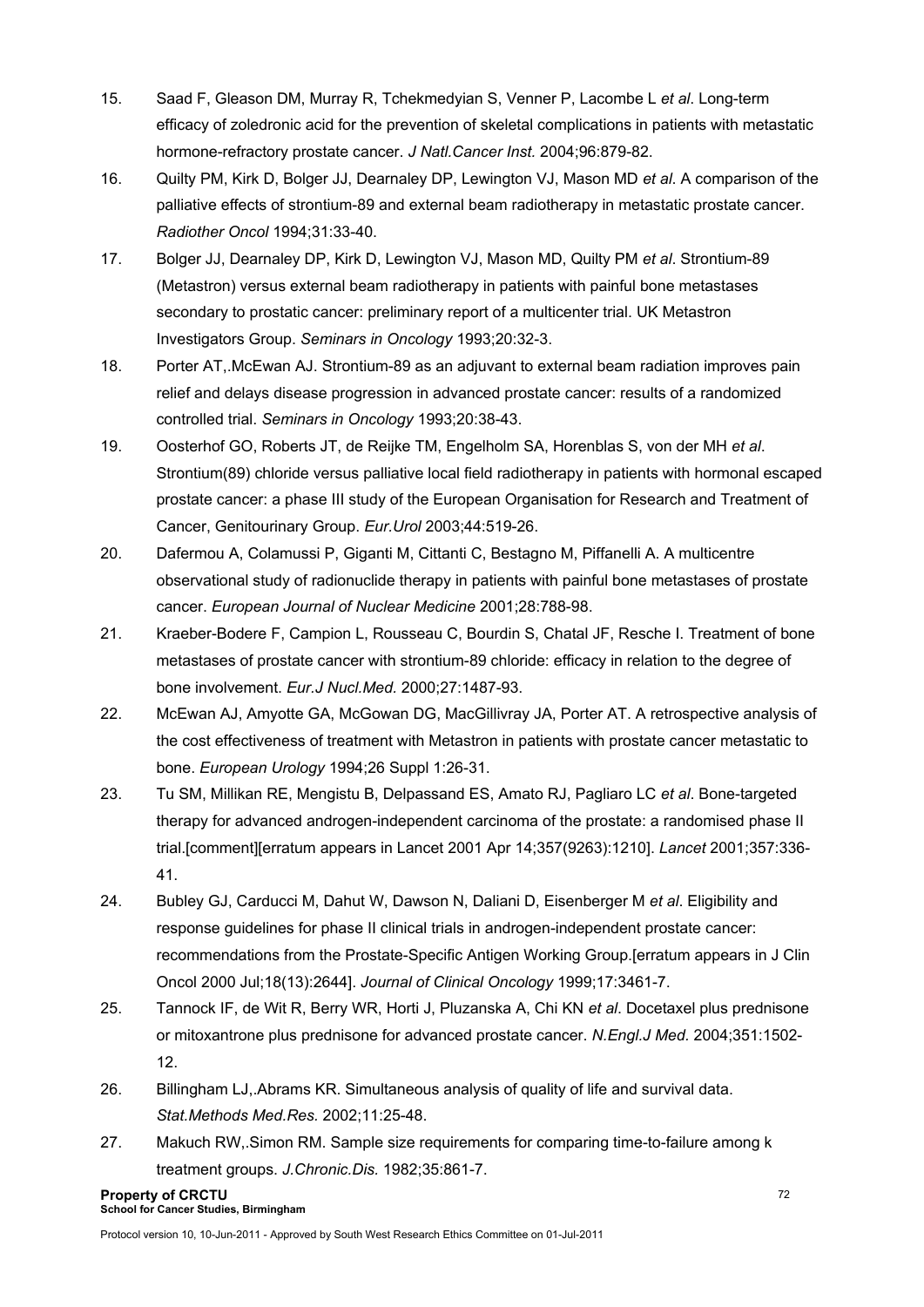# **APPENDIX 1: ECOG PERFORMANCE STATUS SCALES ECOG Performance Status**

*These scales and criteria are used by doctors and researchers to assess how a patient's disease is progressing, assess how the disease affects the daily living abilities of the patient, and to determine appropriate treatment and prognosis. They are included here for health care professionals to access.*

# **ECOG PERFORMANCE STATUS\***

| Grade          | <b>ECOG</b>                                                                                                                                                  |
|----------------|--------------------------------------------------------------------------------------------------------------------------------------------------------------|
| $\mathbf{0}$   | Fully active, able to carry on all pre-disease performance without restriction                                                                               |
| 1              | Restricted in physically strenuous activity but ambulatory and able to carry out work of<br>a light or sedentary nature, e.g., light house work, office work |
| $\overline{2}$ | Ambulatory and capable of all self-care but unable to carry-out any work activities.<br>Up-and-about for more than 50% of waking hours                       |
| 3              | Capable of only limited self-care, confined to bed or chair for more than 50% of<br>waking hours                                                             |
| 4              | Completely disabled. Cannot carry on any self-care. Totally confined to bed or chair                                                                         |
| 5              | Dead                                                                                                                                                         |

\* As published in Am. J. Clin. Oncol.:

*Oken, M.M., Creech, R.H., Tormey, D.C., Horton, J., Davis, T.E., McFadden, E.T., Carbone, P.P.: Toxicity And Response Criteria Of The Eastern Cooperative Oncology Group. Am J Clin Oncol 5:649- 655, 1982*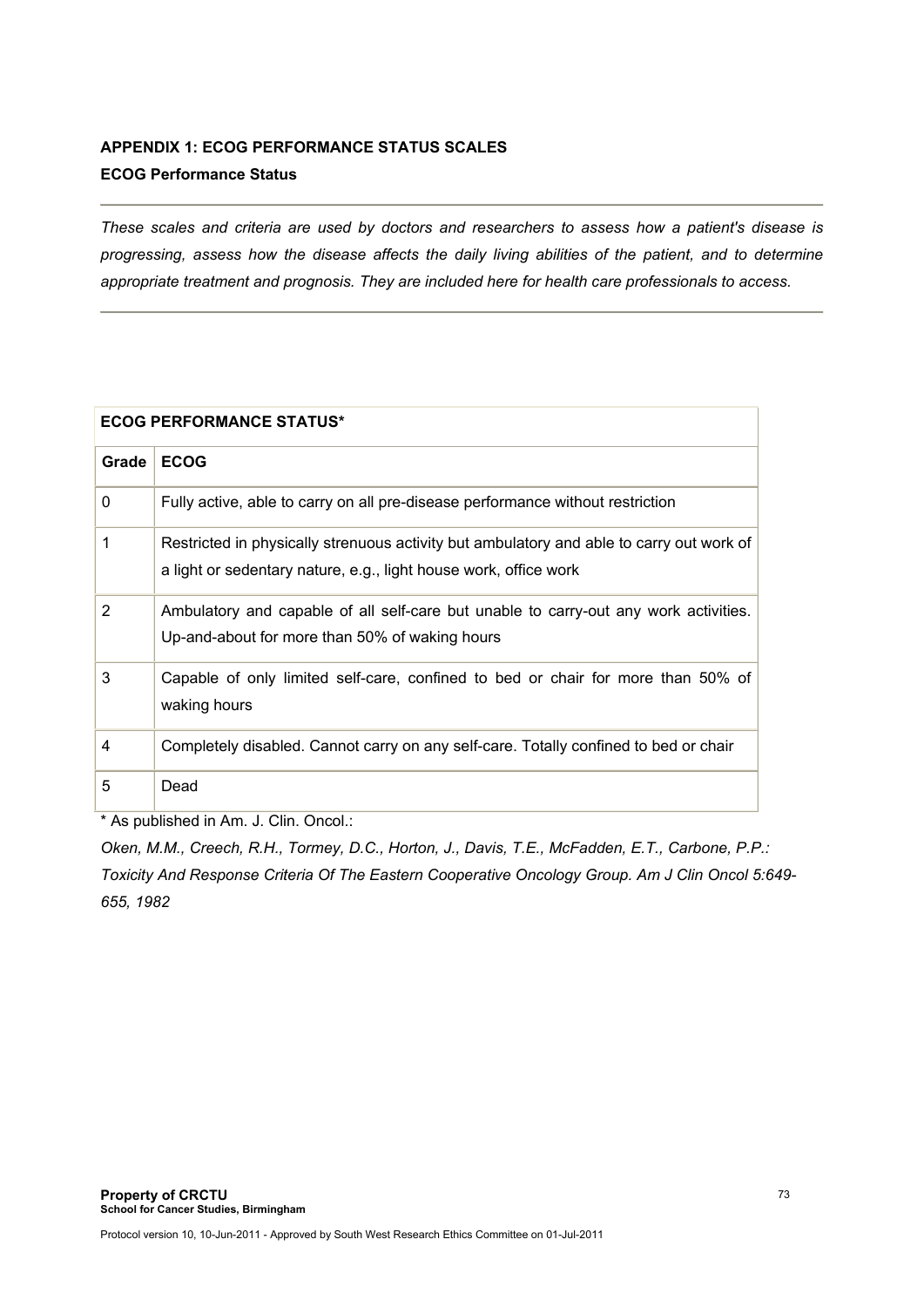## **APPENDIX 2 ; RESPONSE EVALUATION CRITERIA IN SOLID TUMOURS**

## **1.0 Definition of Measurable and Non-Measurable Lesions.**

Measurable disease - the presence of at least one measurable lesion. If the measurable disease is restricted to a solitary lesion, its neoplastic nature should be confirmed by cytology/histology.

Measurable lesions - lesions that can be accurately measured in at least one-dimension with longest diameter >20 mm using conventional techniques or >10 mm with spiral CT scan.

Non-measurable lesions - all other lesions, including small lesions (longest diameter <20 mm with conventional techniques or <10 mm with spiral CT scan), i.e. leptomeningeal disease, ascites, pleural/pericardial effusion, inflammatory breast disease, lymphangitis cutis/pulmonis, cystic lesions, and also abdominal masses that are not confirmed and followed by imaging techniques.

All measurements should be taken and recorded in metric notation, using a ruler or callipers. All baseline evaluations should be performed as close as possible to the beginning of treatment and never more than four weeks before the beginning of the treatment.

#### **2.0 Methods of Measurement**

The same method of assessment and the same technique should be used to characterize each identified and reported lesion at baseline and during follow-up.

CT and MRI scans: CT and MRI are the best currently available and reproducible methods to measure target lesions selected for response assessment. Conventional CT and MRI should be performed with contiguous cuts of 10 mm or less in slice thickness. Spiral CT should be performed using a 5 mm contiguous reconstruction algorithm; this specification applies to tumours of the chest, abdomen and pelvis, while head and neck tumours and those of extremities usually require specific protocols.

Chest X-ray. Lesions on chest X-ray are acceptable as measurable lesions when they are clearly defined and surrounded by aerated lung. However, CT is preferable.

Cytology and histology can be used to differentiate between Partial Response and Complete Response in rare cases (e.g., after treatment to differentiate between residual benign lesions and residual malignant lesions in tumour types such as germ cell tumours).

Clinical examination: Clinically selected lesions will only be considered measurable when they are superficial (e.g., skin nodules and palpable lymph nodes). For the case of skin lesions, documentation by colour photography- including a ruler to estimate the size of the lesion -is recommended.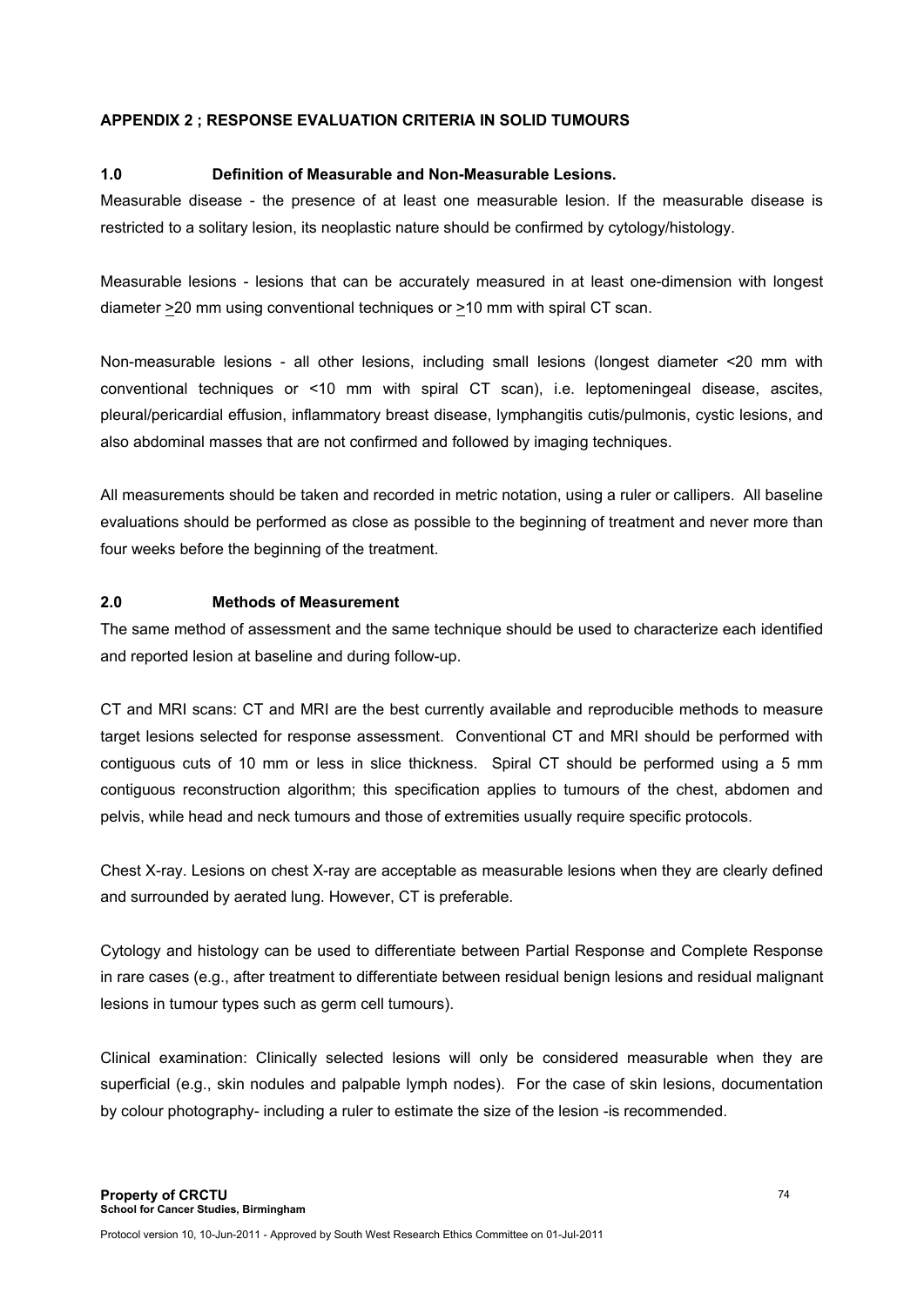## **3.0 Selection of "Target" and "Non-Target" lesions**

## Target Lesions

All measurable lesions up to a maximum of five lesions per organ and 10 lesions in total, representative of all involved organs, should be identified as *target lesions* and recorded and measured at baseline. Target lesions should be selected on the basis of their size (those with the longest diameter) and their suitability for accurate repeated measurements, either by imaging techniques or clinically. A sum of the longest diameter (LD) for all target lesions will be calculated and reported as the baseline sum LD. The baseline sum LD will be used as reference by which to characterise the objective tumour-response.

## Non-Target Lesions

All other lesions (or sites of disease) should be identified as non-target lesions and should also be recorded at baseline. Measurements of these lesions are not required, but the presence or absence of each should be noted throughout follow-up.

## **4.0 Response**

Response criteria for this study are defined below

## Evaluation of Target Lesions

Progressive Disease (PD): at least a 20% increase in the sum of the LD of target lesions, taking as reference the smallest sum LD recorded since the treatment started or the appearance of one or more new lesions

Evaluation of Non-Target Lesions

Progressive Disease (PD): Appearance of one or more new lesions and/or unequivocal progression of existing non-target lesions

#### **5.0 Overall Responses**

The table below provides overall responses for all possible combinations of tumour responses in target and non-target lesions, with or without the appearance of new lesions.

In assessing tumour progression in this study, only the last three shaded rows in the table on the next page are relevant.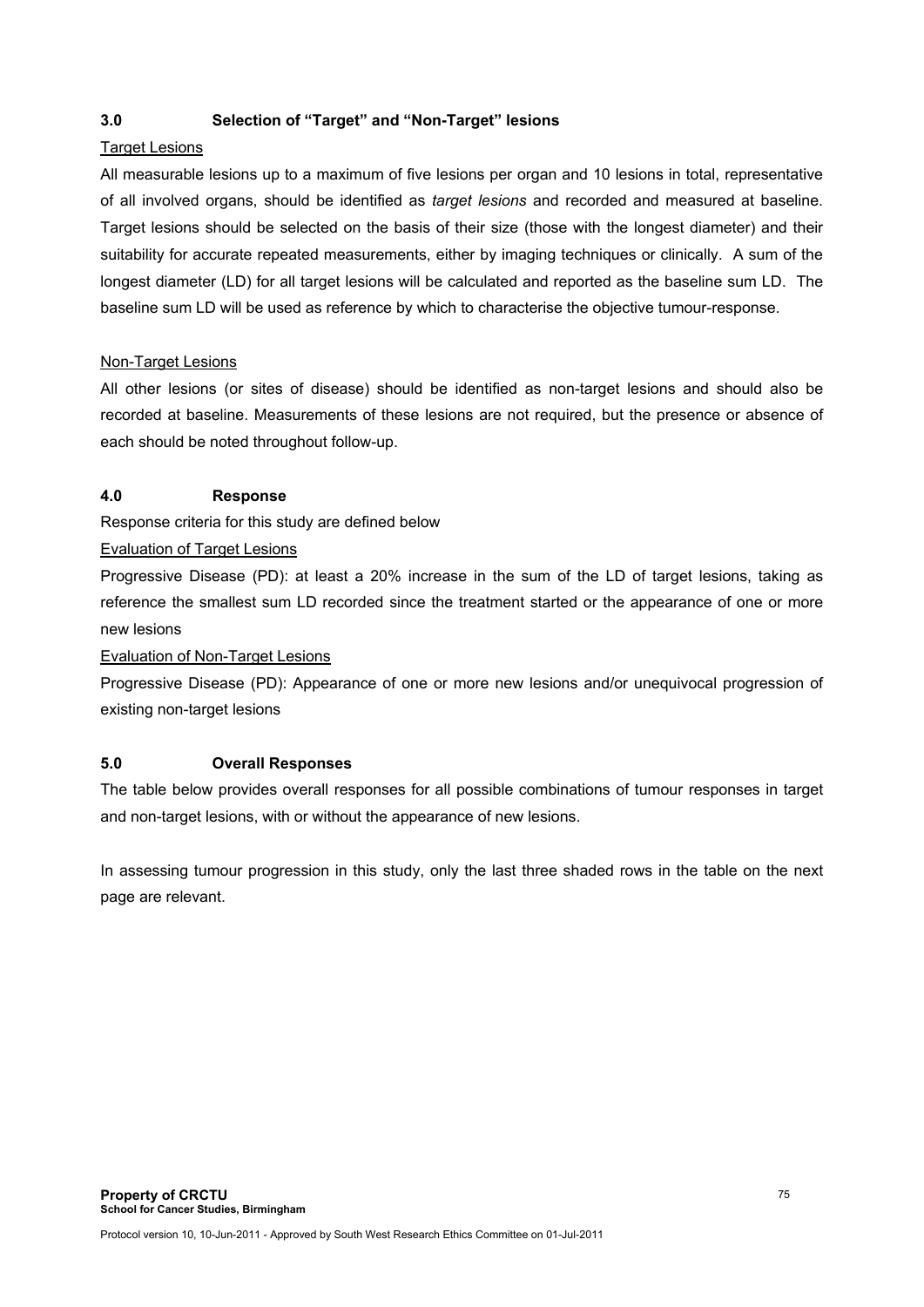## **Table of Overall response (taken from RECIST)**

| <b>Target lesions</b> | <b>Non-Target lesions</b> | <b>Evaluation of non-target</b> | <b>Overall</b> |
|-----------------------|---------------------------|---------------------------------|----------------|
|                       |                           | lesions                         | response       |
| <b>CR</b>             | <b>CR</b>                 | No                              | CR             |
| <b>CR</b>             | Incomplete response/SD    | No                              | <b>PR</b>      |
| <b>PR</b>             | Non-PD                    | <b>No</b>                       | <b>PR</b>      |
| <b>SD</b>             | Non-PD                    | <b>No</b>                       | <b>SD</b>      |
| <b>PD</b>             | Any                       | Yes or No                       | <b>PD</b>      |
| Any                   | <b>PD</b>                 | Yes or No                       | <b>PD</b>      |
| Any                   | Any                       | Yes                             | <b>PD</b>      |

Patients with a global deterioration of health status requiring discontinuation of treatment without objective evidence of disease progression at that time should be classified as having "symptomatic deterioration". Every effort should be made to document the objective progression even after discontinuation of treatment.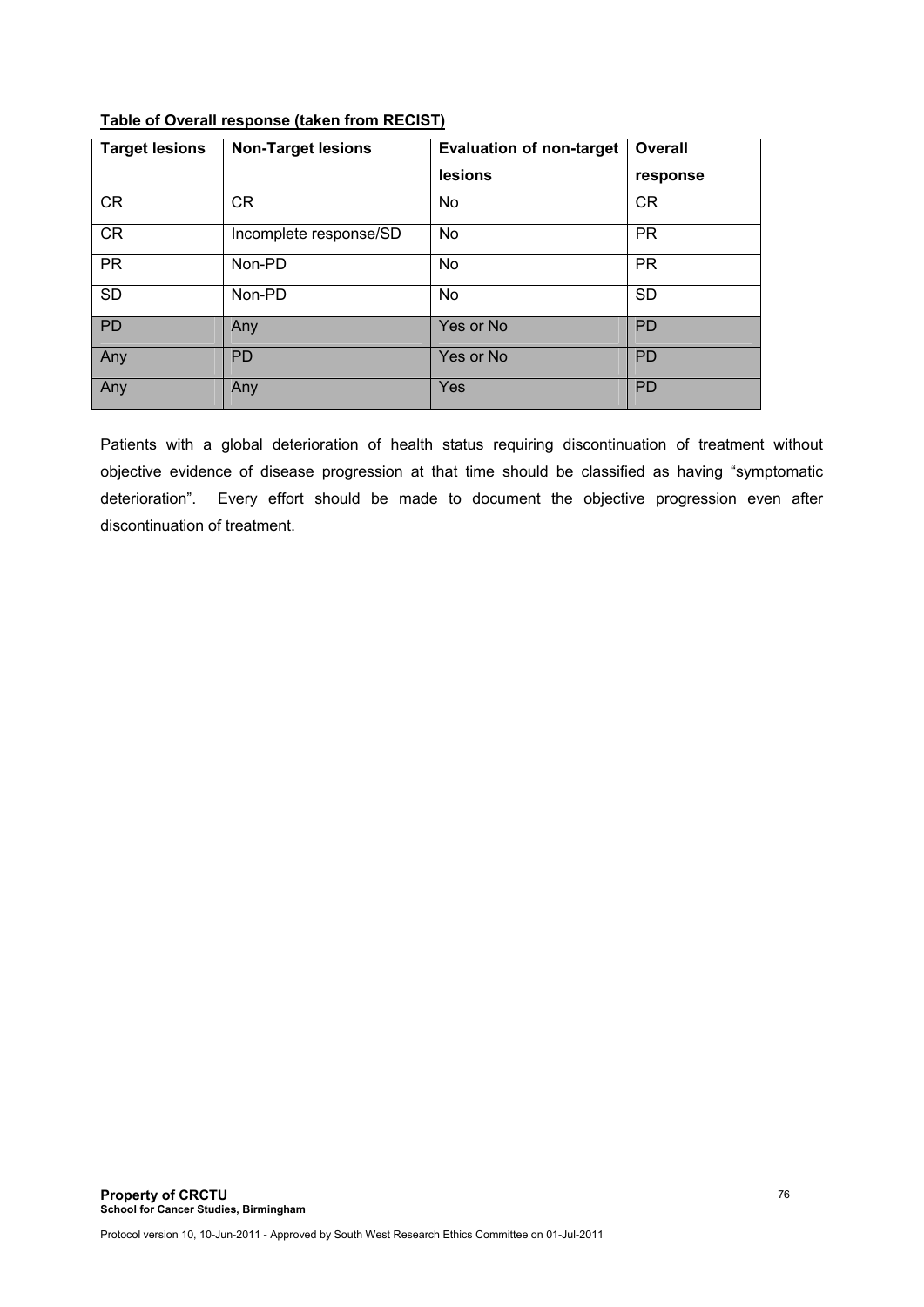## **APPENDIX 3: EUROQOL EQ-5D & FACT-P QUALITY OF LIFE QUESTIONNAIRES**

Health Questionnaire



The next few questions are about your general health at present.

For each of the five sets of statements below, please tick the **one** box that best describes your own health state today.

1. Mobility

## 2. Self-care

| I have some problems washing and dressing myself |
|--------------------------------------------------|
|                                                  |

## 3. Usual activities

| (e.g. work, study, housework, family or leisure activities) |
|-------------------------------------------------------------|
| I have no problems with performing my usual activities      |
| I have some problems with performing my usual activities    |
|                                                             |

| $\mathbf{4}$ | Pain/discomfort |
|--------------|-----------------|
|              |                 |
|              |                 |
|              |                 |

| -5. | Anxiety/depression |
|-----|--------------------|
|     |                    |
|     |                    |
|     |                    |



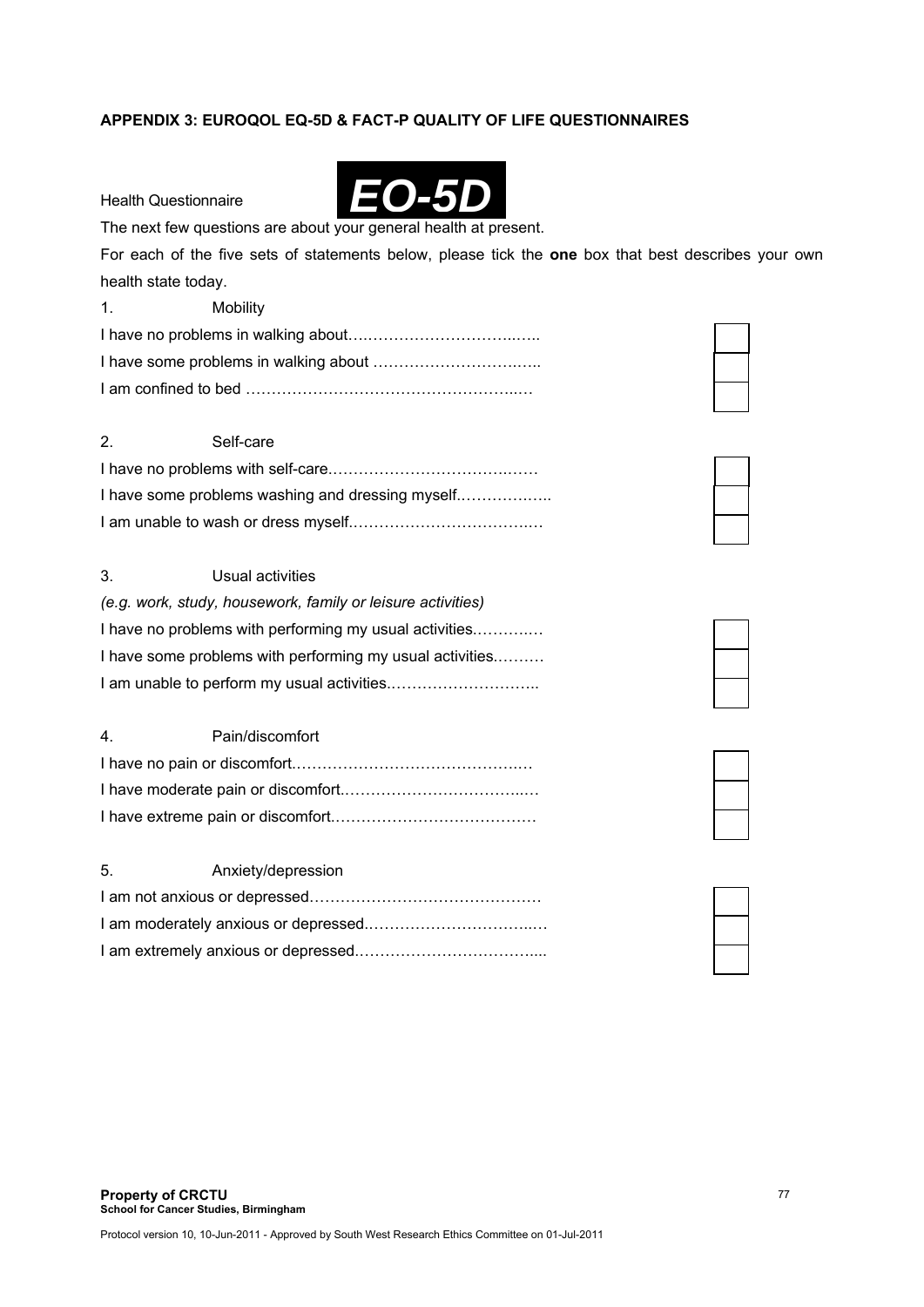To help people say how good or bad their health is, we have drawn a scale (rather like a thermometer) on which the best health state you can imagine is marked 100 and the worst health state you can imagine is marked 0.

We would like you to indicate on this scale how good or bad you think your own health is today.

> **Your own health state today**



**Property of CRCTU School for Cancer Studies, Birmingham** 

Protocol version 10, 10-Jun-2011 - Approved by South West Research Ethics Committee on 01-Jul-2011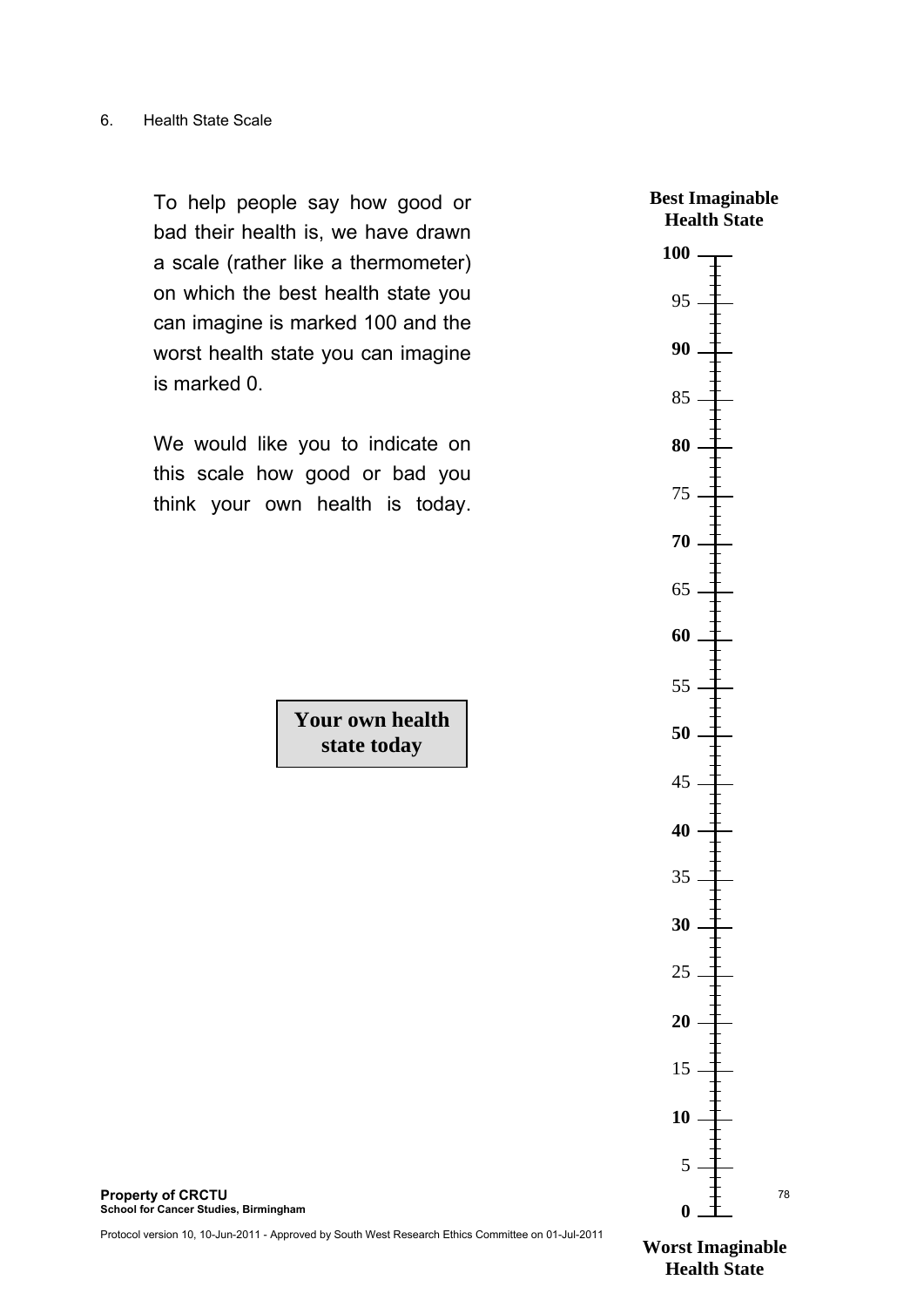## **FACT-P QoL**

## **QUALITY OF LIFE QUESTIONNAIRE**

Fact P (Version 4)

Below is a list of statements that other people with your illness have said are important. By circling one (1) number per line, please indicate how true each statement has been for you during the past 7 days.

|                 | PHYSICAL WELL-BEING                                                                                                                                                                          | Not<br>at all | A little<br>bit    | Some<br>-what  | Quite<br>a bit | Very<br>much   |
|-----------------|----------------------------------------------------------------------------------------------------------------------------------------------------------------------------------------------|---------------|--------------------|----------------|----------------|----------------|
| GP <sub>1</sub> | I have a lack of energy                                                                                                                                                                      | 0             | $\mathbf{1}$       | $\overline{2}$ | 3              | $\overline{4}$ |
| GP <sub>2</sub> | I have nausea (I feel sick)                                                                                                                                                                  | 0             | $\mathbf{1}$       | $\overline{2}$ | 3              | 4              |
| GP <sub>3</sub> | Because of my physical condition, I have trouble<br>meeting the needs of my family                                                                                                           | 0             | $\mathbf{1}$       | $\overline{2}$ | 3              | 4              |
| GP4             | I have pain                                                                                                                                                                                  | 0             | $\mathbf{1}$       | $\overline{2}$ | 3              | 4              |
|                 | I am bothered by side effects of treatment                                                                                                                                                   | 0             | $\mathbf{1}$       | $\overline{2}$ | 3              | 4              |
| GP <sub>5</sub> | I feel ill                                                                                                                                                                                   | 0             | $\mathbf{1}$       | $\overline{2}$ | 3              | 4              |
| GP <sub>6</sub> | I am forced to spend time in bed                                                                                                                                                             | 0             | 1                  | $\overline{2}$ | 3              | $\overline{4}$ |
| GP7             | SOCIAL/FAMILY WELL-BEING                                                                                                                                                                     | Not<br>at all | A<br>little<br>bit | Some<br>-what  | Quite<br>a bit | Very<br>much   |
| GS <sub>1</sub> | I feel close to my friends                                                                                                                                                                   | 0             | 1                  | $\overline{2}$ | 3              | $\overline{4}$ |
|                 | I get emotional support from my family                                                                                                                                                       | 0             | $\mathbf{1}$       | $\overline{2}$ | 3              | 4              |
| GS <sub>2</sub> | I get support from my friends                                                                                                                                                                | 0             | $\mathbf{1}$       | $\overline{2}$ | 3              | 4              |
| GS <sub>3</sub> | My family has accepted my illness                                                                                                                                                            | 0             | $\mathbf{1}$       | $\overline{2}$ | 3              | 4              |
| GS4             | I am satisfied with family communication about my                                                                                                                                            |               |                    |                |                |                |
| GS <sub>5</sub> | illness                                                                                                                                                                                      | 0             | 1                  | $\overline{2}$ | 3              | 4              |
| GS <sub>6</sub> | I feel close to my partner (or the person who is my<br>main support)                                                                                                                         | $\pmb{0}$     | $\mathbf{1}$       | $\overline{2}$ | 3              | 4              |
| Q <sub>1</sub>  | Regardless of your current level of sexual activity, please<br>answer the following question. If you prefer not to answer<br>it, please check this box $\Box$<br>and go to the next section. |               |                    |                |                |                |
| GS7             | I am satisfied with my sex life                                                                                                                                                              | 0             | $\mathbf{1}$       | $\overline{2}$ | 3              | 4              |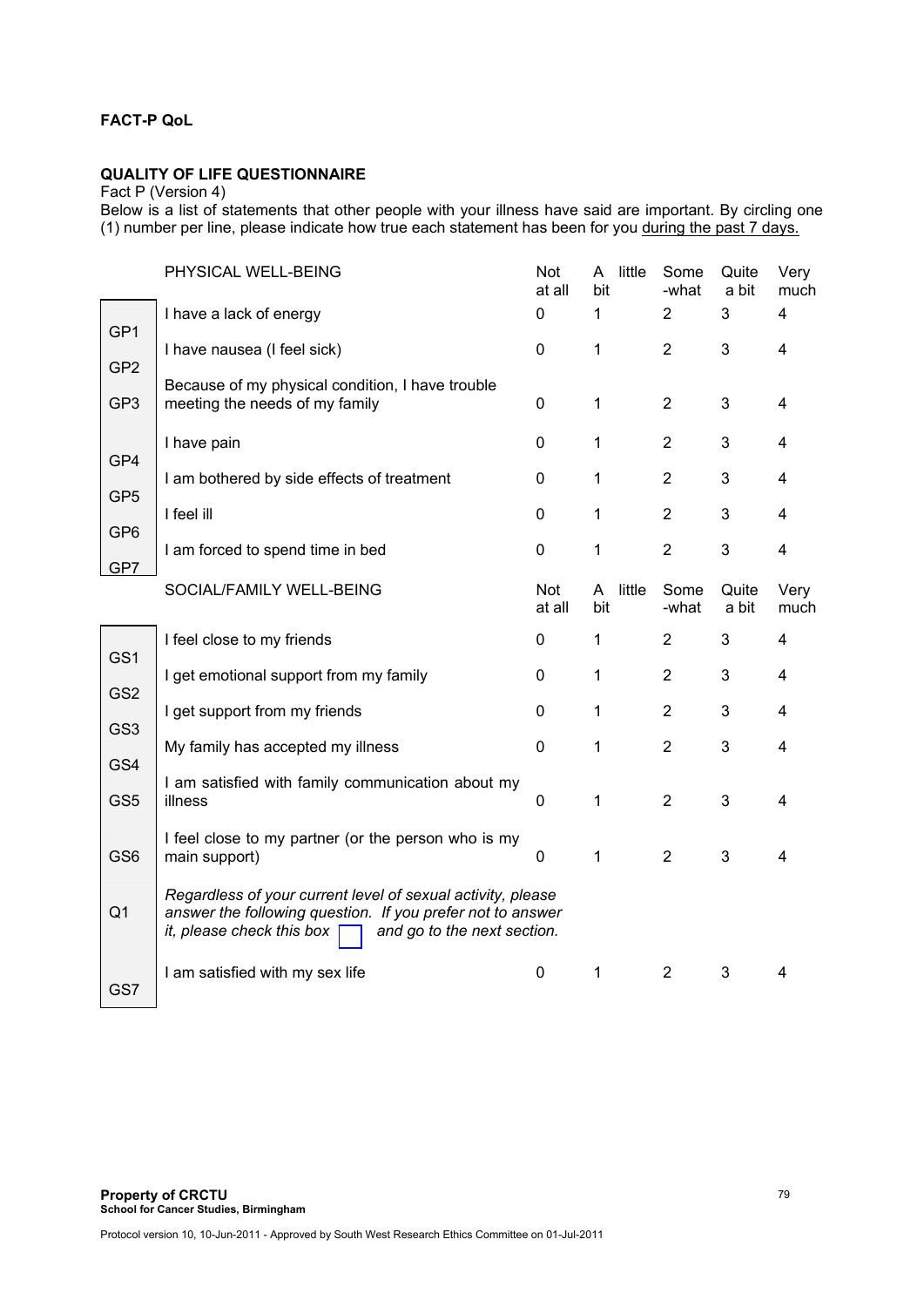By circling one (1) number per line, please indicate how true each statement has been for you during the past 7 days.

|                                    | <b>EMOTIONAL WELL-BEING</b>                       | <b>Not</b><br>at all     | little<br>A<br>bit | Some<br>-what  | Quite<br>a bit | Very<br>much   |
|------------------------------------|---------------------------------------------------|--------------------------|--------------------|----------------|----------------|----------------|
| GE <sub>1</sub>                    | feel sad                                          | 0                        | 1                  | 2              | 3              | 4              |
| GE <sub>2</sub>                    | am satisfied with how I am coping with my illness | $\overline{\phantom{0}}$ | 1                  | 2              | 3              | 4              |
| GE <sub>3</sub>                    | am losing hope in the fight against my illness    | 0                        | 1                  | $\overline{2}$ | 3              | 4              |
| GE4                                | feel nervous                                      | $\mathbf{0}$             | 1                  | $\overline{2}$ | 3              | $\overline{4}$ |
|                                    | worry about dying                                 | $\mathbf 0$              | 1                  | $\overline{2}$ | 3              | 4              |
| GE <sub>5</sub><br>GE <sub>6</sub> | I worry that my condition will get worse          | $\mathbf 0$              | 1                  | 2              | 3              | 4              |

|                 | <b>FUNCTIONAL WELL-BEING</b>                     | Not<br>at all | little<br>A<br>bit | Some<br>-what  | Quite<br>a bit | Very<br>much   |
|-----------------|--------------------------------------------------|---------------|--------------------|----------------|----------------|----------------|
| GF1             | am able to work (include work at home)           | 0             | 1                  | $\overline{2}$ | 3              | 4              |
| GF <sub>2</sub> | My work (include work at home) is fulfilling     | 0             | 1                  | 2              | 3              | 4              |
|                 | I am able to enjoy life                          | 0             | 1                  | 2              | 3              | $\overline{4}$ |
| GF <sub>3</sub> | I have accepted my illness                       | $\mathbf 0$   | 1                  | $\overline{2}$ | 3              | 4              |
| GF4             | am sleeping well                                 | $\mathbf 0$   | 1                  | 2              | 3              | 4              |
| GF <sub>5</sub> | am enjoying the things I usually do for fun      | 0             | 1                  | $\overline{2}$ | 3              | 4              |
| GF <sub>6</sub> | am content with the quality of my life right now | 0             | 1                  | 2              | 3              | 4              |
| GF7             |                                                  |               |                    |                |                |                |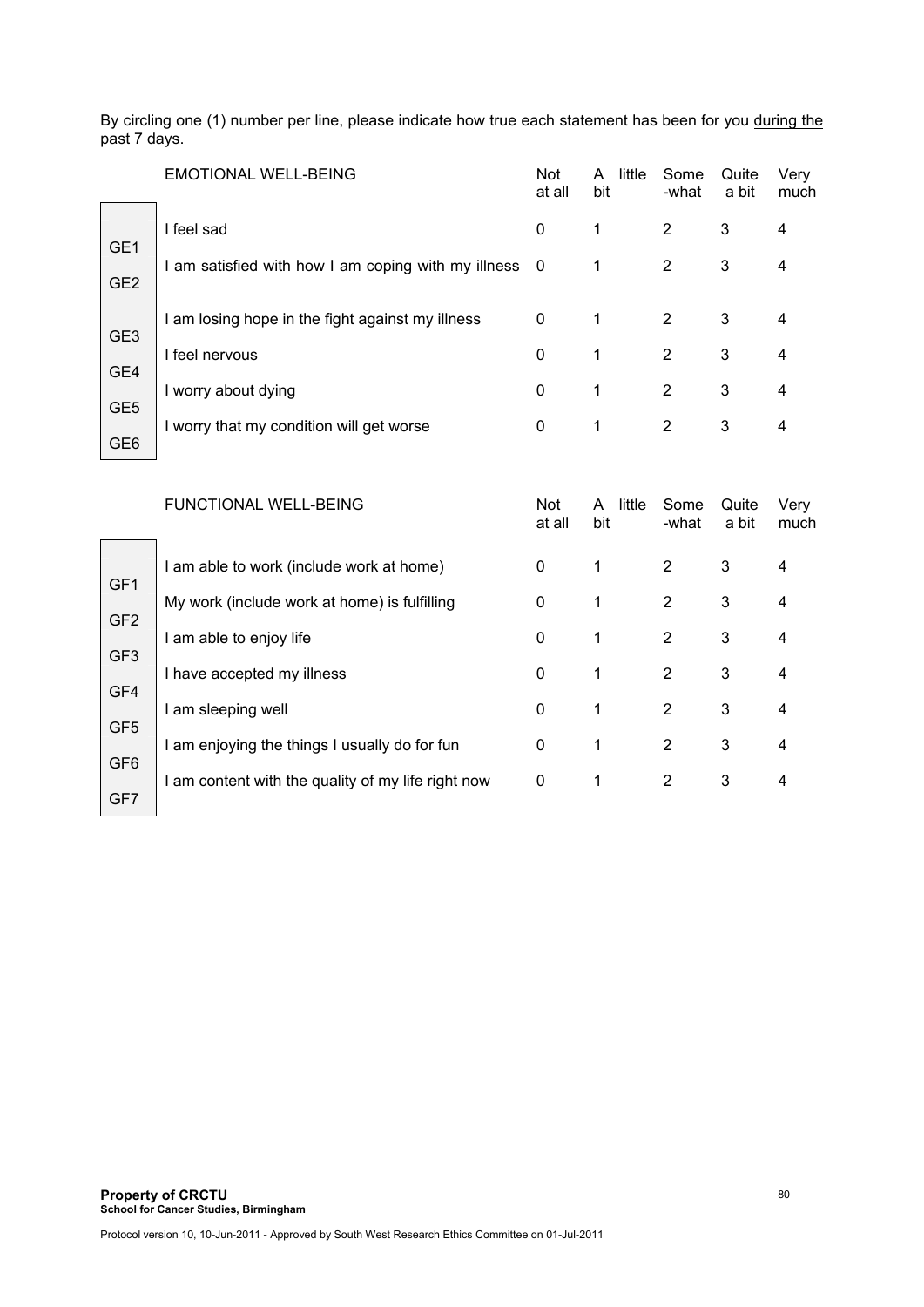By circling one (1) number per line, please indicate how true each statement has been for you during the past 7 days.

|                                  | <b>ADDITIONAL CONCERNS</b>                                             | Not<br>at all | A little<br>bit | Some<br>-what  | Quite<br>a bit | Very<br>much   |
|----------------------------------|------------------------------------------------------------------------|---------------|-----------------|----------------|----------------|----------------|
| C <sub>2</sub>                   | I am losing weight                                                     | $\mathbf 0$   | $\mathbf{1}$    | 2              | 3              | 4              |
| C <sub>6</sub>                   | I have a good appetite                                                 | $\mathbf 0$   | 1               | $\overline{2}$ | 3              | 4              |
| P <sub>1</sub>                   | I have aches and pains that bother me                                  | 0             | 1               | $\overline{2}$ | 3              | 4              |
| P <sub>2</sub>                   | I have certain areas of my body where I experience<br>significant pain | 0             | 1               | $\overline{2}$ | 3              | 4              |
| P <sub>3</sub>                   | My pain keeps me from doing things I want to do                        | 0             | 1               | $\overline{2}$ | 3              | 4              |
| P <sub>4</sub>                   | I am satisfied with my current level of physical comfort               | 0             | 1               | $\overline{2}$ | 3              | $\overline{4}$ |
| P <sub>5</sub>                   | I am able to feel like a man                                           | 0             | 1               | $\overline{2}$ | 3              | 4              |
| P <sub>6</sub><br>P <sub>7</sub> | I have trouble moving my bowels                                        | 0             | 1               | $\overline{2}$ | 3              | 4              |
|                                  | I have difficulty urinating (passing water)                            | 0             | 1               | $\overline{2}$ | 3              | 4              |
| <b>BL</b><br>$\overline{2}$      | I urinate more frequently than usual                                   | 0             | 1               | $\overline{2}$ | 3              | 4              |
| P <sub>8</sub>                   | My problems with urinating limit my activities                         | $\mathbf 0$   | 1               | $\overline{2}$ | 3              | 4              |
| <b>BL</b><br>5                   | I am able to have and maintain an erection                             | 0             | 1               | 2              | 3              | 4              |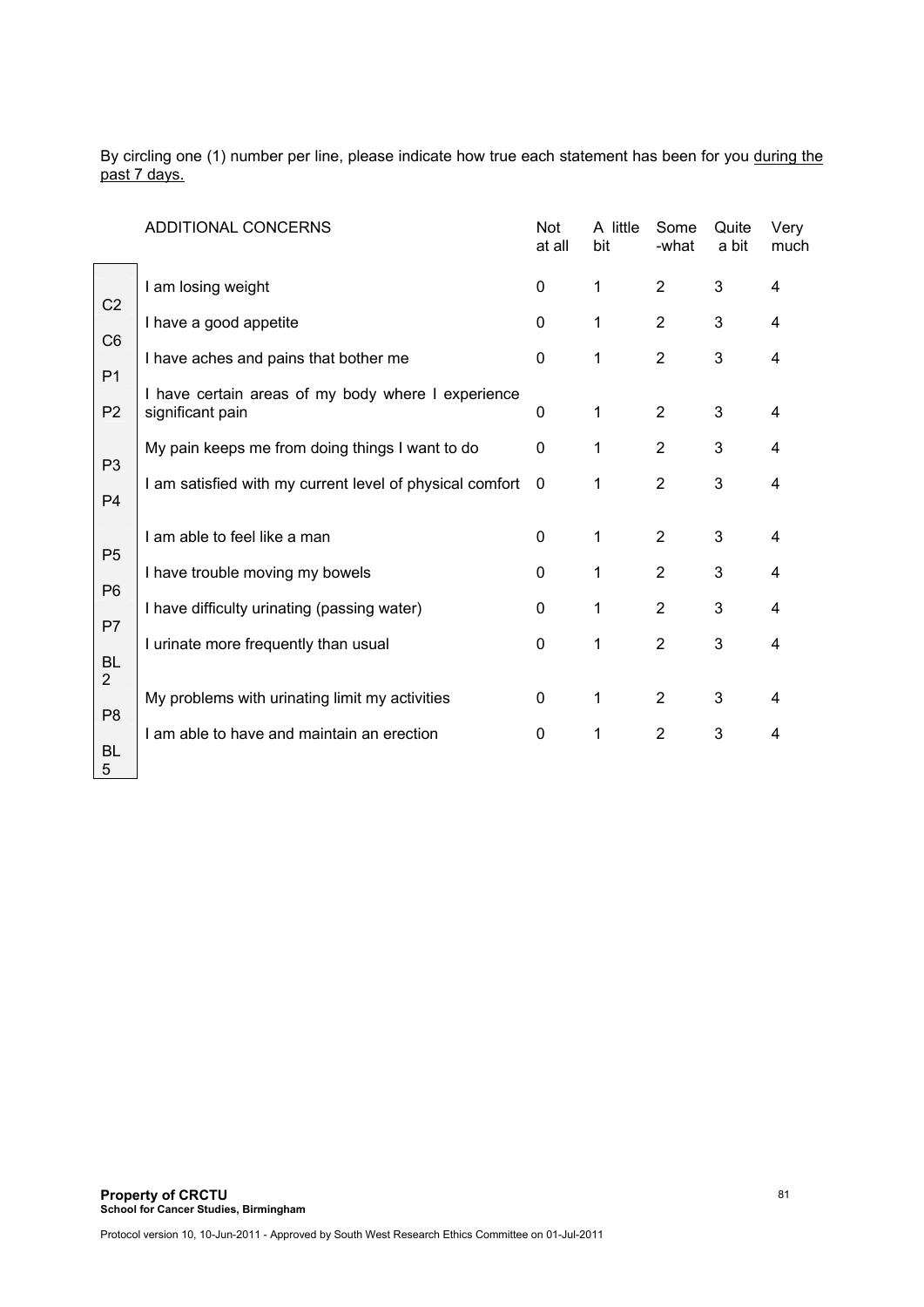## **APPENDIX 4 – HEALTH ECONOMICS QUESTIONNAIRE**

Trapeze health problems questionnaire for patients on study treatment

During the last 3 weeks (i.e. since your last visit to hospital for study treatment) we would like you to tell us about any health problems you may have had. Please answer all of the questions yourself by ticking the box that **best** applies to you.

THE INFORMATION YOU PROVIDE WILL BE KEPT STRICTLY CONFIDENTIAL AND USED ONLY FOR MEDICAL RESEARCH.

1. Talking to a doctor

a) During the three weeks ending yesterday, apart from any visit to a hospital, did you talk to a doctor, either in person or by telephone?

| Yes                                                                            |  |               |                              | <b>No</b> |                                                                                   |             |   |                | (if no, go straight to question 2) |                                  |
|--------------------------------------------------------------------------------|--|---------------|------------------------------|-----------|-----------------------------------------------------------------------------------|-------------|---|----------------|------------------------------------|----------------------------------|
| If Yes:                                                                        |  |               |                              |           |                                                                                   |             |   |                |                                    |                                  |
| b) How many times did you talk to a doctor in these two weeks? (please circle) |  |               |                              |           |                                                                                   |             |   |                |                                    |                                  |
|                                                                                |  | 1             | $\overline{2}$               | 3         | 4                                                                                 | 5           | 6 | $\overline{7}$ | 8                                  | 9 or more                        |
| c) Was this consultation                                                       |  |               |                              |           |                                                                                   |             |   |                |                                    |                                  |
| under the National Health Service,                                             |  |               |                              |           |                                                                                   |             |   |                | or paid for privately?             |                                  |
| d) Was the doctor                                                              |  |               |                              |           |                                                                                   |             |   |                |                                    |                                  |
| 1                                                                              |  |               | a GP (i.e. a family doctor), |           |                                                                                   |             |   |                |                                    |                                  |
| 2                                                                              |  | a specialist, |                              |           |                                                                                   |             |   |                |                                    |                                  |
| 3                                                                              |  |               | some other kind of doctor?   |           |                                                                                   |             |   |                |                                    |                                  |
| e) Did you talk to the doctor                                                  |  |               |                              |           |                                                                                   |             |   |                |                                    |                                  |
| 1                                                                              |  |               | by telephone,                |           |                                                                                   |             |   |                |                                    |                                  |
| $\overline{2}$                                                                 |  |               | at your home,                |           |                                                                                   |             |   |                |                                    |                                  |
| 3                                                                              |  |               | in the doctor's surgery,     |           |                                                                                   |             |   |                |                                    |                                  |
| 4                                                                              |  |               | at a health centre,          |           |                                                                                   |             |   |                |                                    |                                  |
| 5                                                                              |  | elsewhere     |                              |           |                                                                                   |             |   |                |                                    |                                  |
|                                                                                |  |               |                              |           | f) Did the doctor prescribe you any medication (in addition to your study drugs)? |             |   |                |                                    |                                  |
| Yes                                                                            |  |               |                              |           | No                                                                                |             |   |                |                                    | (If no, please go to question 2) |
|                                                                                |  |               |                              |           | If yes, was this prescribed over a short period or permanently?                   |             |   |                |                                    |                                  |
| Short                                                                          |  |               |                              |           |                                                                                   | Permanently |   |                |                                    |                                  |
| Please list prescription medication below:                                     |  |               |                              |           |                                                                                   |             |   |                |                                    |                                  |
|                                                                                |  |               |                              |           |                                                                                   |             |   |                |                                    |                                  |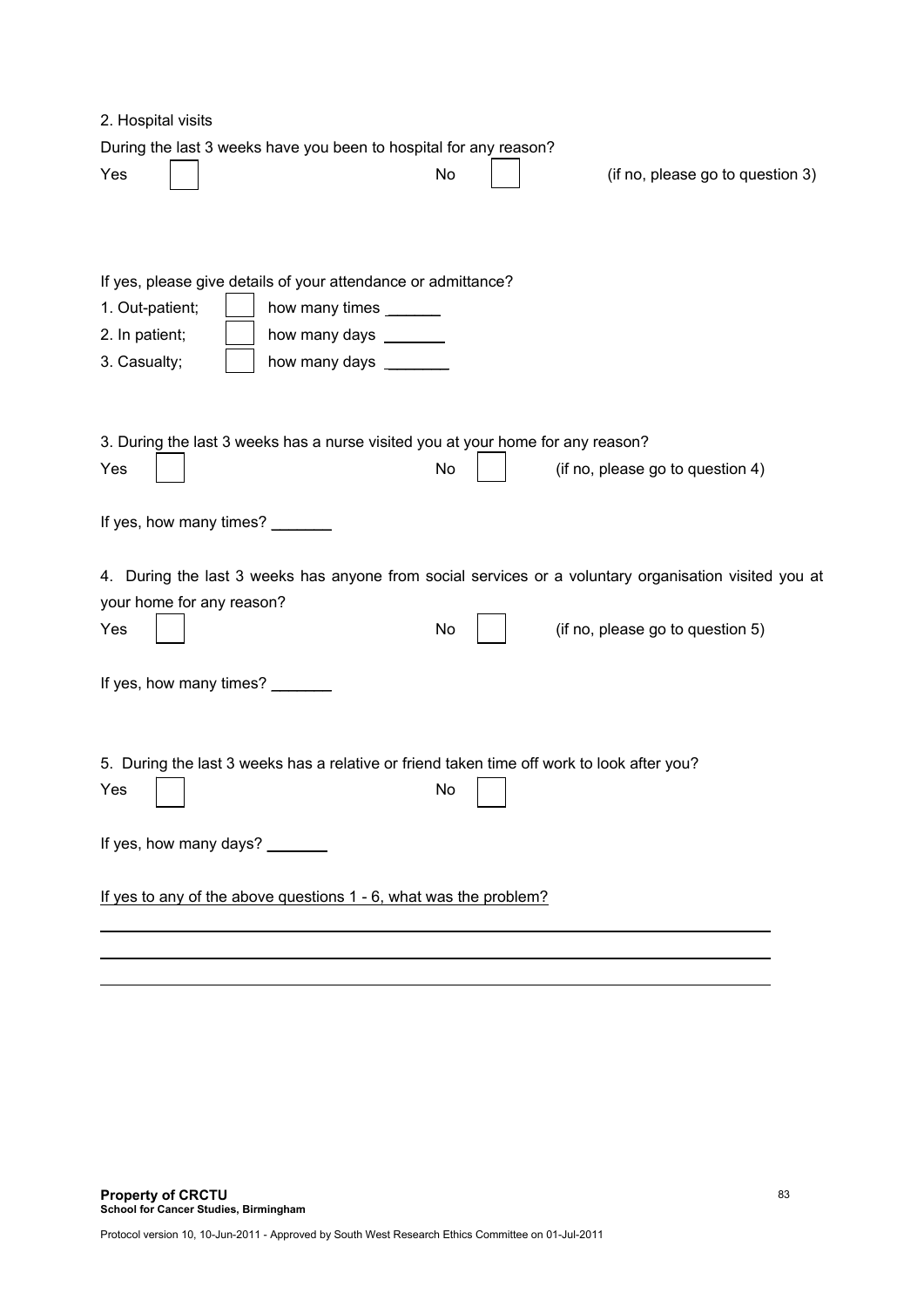## **TRAPEZE health problems questionnaire for patients on follow-up**

During the last 3 months (i.e. since your last visit to hospital) we would like you to tell us about any health problems you may have had. Please answer all the questions yourself by ticking the box that best applies to you.

THE INFORMATION YOU PROVIDE WILL BE KEPT STRICTLY CONFIDENTIAL AND USED ONLY FOR MEDICAL RESEARCH.

1. Talking to a doctor

a) During the three months ending yesterday, apart from any visit to a hospital, did you talk to a doctor, either in person or by telephone?

| Yes                                                                               |                |                              | <b>No</b> |             |   |   | (if no, go straight to question 2) |           |  |
|-----------------------------------------------------------------------------------|----------------|------------------------------|-----------|-------------|---|---|------------------------------------|-----------|--|
| If Yes:                                                                           |                |                              |           |             |   |   |                                    |           |  |
| b) How many times did you talk to a doctor in these three months? (please circle) |                |                              |           |             |   |   |                                    |           |  |
| 1                                                                                 | $\overline{2}$ | 3                            | 4         | 5           | 6 | 7 | 8                                  | 9 or more |  |
| c) Was this consultation                                                          |                |                              |           |             |   |   |                                    |           |  |
| under the National Health Service,                                                |                |                              |           |             |   |   | or paid for privately?             |           |  |
| d) Was the doctor                                                                 |                |                              |           |             |   |   |                                    |           |  |
| 1                                                                                 |                | a GP (i.e. a family doctor), |           |             |   |   |                                    |           |  |
| $\overline{2}$                                                                    | a specialist,  |                              |           |             |   |   |                                    |           |  |
| 3                                                                                 |                | some other kind of doctor?   |           |             |   |   |                                    |           |  |
|                                                                                   |                |                              |           |             |   |   |                                    |           |  |
| e) Did you talk to the doctor                                                     |                |                              |           |             |   |   |                                    |           |  |
| 1                                                                                 | by telephone,  |                              |           |             |   |   |                                    |           |  |
| $\overline{2}$                                                                    | at your home,  |                              |           |             |   |   |                                    |           |  |
| 3                                                                                 |                | in the doctor's surgery,     |           |             |   |   |                                    |           |  |
| 4                                                                                 |                | at a health centre,          |           |             |   |   |                                    |           |  |
| 5                                                                                 | or elsewhere?  |                              |           |             |   |   |                                    |           |  |
| f) Did the doctor prescribe you any medication?                                   |                |                              |           |             |   |   |                                    |           |  |
| Yes                                                                               |                |                              |           | <b>No</b>   |   |   |                                    |           |  |
|                                                                                   |                |                              |           |             |   |   |                                    |           |  |
| If yes, was this prescribed for use over a short period or permanently?           |                |                              |           |             |   |   |                                    |           |  |
| Short                                                                             |                |                              |           | Permanently |   |   |                                    |           |  |
| Please list the prescribed medication below:                                      |                |                              |           |             |   |   |                                    |           |  |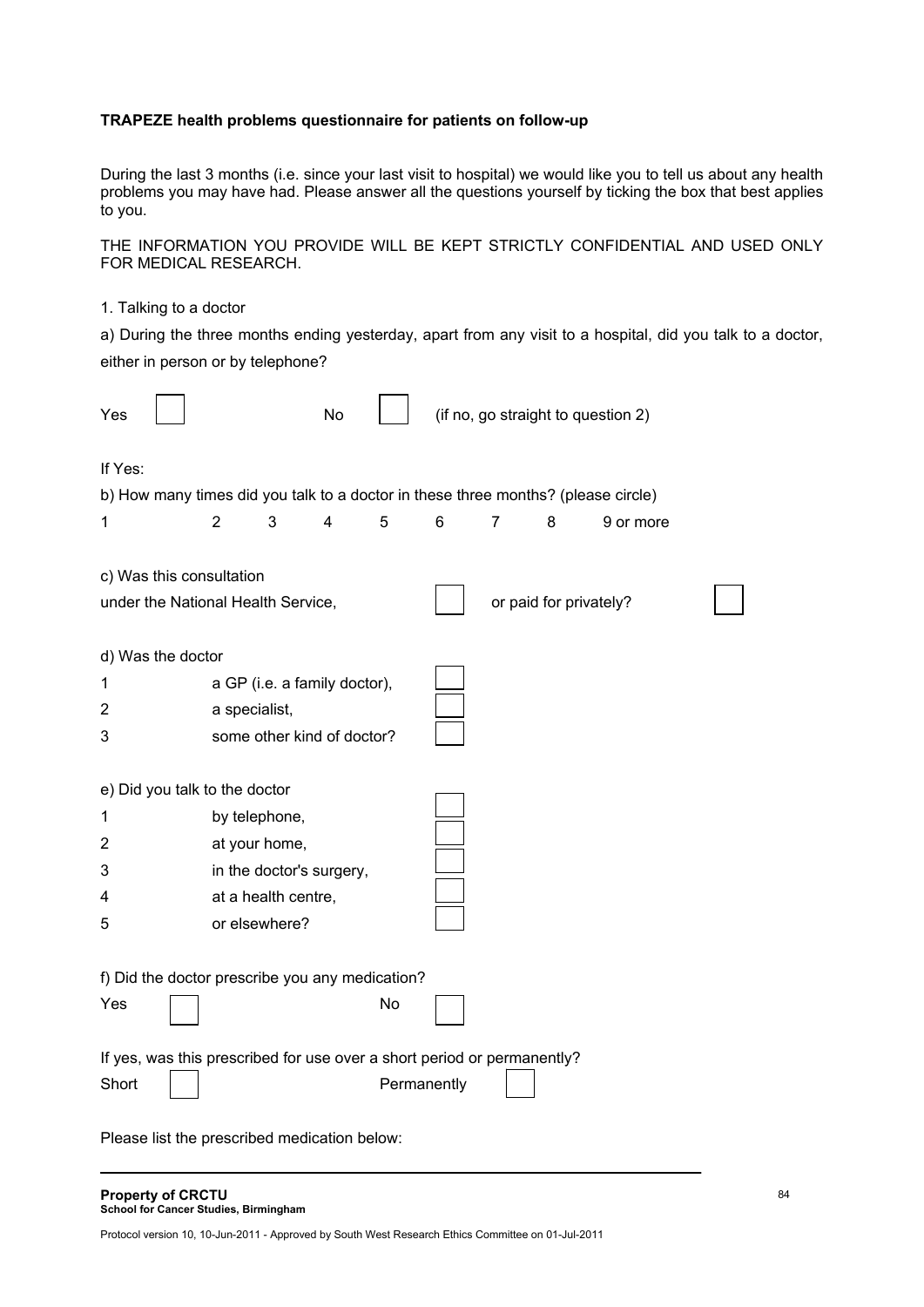2. Hospital visits

| During the last 3 months have you been to hospital for any reason?                                                                                                                              |         |                                                                                                                                            |
|-------------------------------------------------------------------------------------------------------------------------------------------------------------------------------------------------|---------|--------------------------------------------------------------------------------------------------------------------------------------------|
| Yes                                                                                                                                                                                             | No      | (if no, please go to question 3)                                                                                                           |
| If yes, please give details of your attendance or admittance?<br>1. Out-patient;<br>how many times ________<br>2. In patient;<br>how many days _______<br>3. Casualty;<br>how many days _______ |         |                                                                                                                                            |
| 3. During the last 3 months has a nurse visited you at your home for any reason?                                                                                                                |         |                                                                                                                                            |
| Yes                                                                                                                                                                                             | No      | (if no, please go to question 4)                                                                                                           |
| If yes, how many times?                                                                                                                                                                         |         |                                                                                                                                            |
| your home for any reason?<br>Yes<br>If yes, how many times?                                                                                                                                     | No      | 4. During the last 3 months has anyone from social services or a voluntary organisation visited you at<br>(if no, please go to question 5) |
| 5. During the last 3 months has a relative or friend taken time off work to look after you?                                                                                                     |         |                                                                                                                                            |
| ┍<br>Yes                                                                                                                                                                                        | ┍<br>No |                                                                                                                                            |
| If yes, how many days? _______                                                                                                                                                                  |         |                                                                                                                                            |
| If yes to any of the above questions 1 - 6, what was the problem?                                                                                                                               |         |                                                                                                                                            |
|                                                                                                                                                                                                 |         |                                                                                                                                            |
|                                                                                                                                                                                                 |         |                                                                                                                                            |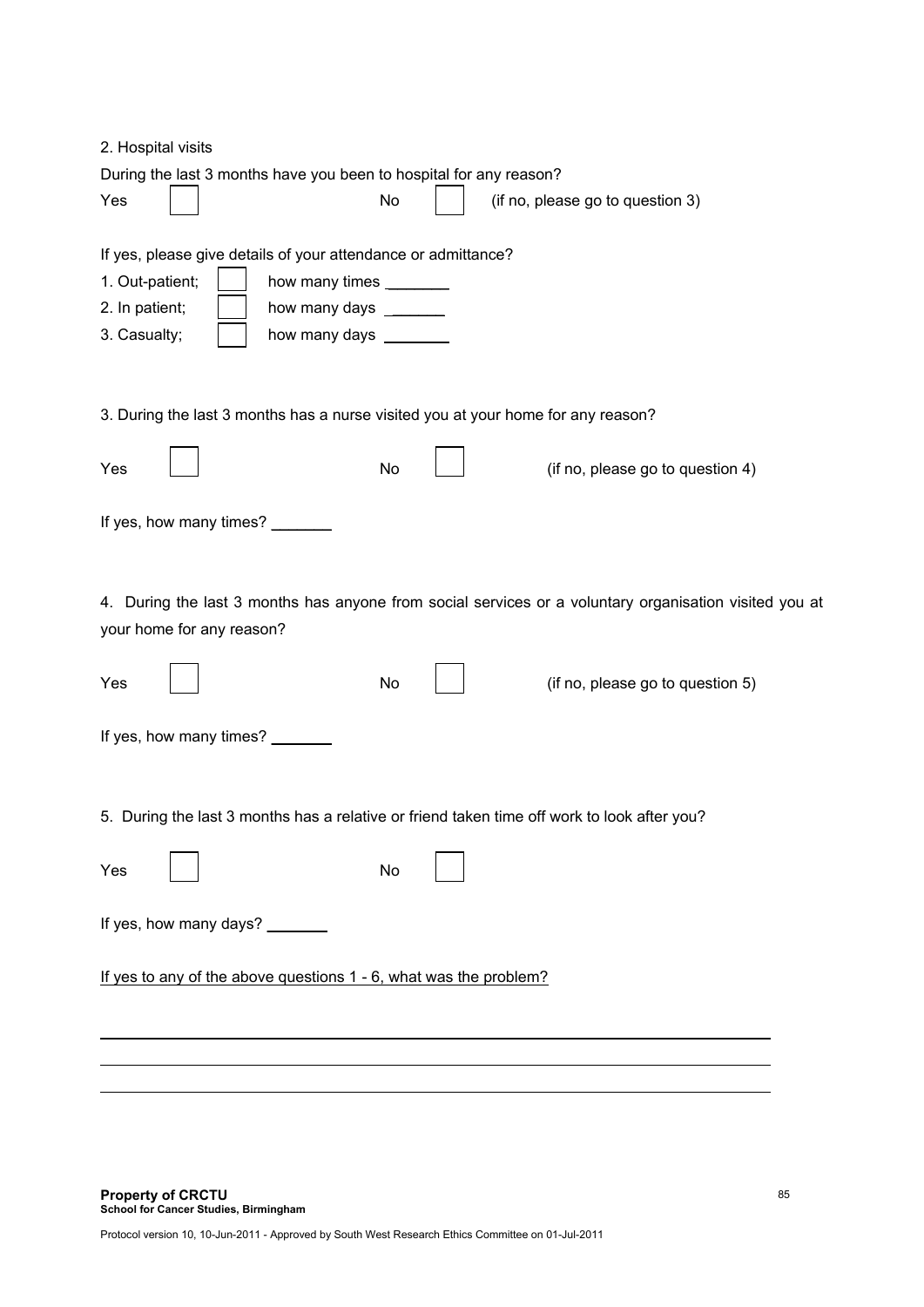## **APPENDIX 5: PAIN DIARY SHEETS**

.

| TRAPEZE      |
|--------------|
| CONFIDENTIAL |

# **Patient Pain Diary**

| Patient Initials:               |                                                                                                       |  |
|---------------------------------|-------------------------------------------------------------------------------------------------------|--|
|                                 | (First - middle - last)                                                                               |  |
| Patient Number:                 | <u> 1999 - Jan James Barnett, politik e</u> ta eta eskualdean                                         |  |
| Centre Name:                    |                                                                                                       |  |
| Investigator:                   |                                                                                                       |  |
|                                 |                                                                                                       |  |
|                                 | This diary should be carried with you at all times.                                                   |  |
| carefully as possible.          | For the seven-day period prior to your next appointment, please complete one page for each day as     |  |
| Next appointment:               | Date:                                                                                                 |  |
|                                 | Time:                                                                                                 |  |
|                                 | Please take this diary with you when you return to the clinic/hospital:                               |  |
| following numbers listed below: | This patient is in a clinical study. In the event of a medical emergency, please telephone one of the |  |
| 2.                              |                                                                                                       |  |
|                                 |                                                                                                       |  |

**Property of CRCTU School for Cancer Studies, Birmingham**